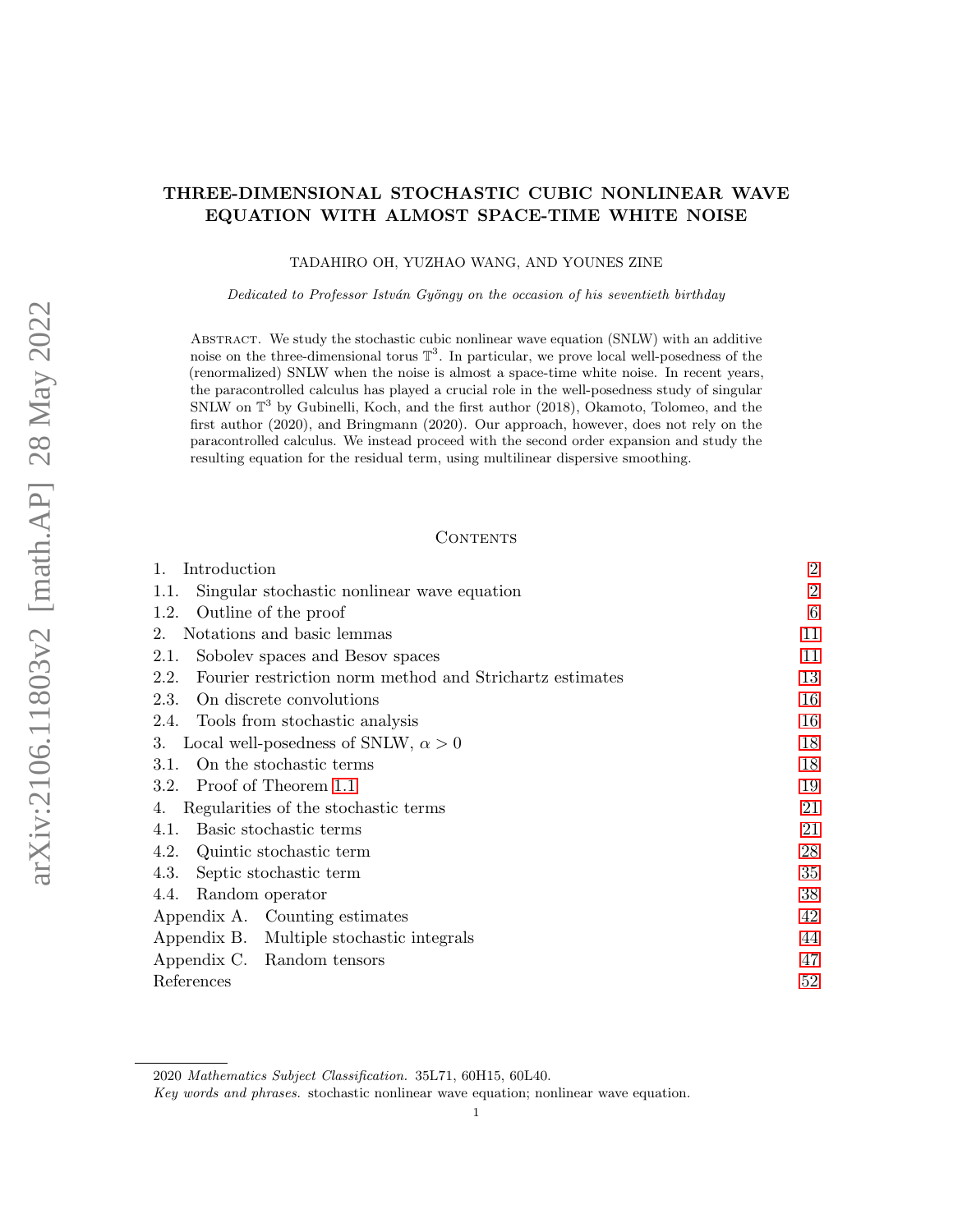## <span id="page-1-2"></span>1. INTRODUCTION

<span id="page-1-1"></span><span id="page-1-0"></span>1.1. Singular stochastic nonlinear wave equation. In this paper, we study the following Cauchy problem for the stochastic nonlinear wave equation (SNLW) with a cubic nonlinearity on the three dimensional torus  $\mathbb{T}^3 = (\mathbb{R}/(2\pi\mathbb{Z}))^3$ , driven by an additive noise:

$$
\begin{cases}\n\partial_t^2 u + (1 - \Delta)u + u^3 = \phi \xi \\
(u, \partial_t u)|_{t=0} = (u_0, u_1),\n\end{cases} \quad (x, t) \in \mathbb{T}^3 \times \mathbb{R},
$$
\n(1.1)

where  $\xi(x,t)$  denotes a (Gaussian) space-time white noise on  $\mathbb{T}^3 \times \mathbb{R}$  with the space-time covariance given by

$$
\mathbb{E}\big[\xi(x_1,t_1)\xi(x_2,t_2)\big]=\delta(x_1-x_2)\delta(t_1-t_2)
$$

and  $\phi$  is a bounded operator on  $L^2(\mathbb{T}^3)$ . Our main goal is to present a concise proof of local well-posedness of [\(1.1\)](#page-1-2), when  $\phi$  is the Bessel potential of order  $\alpha$ :

$$
\phi = \langle \nabla \rangle^{-\alpha} = (1 - \Delta)^{-\frac{\alpha}{2}} \tag{1.2}
$$

for any  $\alpha > 0$ . Namely, we consider [\(1.1\)](#page-1-2) with an "almost" space-time white noise.

Given  $\alpha \in \mathbb{R}$ , let  $\phi = \phi_{\alpha}$  be as in [\(1.2\)](#page-1-3). Then, a standard computation shows that the stochastic convolution:

<span id="page-1-7"></span><span id="page-1-3"></span>
$$
t = \mathcal{I}(\langle \nabla \rangle^{-\alpha} \xi) \tag{1.3}
$$

belongs almost surely to  $C(\mathbb{R}; W^{s,\infty}(\mathbb{T}^3))$  for any  $s < \alpha - \frac{1}{2}$  $\frac{1}{2}$ . See Lemma [3.1](#page-17-2) below. Here, we adopted Hairer's convention to denote stochastic terms by trees; the vertex " $\cdot$ " in  $\cdot$ " corresponds to the random noise  $\phi \xi = \langle \nabla \rangle^{-\alpha} \xi$ , while the edge denotes the Duhamel integral operator:

$$
\mathcal{I} = (\partial_t^2 + (1 - \Delta))^{-1},\tag{1.4}
$$

corresponding to the forward fundamental solution to the linear wave equation. Note that when  $\alpha > \frac{1}{2}$  $\alpha > \frac{1}{2}$  $\alpha > \frac{1}{2}$ , the stochastic convolution is a function of positive (spatial) regularity  $\alpha - \frac{1}{2} - \varepsilon$ <sup>1</sup>. Then, by proceeding with the first order expansion:

<span id="page-1-8"></span><span id="page-1-6"></span>
$$
u = \mathbf{1} + v
$$

and studying the equation for the residual term  $v = u - \mathfrak{t}$ , we can show that [\(1.1\)](#page-1-2) is locally well-posed, when  $\alpha > \frac{1}{2}$ . See [\[13,](#page-51-1) [58\]](#page-53-0) in the case of the deterministic cubic nonlinear wave equation (NLW):

$$
\partial_t^2 u + (1 - \Delta)u + u^3 = 0 \tag{1.5}
$$

with random initial data. Furthermore, by controlling the growth of the  $\mathcal{H}^1$ -norm of the residual term v via a Gronwall-type argument, we can prove global well-posedness of  $(1.1)$ , when  $\alpha > \frac{1}{2}$  $\alpha > \frac{1}{2}$  $\alpha > \frac{1}{2}$ .<sup>2</sup> See [\[13\]](#page-51-1).

<span id="page-1-4"></span><sup>&</sup>lt;sup>1</sup>In this discussion, we only discuss spatial regularities. Moreover, we do not worry about the regularity of the initial data  $(u_0, u_1)$ .

<span id="page-1-5"></span><sup>&</sup>lt;sup>2</sup>This globalization argument is the only place, where the defocusing nature of the nonlinearity plays a role. See also Remarks [1.4](#page-4-0) and [1.6.](#page-5-1) In particular, all the local-in-time results, including Theorem [1.1,](#page-2-0) also hold in the focusing case.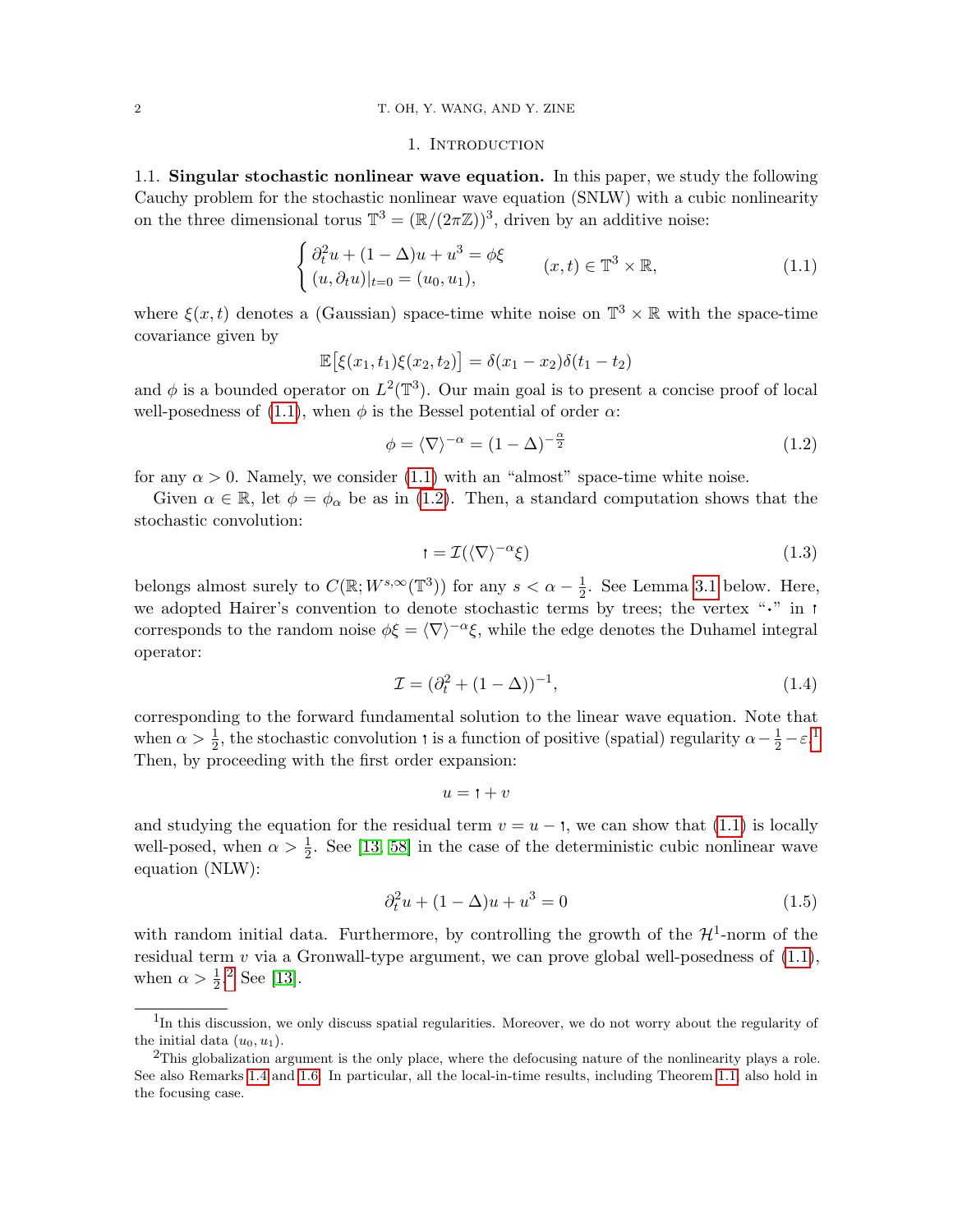When  $\alpha \leq \frac{1}{2}$  $\frac{1}{2}$ , solutions to [\(1.1\)](#page-1-2) are expected to be merely distributions of negative regularity  $\alpha - \frac{1}{2} - \varepsilon$ , inheriting the regularity of the stochastic convolution, and thus we need to consider the renormalized version of [\(1.1\)](#page-1-2), which formally reads

$$
\begin{cases} \partial_t^2 u + (1 - \Delta)u + u^3 - \infty \cdot u = \langle \nabla \rangle^{-\alpha} \xi \\ (u, \partial_t u)|_{t=0} = (u_0, u_1), \end{cases}
$$
 (1.6)

where the formal expression  $u^3 - \infty \cdot u$  denotes the renormalization of the cubic power  $u^3$ . In the range  $\frac{1}{4} < \alpha \leq \frac{1}{2}$  $\frac{1}{2}$ , a straightforward computation with the second order expansion:

<span id="page-2-1"></span>
$$
u = \mathbf{1} - \mathbf{Y} + v
$$

yields local well-posedness of the renormalized SNLW [\(1.6\)](#page-2-1) (in the sense of Theorem [1.1](#page-2-0) below). Here, the second order process  $\mathbf{\hat{y}}$  is defined by

<span id="page-2-4"></span>
$$
\mathbf{\dot{Y}}=\mathcal{I}(\mathbf{v}),
$$

where  $\Psi$  denotes the renormalized version of  $\mathfrak{t}^3$ . See [\[51\]](#page-53-1) for this argument in the context of the deterministic renormalized cubic NLW [\(1.5\)](#page-1-6) with random initial data.

We state our main result.

<span id="page-2-0"></span>Theorem 1.1. Let  $0 < \alpha \leq \frac{1}{2}$  $\frac{1}{2}$ . Given  $s > \frac{1}{2}$ , let  $(u_0, u_1) \in \mathcal{H}^s(\mathbb{T}^3) = H^s(\mathbb{T}^3) \times H^{s-1}(\mathbb{T}^3)$ . Then, there exists a unique local-in-time solution to the renormalized cubic SNLW [\(1.6\)](#page-2-1) with  $(u, \partial_t u)|_{t=0} = (u_0, u_1).$ 

More precisely, given  $N \in \mathbb{N}$ , let  $\xi_N = \pi_N \xi$ , where  $\pi_N$  is the frequency projector onto the spatial frequencies  $\{|n| \leq N\}$  defined in [\(1.13\)](#page-5-2) below. Then, there exists a sequence of time-dependent constants  $\{\sigma_N(t)\}_{N\in\mathbb{N}}$  tending to  $\infty$  (see [\(1.16\)](#page-6-0) below) such that, given small  $\varepsilon = \varepsilon(s) > 0$ , the solution  $u_N$  to the following truncated renormalized SNLW:

$$
\begin{cases}\n\partial_t^2 u_N + (1 - \Delta)u_N + u_N^3 - 3\sigma_N u_N = \langle \nabla \rangle^{-\alpha} \xi_N \\
(u_N, \partial_t u_N)|_{t=0} = (u_0, u_1)\n\end{cases}
$$
\n(1.7)

converges to a non-trivial<sup>[3](#page-2-2)</sup> stochastic process  $u \in C([-T,T];H^{\alpha-\frac{1}{2}-\varepsilon}(\mathbb{T}^3))$  almost surely, where  $T = T(\omega)$  is an almost surely positive stopping time.

Stochastic nonlinear wave equations have been studied extensively in various settings; see [\[15,](#page-51-2) Chapter 13] for the references therein. In particular, over the last few years, we have witnessed a rapid progress in the theoretical understanding of nonlinear wave equations with singular stochastic forcing and/or rough random initial data; see [\[57,](#page-53-2) [25,](#page-52-0) [26,](#page-52-1) [27,](#page-52-2) [51,](#page-53-1) [53,](#page-53-3) [47,](#page-53-4) [50,](#page-53-5) [66,](#page-53-6) [19,](#page-52-3) [54,](#page-53-7) [45,](#page-53-8) [56,](#page-53-9) [20,](#page-52-4) [55,](#page-53-10) [48,](#page-53-11) [12,](#page-51-3) [49\]](#page-53-12). In [\[26\]](#page-52-1), Gubinelli, Koch, and the first author studied the quadratic SNLW on  $\mathbb{T}^3$ :

<span id="page-2-3"></span>
$$
\partial_t^2 u + (1 - \Delta)u + u^2 = \xi.
$$
 (1.8)

By adapting the paracontrolled calculus [\[24\]](#page-52-5), originally introduced by Gubinelli, Imkeller, and Perkowski in the study of stochastic parabolic PDEs, to the dispersive setting, the authors of [\[26\]](#page-52-1) reduced [\(1.8\)](#page-2-3) into a system of two unknowns. This system was then shown to

<span id="page-2-2"></span><sup>&</sup>lt;sup>3</sup>Here, non-triviality means that the limiting process  $u$  is not zero or a linear solution. As we see below, the limiting process u admits a decomposition  $u = \mathbf{1} - \mathbf{Y} + v$ , where the residual term v satisfies the nonlinear equation [\(1.25\)](#page-8-0). See Remark [1.4](#page-4-0) (ii) on a triviality result for the unrenormalized equation. See also [\[30,](#page-52-6) [47,](#page-53-4) [51,](#page-53-1) [54\]](#page-53-7) for related triviality results.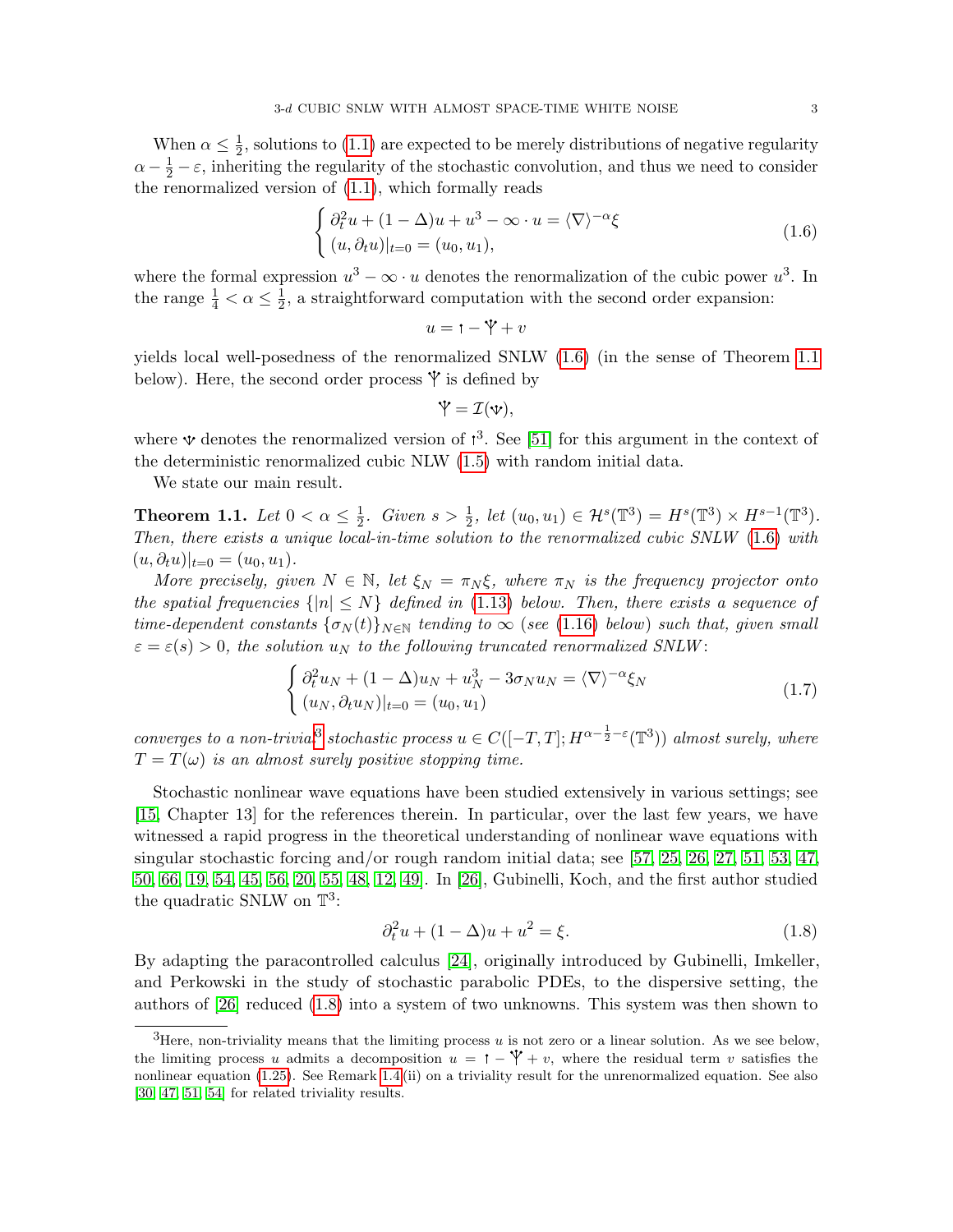be locally well-posed by exploiting the following two ingredients: (i) multilinear dispersive smoothing coming from a multilinear interaction of random waves (see also [\[45,](#page-53-8) [12\]](#page-51-3)) and (ii) novel random operators (the so-called paracontrolled operators) which incorporate the paracontrolled structure in their definition. These random operators are used to replace commutators which are standard in the parabolic paracontrolled approach [\[14,](#page-51-4) [40\]](#page-52-7).

More recently, Okamoto, Tolomeo, and the first author [\[48\]](#page-53-11) and Bringmann [\[12\]](#page-51-3) indepen-dently studied the following SNLW with a cubic Hartree-type nonlinearity:<sup>[4](#page-3-0)</sup>

<span id="page-3-2"></span>
$$
\partial_t^2 u + (1 - \Delta)u + (V * u^2)u = \xi,
$$
\n(1.9)

where V is the kernel of the Bessel potential  $\langle \nabla \rangle^{-\beta}$  of order  $\beta > 0.5$  $\beta > 0.5$  In [\[48\]](#page-53-11), the authors proved local well-posedness for  $\beta > 1$  by viewing the nonlinearity as the nested bilinear interactions and utilizing the paracontrolled operators introduced in [\[26\]](#page-52-1). In [\[12\]](#page-51-3), Bringmann went much further and proved local well-posedness of  $(1.9)$  for any  $\beta > 0$ . The main strategy in [\[12\]](#page-51-3) is to extend the paracontrolled approach in [\[26\]](#page-52-1) to the cubic setting. The main task is then to study regularity properties of various random operators and random distributions. This was done by an intricate combination of deterministic analysis, stochastic analysis, counting arguments, the random matrix/tensor approach by Bourgain [\[9,](#page-51-5) [10\]](#page-51-6) and Deng, Nahmod, and Yue [\[18\]](#page-52-8), and the physical space approach via the (bilinear) Strichartz estimates due to Klainerman and Tataru [\[36\]](#page-52-9), analogous to the random data Cauchy theory for the nonlinear Schrödinger equations on  $\mathbb{R}^d$  as in [\[2,](#page-51-7) [3,](#page-51-8) [4\]](#page-51-9).

From the scaling point of view, the cubic SNLW [\(1.6\)](#page-2-1) with a slightly smoothed space-time white noise (i.e. small  $\alpha > 0$ ) is essentially the same as the Hartree SNLW [\(1.9\)](#page-3-2) with small  $\beta > 0$ . Hence, Theorem [1.1](#page-2-0) is expected to hold in view of Bringmann's recent result [\[12\]](#page-51-3). The main point of this paper is that we present a concise proof of Theorem [1.1](#page-2-0) without using the paracontrolled calculus. In the next subsection, we outline our strategy.

Due to the time reversibility of the equation, we only consider positive times in the remaining part of the paper.

Remark 1.2. The equations [\(1.1\)](#page-1-2) and [\(1.6\)](#page-2-1) indeed correspond to the stochastic nonlinear Klein-Gordon equations. The same results with inessential modifications also hold for the stochastic nonlinear wave equation, where we replace the linear part in  $(1.1)$  and  $(1.6)$  by  $\partial_t^2 u - \Delta u$ . In the following, we simply refer to [\(1.1\)](#page-1-2) and [\(1.6\)](#page-2-1) as the stochastic nonlinear wave equations.

<span id="page-3-1"></span><span id="page-3-0"></span><sup>&</sup>lt;sup>4</sup>In [\[12\]](#page-51-3), Bringmann studied the corresponding deterministic Hartree NLW with random initial data.

<sup>&</sup>lt;sup>5</sup>We point out that the scope of the papers  $[48, 12]$  $[48, 12]$  $[48, 12]$  goes much further than what is described here. The main goal of [\[48\]](#page-53-11) is to study the focusing problem, in particular the (non-)construction of the focusing Gibbs measure associated to the focusing Hartree SNLW. They identified the critical value  $\beta = 2$  and proved sharp global well-posedness of the focusing problem (with a small coefficient in front of the nonlinearity when  $\beta = 2$ ). On the other hand, the main goal in [\[12\]](#page-51-3) is the construction of global-in-time dynamics in the defocusing case, where there was a significant difficulty in adapting Bourgain's invariant measure argument [\[8,](#page-51-10) [9\]](#page-51-5). This is due to (i) the singularity of the associated Gibbs measure with respect to the base Gaussian free field for  $0 < \beta \leq \frac{1}{2}$ [\[48,](#page-53-11) [11\]](#page-51-11) and (ii) the paracontrolled structure imposed in the local theory, which must be propagated in the construction of global-in-time solutions. See the introductions of [\[48,](#page-53-11) [12\]](#page-51-3) for further discussion.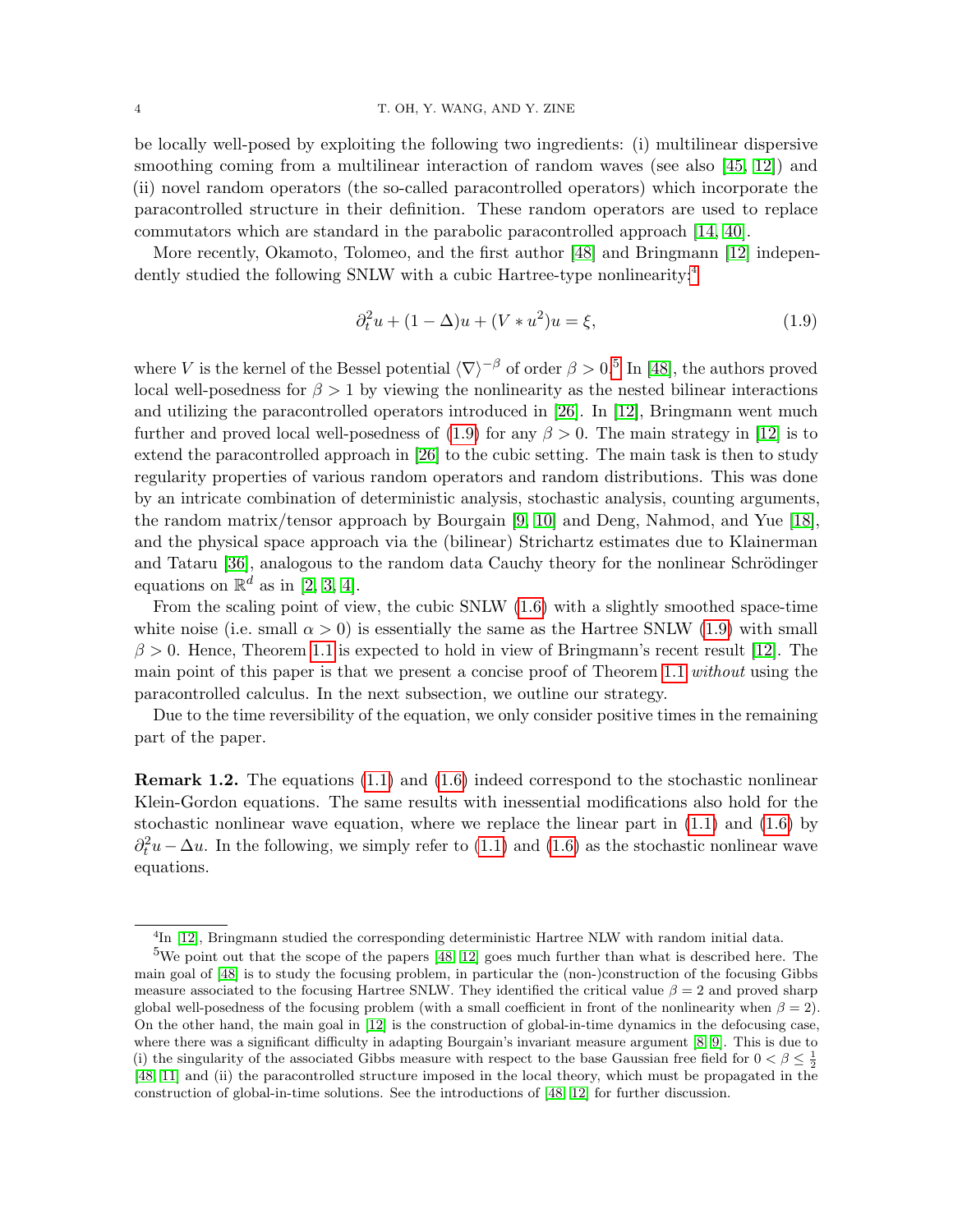Remark 1.3. Our argument also applies to the deterministic (renormalized) cubic NLW on T <sup>3</sup> with random initial data of the form:

$$
(u_0^{\omega}, u_1^{\omega}) = \bigg(\sum_{n \in \mathbb{Z}^3} \frac{g_n(\omega)}{\langle n \rangle^{1+\alpha}} e^{in \cdot x}, \sum_{n \in \mathbb{Z}^3} \frac{h_n(\omega)}{\langle n \rangle^{\alpha}} e^{in \cdot x}\bigg),
$$

where the series  $\{g_n\}_{n\in\mathbb{Z}^3}$  and  $\{h_n\}_{n\in\mathbb{Z}^3}$  are two families of independent standard complexvalued Gaussian random variables conditioned that  $g_n = \overline{g_{-n}}$ ,  $h_n = \overline{h_{-n}}$ ,  $n \in \mathbb{Z}^3$ . In particular, Theorem [1.1](#page-2-0) provides an improvement of the main result (almost sure local well-posedness) in [\[51\]](#page-53-1) from  $\alpha > \frac{1}{4}$  to  $\alpha > 0$ .

<span id="page-4-0"></span>Remark 1.4. (i) The first part of the statement in Theorem [1.1](#page-2-0) is merely a formal statement in view of the divergent behavior  $\sigma_N(t) \to \infty$  for  $t \neq 0$ . In the next subsection, we provide a precise meaning to what it means to be a solution to [\(1.6\)](#page-2-1) and also make the uniqueness statement more precise. See Remark [1.9.](#page-9-0)

(ii) In the case of the defocusing cubic SNLW with damping:

$$
\partial_t^2 u + \partial_t u + (1 - \Delta)u + u^3 = \langle \nabla \rangle^{-\alpha} \xi,
$$

a combination of our argument with that in [\[47\]](#page-53-4) yield the following triviality result. Consider the following truncated (unrenormalized) SNLW with damping:

$$
\begin{cases} \partial_t^2 u_N + \partial_t u_N + (1 - \Delta)u_N + u_N^3 = \langle \nabla \rangle^{-\alpha} \xi_N \\ (u_N, \partial_t u_N)|_{t=0} = (u_0, u_1), \end{cases}
$$

where  $\xi_N = \pi_N \xi$ . As we remove the regularization (i.e. take  $N \to \infty$ ), the solution  $u_N$ converges in probability to the trivial function  $u_{\infty} \equiv 0$  for any (smooth) initial data  $(u_0, u_1)$ . See [\[47\]](#page-53-4) for details.

**Remark 1.5.** (i) In our proof, we use the Fourier restriction norm method (i.e. the  $X^{s,b}$ -spaces defined in  $(2.8)$ , following [\[57,](#page-53-2) [12\]](#page-51-3). While it may be possible to give a proof of Theorem [1.1](#page-2-0) based only on the physical-side spaces (such as the Strichartz spaces) as in [\[25,](#page-52-0) [26,](#page-52-1) [27\]](#page-52-2), we do not pursue this direction since our main goal is to present a concise proof of Theorem [1.1](#page-2-0) by adapting various estimates in [\[12\]](#page-51-3) to our current setting. Note that the use of the physical-side spaces would allow us to take the initial data  $(u_0, u_1)$  in the critical space  $\mathcal{H}^{\frac{1}{2}}(\mathbb{T}^3)$  (for the cubic NLW on  $\mathbb{T}^3$ ). See for example [\[25\]](#page-52-0). One may equally use the Fourier restriction norm method adapted to the space of functions of bounded p-variation and its pre-dual, introduced and developed by Tataru, Koch, and their collaborators [\[37,](#page-52-10) [28,](#page-52-11) [31\]](#page-52-12), which would also allow us to take the initial data  $(u_0, u_1)$  in the critical space  $\mathcal{H}^{\frac{1}{2}}(\mathbb{T}^3)$ . See for example [\[3,](#page-51-8) [46\]](#page-53-13) in the context of the nonlinear Schrödinger equations with random initial data. Since our main focus is to handle rough noises (and not about rough deterministic initial data), we do not pursue this direction.

(ii) On  $\mathbb{T}^3$ , the Bessel potential  $\phi_\alpha = \langle \nabla \rangle^{-\alpha}$  is Hilbert-Schmidt from  $L^2(\mathbb{T}^3)$  to  $H^s(\mathbb{T}^3)$  for  $s < \alpha - \frac{3}{2}$  $\frac{3}{2}$ . It would be of interest to extend Theorem [1.1](#page-2-0) to a general Hilbert-Schmidt operator  $\phi$ , say from  $L^2(\mathbb{T}^3)$  to  $H^{\alpha-\frac{3}{2}}(\mathbb{T}^3)$  as in [\[16,](#page-52-13) [52,](#page-53-14) [44\]](#page-53-15).<sup>[6](#page-4-1)</sup> Note that our argument uses the independence of the Fourier coefficients of the stochastic convolution  $\cdot$  but that such independence will be lost for a general Hilbert-Schmidt operator  $\phi$ .

<span id="page-4-1"></span><sup>&</sup>lt;sup>6</sup>Or a general  $\gamma$ -radonifying operator  $\phi$  as in [\[21\]](#page-52-14), where the authors proved local well-posedness of the one-dimensional stochastic cubic nonlinear Schrödinger equation with an almost space-time white noise.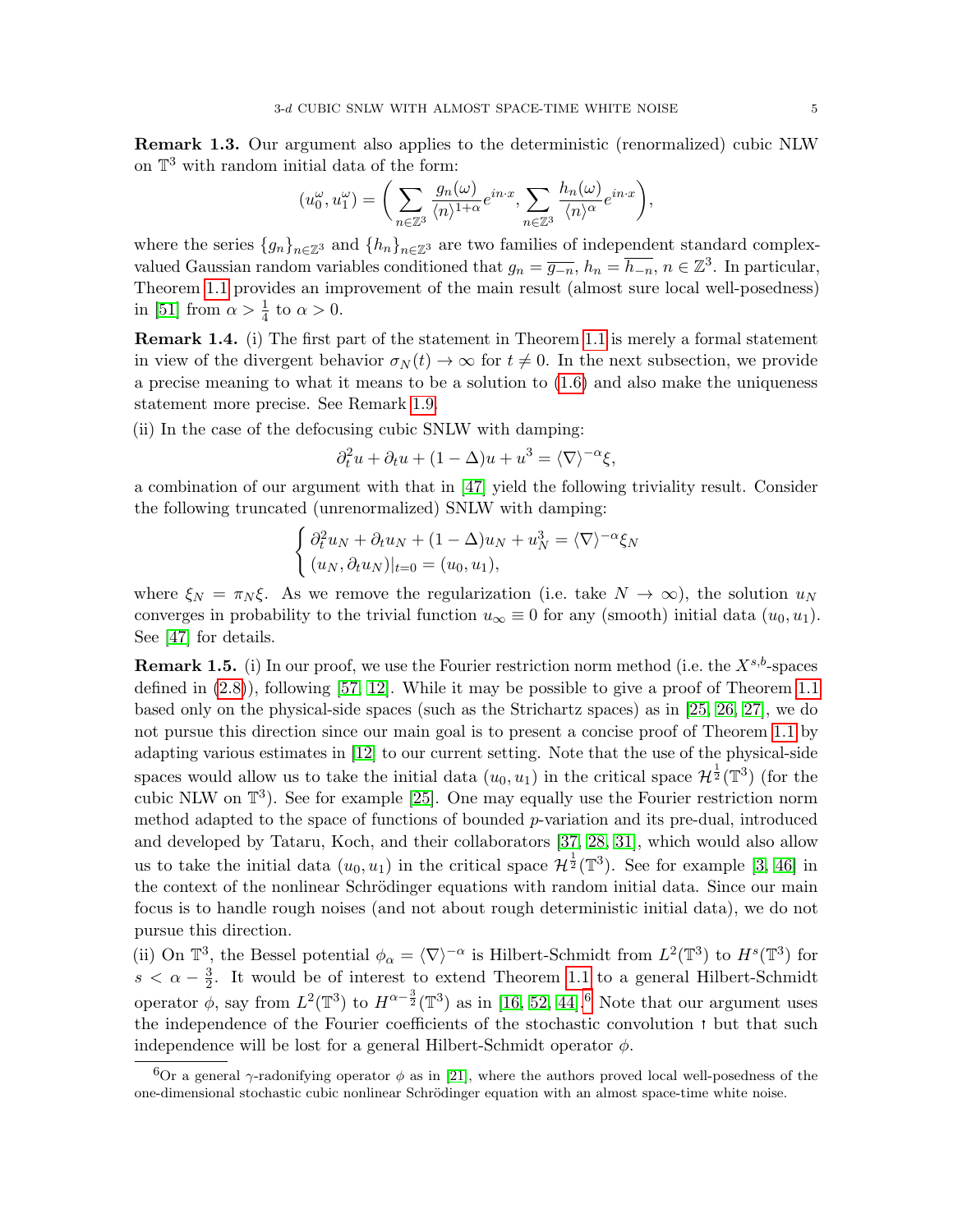<span id="page-5-1"></span>**Remark 1.6.** (i) When  $\alpha = 0$ , SNLW [\(1.6\)](#page-2-1) with damping

<span id="page-5-4"></span>
$$
\partial_t^2 u + \partial_t u + (1 - \Delta)u + u^3 - \infty \cdot u = \xi \tag{1.10}
$$

corresponds to the so-called canonical stochastic quantization equation<sup>[7](#page-5-3)</sup> for the Gibbs measure given by the  $\Phi_3^4$ -measure on u and the white noise measure on  $\partial_t u$ . See [\[60\]](#page-53-16). In this case (i.e. when  $\alpha = 0$ ), our approach and the more sophisticated approach of Bringmann [\[12\]](#page-51-3) for [\(1.9\)](#page-3-2) with  $\beta > 0$  completely break down. This is a very challenging problem, for which one would certainly need to use the paracontrolled approach in [\[26,](#page-52-1) [48,](#page-53-11) [12\]](#page-51-3) and combine with the techniques in [\[18\]](#page-52-8).

(ii) As mentioned above, when  $\alpha > \frac{1}{2}$ , the globalization argument by Burq and Tzvetkov [\[13\]](#page-51-1) yields global well-posedness of SNLW [\(1.1\)](#page-1-2) with  $\phi$  as in [\(1.2\)](#page-1-3). When  $\alpha = 0$ , we expect that (a suitable adaptation of) Bourgain's invariant measure argument would yield almost sure global well-posedness once we could prove local well-posedness of  $(1.10)$  (but this is a very challenging problem). It would be of interest to investigate the issue of global well-posedness of [\(1.6\)](#page-2-1) for  $0 < \alpha \leq \frac{1}{2}$  $\frac{1}{2}$ . See [\[27,](#page-52-2) [66\]](#page-53-6) for the global well-posedness results on SNLW with an additive space-time white noise in the two-dimensional case.

<span id="page-5-0"></span>1.2. **Outline of the proof.** Let us now describe the strategy to prove Theorem [1.1.](#page-2-0) Let  $W$ denote a cylindrical Wiener process on  $L^2(\mathbb{T}^3)$ :<sup>[8](#page-5-5)</sup>

$$
W(t) = \sum_{n \in \mathbb{Z}^3} B_n(t)e_n,
$$

where  $e_n(x) = e^{in \cdot x}$  and  ${B_n}_{n \in \mathbb{Z}^3}$  is defined by  $B_n(t) = \langle \xi, \mathbf{1}_{[0,t]} \cdot e_n \rangle_{x,t}$ . Here,  $\langle \cdot, \cdot \rangle_{x,t}$  denotes the duality pairing on  $\mathbb{T}^3 \times \mathbb{R}$ . As a result, we see that  $\{\hat{B}_n\}_{n \in \mathbb{Z}^3}$  is a family of mutually independent complex-valued Brownian motions conditioned so that  $B_{-n} = \overline{B_n}$ ,  $n \in \mathbb{Z}^3$ . In particular,  $B_0$  is a standard real-valued Brownian motion. Note that we have, for any  $n \in \mathbb{Z}^2$ ,

$$
Var(B_n(t)) = \mathbb{E} \big[ \langle \xi, \mathbf{1}_{[0,t]} \cdot e_n \rangle_{x,t} \overline{\langle \xi, \mathbf{1}_{[0,t]} \cdot e_n \rangle_{x,t}} \big] = ||\mathbf{1}_{[0,t]} \cdot e_n||_{L^2_{x,t}}^2 = t.
$$

With this notation, we can formally write the stochastic convolution  $\tau = \mathcal{I}(\langle \nabla \rangle^{-\alpha} \xi)$  in [\(1.3\)](#page-1-7) as

$$
t = \int_0^t \frac{\sin((t - t')\langle \nabla \rangle)}{\langle \nabla \rangle^{1+\alpha}} dW(t') = \sum_{n \in \mathbb{Z}^3} e_n \int_0^t \frac{\sin((t - t')\langle n \rangle)}{\langle n \rangle^{1+\alpha}} dB_n(t'), \tag{1.11}
$$

where  $\langle \nabla \rangle =$  $\overline{1-\Delta}$  and  $\langle n \rangle = \sqrt{1+|n|^2}$ . We indeed construct the stochastic convolution in [\(1.11\)](#page-5-6) as the limit of the truncated stochastic convolution  $\mathbf{I}_N$  defined by

$$
t_N = \mathcal{I}(\pi_N \langle \nabla \rangle^{-\alpha} \xi) = \sum_{\substack{n \in \mathbb{Z}^3 \\ |n| \le N}} e_n \int_0^t \frac{\sin((t - t') \langle n \rangle)}{\langle n \rangle^{1 + \alpha}} dB_n(t')
$$
(1.12)

for  $N \in \mathbb{N}$ , where  $\pi_N$  denotes the (spatial) frequency projector defined by

<span id="page-5-7"></span><span id="page-5-6"></span><span id="page-5-2"></span>
$$
\pi_N f = \sum_{|n| \le N} \widehat{f}(n) e_n.
$$
\n(1.13)

<span id="page-5-3"></span><sup>&</sup>lt;sup>7</sup>Namely, the Langevin equation with the momentum  $v = \partial_t u$ .

<span id="page-5-5"></span><sup>&</sup>lt;sup>8</sup>By convention, we endow  $\mathbb{T}^3$  with the normalized Lebesgue measure  $(2\pi)^{-3}dx$ .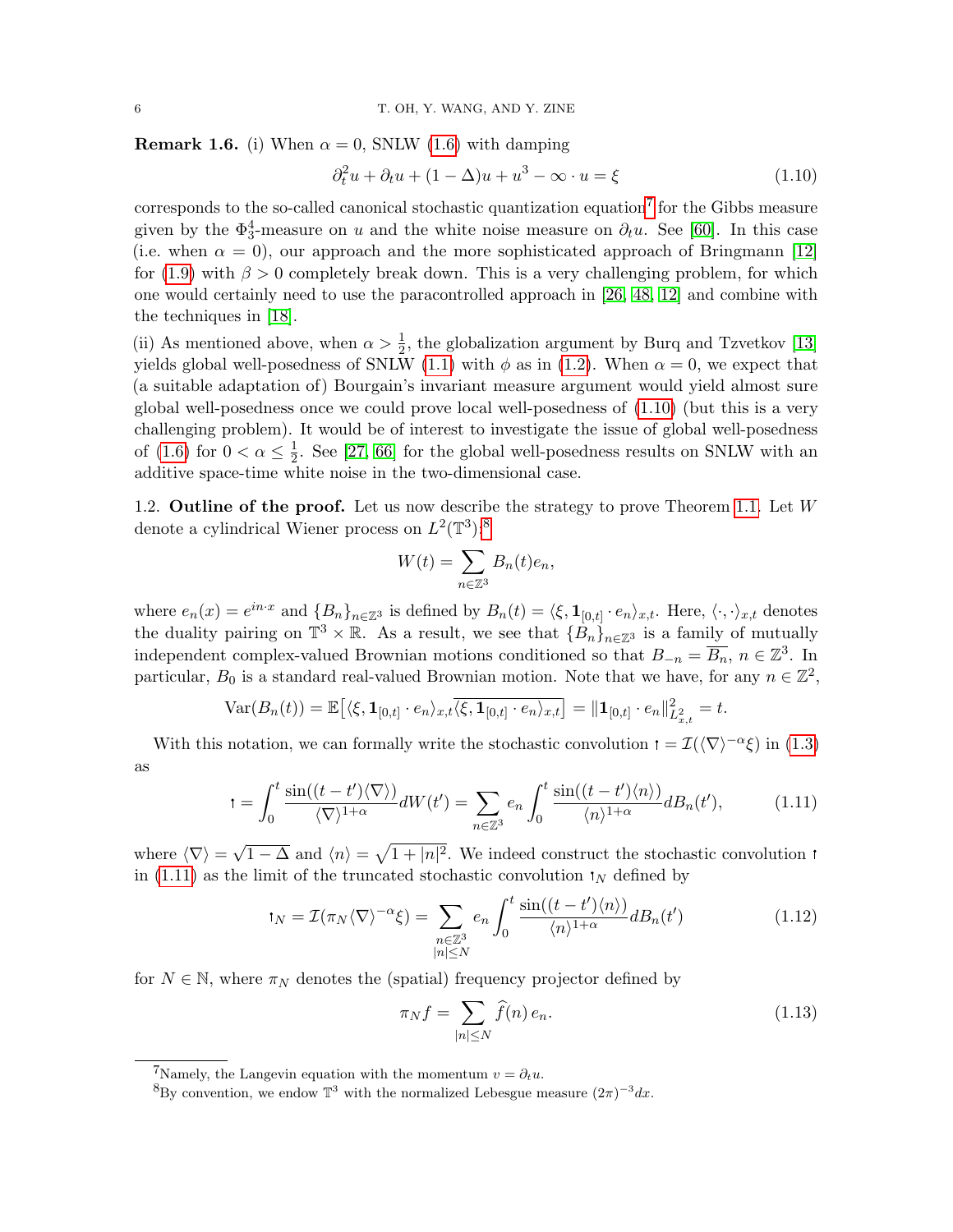A standard computation shows that the sequence  $\{\dagger_N\}_{N\in\mathbb{N}}$  is almost surely Cauchy in<sup>[9](#page-6-1)</sup>  $C([0,T]; W^{\alpha-\frac{1}{2}-,\infty}(\mathbb{T}^3))$  and thus converges almost surely to some limit, which we denote by *t*, in the same space. See Lemma [3.1](#page-17-2) below.

We then define the Wick powers  $V_N$  and  $V_N$  by

$$
\mathbf{v}_N(x,t) = (\mathbf{t}_N(x,t))^2 - \sigma_N(t),
$$
  

$$
\mathbf{v}_N(x,t) = (\mathbf{t}_N(x,t))^3 - 3\sigma_N(t) \cdot \mathbf{t}_N(x,t),
$$
 (1.14)

and the second order process  $\mathbf{\dot{Y}}_N$  by

<span id="page-6-6"></span><span id="page-6-3"></span><span id="page-6-0"></span>
$$
\mathbf{\dot{V}}_{N} = \mathcal{I}(\mathbf{v}_{N}),\tag{1.15}
$$

where I denotes the Duhamel integral operator in [\(1.4\)](#page-1-8). Here,  $\sigma_N(t)$  is defined by<sup>[10](#page-6-2)</sup>

$$
\sigma_N(t) = \mathbb{E}\left[ (1_N(x,t))^2 \right] = \sum_{|n| \le N} \int_0^t \left[ \frac{\sin((t-t')\langle n \rangle)}{\langle n \rangle^{1+\alpha}} \right]^2 dt'
$$
  
= 
$$
\sum_{|n| \le N} \left\{ \frac{t}{2\langle n \rangle^{2+2\alpha}} - \frac{\sin(2t\langle n \rangle)}{4\langle n \rangle^{3+2\alpha}} \right\} \sim \begin{cases} t \log N, & \text{for } \alpha = \frac{1}{2}, \\ t N^{1-2\alpha}, & \text{for } 0 < \alpha < \frac{1}{2}. \end{cases}
$$
(1.16)

We point out that a standard argument shows that  $V_N$  and  $V_N$  converge almost surely to  $V$ in  $C([0,T]; W^{2\alpha-1-\infty}(\mathbb{T}^3))$  and to  $\mathbf{\hat{v}}$  in  $C([0,T]; W^{3\alpha-\frac{3}{2}-,\infty}(\mathbb{T}^3))$ , respectively, but that we do not need these regularity properties of the Wick powers  $\nabla$  and  $\nabla$  in this paper.

As for the second order process  $\mathbf{\dot{Y}}_N$  in [\(1.15\)](#page-6-3), if we proceed with a "parabolic thinking",<sup>[11](#page-6-4)</sup> then we expect that  $\mathcal{V}_N$  has regularity<sup>[12](#page-6-5)</sup>  $3\alpha - \frac{1}{2} - (3\alpha - \frac{3}{2}) + 1$ , which is negative for  $\alpha \leq \frac{1}{6}$  $\frac{1}{6}$ . In the dispersive setting, however, we can exhibit multilinear smoothing by exploiting multilinear dispersion coming from an interaction of (random) waves. In fact, by adapting the argument in [\[12\]](#page-51-3) to our current problem, we can show an extra  $\sim \frac{1}{2}$  $\frac{1}{2}$ -smoothing for  $\mathbf{\dot{Y}}_N$ , uniformly in  $N \in \mathbb{N}$ , and for the limit  $\mathbf{\hat{Y}} = \mathcal{I}(\mathbf{\hat{y}}) = \lim_{N \to \infty} \mathbf{\hat{Y}}_N$  and thus they have positive regularity. See Lemma [3.1.](#page-17-2) As in [\[26,](#page-52-1) [12\]](#page-51-3), such multilinear smoothing plays a fundamental role in our analysis.

Let us now start with the truncated renormalized SNLW [\(1.7\)](#page-2-4) and obtain the limiting formulation of our problem. By proceeding with the second order expansion:

<span id="page-6-8"></span><span id="page-6-7"></span>
$$
u_N = \mathbf{t}_N - \mathbf{\dot{Y}}_N + v_N,\tag{1.17}
$$

we rewrite  $(1.7)$  as

$$
(\partial_t^2 + 1 - \Delta)v_N = -(v_N + t_N - \Psi_N)^3 + 3\sigma_N(t_N - \Psi_N + v_N) + \Psi_N = -v_N^3 + 3(\Psi_N - t_N)v_N^2 - 3(\Psi_N^2 - 2\Psi_N t_N)v_N - 3\Psi_N v_N + \Psi_N^3 - 3\Psi_N^2 t_N + 3\Psi_N \Psi_N,
$$
 (1.18)

<span id="page-6-1"></span><sup>&</sup>lt;sup>9</sup>Hereafter, we use  $a-$  (and  $a+$ ) to denote  $a-\varepsilon$  (and  $a+\varepsilon$ , respectively) for arbitrarily small  $\varepsilon > 0$ . If this notation appears in an estimate, then an implicit constant is allowed to depend on  $\varepsilon > 0$  (and it usually diverges as  $\varepsilon \to 0$ ).

<span id="page-6-4"></span><span id="page-6-2"></span><sup>&</sup>lt;sup>10</sup>In our spatially homogeneous setting, the variance  $\sigma_N(t)$  is independent of  $x \in \mathbb{T}^3$ .

<sup>&</sup>lt;sup>11</sup>Namely, if we only take into account the (uniformly bounded in N) regularity  $3\alpha - \frac{3}{2}$  of  $\mathbf{\hat{v}}_N$  and one degree of smoothing from the Duhamel integral operator  $\mathcal I$  without taking into account the product structure and the oscillatory nature of the linear wave propagator.

<span id="page-6-5"></span><sup>&</sup>lt;sup>12</sup>By "regularity", we mean the spatial regularity s of  $\mathbf{\dot{Y}}_N$  as an element in  $C([0,T];W^{s,\infty}(\mathbb{T}^3))$ , uniformly bounded in  $N \in \mathbb{N}$ .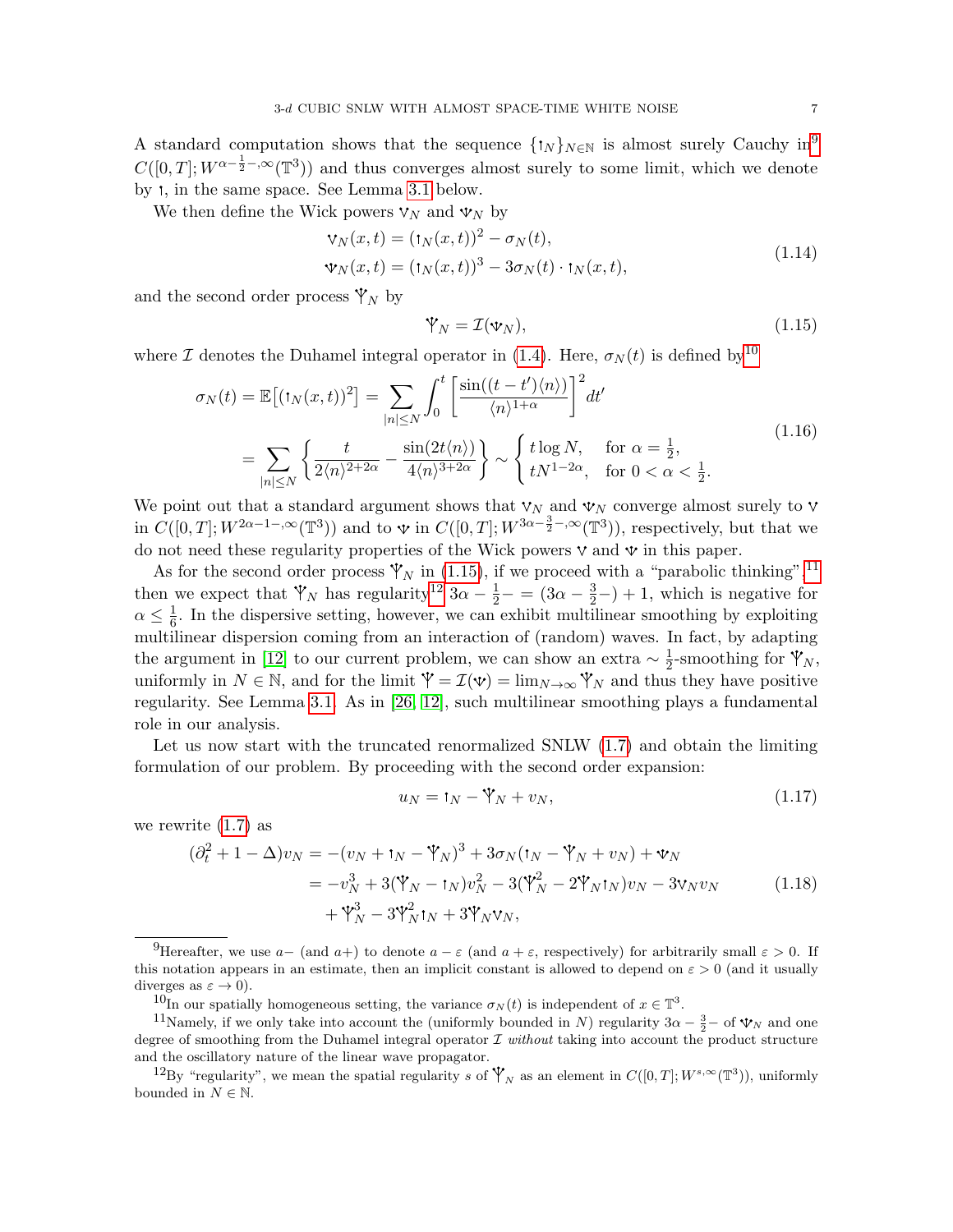where we used  $(1.14)$ . The main problem in studying singular stochastic PDEs lies in making sense of various products. In this formal discussion, let us apply the following "rules":

- A product of functions of regularities  $s_1$  and  $s_2$  is defined if  $s_1 + s_2 > 0$ . When  $s_1 > 0$ and  $s_1 \geq s_2$ , the resulting product has regularity  $s_2$ .
- A product of stochastic objects (not depending on the unknown) is always well defined, possibly with a renormalization. The product of stochastic objects of regularities  $s_1$ and  $s_2$  has regularity  $\min(s_1, s_2, s_1 + s_2)$ .

We postulate that the unknown v has regularity  $\frac{1}{2} +$ ,<sup>[13](#page-7-0)</sup> which is subcritical with respect to the standard scaling heuristics for the three-dimensional cubic NLW. In order to close the Picard iteration argument, we need all the terms on the right-hand side of [\(1.18\)](#page-6-7) to have regularity  $-\frac{1}{2}+$ . With the aforementioned regularities of the stochastic terms  $\mathbf{1}_N$ ,  $\mathbf{v}_N$ , and  $\mathbf{Y}_N$ and applying the rules above, we can handle the products on the right-hand side of [\(1.18\)](#page-6-7), giving regularity  $-\frac{1}{2}+$ , except for the following terms (for small  $\alpha > 0$ ):

$$
\mathbb{Y}_N \mathbf{1}_N v_N, \qquad \mathbf{v}_N v_N, \qquad \text{and} \qquad \mathbb{Y}_N \mathbf{v}_N. \tag{1.19}
$$

As for the first term  $\mathbf{\dot{Y}}_N \mathbf{1}_N v_N$ , we first use stochastic analysis to make sense of  $\mathbf{\dot{Y}}_N \mathbf{1}_N$  with regularity  $\alpha - \frac{1}{2}$ , uniformly in  $N \in \mathbb{N}$ , (see Lemma [3.3\)](#page-17-3) and then interpret the product as

<span id="page-7-1"></span>
$$
\mathbf{\dot{Y}}_{N} \mathbf{1}_{N} v_{N} = (\mathbf{\dot{Y}}_{N} \mathbf{1}_{N}) v_{N}.
$$

Note that the right-hand side is well defined since the sum of the regularities is positive:  $(\alpha - \frac{1}{2}) + (\frac{1}{2}+) > 0$ . The last product  $\mathcal{V}_N \mathcal{V}_N$  in [\(1.19\)](#page-7-1) makes sense but the resulting regularity is  $2\alpha - 1$ , smaller than the required regularity  $-\frac{1}{2}$ , when  $\alpha$  is close to 0. As for the second term in [\(1.19\)](#page-7-1), it depends on the unknown  $v_N$  and thus the product does not make sense (at this point) since the sum of regularities is negative (when  $\alpha > 0$  is small).

As we see below, by studying the last two terms in [\(1.19\)](#page-7-1) under the Duhamel integral operator *I*, we can indeed give a meaning to them and exhibit extra  $(\frac{1}{2})$ -smoothing with the resulting regularity  $\frac{1}{2}+$  (under  $\mathcal{I}$ ), which allows us to close the argument. By writing [\(1.18\)](#page-6-7) with initial data  $(u_0, u_1)$  in the Duhamel formulation, we have

$$
v_N = S(t)(u_0, u_1) + \mathcal{I}(-v_N^3 + 3(\mathbf{Y}_N - t_N)v_N^2 - 3\mathbf{Y}_N^2 v_N) + 6\mathcal{I}((\mathbf{Y}_N t_N)v_N) - 3\mathbf{J}^{\mathbf{V}_N}(v_N) + \mathcal{I}(\mathbf{Y}_N^3 - 3\mathbf{Y}_N^2 t_N) + 3\mathbf{Y}_N,
$$
\n(1.20)

where  $S(t)(u_0, u_1) = \cos(t\langle \nabla \rangle)u_0 + \frac{\sin(t\langle \nabla \rangle)}{\langle \nabla \rangle}u_1$  denotes the (deterministic) linear solution. Here,  $\mathfrak{I}^{\mathsf{V}_{N}}$  denotes the random operator defined by

<span id="page-7-3"></span><span id="page-7-2"></span>
$$
\mathfrak{I}^{\mathcal{V}_N}(v) = \mathcal{I}(\mathbf{v}_N v) \tag{1.21}
$$

and (as the notation suggests), the last term in  $(1.20)$  is defined by

<span id="page-7-4"></span>
$$
\mathcal{V}_N = \mathcal{I}(\mathcal{V}_N \mathbf{v}_N) \tag{1.22}
$$

(without a renormalization). By exploiting random multilinear dispersion, we show that

<span id="page-7-0"></span><sup>&</sup>lt;sup>13</sup>As for the unknown v, we measure its regularity in (the local-in-time version of) the  $X^{s,\frac{1}{2}+}$ -norm.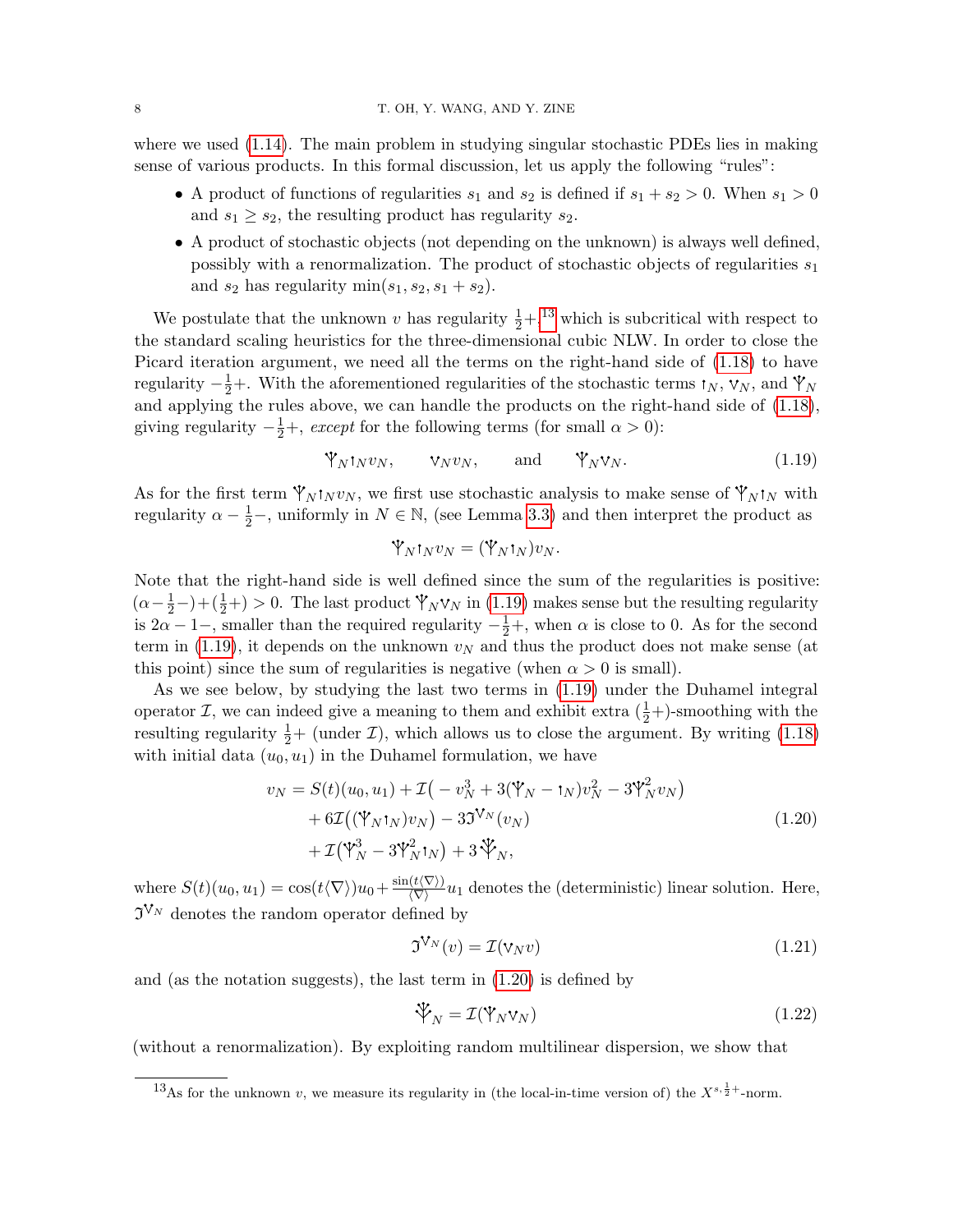- the random operator  $\mathfrak{I}^{V_N}$  maps functions of regularity  $\frac{1}{2}+$  to those of regularity  $\frac{1}{2}+$ (measured in the  $X^{s,b}$ -spaces) with the operator norm uniformly bounded in  $N \in \mathbb{N}$ and  $\mathfrak{I}^{\mathcal{V}_N}$  converges to some limit, denoted by  $\mathfrak{I}^{\mathcal{V}}$ , as  $N \to \infty$ . We study the random operator  $\mathfrak{I}^{\mathsf{V}_{N}}$  via the random matrix approach [\[9,](#page-51-5) [10,](#page-51-6) [59,](#page-53-17) [18,](#page-52-8) [12\]](#page-51-3).<sup>[14](#page-8-1)</sup> See Lemma [3.5.](#page-18-1)
- the third order process  $\mathcal{V}_N$  has regularity  $\frac{1}{2}+$  (measured in the  $X^{s,b}$ -spaces) with the norm uniformly bounded in  $N \in \mathbb{N}$  and  $\mathcal{V}_N$  converges to some limit, denoted by  $\mathcal{V}$ , as  $N \to \infty$ . See Lemma [3.4.](#page-17-4)

We deduce these claims as corollaries to Bringmann's work [\[12\]](#page-51-3). In [12], the smoothing coming from the potential  $V = \langle \nabla \rangle^{-\beta}$  in the Hartree nonlinearity  $(V * u^2)u$  played an important role. In our problem, this is replaced by the smoothing  $\langle \nabla \rangle^{-\alpha}$  on the noise and we reduce our problem to that in [\[12\]](#page-51-3), essentially by the following simple observation:

$$
\prod_{j=1}^{k} \langle n_j \rangle^{-\gamma} \lesssim \langle n_1 + \dots + n_k \rangle^{-\gamma}
$$
 (1.23)

for any  $\gamma \geq 0$ .

Remark 1.7. In the following, we also set

<span id="page-8-4"></span><span id="page-8-3"></span><span id="page-8-0"></span>
$$
\mathcal{A}\mathcal{V}_N^{\mathcal{L}} = \mathcal{I}(\mathcal{V}_N^2 \mathbf{1}_N). \tag{1.24}
$$

By carrying out analysis analogous to (but more involved than) that for  $\gamma_N$  stud-ied in Lemma [3.3](#page-17-3) below, we can show that  $\{\mathbf{Y}_N^2 \cdot \mathbf{I}_N\}_{N \in \mathbb{N}}$  forms a Cauchy sequence in  $C([0,T]; W^{\alpha-\frac{1}{2}-,\infty}(\mathbb{T}^3))$  almost surely, thus converging to some limit  $\mathcal{V}^2$ . In this paper, however, we proceed with space-time analysis as in [\[12\]](#page-51-3). Namely, we study  $\sqrt[4]{\gamma_N}$  in the  $X^{s,b}$ -spaces and show that it converges to some limit denoted by  $\mathcal{X}^{\mathcal{X}}$ . See Lemma [3.4.](#page-17-4)

Putting everything together, we can take  $N \to \infty$  in [\(1.20\)](#page-7-2) and obtain the following limiting equation for  $v = u - 1 + \mathcal{V}$ :

$$
v = S(t)(u_0, u_1) + \mathcal{I}(-v^3 + 3(\mathbf{Y} - t)v^2 - 3\mathbf{Y}^2v)
$$
  
+ 6 $\mathcal{I}((\mathbf{Y}t)v) - 3\mathbf{J}^V(v)$   
+  $\mathcal{I}(\mathbf{Y}^3) - 3\mathbf{J}^V + 3\mathbf{Y}.$  (1.25)

By the Fourier restriction norm method with the Strichartz estimates, we can then prove local well-posedness of [\(1.25\)](#page-8-0) in the deterministic manner. Namely, given the following enhanced data set

$$
\Xi = (u_0, u_1, \mathbf{t}, \mathbf{Y}, \mathbf{Y}\mathbf{t}, \mathbf{Y}, \mathbf{Y}\mathbf{t}, \mathbf{Y}, \mathbf{Y})
$$
\n(1.26)

of appropriate regularities (depicted by stochastic analysis), there exists a unique local-in-time solution v to  $(1.25)$ , continuously depending on the enhanced data set  $\Xi$ . See Proposition [3.7](#page-18-2) for a precise statement.

This local well-posedness result together with the convergence of  $\mathbf{N}_N$  and  $\mathbf{Y}_N$  then yields the convergence of  $u_N = \mathbf{t}_N - \mathbf{Y}_N + v_N$  in [\(1.17\)](#page-6-8) to the limiting process

<span id="page-8-2"></span>
$$
u = \mathbf{1} - \mathbf{Y} + v,
$$

<span id="page-8-1"></span> $14$ We also mention a recent preprint [\[61\]](#page-53-18), where the random matrix approach is also used to prove probabilistic local well-posedness of the Zakharov-Yukawa system on the two-dimensional torus  $\mathbb{T}^2$ .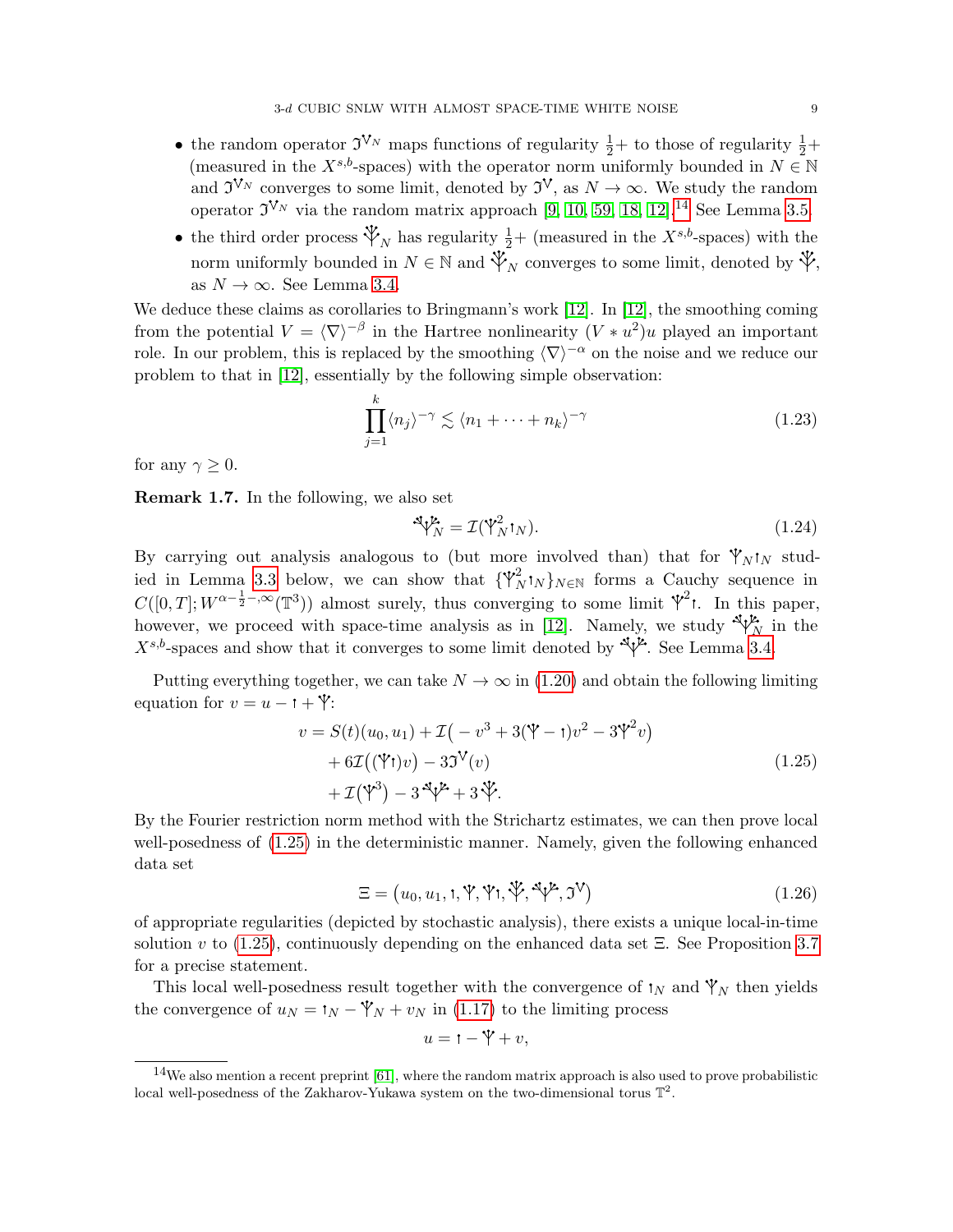where  $v$  is the solution to  $(1.25)$ .

**Remark 1.8.** In terms of regularity counting, the sum of the regularities in  $\cdot \sqrt{v^2}$  is positive. In the parabolic setting, one may then proceed with a product estimate. In the current dispersive setting, however, integrability of functions plays an important role and thus we need to proceed with care. See Lemmas [2.7](#page-13-0) and [3.6.](#page-18-3)

<span id="page-9-0"></span>Remark 1.9. (i) By the use of stochastic analysis, the stochastic terms  $\mathbf{r}, \mathbf{\hat{y}}, \mathbf{\hat{y}}, \mathbf{\hat{y}}, \mathbf{\hat{y}}$ , and  $\mathfrak{I}^{\vee}$  in the enhanced data set are defined as the unique limits of their truncated versions. Furthermore, by deterministic analysis, we prove that a solution  $v$  to  $(1.25)$  is pathwise unique in an appropriate class. Therefore, under the decomposition  $u = \mathbf{i} - \mathbf{\hat{Y}} + v$ , the uniqueness of u refers to (a) the uniqueness of  $\mathfrak t$  and  $\mathfrak Y$  as the limits of  $\mathfrak t_N$  and  $\mathfrak Y_N$  and (b) the uniqueness of  $v$  as a solution to  $(1.25)$ .

(ii) In this paper, we work with the frequency projector  $\pi_N$  with a sharp cutoff function on the frequency side. It is also possible to work with smooth mollifiers  $\eta_{\delta}(x) = \delta^{-3} \eta(\delta^{-1}x)$ , where  $\eta \in C^{\infty}(\mathbb{R}^3; [0,1])$  is a smooth, non-negative, even function with  $\int \eta dx = 1$  and supp  $\eta \subset (-\pi, \pi]^3 \simeq \mathbb{T}^3$ . In this case, working with

<span id="page-9-1"></span>
$$
\begin{cases} \partial_t^2 u_\delta + (1 - \Delta)u_\delta + u_\delta^3 - 3\sigma_\delta u_\delta = \langle \nabla \rangle^{-\alpha} \eta_\delta * \xi \\ (u_\delta, \partial_t u_\delta)|_{t=0} = (u_0, u_1), \end{cases} \tag{1.27}
$$

we can show that a solution  $u_{\delta}$  to [\(1.27\)](#page-9-1) converges in probability to some limit u in  $C([-T_{\omega}, T_{\omega}]; H^{\alpha-\frac{1}{2}-\varepsilon}(\mathbb{T}^3))$  as  $\delta \to 0$ . Furthermore, the limit  $u_{\delta}$  is independent of the choice of a mollification kernel  $\eta$  and agrees with the limiting process u constructed in Theorem [1.1.](#page-2-0) This is the second meaning of the uniqueness of the limiting process  $u$ .

**Remark 1.10.** (i) From the "scaling" point of view, our problem for  $0 < \alpha \ll 1$  is more difficult than the quadratic SNLW [\(1.8\)](#page-2-3) considered in [\[26\]](#page-52-1), where the paracontrolled calculus played an essential role. On the other hand, for the proof of Theorem [1.1,](#page-2-0) we do not need to use the paracontrolled ansatz for the remainder terms  $v = u - 1 + \mathcal{Y}$  thanks to the smoothing on the noise and the use of space-time estimates, which allows us to place  $v$  in the subcritical regularity  $\frac{1}{2} +$ .

Our approach to [\(1.6\)](#page-2-1) and Bringmann's approach in [\[12\]](#page-51-3) crucially exploit various multilinear smoothing, gaining  $\sim \frac{1}{2}$ <sup>1</sup>/<sub>2</sub>-derivative. When  $\alpha = 0$  (or  $\beta = 0$  in the Hartree SNLW [\(1.9\)](#page-3-2)), such multilinear smoothing seems to give (at best)  $\frac{1}{2}$ -smoothing and thus the arguments in this paper and in [\[12\]](#page-51-3) break down in the  $\alpha = 0$  case.

(ii) In [\[26\]](#page-52-1), Gubinelli, Koch, and the first author studied the quadratic SNLW on  $\mathbb{T}^3$  with an additive space-time white noise (i.e.  $\alpha = 0$ ):

<span id="page-9-3"></span><span id="page-9-2"></span>
$$
\partial_t^2 u + (1 - \Delta)u + u^2 = \xi.
$$
 (1.28)

With the Wick renormalization and the second order expansion  $u = \mathbf{i} - \mathbf{i} + v$ , where  $\mathbf{i} = \mathcal{I}(v)$ , the remainder term  $v = u - 1 + \gamma$  satisfies

$$
(\partial_t^2 + 1 - \Delta)v = -(v - \gamma)^2 - 2\tau v + 2\tau\gamma.
$$
\n(1.29)

As observed in [\[26\]](#page-52-1), the main issue in studying  $(1.29)$  comes from the regularity  $\frac{1}{2}$  of v, which is inherited from the regularity  $-\frac{1}{2}$  of t $\gamma$ . As a result, the product tv in [\(1.29\)](#page-9-2) is not well defined since the sum of the regularities of  $\mathfrak{r}$  and v is negative. As in [\(1.21\)](#page-7-3), it is tempting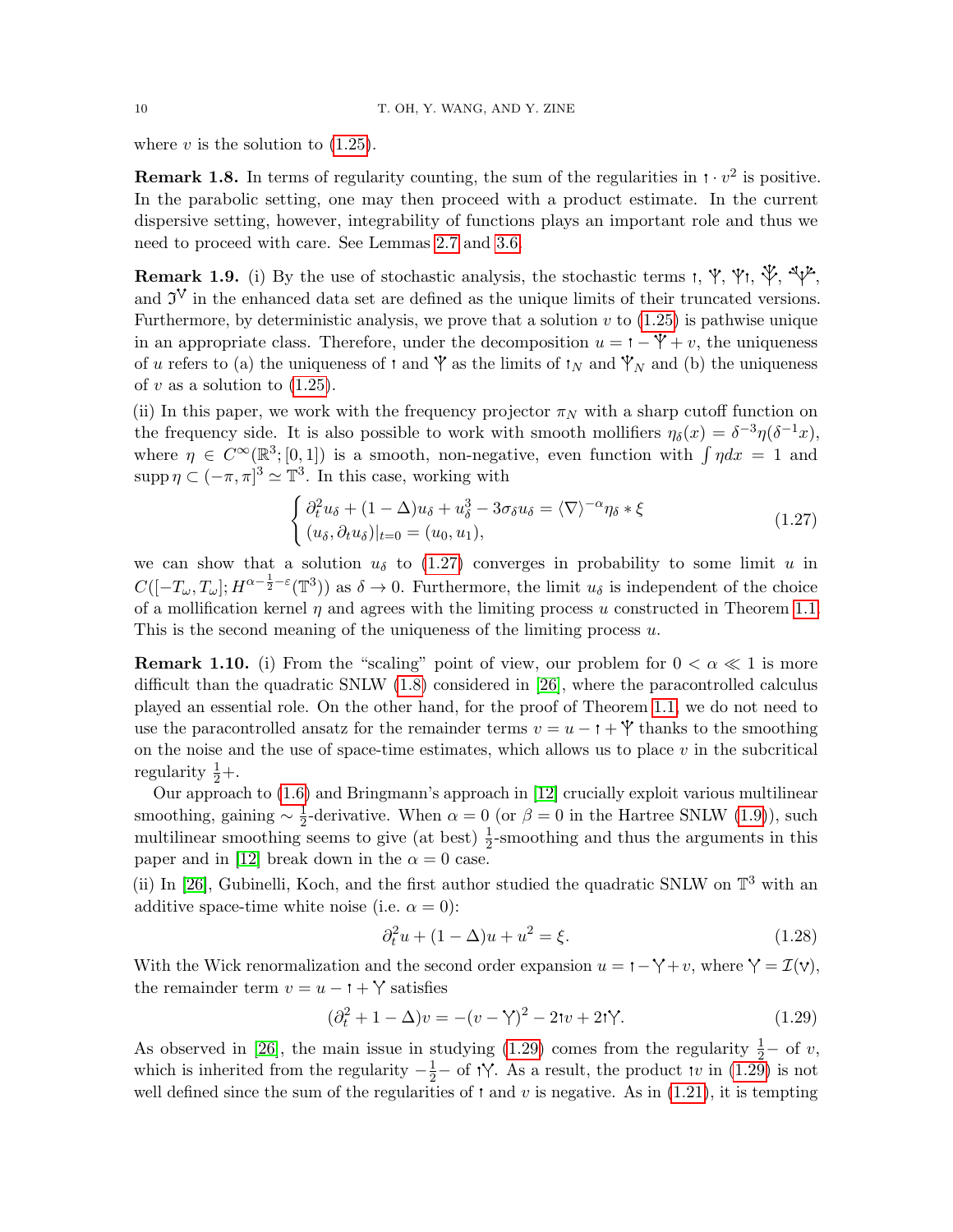to directly define the random operator  $\mathfrak{I}^{\dagger}(v) = \mathcal{I}(\tau v)$ , using the random matrix estimates. However, there is an issue in handling the "high  $\times$  high  $\rightarrow$  low" interaction and thus the random matrix approach alone is not sufficient to close the argument. In [\[26\]](#page-52-1), this issue was overcome by a paracontrolled ansatz and an iteration of the Duhamel formulation. We point out that the use of the paracontrolled ansatz in [\[26\]](#page-52-1) led to the following paracontrolled operator  $\mathfrak{I}_{\otimes}(v) = \mathcal{I}(v \otimes t)$ , which avoids the undesirable high  $\times$  high  $\rightarrow$  low interaction. Instead of the paracontrolled calculus, one may use the random averaging operator from [\[17\]](#page-52-15) together with an iteration of the Duhamel formulation. We, however, point out that due to the problematic high  $\times$  high interaction, the random averaging operator as introduced in [\[17\]](#page-52-15) alone (without iterating the Duhamel formulation) does not seem to be sufficient to study the quadratic SNLW [\(1.28\)](#page-9-3).

• Organization of the paper. In Section [2,](#page-10-0) we go over the basic definitions and lemmas from deterministic and stochastic analysis. In Section [3,](#page-17-0) we first state the almost sure regularity and convergence properties of (the truncated versions of) the stochastic objects in the enhanced data set  $\Xi$  in [\(1.26\)](#page-8-2). Then, we present the proof of our main result (Theorem [1.1\)](#page-2-0). In Section [4,](#page-20-0) we establish the almost sure regularity and convergence properties of the stochastic objects in the enhanced data set. In Section [A,](#page-41-0) we recall the counting lemmas from [\[12\]](#page-51-3) which play a crucial role in Section [4.](#page-20-0) In Sections [B](#page-43-0) and [C,](#page-46-0) we provide the basic definitions and lemmas on multiple stochastic integrals and (random) tensors, respectively.

## 2. NOTATIONS AND BASIC LEMMAS

<span id="page-10-0"></span>We write  $A \leq B$  to denote an estimate of the form  $A \leq CB$ . Similarly, we write  $A \sim B$  to denote  $A \leq B$  and  $B \leq A$  and use  $A \ll B$  when we have  $A \leq cB$  for small  $c > 0$ . We also use  $a+$  (and  $a-$ ) to mean  $a+\varepsilon$  (and  $a-\varepsilon$ , respectively) for arbitrarily small  $\varepsilon > 0$ .

When we work with space-time function spaces, we use short-hand notations such as  $C_T H^s_x = C([0, T]; H^s(\mathbb{T}^3)).$ 

When there is no confusion, we simply use  $\hat{u}$  or  $\mathcal{F}(u)$  to denote the spatial, temporal, or space-time Fourier transform of u, depending on the context. We also use  $\mathcal{F}_x$ ,  $\mathcal{F}_t$ , and  $\mathcal{F}_{x,t}$  to denote the spatial, temporal, and space-time Fourier transforms, respectively.

We use the following short-hand notation:  $n_{ij} = n_i + n_j$ , etc. For example,  $n_{123} =$  $n_1 + n_2 + n_3.$ 

<span id="page-10-1"></span>2.1. Sobolev spaces and Besov spaces. Let  $s \in \mathbb{R}$  and  $1 \leq p \leq \infty$ . We define the  $L^2$ -based Sobolev space  $H^s(\mathbb{T}^3)$  by the norm:

$$
||f||_{H^s} = ||\langle n \rangle^s \widehat{f}(n)||_{\ell^2_n}
$$

and set  $\mathcal{H}^s(\mathbb{T}^3)$  to be

$$
\mathcal{H}^s(\mathbb{T}^3) = H^s(\mathbb{T}^3) \times H^{s-1}(\mathbb{T}^3).
$$

We also define the  $L^p$ -based Sobolev space  $W^{s,p}(\mathbb{T}^3)$  by the norm:

$$
||f||_{W^{s,p}} = ||\mathcal{F}^{-1}(\langle n \rangle^s \widehat{f}(n))||_{L^p}.
$$

When  $p = 2$ , we have  $H^{s}(\mathbb{T}^{3}) = W^{s,2}(\mathbb{T}^{3})$ .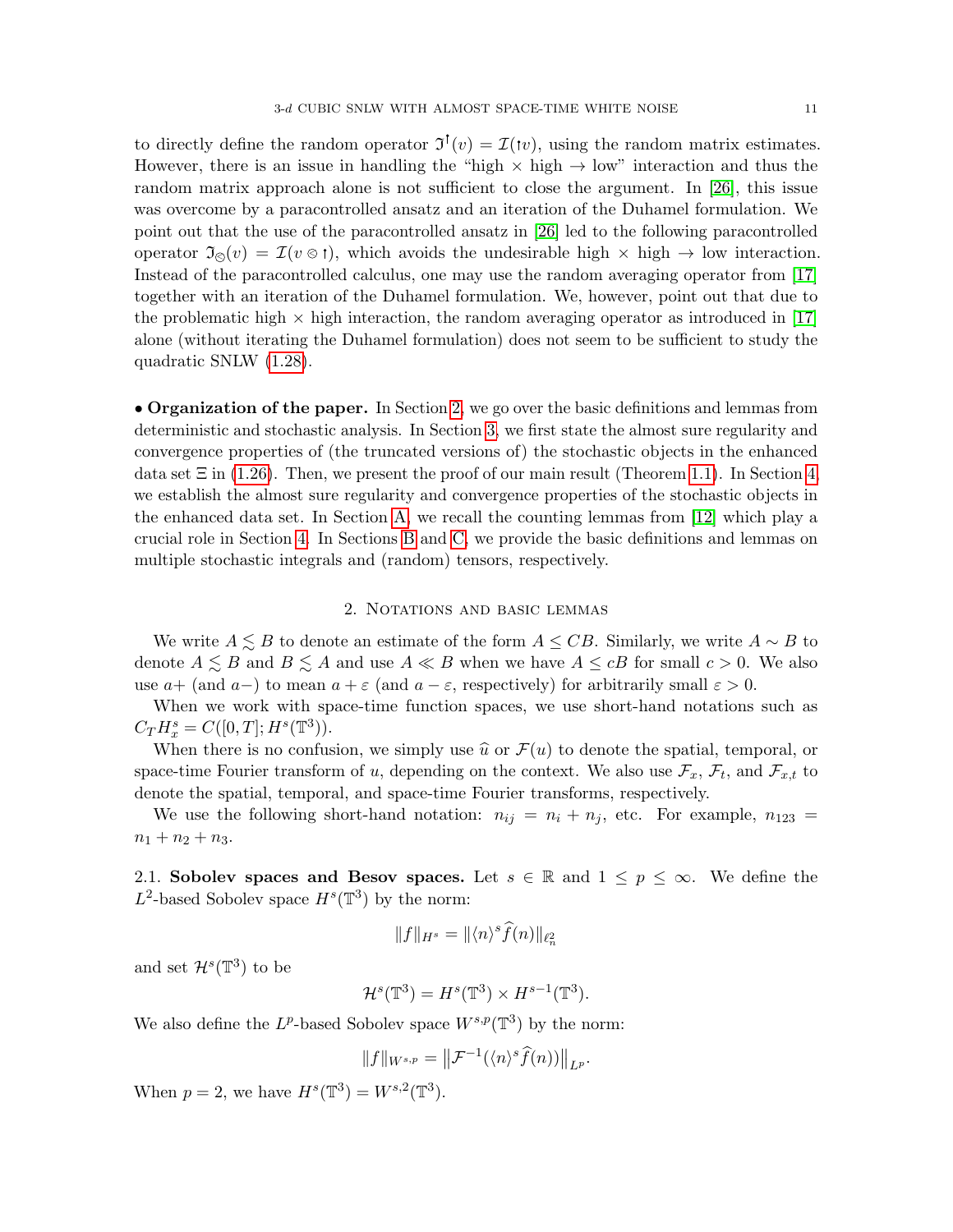Let  $\phi : \mathbb{R} \to [0, 1]$  be a smooth bump function supported on  $\left[-\frac{8}{5}\right]$  $\frac{8}{5}, \frac{8}{5}$  $\frac{8}{5}$  and  $\phi \equiv 1$  on  $\left[-\frac{5}{4}\right]$  $\frac{5}{4}, \frac{5}{4}$  $\frac{5}{4}$ . For  $\xi \in \mathbb{R}^3$ , we set  $\phi_0(\xi) = \phi(|\xi|)$  and

$$
\phi_j(\xi) = \phi\left(\frac{|\xi|}{2^j}\right) - \phi\left(\frac{|\xi|}{2^{j-1}}\right)
$$

for  $j \in \mathbb{N}$ . Note that we have

<span id="page-11-0"></span>
$$
\sum_{j \in \mathbb{N}_0} \phi_j(\xi) = 1 \tag{2.1}
$$

for any  $\xi \in \mathbb{R}^3$ . Then, for  $j \in \mathbb{N}_0 := \mathbb{N} \cup \{0\}$ , we define the Littlewood-Paley projector  $P_j$  as the Fourier multiplier operator with a symbol  $\phi_i$ . Thanks to [\(2.1\)](#page-11-0), we have

<span id="page-11-5"></span><span id="page-11-1"></span>
$$
f = \sum_{j=0}^{\infty} \mathbf{P}_j f. \tag{2.2}
$$

Next, we recall the following paraproduct decomposition due to Bony [\[6\]](#page-51-12). See [\[1,](#page-51-13) [24\]](#page-52-5) for further details. Let f and g be functions on  $\mathbb{T}^3$  of regularities  $s_1$  and  $s_2$ , respectively. Using  $(2.2)$ , we write the product  $fg$  as

$$
fg = f \otimes g + f \otimes g + f \otimes g
$$
  

$$
:= \sum_{j < k-2} \mathbf{P}_j f \mathbf{P}_k g + \sum_{|j-k| \le 2} \mathbf{P}_j f \mathbf{P}_k g + \sum_{k < j-2} \mathbf{P}_j f \mathbf{P}_k g. \tag{2.3}
$$

The first term  $f \otimes g$  (and the third term  $f \otimes g$ ) is called the paraproduct of g by f (the paraproduct of f by g, respectively) and it is always well defined as a distribution of regularity  $\min(s_2, s_1 + s_2)$ . On the other hand, the resonant product  $f \oplus g$  is well defined in general only if  $s_1 + s_2 > 0$ .

We briefly recall the basic properties of the Besov spaces  $B_{p,q}^s(\mathbb{T}^3)$  defined by the norm:

$$
||u||_{B_{p,q}^s} = ||2^{sj}||\mathbf{P}_j u||_{L_x^p}||_{\ell_j^q(\mathbb{N}_0)}.
$$

Note that  $H<sup>s</sup>(\mathbb{T}^3) = B_{2,2}^s(\mathbb{T}^3)$ .

<span id="page-11-7"></span>**Lemma 2.1.** (i) (paraproduct and resonant product estimates) Let  $s_1, s_2 \in \mathbb{R}$  and  $1 \leq$  $p, p_1, p_2, q \leq \infty$  such that  $\frac{1}{p} = \frac{1}{p_1}$  $\frac{1}{p_1} + \frac{1}{p_2}$  $\frac{1}{p_2}$ . Then, we have

<span id="page-11-2"></span>
$$
||f \otimes g||_{B^{s_2}_{p,q}} \lesssim ||f||_{L^{p_1}} ||g||_{B^{s_2}_{p_2,q}}.
$$
\n(2.4)

When  $s_1 < 0$ , we have

$$
||f \otimes g||_{B^{s_1+s_2}_{p,q}} \lesssim ||f||_{B^{s_1}_{p_1,q}} ||g||_{B^{s_2}_{p_2,q}}.
$$
\n(2.5)

When  $s_1 + s_2 > 0$ , we have

$$
||f \ominus g||_{B^{s_1+s_2}_{p,q}} \lesssim ||f||_{B^{s_1}_{p_1,q}} ||g||_{B^{s_2}_{p_2,q}}.
$$
\n(2.6)

(ii) Let  $s_1 < s_2$  and  $1 \leq p, q \leq \infty$ . Then, we have

<span id="page-11-6"></span><span id="page-11-4"></span><span id="page-11-3"></span>
$$
||u||_{B^{s_1}_{p,q}} \lesssim ||u||_{W^{s_2,p}}.\tag{2.7}
$$

The product estimates  $(2.4)$ ,  $(2.5)$ , and  $(2.6)$  follow easily from the definition  $(2.3)$  of the paraproduct and the resonant product. See [\[1,](#page-51-13) [39\]](#page-52-16) for details of the proofs in the non-periodic case (which can be easily extended to the current periodic setting). The embedding [\(2.7\)](#page-11-6)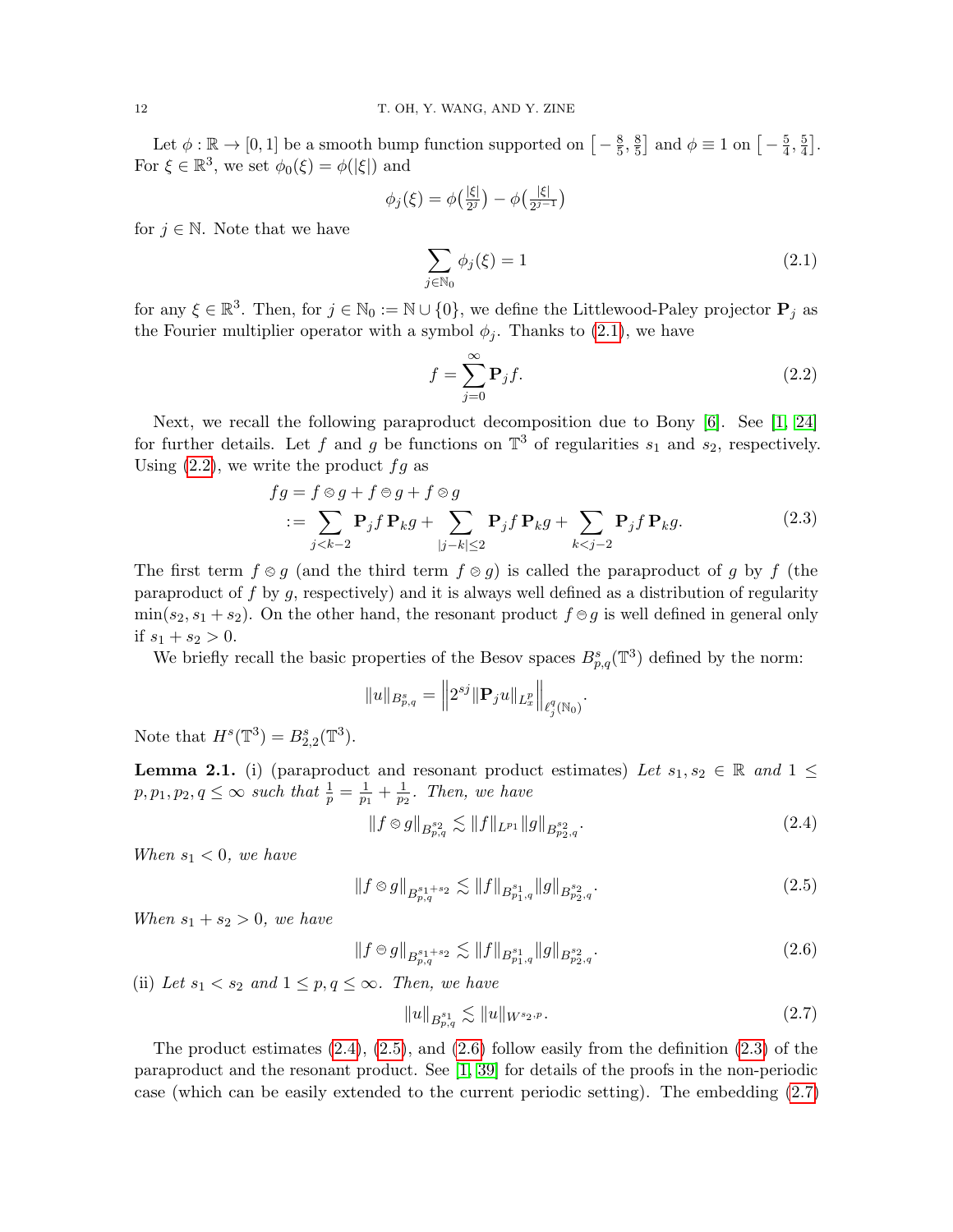follows from the  $\ell^q$ -summability of  $\left\{2^{(s_1-s_2)j}\right\}_{j\in\mathbb{N}_0}$  for  $s_1 < s_2$  and the uniform boundedness of the Littlewood-Paley projector  $P_i$ .

We also recall the following product estimate from [\[25\]](#page-52-0).

<span id="page-12-2"></span>**Lemma 2.2.** Let  $0 \le s \le 1$ . Let  $1 < p, q, r < \infty$  such that  $s \ge 3\left(\frac{1}{p} + \frac{1}{q} - \frac{1}{r}\right)$  $(\frac{1}{r})$ . Then, we have  $\|\langle \nabla \rangle^{-s}(fg)\|_{L^r(\mathbb{T}^3)} \lesssim \|\langle \nabla \rangle^{-s}f\|_{L^p(\mathbb{T}^3)} \|\langle \nabla \rangle^s g\|_{L^q(\mathbb{T}^3)}.$ 

Note that while Lemma [2.2](#page-12-2) was shown only for  $s = 3(\frac{1}{p} + \frac{1}{q} - \frac{1}{r})$  $(\frac{1}{r})$  in [\[25\]](#page-52-0), the general case  $s \geq 3(\frac{1}{p} + \frac{1}{q} - \frac{1}{r})$  $\frac{1}{r}$ ) follows the embedding  $L^{r_1}(\mathbb{T}^3) \subset L^{r_2}(\mathbb{T}^3), r_1 \geq r_2$ .

<span id="page-12-0"></span>2.2. Fourier restriction norm method and Strichartz estimates. We first recall the so-called  $X^{s,b}$ -spaces, also known as the hyperbolic Sobolev spaces, due to Klainerman-Machedon [\[34\]](#page-52-17) and Bourgain [\[7\]](#page-51-14), defined by the norm:

$$
||u||_{X^{s,b}(\mathbb{T}^3 \times \mathbb{R})} = ||\langle n \rangle^s \langle |\tau| - \langle n \rangle \rangle^b \widehat{u}(n,\tau) ||_{\ell_n^2 L_\tau^2(\mathbb{Z}^3 \times \mathbb{R})}.
$$
 (2.8)

For  $b > \frac{1}{2}$ , we have  $X^{s,b} \subset C(\mathbb{R}; H^s(\mathbb{T}^3))$ . Given an interval  $I \subset \mathbb{R}$ , we define the local-in-time version  $X^{s,b}(I)$  as a restriction norm:

<span id="page-12-7"></span><span id="page-12-1"></span>
$$
||u||_{X^{s,b}(I)} = \inf \{ ||v||_{X^{s,b}(\mathbb{T}^3 \times \mathbb{R})} : v|_I = u \}.
$$
\n(2.9)

When  $I = [0, T]$ , we set  $X_T^{s,b} = X^{s,b}(I)$ .

Next, we recall the Strichartz estimates for the linear wave/Klein-Gordon equation. Given  $0 \leq s \leq 1$ , we say that a pair  $(q, r)$  is s-admissible if  $2 < q \leq \infty$ ,  $2 \leq r < \infty$ ,

$$
\frac{1}{q} + \frac{3}{r} = \frac{3}{2} - s \quad \text{and} \quad \frac{1}{q} + \frac{1}{r} \le \frac{1}{2}.
$$

Then, we have the following Strichartz estimates.

<span id="page-12-4"></span>**Lemma 2.3.** Given  $0 \leq s \leq 1$ , let  $(q, r)$  be s-admissible. Then, we have

$$
||S(t)(\phi_0, \phi_1)||_{L^q_T L^r_x(\mathbb{T}^3)} \lesssim ||(\phi_0, \phi_1)||_{\mathcal{H}^s(\mathbb{T}^3)}
$$
\n(2.10)

for any  $0 < T \leq 1$ .

See Ginibre-Velo [\[23\]](#page-52-18), Lindblad-Sogge [\[38\]](#page-52-19), and Keel-Tao [\[32\]](#page-52-20) for the Strichartz estimates on  $\mathbb{R}^d$ . See also [\[33\]](#page-52-21). The Strichartz estimates [\(2.10\)](#page-12-3) on  $\mathbb{T}^3$  in Lemma [2.3](#page-12-4) follows from those on  $\mathbb{R}^3$  and the finite speed of propagation.

When  $b > \frac{1}{2}$ , the  $X^{s,b}$ -spaces enjoy the transference principle. In particular, as a corollary to Lemma [2.3,](#page-12-4) we obtain the following space-time estimate. See [\[35,](#page-52-22) [64\]](#page-53-19) for the proof.

<span id="page-12-5"></span>**Lemma 2.4.** Let  $0 < T \leq 1$ . Given  $0 \leq s \leq 1$ , let  $(q, r)$  be s-admissible. Then, for  $b > \frac{1}{2}$ , we have

<span id="page-12-3"></span>
$$
\|u\|_{L^q_TL^r_x}\lesssim \|u\|_{X^{s,b}_T}.
$$

We also state the nonhomogeneous linear estimate. See [\[22\]](#page-52-23).

<span id="page-12-6"></span>**Lemma 2.5.** Let  $-\frac{1}{2} < b' \le 0 \le b \le b' + 1$ . Then, for  $0 < T \le 1$ , we have

$$
\|\mathcal{I}(F)\|_{X^{s,b}_T} = \bigg\| \int_0^t \frac{\sin((t-t')\langle \nabla \rangle)}{\langle \nabla \rangle} F(t')dt' \bigg\|_{X^{s,b}_T} \lesssim T^{1-b+b'} \|F\|_{X^{s-1,b'}_T}.
$$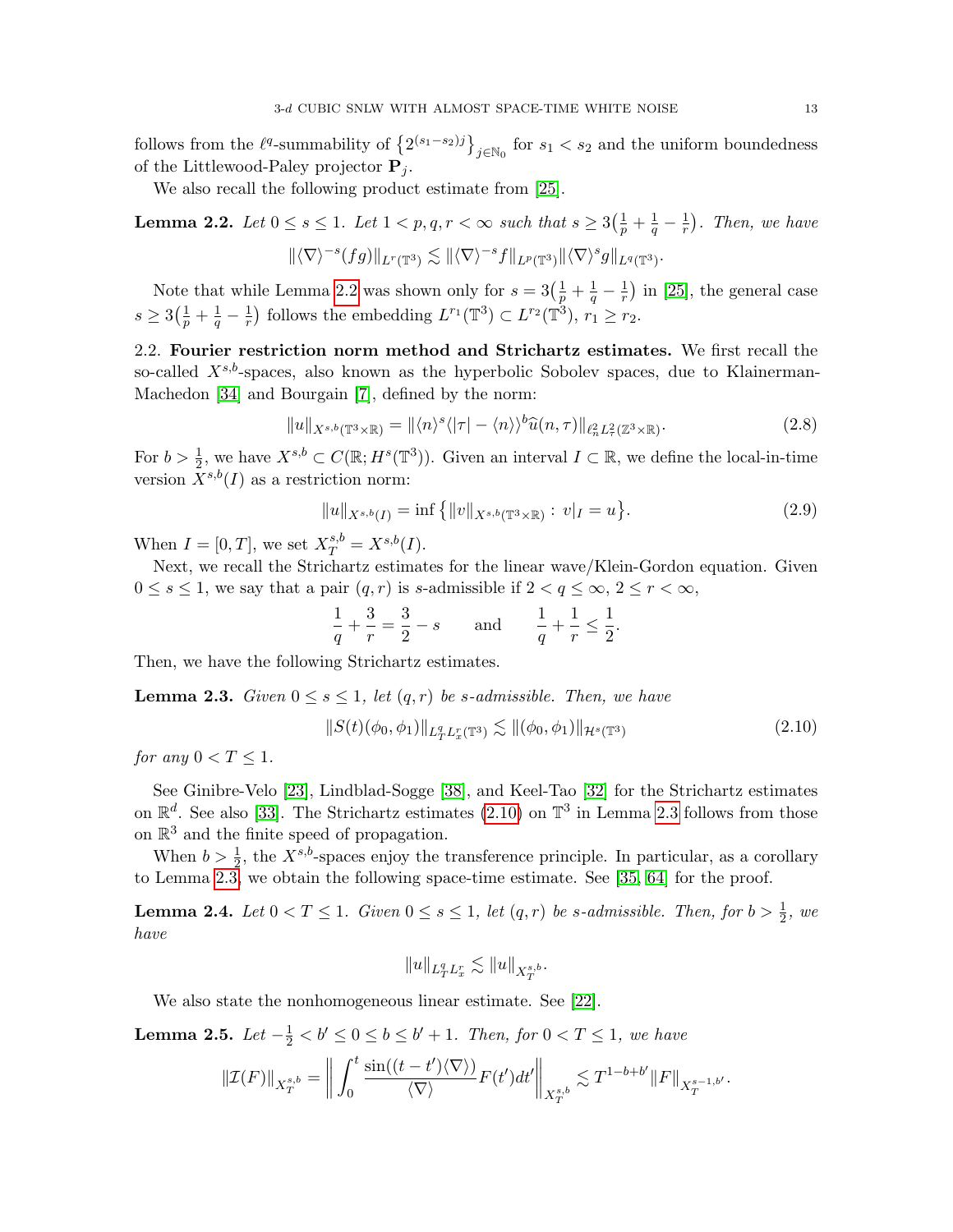In the following, we briefly go over the main trilinear estimate for the basic local wellposedness of the cubic NLW  $(1.5)$  in  $\mathcal{H}^{\frac{1}{2}+\varepsilon}(\mathbb{T}^3)$ .

<span id="page-13-6"></span>**Lemma 2.6.** Fix small  $\delta_1, \delta_2 > 0$  with  $4\delta_2 \leq \delta_1$ . Then, we have

$$
\|\mathcal{I}(u_1u_2u_3)\|_{X_T^{\frac{1}{2}+\delta_1,\frac{1}{2}+\delta_2}} \lesssim T^{\delta_2} \prod_{j=1}^3 \|u_j\|_{X_T^{\frac{1}{2}+\delta_1,\frac{1}{2}+\delta_2}}
$$
\n(2.11)

for any  $0 < T \leq 1$ .

*Proof.* Recall that  $(q, r) = (4, 4)$  is  $\frac{1}{2}$ -admissible. Then, in view of Lemma [2.4,](#page-12-5) interpolating

$$
||u||_{L^4_{T,x}} \lesssim ||u||_{X^{\frac{1}{2},\frac{1}{2}+\delta_0}} \qquad \text{and} \qquad ||u||_{L^2_{T,x}} = ||u||_{X^{0,0}_T}
$$
 (2.12)

with small  $\delta_0 > 0$ , we obtain

<span id="page-13-5"></span><span id="page-13-3"></span><span id="page-13-2"></span><span id="page-13-1"></span>
$$
||u||_{L_{T,x}^{\frac{4}{1+2\delta_1}}} \lesssim ||u||_{X_T^{\frac{1}{2}-\delta_1,\frac{1}{2}-\frac{1}{2}\delta_1}}.
$$
\n(2.13)

Moreover, noting that  $\left(\frac{12}{3-2\delta_1}, \frac{12}{3-2\delta_1}\right)$  is  $\left(\frac{1}{2} + \frac{2}{3}\right)$  $\frac{2}{3}\delta_1$ )-admissible, we obtain from Lemma [2.4](#page-12-5) that  $\|u\|$ L  $\frac{12}{3-2\delta_1}$ <br>T,x  $\leq C_{\delta_1, \delta_2} \|u\|_{X^{\frac{1}{2}+\frac{2}{3}\delta_1,\frac{1}{2}+\delta_2}}$ (2.14)

for any  $\delta_2 > 0$ .

Hence, from Lemma [2.5,](#page-12-6) duality, Hölder's inequality,  $(2.13)$ , and  $(2.14)$ , we obtain

$$
\begin{split} \|\mathcal{I}(u_{1}u_{2}u_{3})\|_{X_{T}^{\frac{1}{2}+\delta_{1},\frac{1}{2}+\delta_{2}}}&\lesssim T^{\delta_{2}}\|u_{1}u_{2}u_{3}\|_{X^{-\frac{1}{2}+\delta_{1},-\frac{1}{2}+2\delta_{2}}}\\ &=T^{\delta_{2}}\sup_{\|w\|_{X^{\frac{1}{2}-\delta_{1},\frac{1}{2}-2\delta_{2}}=1}\left|\int_{0}^{T}\int_{\mathbb{T}^{3}}u_{1}u_{2}u_{3}wdxdt\right|\\ &\leq T^{\delta_{2}}\sup_{\|w\|_{X^{\frac{1}{2}-\delta_{1},\frac{1}{2}-2\delta_{2}}=1}\left(\prod_{j=1}^{3}\|u_{j}\|_{L^{\frac{12}{3-2\delta_{1}}}_{T,x}}\right)\|w\|_{L^{\frac{4}{1+2\delta_{1}}}_{T,x}}\end{split}
$$

$$
\lesssim T^{\delta_{2}}\prod_{j=1}^{3}\|u_{j}\|_{X_{T}^{\frac{1}{2}+\frac{2}{3}\delta_{1},\frac{1}{2}+\delta_{2}},
$$

provided that  $0 < 4\delta_2 \le \delta_1 \ll 1$ . This proves [\(2.11\)](#page-13-3).

We conclude this part by establishing the following trilinear estimate, which will be used to control the term  $\tau v^2$  in [\(1.25\)](#page-8-0). See Proposition 8.6 in [\[12\]](#page-51-3) for an analogous trilinear estimate.

<span id="page-13-0"></span>**Lemma 2.7.** Let  $\delta_1, \delta_2 > 0$  be sufficiently small such that  $8\delta_2 \leq \delta_1$ . Then, we have

$$
||u_1 u_2 u_3||_{X_T^{-\frac{1}{2}+\delta_1, -\frac{1}{2}+2\delta_2}} \lesssim ||u_1||_{L_T^\infty W_x^{-\frac{1}{2}+2\delta_1, \infty}} ||u_2||_{X_T^{\frac{1}{2}+\delta_1, \frac{1}{2}+\delta_2}} ||u_3||_{X_T^{\frac{1}{2}+\delta_1, \frac{1}{2}+\delta_2}}
$$
(2.15)

for any  $0 < T \leq 1$ .

Proof. By applying the Littlewood-Paley decompositions, we have

<span id="page-13-4"></span>LHS of [\(2.15\)](#page-13-4) ≤ X∞ j1,j23,j123=0 <sup>P</sup>j<sup>123</sup> Pj<sup>1</sup> u1Pj<sup>23</sup> (u2u3) X − 1 <sup>2</sup> <sup>+</sup>δ1,<sup>−</sup> <sup>1</sup> <sup>2</sup> +2δ<sup>2</sup> T .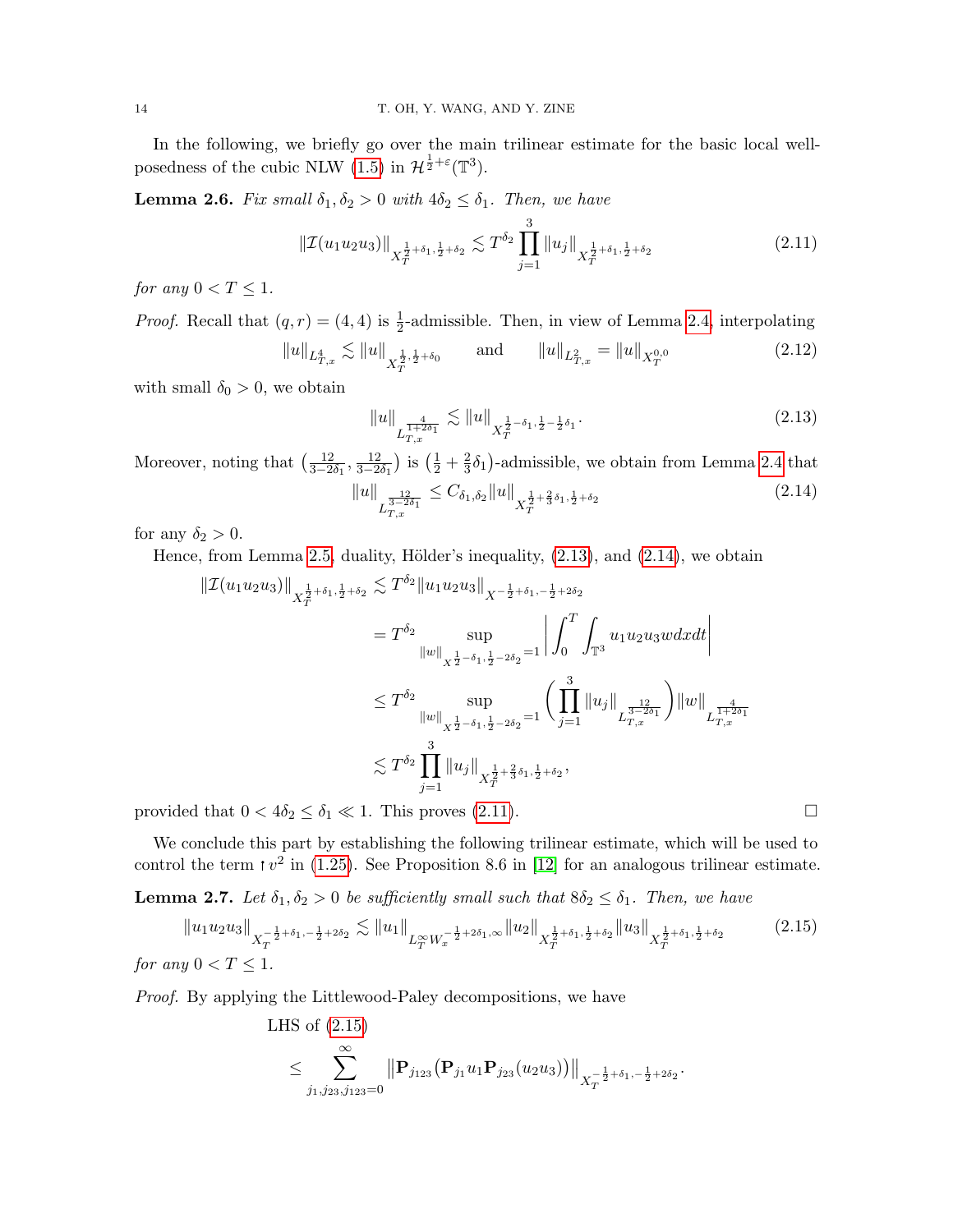For simplicity of notation, we set  $N_1 = 2^{j_1}$ ,  $N_{23} = 2^{j_{23}}$ , and  $N_{123} = 2^{j_{123}}$ , denoting the dyadic frequency sizes of  $n_1$  (for  $u_1$ ),  $n_{23}$  (for  $u_2u_3$ ), and  $n_{123}$  (for  $u_1u_2u_3$ ), respectively. We set  $v_k = \mathbf{P}_{j_k} u_k$ . In view of  $n_{123} = n_1 + n_{23}$ , we separately estimate the contributions from (i)  $N_{123} \sim \max(N_1, N_{23})$  and (ii)  $N_{123} \ll \max(N_1, N_{23})$ .

• Case 1:  $N_{123} \sim \max(N_1, N_{23})$ .

By Hölder's inequality and the  $L^4$ -Strichartz estimate [\(2.12\)](#page-13-5), we have

$$
\|\mathbf{P}_{j_{123}}(v_{1}\mathbf{P}_{j_{23}}(u_{2}u_{3}))\|_{X_{T}^{-\frac{1}{2}+\delta_{1},-\frac{1}{2}+2\delta_{2}}}\n\lesssim N_{123}^{-\frac{1}{2}+\delta_{1}}\|v_{1}\mathbf{P}_{j_{23}}(u_{2}u_{3})\|_{L_{T,x}^{2}}\n\\
\lesssim N_{123}^{-\delta_{1}}\|u_{1}\|_{L_{T}^{\infty}W_{x}^{-\frac{1}{2}+2\delta_{1},\infty}}\n\prod_{j=2}^{3}\|u_{j}\|_{L_{T,x}^{4}}\n\\
\lesssim N_{123}^{-\delta_{1}}\|u_{1}\|_{L_{T}^{\infty}W_{x}^{-\frac{1}{2}+2\delta_{1},\infty}}\n\prod_{j=2}^{3}\|u_{j}\|_{X_{T}^{\frac{1}{2},\frac{1}{2}+\delta_{2}}}.
$$

This is summable in dyadic  $N_1, N_{23}, N_{123} \geq 1$ , yielding [\(2.15\)](#page-13-4) in this case.

• Case 2:  $N_{123} \ll \max(N_1, N_{23})$ .

In this case, we further apply the Littlewood-Paley decompositions for  $u_2$  and  $u_3$  and write

$$
u_2u_3=\sum_{j_2,j_3=0}^{\infty}(\mathbf{P}_{j_2}u_2)(\mathbf{P}_{j_3}u_3).
$$

Without loss of generality, assume  $N_3 \geq N_2$ , where  $N_k = 2^{j_k}$ ,  $k = 2, 3$ . Then, we have

<span id="page-14-1"></span>
$$
N_{123} \lesssim N_1 \sim N_{23} \lesssim N_3. \tag{2.16}
$$

By duality and [\(2.13\)](#page-13-1) (with  $\delta_1 = 4\delta_2$ ), we have

$$
\|\mathbf{P}_j u\|_{X_T^{0,-\frac{1}{2}+2\delta_2}} = \sup_{\|v\|_{X^{0,\frac{1}{2}-2\delta_2}}=1} \left| \int_0^T \int_{\mathbb{T}^3} (\mathbf{P}_j u) \left( (\mathbf{P}_{j-1} + \mathbf{P}_j + \mathbf{P}_{j+1}) v \right) dx dt \right|
$$
\n
$$
\lesssim 2^{\left(\frac{1}{2} - 4\delta_2\right)j} \|\mathbf{P}_j u\|_{L_{T,x}^{\frac{4}{3-8\delta_2}}}.
$$
\n(2.17)

Then, from [\(2.17\)](#page-14-0), [\(2.14\)](#page-13-2), and [\(2.16\)](#page-14-1) with  $8\delta_2 \leq \delta_1$ , we have

$$
\begin{split} \left\| \mathbf{P}_{j_{123}} \big( v_1 \mathbf{P}_{j_{23}} (v_2 v_3) \big) \right\|_{X_T^{-\frac{1}{2}+\delta_1,-\frac{1}{2}+2\delta_2} &\lesssim N_{123}^{-\frac{1}{2}+\delta_1} N_{123}^{\frac{1}{2}-4\delta_2} \| v_1 \mathbf{P}_{j_{23}} (v_2 v_3) \big\|_{L_{T,x}^{\frac{4}{3-8\delta_2}}} \\ &\lesssim N_{123}^{\delta_1-4\delta_2} N_{1}^{\frac{1}{2}-2\delta_1} \| v_1 \|_{L_T^\infty W_x^{-\frac{1}{2}+2\delta_1,\infty}} \| v_2 \|_{L_{T,x}^{\frac{4}{1-8\delta_2}}} \| v_3 \|_{L_{T,x}^2} \\ &\lesssim N_{123}^{\delta_1-4\delta_2} N_{1}^{\frac{1}{2}-2\delta_1} N_{3}^{-\frac{1}{2}-\delta_1} \\ &\times \| u_1 \|_{L_T^\infty W_x^{-\frac{1}{2}+2\delta_1,\infty}} \| u_2 \|_{X_T^{\frac{1}{2}+8\delta_2,\frac{1}{2}+\delta_2}} \| u_3 \|_{X_T^{\frac{1}{2}+\delta_1,0}} \\ &\lesssim N_{123}^{-4\delta_2} N_{1}^{-\delta_1} N_{3}^{-\delta_1} \| u_1 \|_{L_T^\infty W_x^{-\frac{1}{2}+2\delta_1,\infty}} \prod_{j=2}^3 \| u_j \|_{X_T^{\frac{1}{2}+\delta_1,\frac{1}{2}+\delta_2} } . \end{split}
$$

This is summable in dyadic  $N_1, N_2, N_3, N_{23}, N_{123} \ge 1$ , yielding [\(2.15\)](#page-13-4) in this case.

<span id="page-14-0"></span>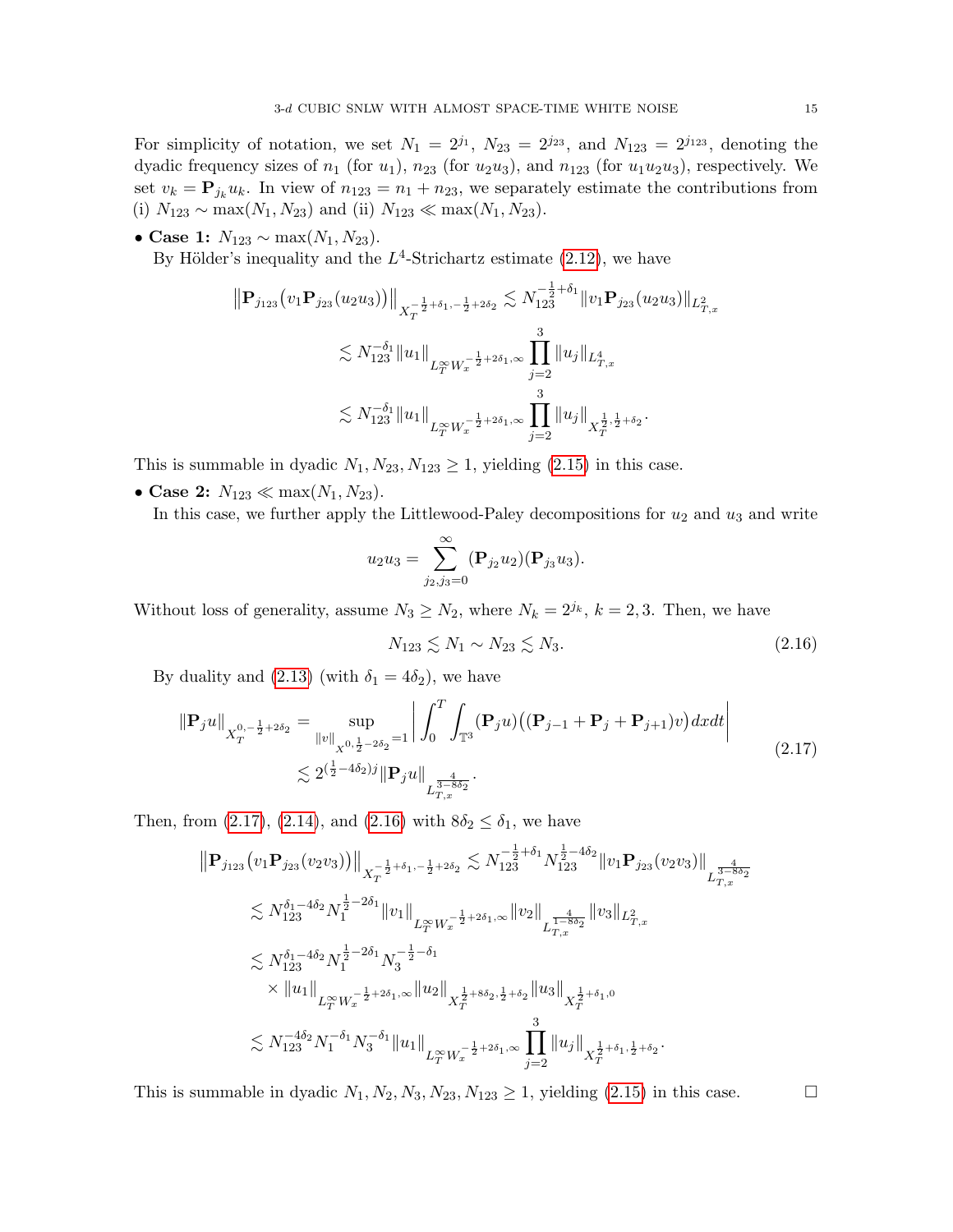<span id="page-15-0"></span>2.3. On discrete convolutions. Next, we recall the following basic lemma on a discrete convolution.

<span id="page-15-2"></span>**Lemma 2.8.** (i) Let  $d \geq 1$  and  $\alpha, \beta \in \mathbb{R}$  satisfy

$$
\alpha + \beta > d \qquad \text{and} \qquad \alpha, \beta < d.
$$

Then, we have

$$
\sum_{n=n_1+n_2} \frac{1}{\langle n_1 \rangle^{\alpha} \langle n_2 \rangle^{\beta}} \lesssim \langle n \rangle^{d-\alpha-\beta}
$$

for any  $n \in \mathbb{Z}^d$ .

(ii) Let  $d \geq 1$  and  $\alpha, \beta \in \mathbb{R}$  satisfy  $\alpha + \beta > d$ . Then, we have

$$
\sum_{\substack{n=n_1+n_2\\|n_1|\sim |n_2|}}\frac{1}{\langle n_1\rangle^{\alpha}\langle n_2\rangle^{\beta}}\lesssim \langle n\rangle^{d-\alpha-\beta}
$$

for any  $n \in \mathbb{Z}^d$ .

Namely, in the resonant case (ii), we do not have the restriction  $\alpha, \beta < d$ . Lemma [2.8](#page-15-2) follows from elementary computations. See, for example, Lemmas 4.1 and 4.2 in [\[41\]](#page-52-24) for the proof.

<span id="page-15-1"></span>2.4. Tools from stochastic analysis. We conclude this section by recalling useful lemmas from stochastic analysis. See [\[5,](#page-51-15) [62,](#page-53-20) [43\]](#page-52-25) for basic definitions. See also Appendix [B](#page-43-0) for basic definitions and properties for multiple stochastic integrals.

Let  $(H, B, \mu)$  be an abstract Wiener space. Namely,  $\mu$  is a Gaussian measure on a separable Banach space B with  $H \subset B$  as its Cameron-Martin space. Given a complete orthonormal system  $\{e_j\}_{j\in\mathbb{N}}\subset B^*$  of  $H^*=H$ , we define a polynomial chaos of order k to be an element of the form  $\prod_{j=1}^{\infty} H_{k_j}(\langle x, e_j \rangle)$ , where  $x \in B$ ,  $k_j \neq 0$  for only finitely many j's,  $k = \sum_{j=1}^{\infty} k_j$ ,  $H_{k_j}$  is the Hermite polynomial of degree  $k_j$ , and  $\langle \cdot, \cdot \rangle = B \langle \cdot, \cdot \rangle_{B^*}$  denotes the  $B-B^*$  duality pairing. We then denote the closure of polynomial chaoses of order k under  $L^2(B,\mu)$  by  $\mathcal{H}_k$ . The elements in  $\mathcal{H}_k$  are called homogeneous Wiener chaoses of order k. We also set

$$
\mathcal{H}_{\leq k}=\bigoplus_{j=0}^{k}\mathcal{H}_{j}
$$

for  $k \in \mathbb{N}$ .

Let  $L = \Delta - x \cdot \nabla$  be the Ornstein-Uhlenbeck operator.<sup>[15](#page-15-3)</sup> Then, it is known that any element in  $\mathcal{H}_k$  is an eigenfunction of L with eigenvalue  $-k$ . Then, as a consequence of the hypercontractivity of the Ornstein-Uhlenbeck semigroup  $U(t) = e^{tL}$  due to Nelson [\[42\]](#page-52-26), we have the following Wiener chaos estimate [\[63,](#page-53-21) Theorem I.22]. See also [\[65,](#page-53-22) Proposition 2.4].

<span id="page-15-4"></span>**Lemma 2.9.** Let  $k \in \mathbb{N}$ . Then, we have

$$
||X||_{L^{p}(\Omega)} \le (p-1)^{\frac{k}{2}} ||X||_{L^{2}(\Omega)}
$$

for any  $p \geq 2$  and any  $X \in \mathcal{H}_{\leq k}$ .

<span id="page-15-3"></span><sup>&</sup>lt;sup>15</sup>For simplicity, we write the definition of the Ornstein-Uhlenbeck operator L when  $B = \mathbb{R}^d$ .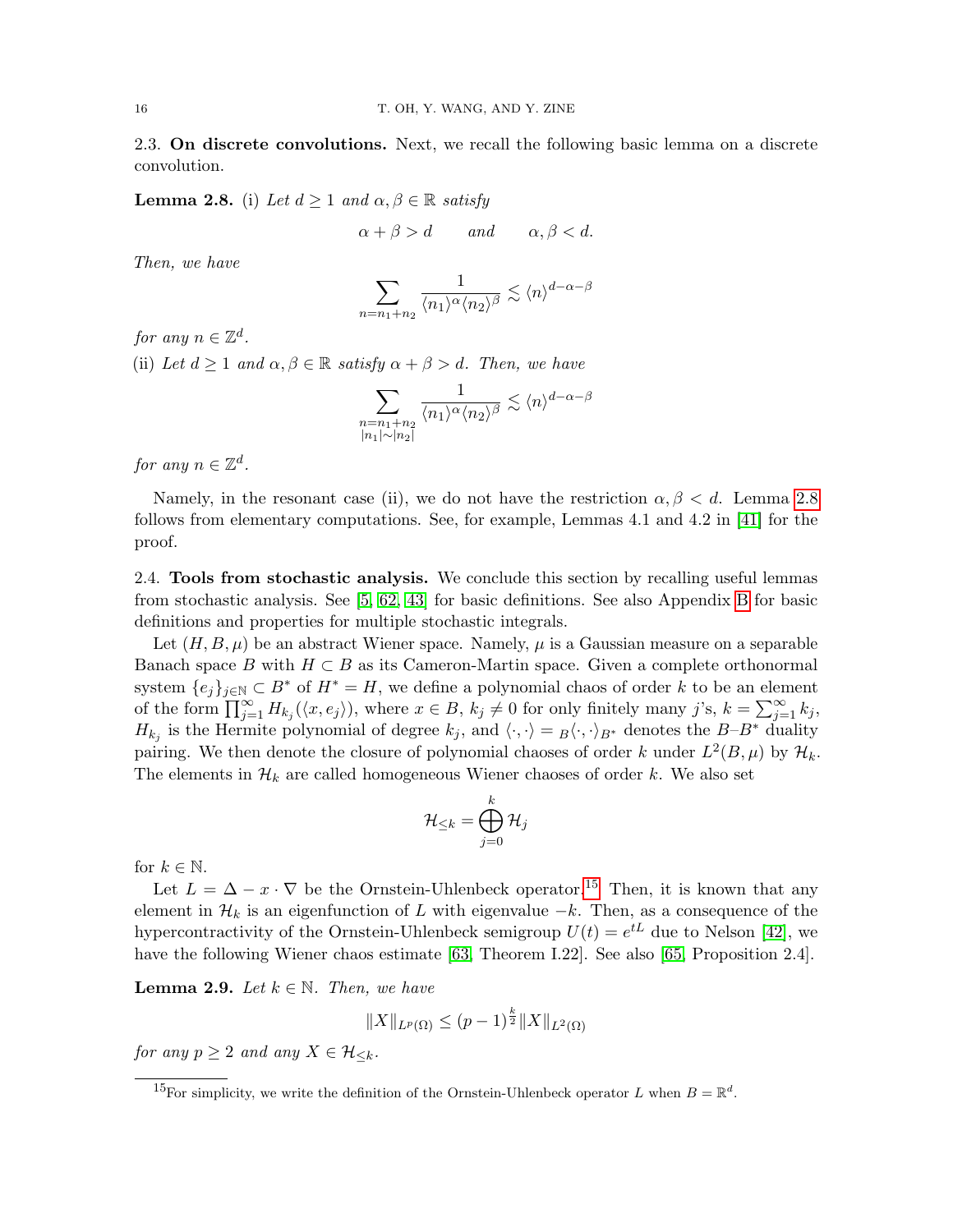The following lemma will be used in studying regularities of stochastic objects. We say that a stochastic process  $X : \mathbb{R}_+ \to \mathcal{D}'(\mathbb{T}^d)$  is spatially homogeneous if  $\{X(\cdot,t)\}_{t \in \mathbb{R}_+}$  and  $\{X(x_0 + \cdot, t)\}_{t \in \mathbb{R}_+}$  have the same law for any  $x_0 \in \mathbb{T}^d$ . Given  $h \in \mathbb{R}$ , we define the difference operator  $\delta_h$  by setting

$$
\delta_h X(t) = X(t+h) - X(t).
$$

<span id="page-16-2"></span>**Lemma 2.10.** Let  $\{X_N\}_{N\in\mathbb{N}}$  and X be spatially homogeneous stochastic processes :  $\mathbb{R}_+$   $\rightarrow$  $\mathcal{D}'(\mathbb{T}^d)$ . Suppose that there exists  $k \in \mathbb{N}$  such that  $X_N(t)$  and  $X(t)$  belong to  $\mathcal{H}_{\leq k}$  for each  $t \in \mathbb{R}_+$ .

(i) Let  $t \in \mathbb{R}_+$ . If there exists  $s_0 \in \mathbb{R}$  such that

<span id="page-16-0"></span>
$$
\mathbb{E}\left[|\widehat{X}(n,t)|^2\right] \lesssim \langle n \rangle^{-d-2s_0} \tag{2.18}
$$

for any  $n \in \mathbb{Z}^d$ , then we have  $X(t) \in W^{s,\infty}(\mathbb{T}^d)$ ,  $s < s_0$ , almost surely.

(ii) Suppose that  $X_N$ ,  $N \in \mathbb{N}$ , satisfies [\(2.18\)](#page-16-0). Furthermore, if there exists  $\gamma > 0$  such that

$$
\mathbb{E}\big[|\widehat{X}_N(n,t)-\widehat{X}_M(n,t)|^2\big] \lesssim N^{-\gamma}\langle n\rangle^{-d-2s_0}
$$

for any  $n \in \mathbb{Z}^d$  and  $M \geq N \geq 1$ , then  $X_N(t)$  is a Cauchy sequence in  $W^{s,\infty}(\mathbb{T}^d)$ ,  $s < s_0$ , almost surely, thus converging to some limit in  $W^{s,\infty}(\mathbb{T}^d)$ .

(iii) Let  $T > 0$  and suppose that (i) holds on [0, T]. If there exists  $\sigma \in (0,1)$  such that

$$
\mathbb{E}\big[|\delta_h \widehat{X}(n,t)|^2\big] \lesssim \langle n \rangle^{-d-2s_0+\sigma} |h|^\sigma
$$

for any  $n \in \mathbb{Z}^d$ ,  $t \in [0,T]$ , and  $h \in [-1,1]$ , <sup>[16](#page-16-1)</sup> then we have  $X \in C([0,T];W^{s,\infty}(\mathbb{T}^d))$ ,  $s < s_0-\frac{\sigma}{2}$  $\frac{\sigma}{2}$ , almost surely.

(iv) Let  $T > 0$  and suppose that (ii) holds on [0, T]. Furthermore, if there exists  $\gamma > 0$  such that

$$
\mathbb{E}\big[|\delta_h \widehat{X}_N(n,t) - \delta_h \widehat{X}_M(n,t)|^2\big] \lesssim N^{-\gamma} \langle n \rangle^{-d-2s_0+\sigma} |h|^{\sigma}
$$

for any  $n \in \mathbb{Z}^d$ ,  $t \in [0,T]$ ,  $h \in [-1,1]$ , and  $M \geq N \geq 1$ , then  $X_N$  is a Cauchy sequence in  $C([0,T];W^{s,\infty}(\mathbb{T}^d))$ ,  $s < s_0 - \frac{\sigma}{2}$  $\frac{\sigma}{2}$ , almost surely, thus converging to some process in  $C([0,T];W^{s,\infty}(\mathbb{T}^d)).$ 

Lemma [2.10](#page-16-2) follows from a straightforward application of the Wiener chaos estimate (Lemma [2.9\)](#page-15-4). For the proof, see Proposition 3.6 in [\[41\]](#page-52-24) and Appendix in [\[50\]](#page-53-5). As compared to Proposition 3.6 in [\[41\]](#page-52-24), we made small adjustments. In studying the time regularity, we made the following modifications:  $\langle n \rangle^{-d-2s_0+2\sigma} \mapsto \langle n \rangle^{-d-2s_0+\sigma}$  and  $s < s_0 - \sigma \mapsto s < s_0 - \frac{\sigma}{2}$  $rac{\sigma}{2}$  so that it is suitable for studying the wave equation. Moreover, while the result in [\[41\]](#page-52-24) is stated in terms of the Besov-Hölder space  $\mathcal{C}^s(\mathbb{T}^d) = B^s_{\infty,\infty}(\mathbb{T}^d)$ , Lemma [2.10](#page-16-2) handles the  $L^{\infty}$ -based Sobolev space  $W^{s,\infty}(\mathbb{T}^3)$ . Note that the required modification of the proof is straightforward since  $W^{s,\infty}(\mathbb{T}^d)$  and  $B^s_{\infty,\infty}(\mathbb{T}^d)$  differ only logarithmically:

<span id="page-16-3"></span>
$$
||f||_{W^{s,\infty}} \le \sum_{j=0}^{\infty} ||\mathbf{P}_j f||_{W^{s,\infty}} \lesssim ||f||_{B^{s+\varepsilon}_{\infty,\infty}}
$$
\n(2.19)

for any  $\varepsilon > 0$ . For the proof of the almost sure convergence claims, see [\[50\]](#page-53-5).

<span id="page-16-1"></span><sup>&</sup>lt;sup>16</sup>We impose  $h \geq -t$  such that  $t + h \geq 0$ .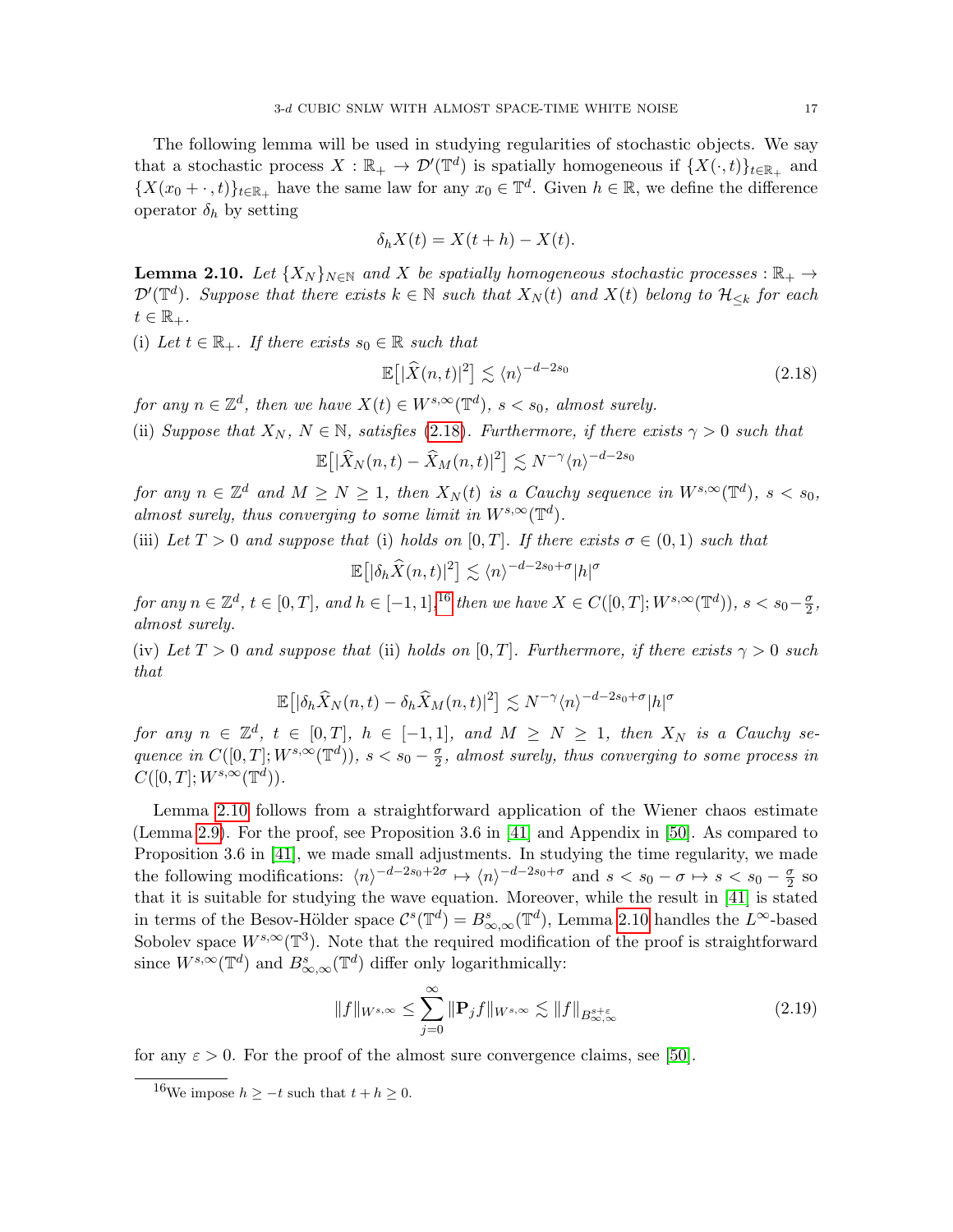#### <span id="page-17-0"></span>18 T. OH, Y. WANG, AND Y. ZINE

# 3. LOCAL WELL-POSEDNESS OF SNLW,  $\alpha > 0$

In this section, we present the proof of local well-posedness of [\(1.25\)](#page-8-0) (Theorem [1.1\)](#page-2-0). In Subsection [3.1,](#page-17-1) we first state the regularity and convergence properties of the stochastic objects in the enhanced data set  $\Xi$  in [\(1.26\)](#page-8-2). In Subsection [3.2,](#page-18-0) we then present a deterministic local well-posedness result by viewing elements in the enhanced data set as given (deterministic) distributions and a given (deterministic) operator with prescribed regularity properties.

<span id="page-17-1"></span>3.1. On the stochastic terms. In this subsection, we state the regularity and convergence properties of the stochastic objects in [\(1.26\)](#page-8-2) whose proofs are presented in Section [4.](#page-20-0)

<span id="page-17-2"></span>**Lemma 3.1.** Let  $\alpha > 0$  and  $T > 0$ .

(i) For any  $s < \alpha - \frac{1}{2}$  $\frac{1}{2}$ ,  $\{\dagger_N\}_{N\in\mathbb{N}}$  defined in [\(1.12\)](#page-5-7) is a Cauchy sequence in  $C([0,T];W^{s,\infty}(\mathbb{T}^3)),$ almost surely. In particular, denoting the limit by  $\mathfrak{t}$  (formally given by  $(1.11)$ ), we have

$$
t \in C([0,T];W^{\alpha-\frac{1}{2}-\varepsilon,\infty}(\mathbb{T}^3))
$$

for any  $\varepsilon > 0$ , almost surely.

(ii) Let  $0 < \alpha \leq \frac{1}{2}$  $\frac{1}{2}$ . Then, for any  $s < \alpha$ ,  $\{\mathbb{Y}_N\}_{N \in \mathbb{N}}$  defined in [\(1.15\)](#page-6-3) is a Cauchy sequence in  $C([0,T]; W^{s,\infty}(\overline{T}^3))$  almost surely. In particular, denoting the limit by  $\mathring{Y}$ , we have

$$
\mathbf{\dot{Y}} \in C([0, T]; W^{\alpha - \varepsilon, \infty}(\mathbb{T}^3))
$$

for any  $\varepsilon > 0$ , almost surely.

**Remark 3.2.** (i) As mentioned in Section [1,](#page-1-0) a parabolic thinking gives regularity  $3\alpha - \frac{1}{2}$ for  $\mathbf{\hat{y}}$ . Lemma [3.1](#page-17-2) (ii) states that, when  $\alpha > 0$  is small, we indeed gain about  $\frac{1}{2}$ -regularity by exploiting multilinear dispersion as in the quadratic case studied in [\[26\]](#page-52-1). We point out that our proof is based on an adaptation of Bringmann's analysis on the corresponding term in the Hartree case [\[12\]](#page-51-3) and thus the regularities we obtain in Lemma [3.1](#page-17-2) (ii) as well as Lemmas [3.3,](#page-17-3) [3.4,](#page-17-4) and [3.5](#page-18-1) may not be sharp (especially for large  $\alpha > 0$ ; see, for example, a crude bound [\(4.9\)](#page-23-0)). They are, however, sufficient for our purpose.

(ii) In this section, we only state almost sure convergence but the same argument also yields convergence in  $L^p(\Omega)$  with an exponential tail estimate (as in [\[27,](#page-52-2) [48,](#page-53-11) [12\]](#page-51-3)). Our goal is, however, to prove local well-posedness and thus the almost sure convergence suffices for our purpose.

<span id="page-17-3"></span>Lemma 3.3. Let  $0 < \alpha \leq \frac{1}{2}$  $\frac{1}{2}$  and  $T > 0$ . Let  $\{\mathbf{W}_N\}_{N \in \mathbb{N}}$  and  $\{\mathbf{W}_N\}_{N \in \mathbb{N}}$  be as in [\(1.12\)](#page-5-7) and [\(1.15\)](#page-6-3). Then, for any  $s < \alpha - \frac{1}{2}$  $\frac{1}{2}$ ,  $\{\Psi_N$ <sup>t</sup><sub>N</sub>  $\}_{N \in \mathbb{N}}$  is a Cauchy sequence in  $C([0, T]; W^{s, \infty}(\mathbb{T}^3))$ almost surely. In particular, denoting the limit by  $\mathbf{\hat{y}}$ t, we have

$$
\mathbf{\dot{V}} \mathbf{1} \in C([0, T]; W^{\alpha - \frac{1}{2} - \varepsilon, \infty}(\mathbb{T}^3))
$$

for any  $\varepsilon > 0$ , almost surely.

<span id="page-17-4"></span>**Lemma 3.4.** Let  $\alpha > 0$ ,  $T > 0$ , and  $b > \frac{1}{2}$  be sufficiently close to  $\frac{1}{2}$ .

(i) For any  $s < \alpha + \frac{1}{2}$  $\frac{1}{2}$ ,  $\{\mathbb{Y}_N\}_{N\in\mathbb{N}}$  defined in [\(1.22\)](#page-7-4) is a Cauchy sequence in  $X^{s,b}([0,T])$ . In particular, denoting the limit by  $\mathcal{V}$ , we have

$$
\mathcal{V} \in X^{\alpha + \frac{1}{2} - \varepsilon, b}([0, T]),
$$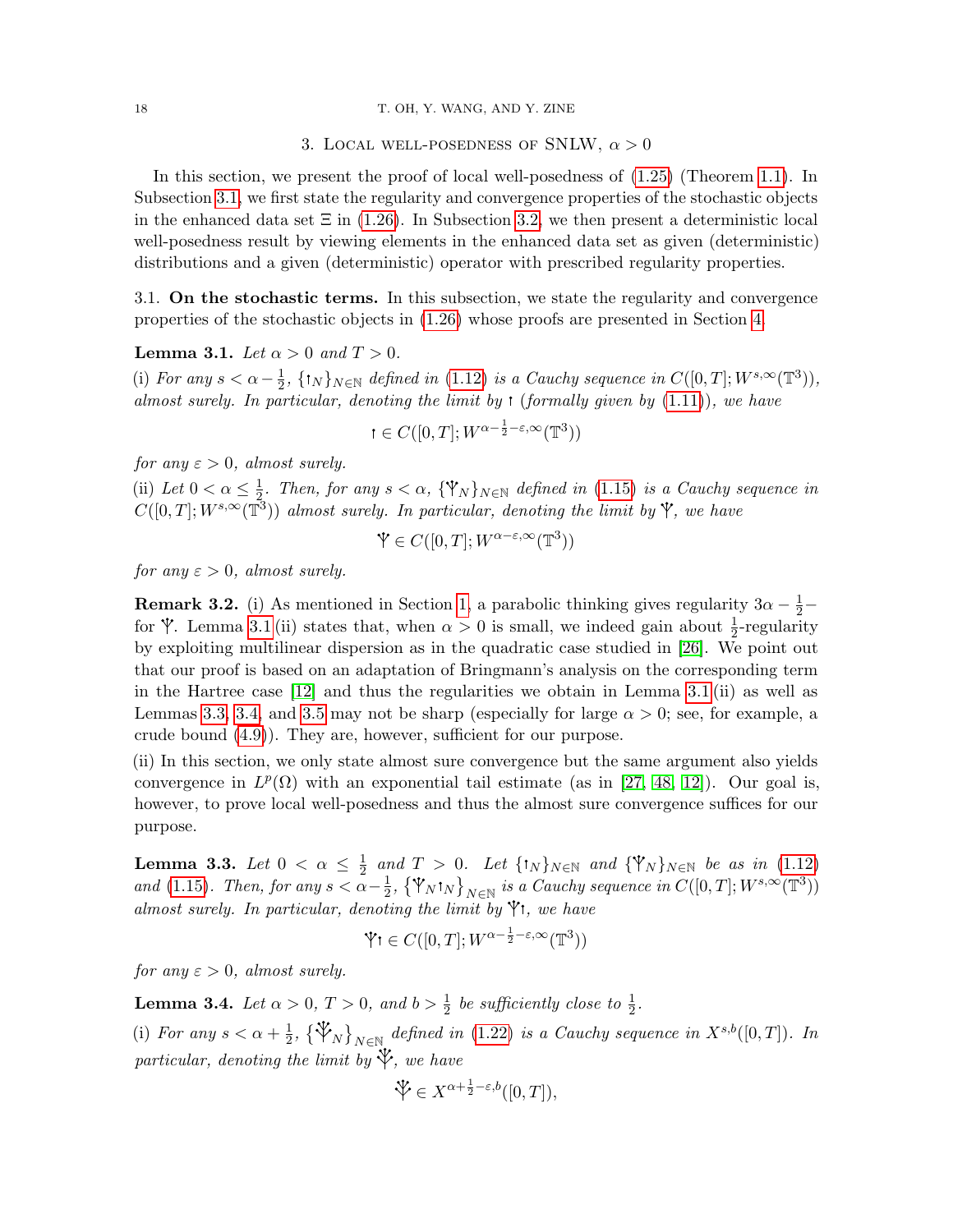for any  $\varepsilon > 0$ , almost surely.

(ii) For any  $s < \alpha + \frac{1}{2}$  $\frac{1}{2}$ ,  $\{\bigvee_{N=1}^{\infty} \}_{N \in \mathbb{N}}$  defined in [\(1.24\)](#page-8-3) is a Cauchy sequence in  $X^{s,b}([0,T])$ . In particular, denoting the limit by  $\mathbb{E} \mathcal{V}$ , we have

<span id="page-18-4"></span>
$$
\mathbb{I}^{L} \in X^{\alpha + \frac{1}{2} - \varepsilon, b}([0, T]),
$$

for any  $\varepsilon > 0$ , almost surely.

Given Banach spaces  $B_1$  and  $B_2$ , we use  $\mathcal{L}(B_1; B_2)$  to denote the space of bounded linear operators from  $B_1$  to  $B_2$ . We also set

$$
\mathcal{L}_{T_0}^{s_1, s_2, b} = \bigcap_{0 < T < T_0} \mathcal{L}\big(X^{s_1, b}([0, T]); X^{s_2, b}([0, T])\big) \tag{3.1}
$$

endowed with the norm given by

$$
||S||_{\mathcal{L}_{T_0}^{s_1, s_2, b}} = \sup_{0 < T < T_0} T^{-\theta} ||S||_{\mathcal{L}(X_T^{s_1, b}; X_T^{s_2, b})} \tag{3.2}
$$

for some small  $\theta > 0$ .

<span id="page-18-1"></span>**Lemma 3.5.** Let  $\alpha > 0$  and  $T_0 > 0$ . Then, given sufficiently small  $\delta_1, \delta_2 > 0$ , the sequence of the random operators  $\{J^{V_N}\}_{N\in\mathbb{N}}$  defined in [\(1.21\)](#page-7-3) is a Cauchy sequence in the class  $\mathcal{L}_{T_0}^{\frac{1}{2}+\delta_1,\frac{1}{2}+\delta_1,\frac{1}{2}+\delta_2}$  $T_0^{\frac{2+\sigma_{1,2}+\sigma_{1,2}+\sigma_{2}}{T_0}}$ , almost surely. In particular, denoting the limit by  $\mathfrak{I}^{\vee}$ , we have

<span id="page-18-5"></span>
$$
\mathfrak{I}^{\mathsf{V}} \in \mathcal{L}_{T_0}^{\frac{1}{2} + \delta_1, \frac{1}{2} + \delta_1, \frac{1}{2} + \delta_2},
$$

almost surely.

The following trilinear estimate is an immediate consequence of Lemma [2.7.](#page-13-0)

<span id="page-18-3"></span>**Lemma 3.6.** Let  $\alpha > 0$ . Let  $\delta_1, \delta_2, \epsilon > 0$  be sufficiently small such that  $2\delta_1 + \epsilon \leq \alpha$ . Then, we have

$$
\|! \, v_1 v_2 \|_{X_T^{-\frac{1}{2}+\delta_1,-\frac{1}{2}+2\delta_2}} \lesssim \|! \, \|_{L_T^\infty W_x^{\alpha -\frac{1}{2}-\varepsilon, \infty}} \| v_1 \|_{X_T^{\frac{1}{2}+\delta_1,\frac{1}{2}+\delta_2}} \| v_2 \|_{X_T^{\frac{1}{2}+\delta_1,\frac{1}{2}+\delta_2}}
$$

for any  $0 < T \leq 1$ .

<span id="page-18-0"></span>3.2. Proof of Theorem [1.1.](#page-2-0) In this section, we prove the following proposition. Theorem [1.1](#page-2-0) then follows from this proposition and Lemmas [3.1](#page-17-2)- [3.5.](#page-18-1)

<span id="page-18-2"></span>**Proposition 3.7.** Let  $\alpha > 0$ ,  $s > \frac{1}{2}$ , and  $T_0 > 0$ . Then, there exists small  $\varepsilon = \varepsilon(\alpha, s)$ ,  $\delta_1 = \delta_1(\alpha, s)$ ,  $\delta_2 = \delta_2(\alpha, s) > 0$  such that if

- i is a distribution-valued function belonging to  $C([0, T_0]; W^{\alpha \frac{1}{2} \varepsilon, \infty}(\mathbb{T}^3)),$
- $\mathbf{\hat{Y}}$  is a distribution-valued function belonging to  $C([0,T_0]; W^{\alpha-\varepsilon,\infty}(\mathbb{T}^3)),$
- $\check{Y}$ t is a distribution-valued function belonging to  $C([0,T_0]; W^{\alpha-\frac{1}{2}-\varepsilon,\infty}(\mathbb{T}^3)),$
- $\mathcal{V}$  is a function belonging to  $X^{\alpha + \frac{1}{2} \varepsilon, \frac{1}{2} + \delta_2}([0, T_0]),$
- $\sqrt[4]{t}$  is a function belonging to  $X^{\alpha + \frac{1}{2} \varepsilon, \frac{1}{2} + \delta_2}([0, T_0]),$
- the operator  $\mathfrak{I}^{\mathbf{V}}$  belongs to the class  $\mathcal{L}_{T_{\alpha}}^{\frac{1}{2}+\delta_1,\frac{1}{2}+\delta_1,\frac{1}{2}+\delta_2}$  $\frac{1}{T_0}T_0^{0.1, \frac{1}{2}+0.1, \frac{1}{2}+0.2}$  defined in [\(3.1\)](#page-18-4),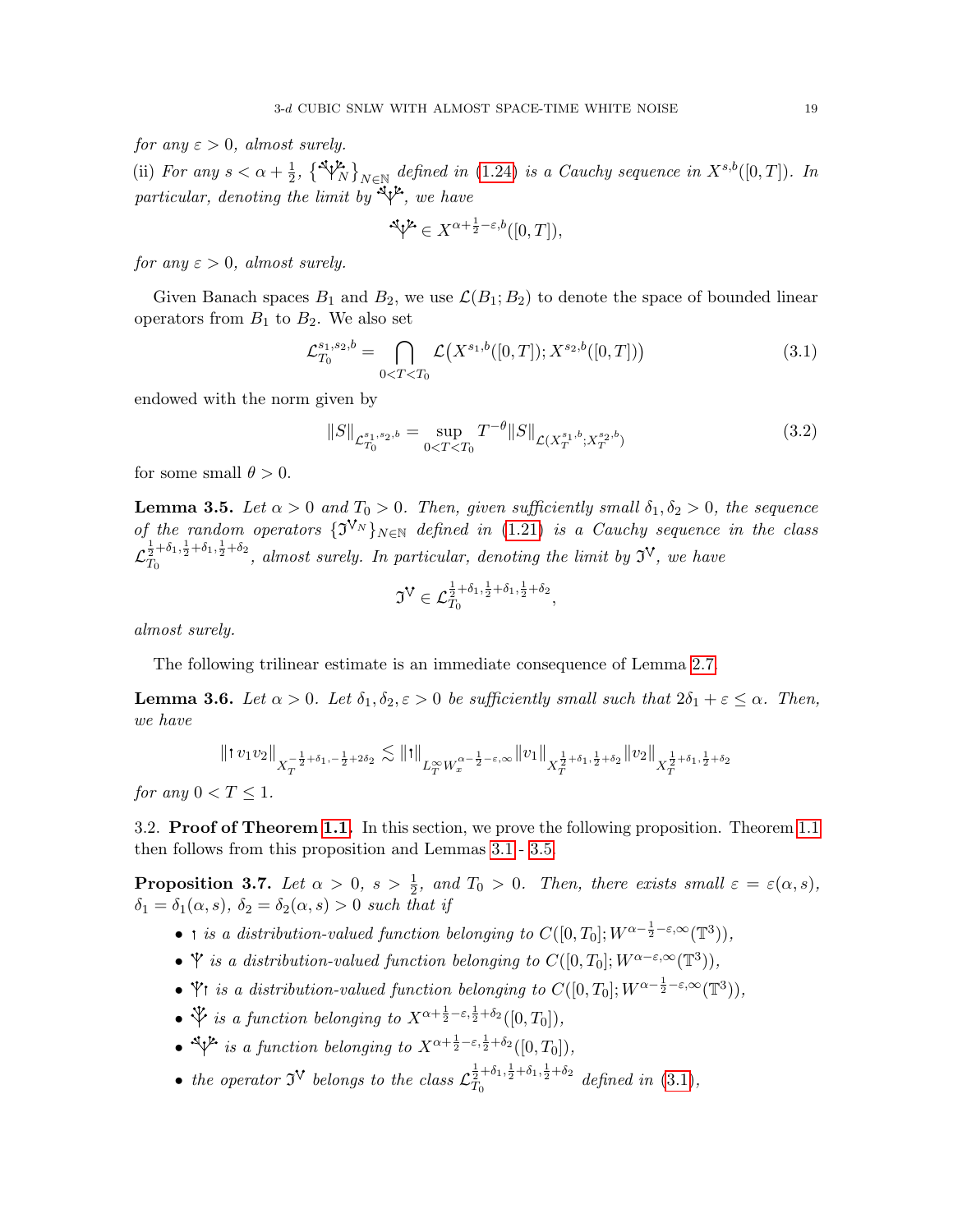then the equation [\(1.25\)](#page-8-0) is locally well-posed in  $\mathcal{H}^s(\mathbb{T}^3)$ . More precisely, given any  $(u_0, u_1) \in$  $\mathcal{H}^s(\mathbb{T}^3)$ , there exist  $0 < T \leq T_0$  and a unique solution v to the cubic SNLW [\(1.25\)](#page-8-0) on  $[0, T]$ in the class

$$
X^{\frac{1}{2}+\delta_1,\frac{1}{2}+\delta_2}([0,T]) \subset C([0,T];H^{\frac{1}{2}+\delta_1}(\mathbb{T}^3)).
$$

Furthermore, the solution v depends continuously on the enhanced data set

<span id="page-19-0"></span>
$$
\Xi = (u_0, u_1, t, \Psi, \Psi, \Psi, \Phi, \mathfrak{I}^{\mathcal{V}}, \mathfrak{I}^{\mathcal{V}})
$$
\n(3.3)

in the class

$$
\mathcal{X}_T^{s,\alpha,\varepsilon} = \mathcal{H}^s(\mathbb{T}^3) \times C([0,T]; W^{\alpha - \frac{1}{2} - \varepsilon, \infty}(\mathbb{T}^3))
$$
  
 
$$
\times C([0,T]; W^{\alpha - \varepsilon, \infty}(\mathbb{T}^3)) \times C([0,T]; W^{\alpha - \frac{1}{2} - \varepsilon, \infty}(\mathbb{T}^3))
$$
  
 
$$
\times X^{\alpha + \frac{1}{2} - \varepsilon, \frac{1}{2} + \delta_2}([0,T]) \times X^{\alpha + \frac{1}{2} - \varepsilon, \frac{1}{2} + \delta_2}([0,T])
$$
  
 
$$
\times \mathcal{L}(X^{\frac{1}{2} + \delta_1, \frac{1}{2} + \delta_2}([0,T]); X^{\frac{1}{2} + \delta_2, \frac{1}{2} + \delta_2}([0,T])).
$$

*Proof.* Given  $\alpha > 0$  and  $s > \frac{1}{2}$ , fix small  $\varepsilon > 0$  such that  $\varepsilon < \min(\alpha, s - \frac{1}{2})$  $(\frac{1}{2})$ . Given an enhanced data set  $\Xi$  as in [\(3.3\)](#page-19-0), we set

$$
\Xi(\xi) = \big( \textbf{1}, \textbf{Y}, \textbf{Y} \textbf{1}, \textbf{Y}^2 \textbf{1}, \textbf{Y}, \mathfrak{I}^V \big)
$$

and

$$
\begin{aligned} \|\Xi(\xi)\|_{\mathcal{Y}_{T_0}^{\alpha,\varepsilon}} &= \|\mathrm{t}\|_{C_{T_0}W_x^{\alpha-\frac{1}{2}-\varepsilon,\infty}} + \|\mathbb{Y}\|_{C_{T_0}W_x^{\alpha-\varepsilon,\infty}} + \|\mathbb{Y}\mathrm{t}\|_{C_{T_0}W_x^{\alpha-\frac{1}{2}-\varepsilon,\infty}} \\ & \qquad + \|\mathbb{Y}\|_{X_{T_0}^{\alpha+\frac{1}{2}-\varepsilon,\frac{1}{2}+\delta_2}} + \|\mathbb{Y}^{\mathcal{U}}\|_{X_{T_0}^{\alpha+\frac{1}{2}-\varepsilon,\frac{1}{2}+\delta_2}} \\ & \qquad + \|\mathfrak{I}^{\mathbb{V}}\|_{\mathcal{L}^{\frac{1}{2}+\delta_1,\frac{1}{2}+\delta_1,\frac{1}{2}+\delta_2}, \end{aligned}
$$

where  $\mathcal{L}_{T_0}^{\frac{1}{2}+\delta_1,\frac{1}{2}+\delta_1,\frac{1}{2}+\delta_2}$  $T_0^{2+\sigma_1,\sigma_2+\sigma_1+\sigma_2}$  is as in [\(3.2\)](#page-18-5). In the following, we assume that

<span id="page-19-3"></span><span id="page-19-2"></span><span id="page-19-1"></span>
$$
\|\Xi(\xi)\|_{\mathcal{Y}_{T_0}^{\alpha,\varepsilon}} \le K \tag{3.4}
$$

for some  $K \geq 1$ .

Given the enhanced data set  $\Xi$  in [\(3.3\)](#page-19-0), define a map  $\Gamma_{\Xi}$  by

$$
\Gamma_{\Xi}(v) = S(t)(u_0, u_1) + \mathcal{I}(-v^3 + 3(\mathbf{Y} - t)v^2 - 3\mathbf{Y}^2v)
$$
  
+ 6\mathcal{I}((\mathbf{Y}t)v) - 3\mathbf{Y}(v)  
+ \mathcal{I}(\mathbf{Y}^3) - 3\mathbf{Y} + 3\mathbf{Y}.

Fix  $0 < T \leq T_0$ . From Lemmas [2.5](#page-12-6) and [2.4](#page-12-5) with [\(3.4\)](#page-19-1), we have

$$
\|\mathcal{I}(\mathbb{Y}v^{2})\|_{X_{T}^{\frac{1}{2}+\delta_{1},\frac{1}{2}+\delta_{2}}}\lesssim T^{\delta_{2}}\|\mathbb{Y}v^{2}\|_{X_{T}^{-\frac{1}{2}+\delta_{1},-\frac{1}{2}+2\delta_{2}}}\leq T^{\theta}\|\mathbb{Y}\|_{L_{T,x}^{\infty}}\|v\|_{L_{T,x}^{4}}^{2}
$$
\n
$$
\lesssim T^{\theta}K\|v\|_{X_{T}^{\frac{1}{2}+\delta_{1},\frac{1}{2}+\delta_{2}}^{2}}^{2} \tag{3.5}
$$

and

$$
\|\mathcal{I}(\mathbb{Y}^2 v)\|_{X_T^{\frac{1}{2}+\delta_1,\frac{1}{2}+\delta_2}} \le T^{\theta} \|\mathbb{Y}\|_{L_{T,x}^{\infty}}^2 \|v\|_{L_{T,x}^2} \le T^{\theta} K^2 \|v\|_{X_T^{\frac{1}{2}+\delta_1,\frac{1}{2}+\delta_2}}
$$
(3.6)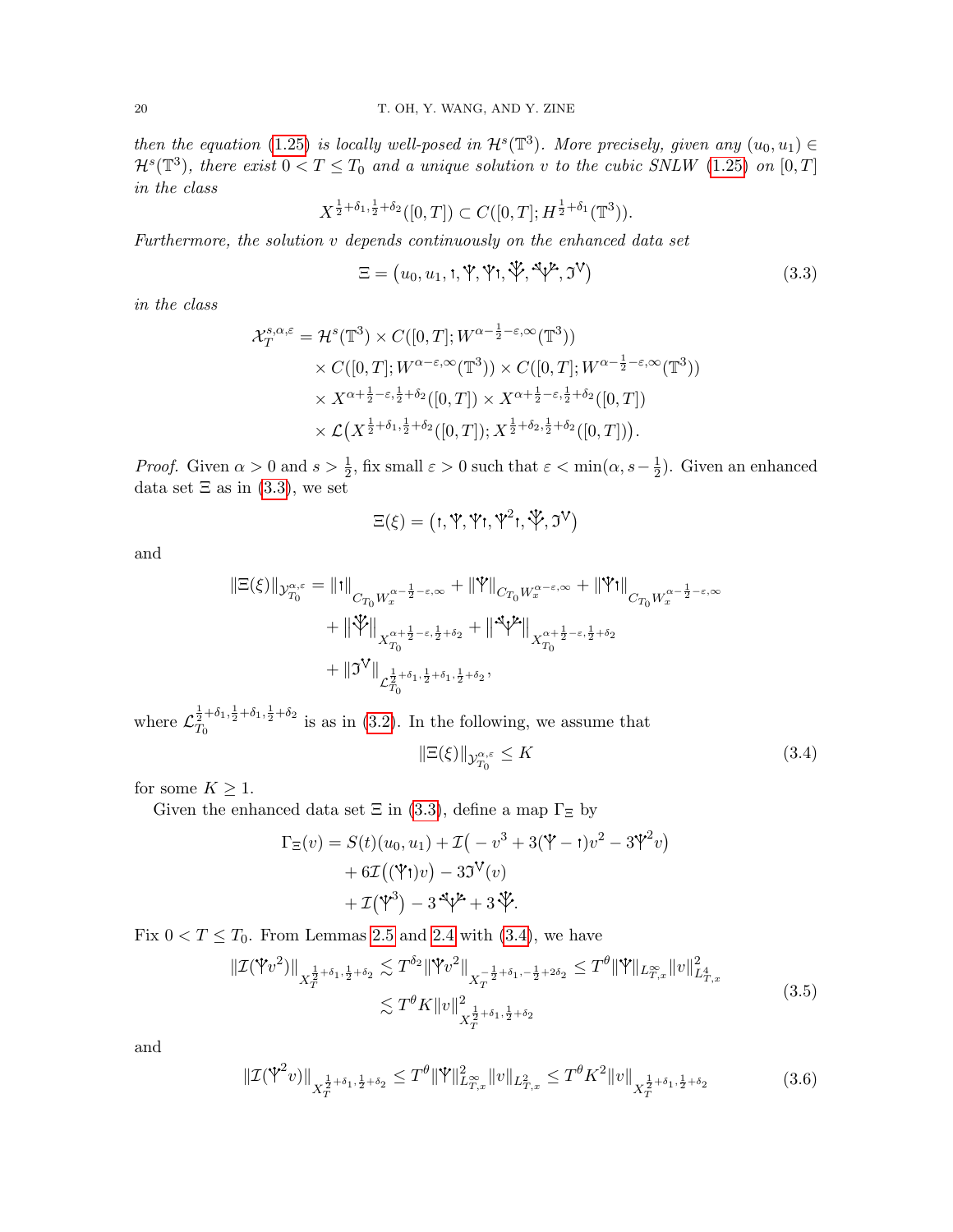for some  $\theta > 0$ . Similarly, we have

<span id="page-20-4"></span><span id="page-20-2"></span>
$$
\|\mathcal{I}(\mathbb{Y}^3)\|_{X_T^{\frac{1}{2}+\delta_1,\frac{1}{2}+\delta_2}} \lesssim T^{\delta_2} \|\mathbb{Y}^3\|_{X_T^{-\frac{1}{2}+\delta_1,-\frac{1}{2}+2\delta_2}} \leq T^{\theta} \|\mathbb{Y}\|_{L_{T,x}^\infty}^3 \leq T^{\theta} K^3. \tag{3.7}
$$

From Lemma [2.5](#page-12-6) and Lemma [2.2](#page-12-2) with [\(3.4\)](#page-19-1), we have

$$
\|\mathcal{I}((\mathbf{Y}t)v)\|_{X_T^{\frac{1}{2}+\delta_1,\frac{1}{2}+\delta_2}} \lesssim T^{\delta_2} \|(\mathbf{Y}t)v\|_{X_T^{-\frac{1}{2}+\delta_1,-\frac{1}{2}+2\delta_2}} \lesssim T^{\delta_2} \|(\mathbf{Y}t)v\|_{L_T^2 H_x^{-\frac{1}{2}+\delta_1}}
$$
  
\n
$$
\lesssim T^{\theta} \|\mathbf{Y}t\|_{L_T^\infty W_x^{-\frac{1}{2}+\delta_1,\infty}} \|v\|_{L_T^2 H_x^{\frac{1}{2}-\delta_1}}
$$
  
\n
$$
\lesssim T^{\theta} K \|v\|_{X_T^{\frac{1}{2}+\delta_1,\frac{1}{2}+\delta_2}},
$$
\n(3.8)

provided that  $\delta_1 + \varepsilon \leq \alpha$ . From [\(3.2\)](#page-18-5) and [\(3.4\)](#page-19-1), we have

$$
\|\mathfrak{I}^{\mathsf{V}}(v)\|_{X_T^{\frac{1}{2}+\delta_1,\frac{1}{2}+\delta_2}} \leq T^{\theta} \|\mathfrak{I}^{\mathsf{V}}\|_{\mathcal{L}_{T_0}^{\frac{1}{2}+\delta_1,\frac{1}{2}+\delta_1,\frac{1}{2}+\delta_2}} \|v\|_{X_T^{\frac{1}{2}+\delta_1,\frac{1}{2}+\delta_2}} \leq T^{\theta} K \|v\|_{X_T^{\frac{1}{2}+\delta_1,\frac{1}{2}+\delta_2}}.\tag{3.9}
$$

Hence, by applying Lemmas [2.3](#page-12-4) and [2.5,](#page-12-6) then Lemma [2.6,](#page-13-6) [\(3.5\)](#page-19-2), Lemma [3.6,](#page-18-3) [\(3.6\)](#page-19-3), [\(3.8\)](#page-20-2), [\(3.9\)](#page-20-3), [\(3.7\)](#page-20-4), and Lemma [3.4](#page-17-4) with [\(3.4\)](#page-19-1), we have

$$
\|\Gamma_{\Xi}(v)\|_{X^{\frac{1}{2}+\delta_1,\frac{1}{2}+\delta_2}_{T}} \lesssim \|(u_0,u_1)\|_{\mathcal{H}^s} + T^{\theta}\left(\|v\|_{X^{\frac{1}{2}+\delta_1,\frac{1}{2}+\delta_2}_{T}}^3 + K^3\right) + K.
$$

An analogous computation yields a difference estimate on  $\Gamma_{\Xi}(v_1) - \Gamma_{\Xi}(v_2)$ . Therefore, Proposition [3.7](#page-18-2) follows from a standard contraction argument.

### <span id="page-20-3"></span>4. Regularities of the stochastic terms

<span id="page-20-0"></span>In this section, we present the proof of Lemmas [3.1](#page-17-2)- [3.5,](#page-18-1) which are basic tools in applying Proposition [3.7](#page-18-2) to finally prove Theorem [1.1.](#page-2-0) In view of the local well-posedness result in [\[51\]](#page-53-1), we assume that  $0 < \alpha \leq \frac{1}{4}$  $\frac{1}{4}$  in the following. Without loss of generality, we assume that  $T \leq 1$ . The main tools in this section are the counting estimates from [\[12,](#page-51-3) Section 4] and the random matrix estimate (see Lemma [C.3](#page-48-0) below) from [\[18\]](#page-52-8), which capture the multilinear dispersive effect of the wave equation. For readers' convenience, we collect the relevant counting estimates in Appendix [A](#page-41-0) and the relevant definitions and estimates for random matrices and tensors in Appendix [C.](#page-46-0) We show in details how to reduce the relevant stochastic estimates to some basic counting and (random) matrix/tensor estimates studied in [\[12,](#page-51-3) Section 4] and [\[18\]](#page-52-8).

In the remaining part of this section, we assume  $0 < T < T_0 \leq 1$ .

#### <span id="page-20-1"></span>4.1. Basic stochastic terms. We first present the proof of Lemma [3.1.](#page-17-2)

*Proof of Lemma [3.1.](#page-17-2)* (i) Let  $t \geq 0$ . From [\(1.16\)](#page-6-0), we have

<span id="page-20-5"></span>
$$
\mathbb{E}\left[\left|\hat{\mathbf{T}}_{N}(n,t)\right|^{2}\right] \leq C(t)\langle n\rangle^{-2-2\alpha} \tag{4.1}
$$

for any  $n \in \mathbb{Z}^3$  and  $N \geq 1$ . Also, by the mean value theorem and an interpolation argument as in [\[26\]](#page-52-1), we have

$$
\mathbb{E}\big[\big|\widehat{\mathsf{T}}_N(n,t_1)-\widehat{\mathsf{T}}_N(n,t_2)\big|^2\big] \lesssim_T \langle n \rangle^{-2(1+\alpha)+\theta} |t_1-t_2|^{\theta}
$$

for any  $\theta \in [0,1], n \in \mathbb{Z}^3$ , and  $0 \le t_2 \le t_1 \le T$  with  $t_1 - t_2 \le 1$ , uniformly in  $N \in \mathbb{N}$ . Hence, from Lemma [2.10,](#page-16-2) we conclude that  $\mathbf{1}_N \in C([0,T]; W^{\alpha-\frac{1}{2}-\varepsilon,\infty}(\mathbb{T}^3))$  for any  $\varepsilon > 0$ , almost surely. Moreover, a slight modification of the argument, using Lemma [2.10,](#page-16-2) yields that  $\{1_N\}_{N\in\mathbb{N}}$  is almost surely a Cauchy sequence in  $C([0,T]; W^{\alpha-\frac{1}{2}-\varepsilon,\infty}(\mathbb{T}^3))$ , thus converging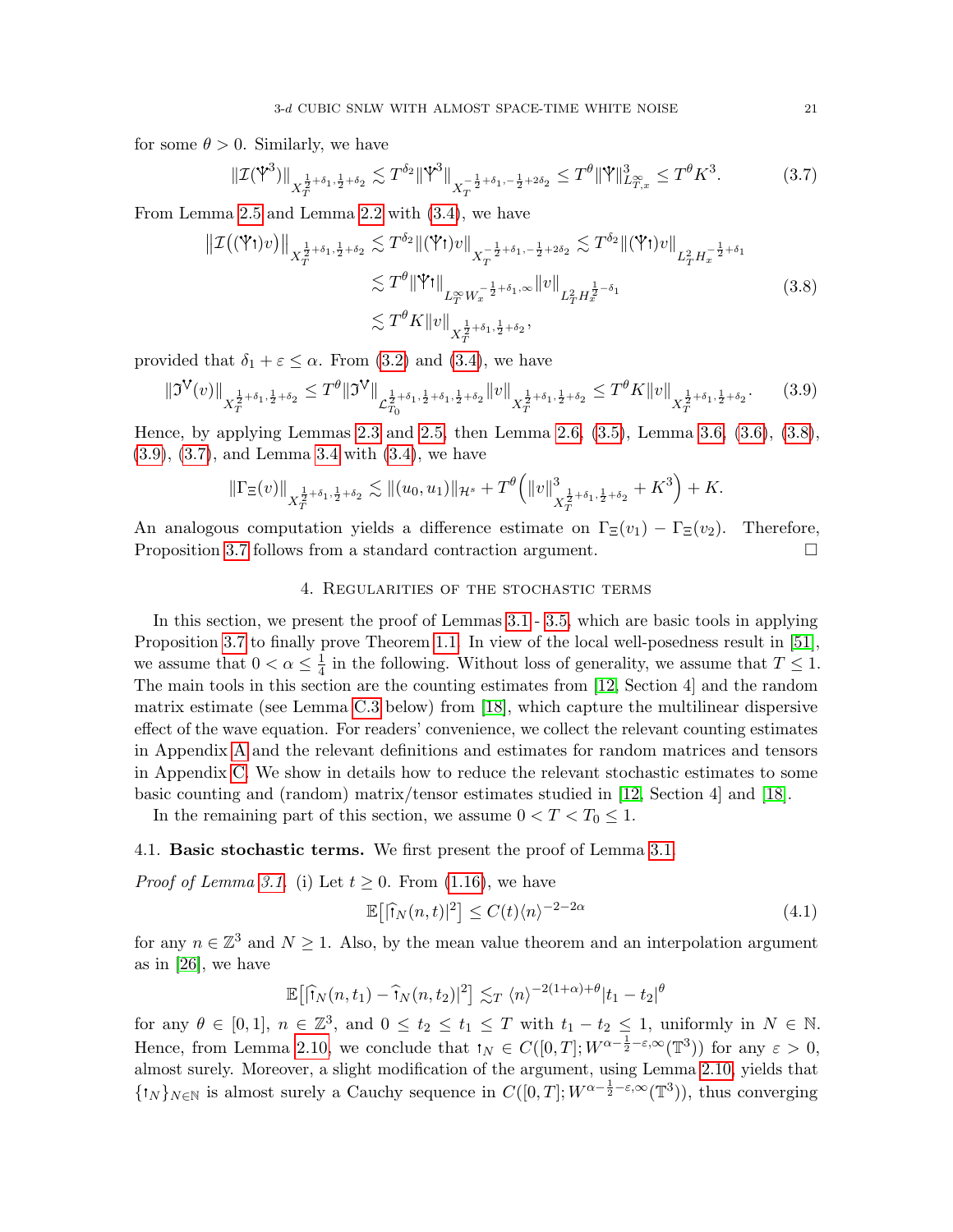to some limit . Since the required modification is exactly the same as in [\[26\]](#page-52-1), we omit the details here.

**Remark 4.1.** In the remaining part of this section, we establish uniform (in  $N$ ) regularity bounds on the truncated stochastic terms (such as  $\mathcal{V}_N$ ) but may omit the convergence part of the argument. Furthermore, as for  $\mathcal{V}_N \cdot N N$  studied in Lemma [3.3,](#page-17-3) we only establish a uniform (in N) regularity bound on  $\mathbb{Y}_N \cdot N(t)$  for each fixed  $0 < t \leq T \leq 1$ . A slight modification as above yields continuity in time but we omit details.

(ii) It is possible to prove this part by proceeding as in [\[26,](#page-52-1) [45\]](#page-53-8) (i.e. without the use of the  $X^{s,b}$ -spaces). In the following, however, we follow Bringmann's approach [\[12\]](#page-51-3), adapted to the stochastic PDE setting. More precisely, we show that given any  $\delta_1 > 0$  and sufficiently small  $\delta_2 > 0$ , the sequence  $\{\mathbf{v}_N\}_{N\in\mathbb{N}}$  is a Cauchy sequence in  $X^{\alpha-1-\delta_1,-\frac{1}{2}+\delta_2}([0,T])$ , almost surely, and thus converges almost surely to  $\mathbf{\hat{v}}$  in the same space, where  $\mathbf{\hat{v}}$  is the almost sure limit of  $\{\mathbf{v}_N\}_{N\in\mathbb{N}}$  in  $C([0,T]; W^{3\alpha-\frac{3}{2}-,\infty}(\mathbb{T}^3))$  discussed in Section [1.](#page-1-0)

Our first goal is to prove the following bound; given any  $\delta_1 > 0$  and sufficiently small  $\delta_2 > 0$ , there exists  $\theta > 0$  such that

<span id="page-21-3"></span><span id="page-21-0"></span>
$$
\left\| \|\mathbf{\Psi}_N\|_{X_T^{\alpha-1-\delta_1, -\frac{1}{2}+\delta_2}} \right\|_{L^p(\Omega)} \lesssim p^{\frac{3}{2}} T^{\theta} \tag{4.2}
$$

for any  $p \ge 1$  and  $0 < T \le 1$ , uniformly in  $N \in \mathbb{N}$ .

Let us first compute the space-time Fourier transform of  $\mathbf{\hat{v}}_N$  (with a time cutoff function). From [\(1.14\)](#page-6-6) with [\(1.12\)](#page-5-7), we can write the spatial Fourier transform  $\hat{\mathbf{v}}_N(n, t)$  as the following multiple Wiener-Ito integral (as in [\[41\]](#page-52-24)):

$$
\widehat{\mathbf{v}}_N(n,t) = \sum_{\substack{n=n_1+n_2+n_3\\|n_j|\leq N}} \int_0^t \int_0^t \int_0^t \prod_{j=1}^3 \frac{\sin((t-t_j)\langle n_j \rangle)}{\langle n_j \rangle^{1+\alpha}} dB_{n_3}(t_3) dB_{n_2}(t_2) dB_{n_1}(t_1). \tag{4.3}
$$

We emphasize that the renormalization in [\(1.14\)](#page-6-6) is embedded in the definition of the multiple Wiener-Ito integral.

We now compute the space-time Fourier transform of  $\mathbf{1}_{[0,T]}$   $\mathbf{v}$ , where  $\mathbf{1}_{[0,T]}$  denotes the sharp cutoff function on the time interval  $[0, T]$ . From  $(4.3)$  and the stochastic Fubini theorem  $([15, Theorem 4.33]; see also Lemma B.2), we have$  $([15, Theorem 4.33]; see also Lemma B.2), we have$  $([15, Theorem 4.33]; see also Lemma B.2), we have$  $([15, Theorem 4.33]; see also Lemma B.2), we have$  $([15, Theorem 4.33]; see also Lemma B.2), we have$ 

$$
\widehat{\mathbf{1}_{[0,T]}\Psi_{N}(n,\tau)} = \frac{1}{\sqrt{2\pi}} \sum_{\substack{n=n_1+n_2+n_3\\|n_j|\leq N}} \int_{\mathbb{R}} \mathbf{1}_{[0,T]} e^{-it\tau} \int_{0}^{t} \int_{0}^{t} \int_{0}^{t} \int_{0}^{t} \int_{0}^{t} \int_{0}^{t} \int_{0}^{t} \int_{0}^{t} \int_{0}^{t} \int_{0}^{t} \int_{0}^{t} \int_{0}^{t} \int_{0}^{t} \int_{0}^{t} \int_{0}^{t} \int_{0}^{t} \int_{0}^{t} \int_{0}^{t} \int_{0}^{t} \int_{0}^{t} \int_{0}^{t} \int_{0}^{t} F_{n_{1},n_{2},n_{3}}(t_{1},t_{2},t_{3}) dB_{n_{3}}(t_{3}) dB_{n_{2}}(t_{2}) dB_{n_{1}}(t_{1}), \tag{4.4}
$$
\n
$$
= \frac{1}{\sqrt{2\pi}} \sum_{\substack{n=n_1+n_2+n_3\\|n_j|\leq N}} \int_{0}^{T} \int_{0}^{T} \int_{0}^{T} F_{n_{1},n_{2},n_{3}}(t_{1},t_{2},t_{3}) dB_{n_{3}}(t_{3}) dB_{n_{2}}(t_{2}) dB_{n_{1}}(t_{1}),
$$

where  $F_{n_1, n_2, n_3}(t_1, t_2, t_3, \tau)$  is defined by

<span id="page-21-2"></span><span id="page-21-1"></span>
$$
F_{n_1,n_2,n_3}(t_1,t_2,t_3,\tau) = \int_0^T e^{-it\tau} \prod_{j=1}^3 \frac{\sin((t-t_j)\langle n_j \rangle)}{\langle n_j \rangle^{1+\alpha}} \mathbf{1}_{[0,t]}(t_j) dt.
$$
 (4.5)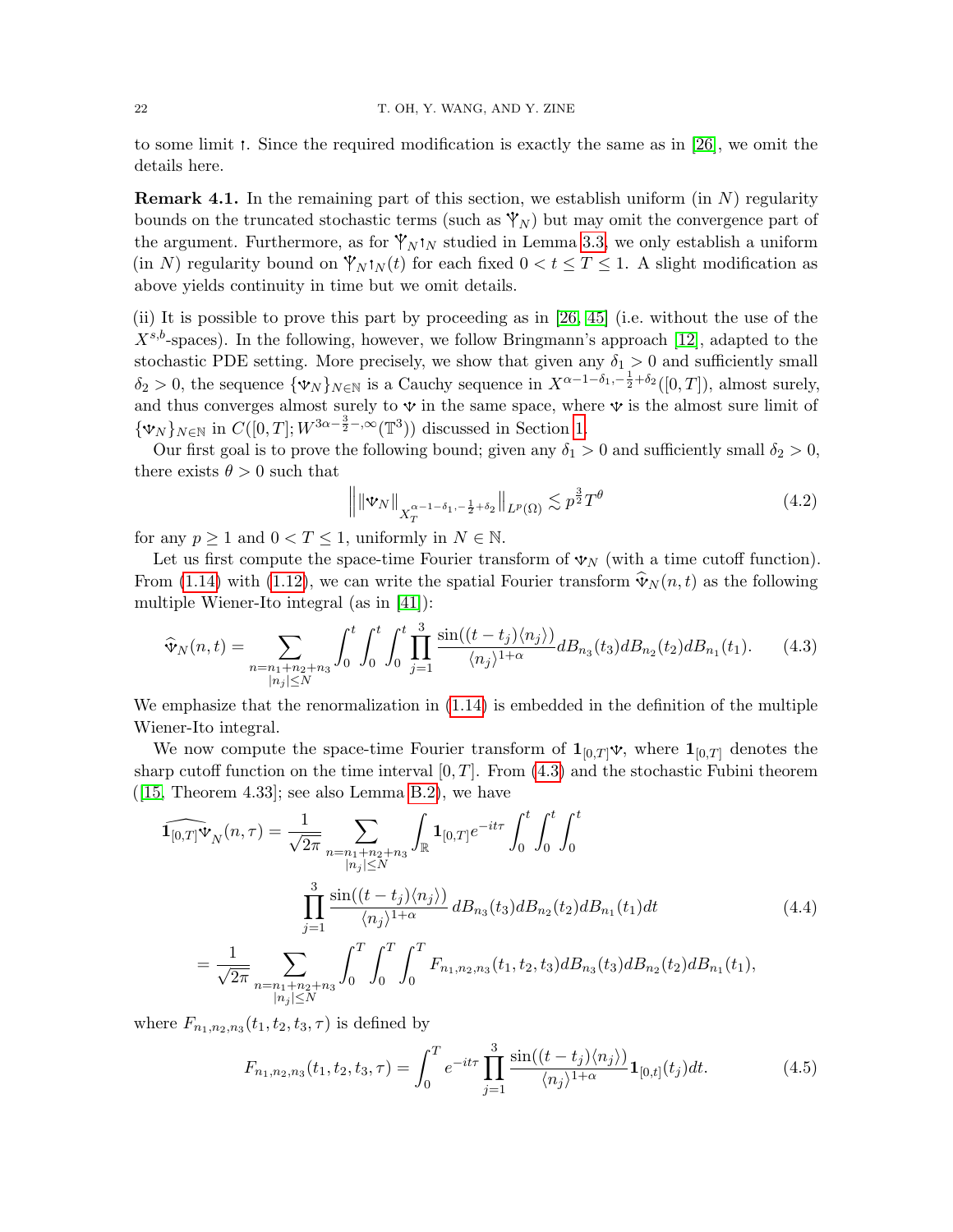Note that  $F_{n_1, n_2, n_3}(t_1, t_2, t_3, \tau)$  is symmetric in  $t_1, t_2, t_3$ .

Given dyadic  $N_j \ge 1$ ,  $j = 1, 2, 3$ , let us denote by  $A_{N_1,N_2,N_3}^N$  the contribution to  $\mathbf{1}_{[0,T]} \mathbf{v}_N$ from  $|n_j| \sim N_j$ , j = 1, 2, 3, in [\(4.4\)](#page-21-1). We first compute the  $X^{s-1,b}$ -norm of  $A_{N_1,N_2,N_3}^N$  with  $b = -\frac{1}{2} - \delta$  for  $\delta > 0$ . We then interpolate it with the trivial  $X^{0,0}$ -bound. Recall the trivial bound:

<span id="page-22-0"></span>
$$
||u||_{X^{s,b}} = ||\langle n \rangle^s \langle |\tau| - \langle n \rangle \rangle^b \widehat{u}(n, \tau) ||_{\ell_n^2 L_\tau^2}
$$
  
\n
$$
\leq \sum_{\varepsilon_0 \in \{-1, 1\}} ||\langle n \rangle^s \langle \tau + \varepsilon_0 \langle n \rangle \rangle^b \widehat{u}(n, \tau) ||_{\ell_n^2 L_\tau^2}
$$
  
\n
$$
= \sum_{\varepsilon_0 \in \{-1, 1\}} ||\langle n \rangle^s \langle \tau \rangle^b \widehat{u}(n, \tau - \varepsilon_0 \langle n \rangle) ||_{\ell_n^2 L_\tau^2}
$$
\n(4.6)

for any  $s, b \in \mathbb{R}$ . Then, defining  $\kappa(\bar{n}) = \kappa_{\varepsilon_0, \varepsilon_1, \varepsilon_2, \varepsilon_3}(n_1, n_2, n_3)$  by

<span id="page-22-2"></span><span id="page-22-1"></span>
$$
\kappa(\bar{n}) = \varepsilon_0 \langle n_{123} \rangle + \varepsilon_1 \langle n_1 \rangle + \varepsilon_2 \langle n_2 \rangle + \varepsilon_3 \langle n_3 \rangle, \tag{4.7}
$$

with  $\varepsilon_j \in \{-1, 1\}$  for  $j = 0, 1, 2, 3$ , it follows from  $(4.6)$ ,  $(4.4)$ , Fubini's theorem, Ito's isometry, and expanding the sine functions in [\(4.5\)](#page-21-2) in terms of the complex exponentials that

$$
\| \|A_{N_{1},N_{2},N_{3}}^{N}\|_{X_{T}^{s-1,-\frac{1}{2}-\delta}}\|_{L^{2}(\Omega)}^{2}
$$
\n
$$
\lesssim \sum_{\varepsilon_{0}\in\{-1,1\}} \sum_{n\in\mathbb{Z}^{3}} \int_{\mathbb{R}} \langle n \rangle^{2(s-1)} \langle \tau \rangle^{-1-2\delta}
$$
\n
$$
\times \left\{\sum_{\substack{n=n_{1}+n_{2}+n_{3} \\ |n_{j}| < N_{j} \\ |n_{j}| \leq N}} \int_{[0,T]^{3}} |F_{n_{1},n_{2},n_{3}}(t_{1},t_{2},t_{3},\tau-\varepsilon_{0}\langle n\rangle)|^{2} dt_{3} dt_{2} dt_{1} \right\} d\tau
$$
\n
$$
\lesssim \sum_{\varepsilon_{0},\varepsilon_{1},\varepsilon_{2},\varepsilon_{3}\in\{-1,1\}} \sum_{n\in\mathbb{Z}^{3}} \int_{\mathbb{R}} \langle n \rangle^{2(s-1)} \langle \tau \rangle^{-1-2\delta} \left\{\sum_{\substack{n=n_{1}+n_{2}+n_{3} \\ |n_{j}| \leq N}} \prod_{j=1}^{3} \frac{1}{\langle n_{j} \rangle^{2(1+\alpha)}} \right\} d\tau
$$
\n
$$
\times \int_{[0,T]^{3}} \left| \int_{\max(t_{1},t_{2},t_{3})}^{T} e^{-it(\tau-\kappa(\bar{n}))} dt \right|^{2} dt_{3} dt_{2} dt_{1} \right\} d\tau
$$
\n
$$
\lesssim \sum_{\varepsilon_{0},\varepsilon_{1},\varepsilon_{2},\varepsilon_{3}\in\{-1,1\}} \sum_{n\in\mathbb{Z}^{3}} \sum_{\substack{n=n_{1}+n_{2}+n_{3} \\ |n_{j}| < N_{j}}} \frac{\langle n \rangle^{2(s-1)}}{\prod_{j=1}^{3} \langle n_{j} \rangle^{2(1+\alpha)}} \int_{\mathbb{R}} \frac{1}{\langle \tau \rangle^{1+2\delta} \langle \tau-\kappa(\bar{n}) \rangle^{2}} d\tau
$$
\n
$$
\lesssim \sum_{\varepsilon_{0},\varepsilon_{1},\varepsilon_{2},\varepsilon_{3}\in\{-1,1\}} \sum_{
$$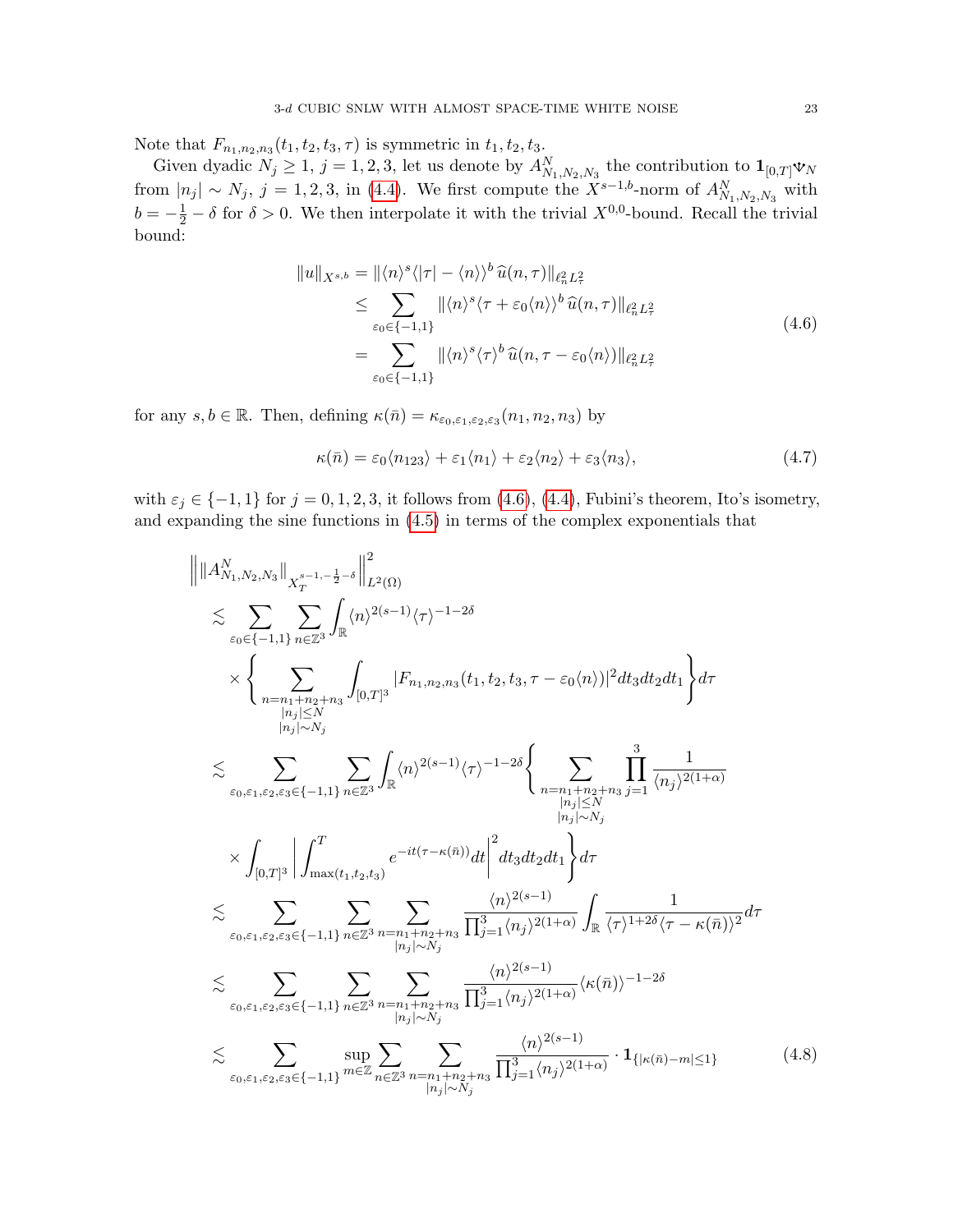for any  $\delta > 0$ , uniformly in dyadic  $N_j \geq 1$ ,  $j = 1, 2, 3$ . By noting

<span id="page-23-1"></span><span id="page-23-0"></span>
$$
\prod_{j=1}^{3} \langle n_j \rangle^{-2\alpha} \lesssim \langle n_{12} \rangle^{-2\alpha},\tag{4.9}
$$

we can reduce the right-hand side of [\(4.8\)](#page-22-1) to the setting of the Hartree nonlinearity studied in  $[12]$ . In particular, from  $(4.8)$  with  $(4.9)$  and the cubic sum estimate (Lemma [A.1\)](#page-41-1), we obtain

<span id="page-23-2"></span>
$$
\left\| \|A_{N_1,N_2,N_3}^N\|_{X_T^{s-1,-\frac{1}{2}-\delta}} \right\|_{L^2(\Omega)} \lesssim N_{\text{max}}^{s-\alpha},\tag{4.10}
$$

where  $N_{\text{max}} = \max(N_1, N_2, N_3)$ . This provides an estimate for  $s < \alpha$  and  $b = -\frac{1}{2} - \delta < -\frac{1}{2}$  $\frac{1}{2}$ . On the other hand, using [\(4.4\)](#page-21-1), we have

$$
\left\| \|A_{N_1,N_2,N_3}^N\|_{X_T^{0,0}} \right\|_{L^2(\Omega)}^2 = \left\| \|A_{N_1,N_2,N_3}^N\|_{L_{T,x}^2} \right\|_{L^2(\Omega)}^2
$$
\n
$$
\lesssim T^\theta \sum_{\substack{n_1,n_2,n_3 \in \mathbb{Z}^3 \\ |n_j| \sim N_j}} \prod_{j=1}^3 \langle n_j \rangle^{-2(1+\alpha)} \tag{4.11}
$$
\n
$$
\lesssim T^\theta N_{\text{max}}^{3-6\alpha}
$$

for some  $\theta > 0$ . Hence, it follows from interpolating [\(4.10\)](#page-23-1) and [\(4.11\)](#page-23-2) and then applying the Wiener chaos estimate (Lemma [2.9\)](#page-15-4) that given  $s < \alpha$ , there exist small  $\delta_2 > 0$  and  $\varepsilon > 0$  such that

$$
\left\| \|A_{N_1,N_2,N_3}^N\|_{X_T^{s-1,-\frac{1}{2}+\delta_2}}\right\|_{L^p(\Omega)} \lesssim p^{\frac{3}{2}} T^{\theta} N_{\max}^{-\varepsilon}
$$

for any  $p \ge 1$ , uniformly in dyadic  $N_j \ge 1$ ,  $j = 1, 2, 3$ . By summing over dyadic blocks  $N_j \ge 1$ ,  $j = 1, 2, 3$ , we obtain the bound  $(4.2)$  (with  $b = -\frac{1}{2} + \delta_2 > -\frac{1}{2}$  $(\frac{1}{2})$ .

As for the convergence of  $\mathbf{v}_N$  to  $\mathbf{v}$  in  $X^{\alpha-1-\delta_1,-\frac{1}{2}+\delta_2}([0,T])$ , we can simply repeat the computation above to estimate the difference  $\mathbf{1}_{[0,T]} \mathbf{\Psi}_M - \mathbf{1}_{[0,T]} \mathbf{\Psi}_N$  for  $M \geq N \geq 1$ . Fix  $s < \alpha$ . Then, in [\(4.8\)](#page-22-1), we replace the restriction  $|n_j| \leq N$  in the summation of  $n_j$ ,  $j = 1, 2, 3$ , by  $N \leq \max(|n_1|, |n_2|, |n_3|) \leq M$ , which allows us to gain a small negative power of N. As a result, in place of [\(4.10\)](#page-23-1), we obtain

$$
\left\| \|A_{N_1,N_2,N_3}^M - A_{N_1,N_2,N_3}^N\|_{X_T^{s-1,-\frac{1}{2}-\delta}} \right\|_{L^2(\Omega)} \lesssim N^{-\varepsilon} N_{\max}^{s-\alpha+\varepsilon}
$$

for any small  $\varepsilon > 0$  and  $M \ge N \ge 1$ . Then, the interpolation argument with [\(4.11\)](#page-23-2) as above yields that given  $s < \alpha$ , there exist small  $\delta_2 > 0$  and  $\varepsilon > 0$  such that

$$
\left\| \| \mathbf{1}_{[0,T]} \mathbf{\Psi}_M - \mathbf{1}_{[0,T]} \mathbf{\Psi}_N \|_{X_T^{s-1, -\frac{1}{2} + \delta_2}} \right\|_{L^p(\Omega)} \lesssim p^{\frac{3}{2}} T^{\theta} N^{-\varepsilon}
$$
(4.12)

for any  $p \ge 1$  and  $M \ge N \ge 1$ . Then, by applying Chebyshev's inequality and the Borel-Cantelli lemma, we conclude the almost sure convergence of  $\mathbf{v}_N$ . See [\[51\]](#page-53-1).

Finally, fix  $s < \alpha$ . Given  $N \in \mathbb{N}$ , let  $H_N = \mathcal{I}(\mathbf{1}_{[0,T]}(\mathbf{v}_N - \mathbf{v}))$ . Then, we have

<span id="page-23-4"></span><span id="page-23-3"></span>
$$
\mathbf{\dot{V}}_{N}(t) - \mathbf{\dot{V}}(t) = H_{N}(t) \tag{4.13}
$$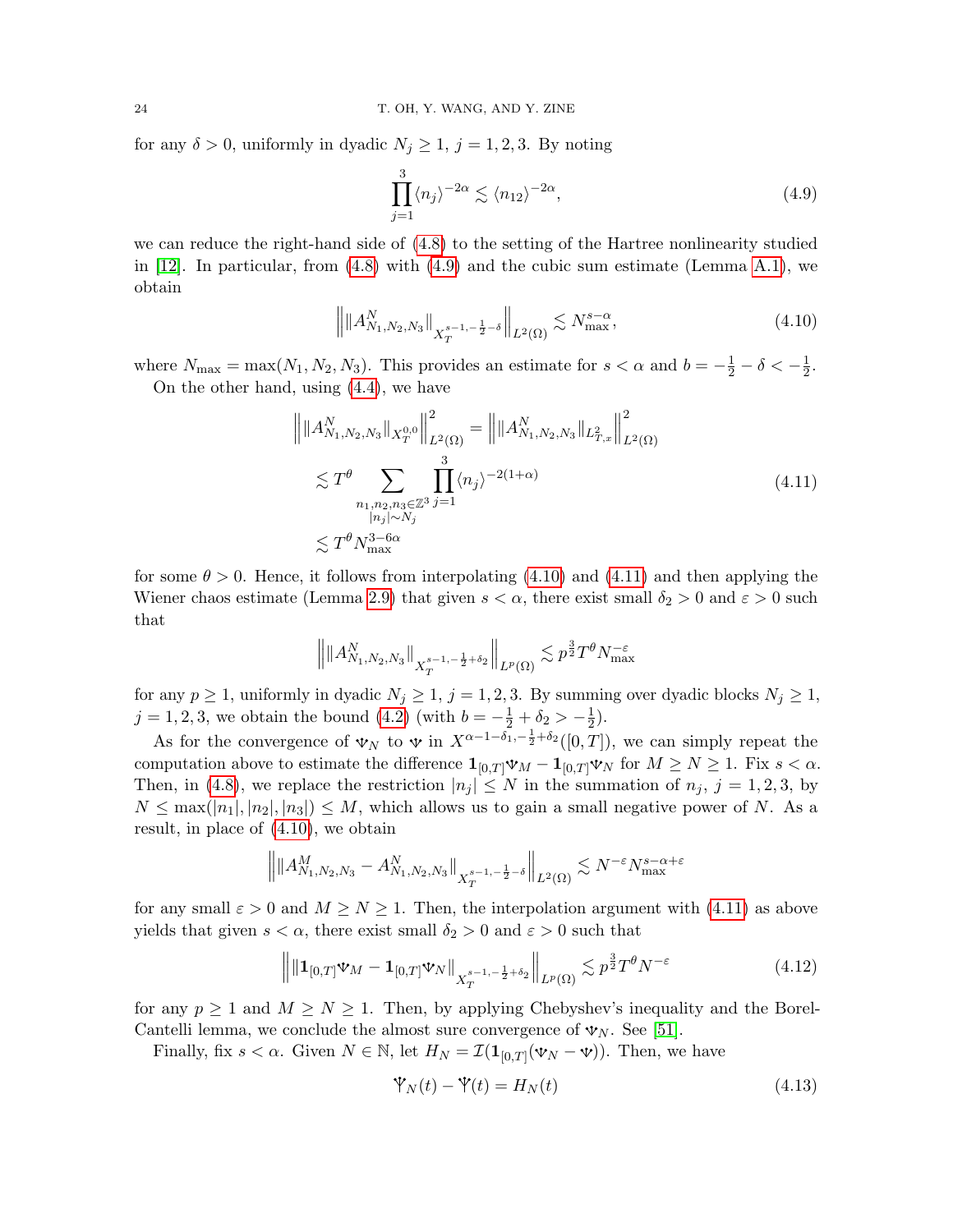for  $t \in [0, T]$ , Note that from [\(4.4\)](#page-21-1), we have  $\widehat{H}_N(n, t) \in \mathcal{H}_3$  and, furthermore, by the independence of  ${B_n}_{n\in\mathbb{Z}^3}$  (modulo  $B_{-n} = \overline{B_n}$ ), we have

<span id="page-24-0"></span>
$$
\mathbb{E}\big[\widehat{H}_N(n,t_1)\widehat{H}_N(m,t_2)\big] = \mathbf{1}_{n+m=0} \mathbb{E}\big[\widehat{H}_N(n,t_1)\widehat{H}_N(n,t_2)\big] \tag{4.14}
$$

for any  $t_1, t_2 \in \mathbb{R}$ . Then, by [\(4.13\)](#page-23-3), Sobolev's inequality (with finite  $r \gg 1$  such that  $r\delta_0 > 3$ for some small  $\delta_0 > 0$ ), Minkowski's integral inequality, the Wiener chaos estimate (Lemma [2.9\)](#page-15-4) with [\(4.14\)](#page-24-0), Hausdorff-Young's inequality (in time), we have, for any  $p \ge \max(q, r) \gg 1$ ,

$$
\| \|\Psi_N - \Psi \|_{L_T^{\infty} W_x^{s,\infty}} \|_{L^p(\Omega)} \lesssim \| \|H_N\|_{W_t^{\delta_0, r} W_x^{s+\delta_0, r}} \|_{L^p(\Omega)}
$$
  
\n
$$
\leq \left\| \left\| \sum_{n \in \mathbb{Z}^3} \langle \nabla_t \rangle^{\delta_0} \langle n \rangle^{s+\delta_0} \hat{H}_N(n, t) e_n(x) \right\|_{L^p(\Omega)} \right\|_{L_x^r L_t^r}
$$
  
\n
$$
\lesssim p^{\frac{3}{2}} \left\| \left\| \sum_{n \in \mathbb{Z}^3} \langle \nabla_t \rangle^{\delta_0} \langle n \rangle^{s+\delta_0} \hat{H}_N(n, t) e_n(x) \right\|_{L^2(\Omega)} \right\|_{L_x^r L_t^r}
$$
  
\n
$$
\lesssim p^{\frac{3}{2}} \| \langle \tau \rangle^{\delta_0} \langle n \rangle^{s+\delta_0} \hat{H}_N(n, \tau) \|_{L^2(\Omega; \ell_n^2 L_\tau^{r'})}.
$$

Now, by the triangle inequality:  $\langle \tau \rangle^{\delta_0} \lesssim \langle |\tau| - \langle n \rangle \rangle^{\delta_0} \langle n \rangle^{\delta_0}$ , Hölder's inequality (in  $\tau$ ), followed by the nonhomogeneous linear estimate (Lemma [2.5\)](#page-12-6) and [\(4.12\)](#page-23-4) (with  $p = 2$ ,  $M = \infty$ , and s replaced by  $s + 2\delta_0 < \alpha$ , we obtain

$$
\|\|\mathbb{Y}_N - \mathbb{Y}\|_{L^\infty_T W^{s,\infty}_x} \|_{L^p(\Omega)} \lesssim p^{\frac{3}{2}} \|\|H_N\|_{X^{s+2\delta_0, \frac{1}{2}+\delta_0}} \|_{L^2(\Omega)}
$$

$$
\lesssim p^{\frac{3}{2}} T^{\theta} N^{-\varepsilon}
$$

by choosing  $\delta_0 > 0$  sufficiently small. Then, the regularity and convergence claim for  $\{\mathbf{Y}_N\}_{N\in\mathbb{N}}$ follows from applying Chebyshev's inequality and the Borel-Cantelli lemma as before.

**Remark 4.2.** Given a function  $f \in L^2((\mathbb{Z}^3 \times \mathbb{R}_+)^k)$ , define the multiple stochastic integral  $I_k[f]$  by

$$
I_k[f] = \sum_{n_1,\ldots,n_k \in \mathbb{Z}^3} \int_{[0,\infty)^k} f(n_1,t_1,\ldots,n_k,t_k) dB_{n_1}(t_1)\cdots dB_{n_k}(t_k).
$$

See Appendix [B](#page-43-0) for the basic definitions and properties of multiple stochastic integrals. In terms of multiple stochastic integrals, we can express [\(4.3\)](#page-21-0) as

$$
\widehat{\mathbf{\Psi}}_N(n,t) = I_3[f_{n,t}],
$$

where  $f_{n,t}$  is defined by

$$
f_{n,t}(n_1, t_1, n_2, t_2, n_3, t_3) = \mathbf{1}_{n=n_{123}} \cdot \left( \prod_{j=1}^3 \frac{\sin((t-t_j)\langle n_j \rangle)}{\langle n_j \rangle^{1+\alpha}} \cdot \mathbf{1}_{|n_j| \le N} \cdot \mathbf{1}_{[0,t]}(t_j) \right)
$$

for  $(n_1, t_1, n_2, t_2, n_3, t_3) \in (\mathbb{Z}^3 \times \mathbb{R})^3$ . Then, by Fubini's theorem for multiple stochastic integrals (Lemma [B.2\)](#page-44-0), we have

$$
\widehat{\mathbf{1}_{[0,T]}\mathbf{\Psi}_N}(n,\tau)=I_3\big[\mathcal{F}_t(\mathbf{1}_{[0,T]}f_{n,\cdot})(\tau)\big],
$$

where  $\mathcal{F}_t$  denotes the Fourier transform in time. With this notation, it follows from Lemma [B.1](#page-43-1) that we can write the second moment of the  $X^{s,b}$ -norm of  $A_{N_1,N_2,N_3}^N$ , appearing in [\(4.8\)](#page-22-1)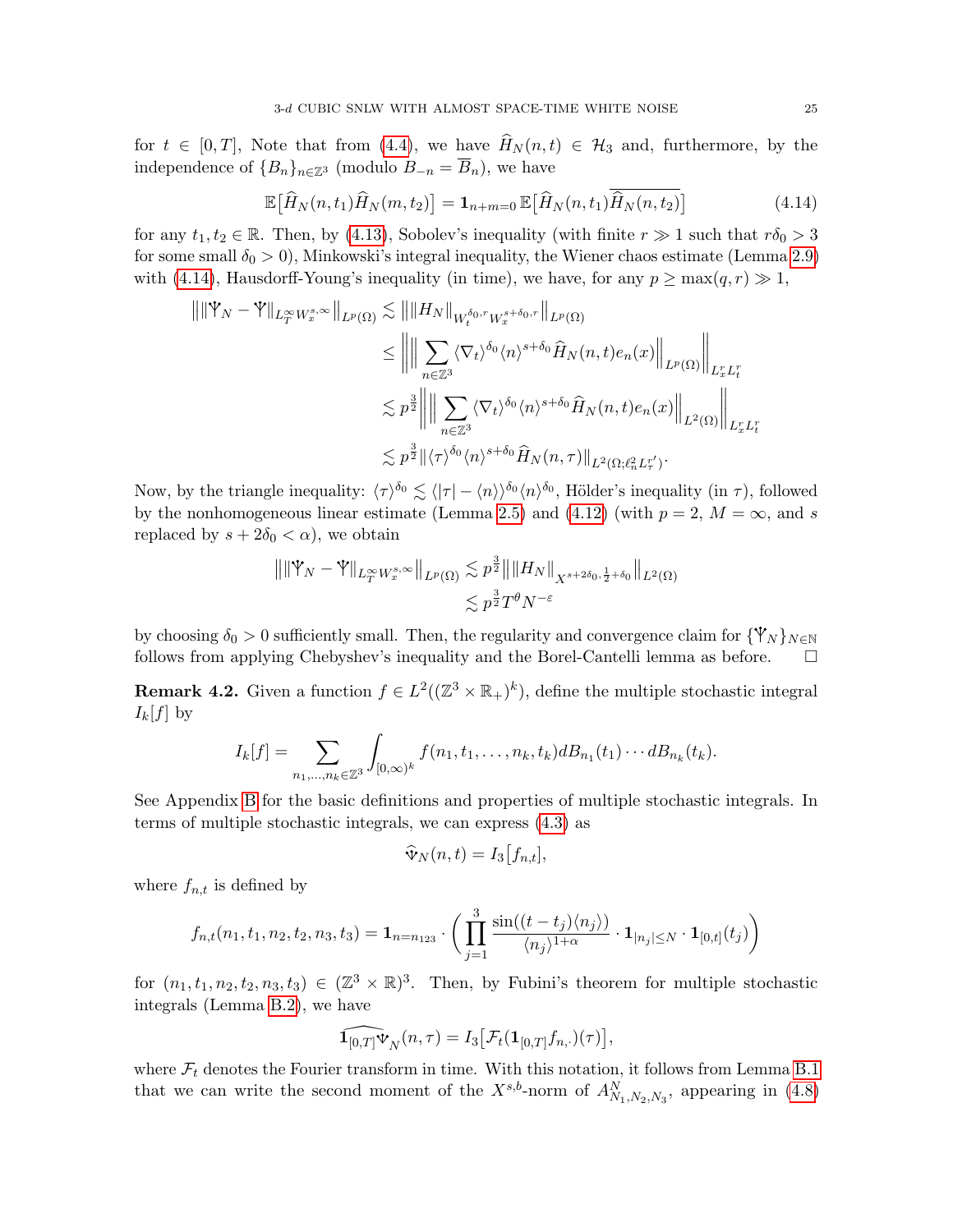and [\(4.11\)](#page-23-2), in a concise manner:

$$
\left\| \|A_{N_1,N_2,N_3}^N\|_{X_T^{s,b}} \right\|_{L^2(\Omega)}^2 = 3! \sum_{n \in \mathbb{Z}^3} \int_{\mathbb{R}} \langle n \rangle^{2s} \langle |\tau| - \langle n \rangle \rangle^{2b} \left\| \mathcal{F}_t(\mathbf{1}_{[0,T]} f_{n,\cdot}^{\bar{N}})(\tau) \right\|_{\ell^2_{n_1,n_2,n_3} L^2_{t_1,t_2,t_3}}^2 d\tau,
$$

where  $f_{n,t}^{\bar{N}}$  is given by

$$
f_{n,t}^{\bar{N}} = f_{n,t} \cdot \prod_{j=1}^3 \mathbf{1}_{|n_j| \sim N_j}.
$$

In the following, for conciseness of the presentation, we express various stochastic objects as multiple stochastic integrals on  $(\mathbb{Z}^3 \times \mathbb{R}_+)^k$  and carry out analysis. For this purpose, we set

<span id="page-25-2"></span><span id="page-25-1"></span>
$$
z_j = (n_j, t_j) \in \mathbb{Z}^3 \times \mathbb{R}_+ \tag{4.15}
$$

and use the following short-hand notation:

$$
||f(z_j)||_{L_{z_j}^p} = ||f(n_j, t_j)||_{\ell_{n_j}^p} L_{t_j}^p.
$$
\n(4.16)

Note, however, that one may also carry out equivalent analysis at the level of multiple Wiener-Ito integrals as in the proof of Lemma [3.1](#page-17-2) presented above.

Next, we briefly discuss the proof of Lemma [3.3.](#page-17-3)

Proof of Lemma [3.3.](#page-17-3) By the paraproduct decomposition [\(2.3\)](#page-11-5), we have

$$
\mathbb{Y}_N\mathbf{1}_N=\mathbb{Y}_N\otimes\mathbf{1}_N+\mathbb{Y}_N\oplus\mathbf{1}_N+\mathbb{Y}_N\otimes\mathbf{1}_N.
$$

In view of Lemma [2.1](#page-11-7) with [\(2.19\)](#page-16-3), the paraproducts  $\mathcal{V}_N \otimes \mathfrak{t}_N$  and  $\mathcal{V}_N \otimes \mathfrak{t}_N$  belong to  $C([0,T]; W^{\alpha-\frac{1}{2}-\varepsilon,\infty}(\mathbb{T}^3))$  for any  $\varepsilon > 0$ , almost surely. Hence, it remains to study the resonant product  $\mathcal{V}_N := \mathcal{V}_N \oplus \mathfrak{t}_N$ . We only study the regularity of the resonant product for a fixed time since the continuity in time and the convergence follow from a systematic modification. In the following, we show

<span id="page-25-0"></span>
$$
\mathbb{E}\big[\big|\widehat{\mathbb{Y}}_{N}(n,t)|^{2}\big] \lesssim \langle n \rangle^{-2-4\alpha} \tag{4.17}
$$

for any  $n \in \mathbb{Z}^3$  and  $N \geq 1$ . Note the bound [\(4.17\)](#page-25-0) together with Lemma [2.10](#page-16-2) shows that the resonant product  $\mathcal{V}_N$  is smoother and has (spatial) regularity  $2\alpha - \frac{1}{2} - \alpha = (\alpha -) + (\alpha - \frac{1}{2} -)$ .

As in [\[41\]](#page-52-24), by decomposing  $\mathcal{V}_{N}(n,t)$  into components in the homogeneous Wiener chaoses  $\mathcal{H}_k$ ,  $k = 2, 4$ , we have

$$
\widehat{\mathcal{Y}}_N(n,t) = \widehat{\mathcal{Y}}_N^{(4)}(n,t) + \widehat{\mathcal{Y}}_N^{(2)}(n,t),
$$

where  $\mathcal{V}$ (4)  $\bigvee_N (n,t) \in \mathcal{H}_4$  and  $\mathcal{V}_5$ (2)  $N(n,t) \in \mathcal{H}_2$ . See, for example, [\[43,](#page-52-25) Proposition 1.1.2] and Lemma [B.4](#page-46-1) on the product formula for multiple Wiener-Ito integrals (and it also follows from Ito's lemma as explained in [\[41\]](#page-52-24)). From the orthogonality of  $\mathcal{H}_4$  and  $\mathcal{H}_2$ , we have

$$
\mathbb{E}\Big[\big|\widehat{\mathcal{Y}}_N(n,t)|^2\Big] = \mathbb{E}\Big[\big|\widehat{\mathcal{Y}}_N^{(4)}(n,t)|^2\Big] + \mathbb{E}\Big[\big|\widehat{\mathcal{Y}}_N^{(2)}(n,t)|^2\Big].
$$

Hence, it suffices to prove [\(4.17\)](#page-25-0) for  $\mathcal{V}_{\infty}^{(j)}$  $\sum_{N}^{(J)}$ ,  $j = 2, 4$ .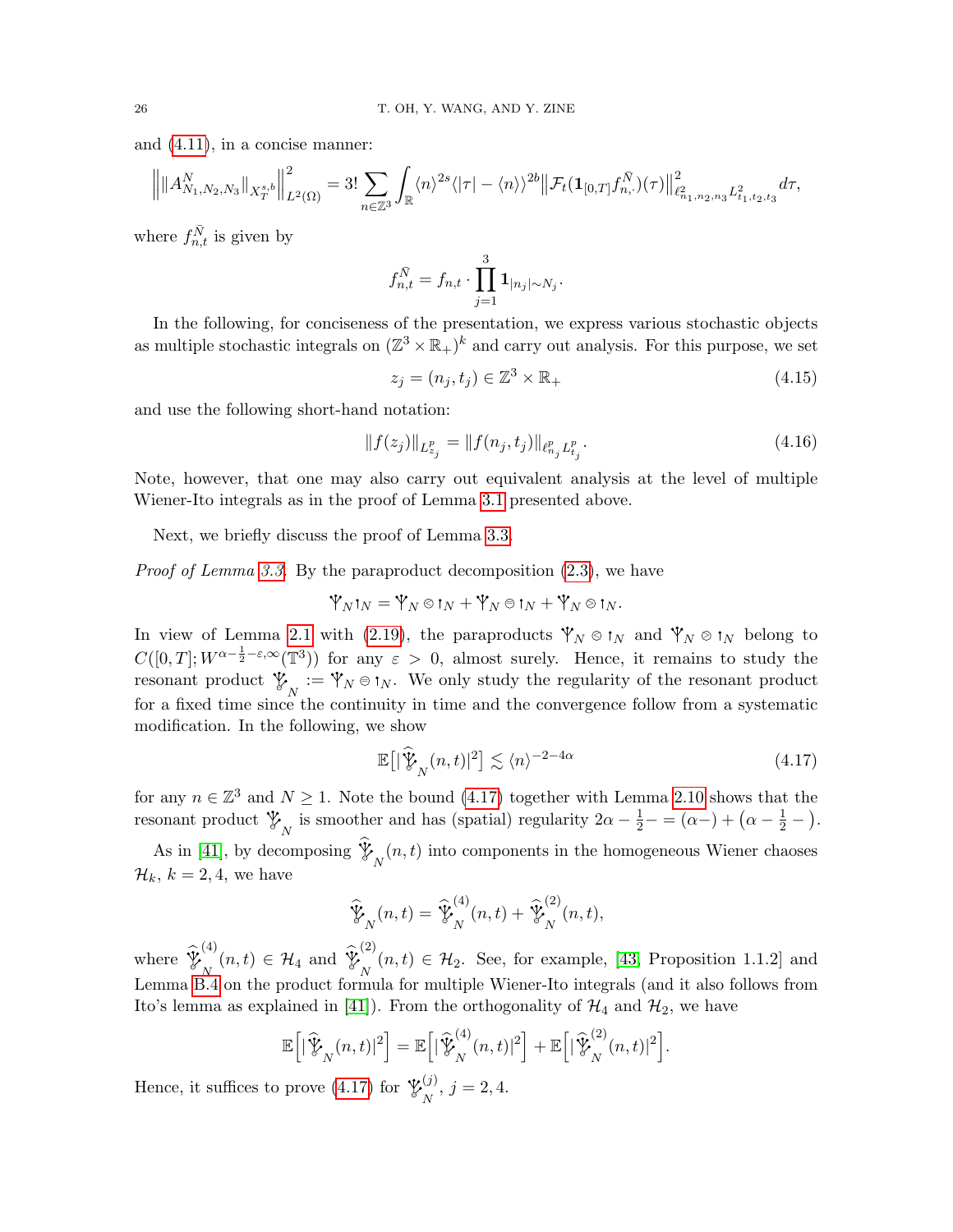From a slight modification<sup>[17](#page-26-0)</sup> of  $(4.8)$  with Lemma [A.2,](#page-41-2) we have

<span id="page-26-5"></span><span id="page-26-2"></span>
$$
\mathbb{E}\big[\vert \widehat{\mathbb{Y}}_N(n,t) \vert^2\big] \le C(t) \langle n \rangle^{-3-2\alpha} \tag{4.18}
$$

for any  $n \in \mathbb{Z}^3$  and  $N \ge 1$ . Then, from Jensen's inequality (see [\(B.2\)](#page-43-2)),<sup>[18](#page-26-1)</sup> [\(4.1\)](#page-20-5), [\(4.18\)](#page-26-2), and Lemma [2.8,](#page-15-2) we have

$$
\mathbb{E}\big[\big|\widehat{\mathbf{Y}}_{N}^{(4)}(n,t)\big|^2\big] \lesssim \sum_{\substack{n\in\mathbb{Z}^3\\|n_1|\sim|n-n_1|}} \mathbb{E}\big[\big|\widehat{\mathbf{Y}}_{N}(n_1,t)\big|^2\big]\mathbb{E}\big[\big|\widehat{\mathbf{Y}}_{N}(n-n_1,t)\big|^2\big] \leq C(t) \sum_{\substack{n\in\mathbb{Z}^3\\|n_1|\sim|n-n_1|}} \frac{1}{\langle n_1\rangle^{3+2\alpha}\langle n-n_1\rangle^{2+2\alpha}} \tag{4.19}
$$
\n
$$
\leq C(t)\langle n\rangle^{-2-4\alpha}
$$

for any  $n \in \mathbb{Z}^3$  and  $N \geq 1$ , where  $|n_1| \sim |n - n_1|$  signifies the resonant product  $\oplus$ . This yields  $(4.17)$  for  $\sqrt[b]{e}$ (4)  $\bigg|_{N}$ .

From Ito's lemma (see also the product formula, Lemma [B.4\)](#page-46-1),  $(1.12)$ , and  $(4.3)$  with  $(4.15)$ , we have

<span id="page-26-4"></span>
$$
\widehat{\mathcal{Y}}_N^{(2)}(n,t) = 3 \int_0^t I_2 \big[ g_{n,t,t'}(z_2, z_3) \big] dt',
$$

where  $g_{n,t,t'}$  is defined by

$$
g_{n,t,t'}(z_2, z_3) = \sum_{\substack{|n_1| \le N \\ |n_1| \sim |n_{123}|}} \mathbf{1}_{n=n_{23}} \cdot \mathbf{1}_{|n_2| \le N} \cdot \mathbf{1}_{|n_3| \le N} \int_0^{t'} \frac{\sin((t-t')\langle n_{123}\rangle)}{\langle n_{123}\rangle} \cdot \frac{\langle n_{123}\rangle}{\langle n_{123}\rangle} \cdot \mathbf{1}_{[0,t']}(t_j) \frac{\sin((t-t_1)\langle n_1\rangle)}{\langle n_1\rangle^{1+\alpha}} dt_1.
$$
\n(4.20)

Note that  $g_{n,t,t'}(z_2, z_3)$  is symmetric (in  $z_2$  and  $z_3$ ). From Fubini's theorem (Lemma [B.2\)](#page-44-0), we have

<span id="page-26-3"></span>
$$
\widehat{\mathcal{V}}_{N}^{(2)}(n,t) = 3I_2 \bigg[ \int_0^t g_{n,t,t'}(z_2, z_3) dt' \bigg]. \tag{4.21}
$$

We now apply Lemma [B.1](#page-43-1) to compute the second moment of [\(4.21\)](#page-26-3). Then, with  $\kappa(\bar{n})$  as in [\(4.7\)](#page-22-2), it follows from expanding the sine functions in [\(4.20\)](#page-26-4) in terms of the complex exponentials

<span id="page-26-0"></span><sup>&</sup>lt;sup>17</sup>Namely, with  $s = 0$  and dropping the summation over *n* in [\(4.8\)](#page-22-1).

<span id="page-26-1"></span><sup>&</sup>lt;sup>18</sup>See the discussion on  $\psi$  in Section 4 of [\[41\]](#page-52-24). See also Section 10 in [\[29\]](#page-52-27).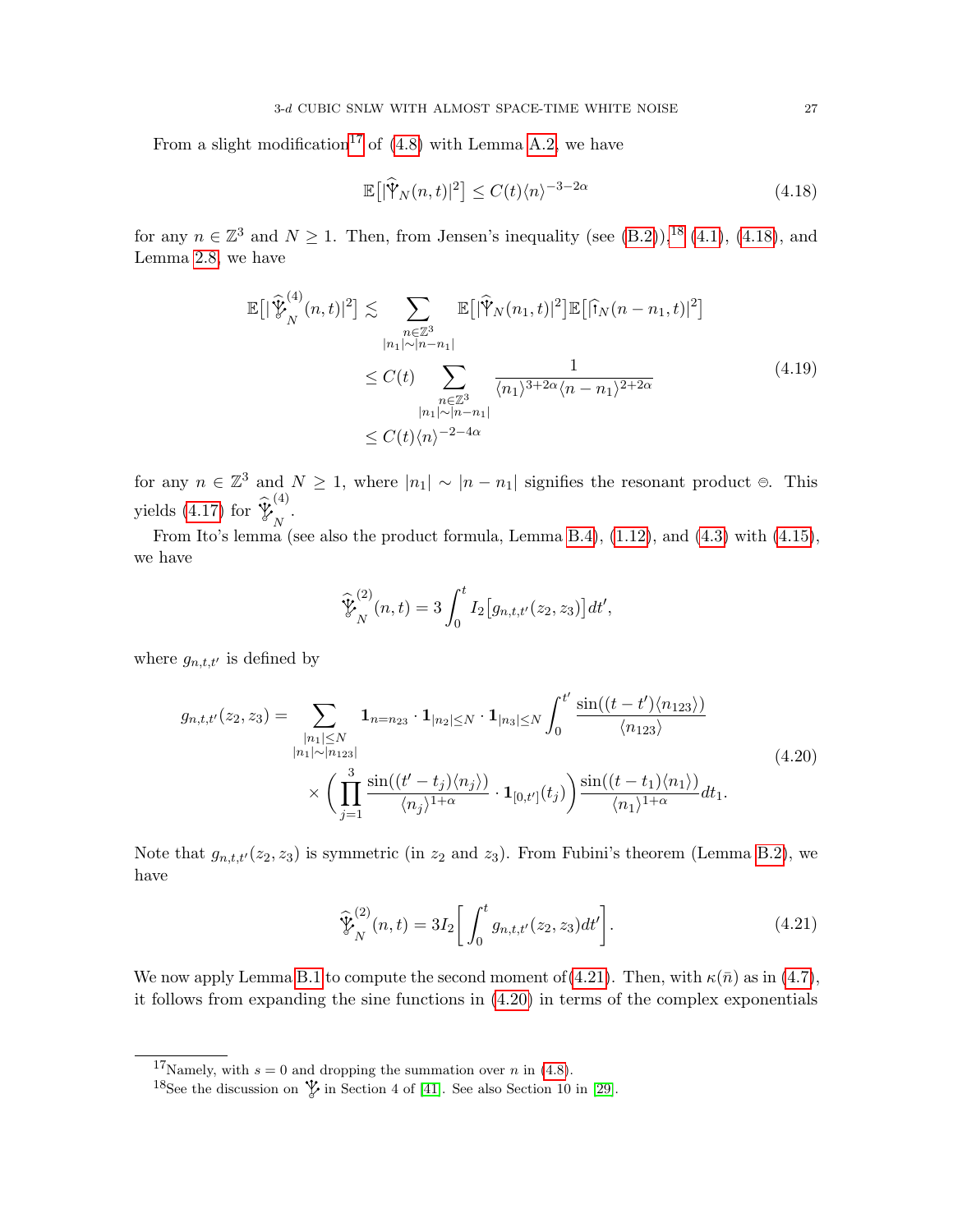and switching the order of integration in  $t'$  and  $t_1$  that

$$
\mathbb{E}\left[\left|\mathcal{L}_{N}^{(2)}(n,t)\right|^{2}\right] \sim \left\|\int_{0}^{t} g_{n,t,t'}(n_{2}, t_{2}, n_{3}, t_{3})dt'\right\|_{\ell_{n_{2},n_{3}}^{2}L_{t_{2},t_{3}}^{2}}^{2}
$$
\n
$$
\lesssim \sum_{\varepsilon_{0},\varepsilon_{1},\varepsilon_{2},\varepsilon_{3}\in\{-1,1\}} \sum_{\substack{n=n_{2}+n_{3} \ n_{j}|\leq N}} \frac{1}{\langle n_{2}\rangle^{2+2\alpha} \langle n_{3}\rangle^{2+2\alpha}}
$$
\n
$$
\times \left(\sum_{\substack{|n_{1}|\leq N \\ \varepsilon_{0},\varepsilon_{1},\varepsilon_{2},\varepsilon_{3}\in\{-1,1\}}}\frac{1}{\langle\kappa(\bar{n})\rangle\langle n_{123}\rangle\langle n_{1}\rangle^{2+2\alpha}}\right)^{2}
$$
\n
$$
\lesssim \sum_{\varepsilon_{0},\varepsilon_{1},\varepsilon_{2},\varepsilon_{3}\in\{-1,1\}}}\sum_{\substack{|n_{2}+n_{3} \ n_{3}|\leq N}}\frac{1}{\langle n_{2}\rangle^{2+2\alpha} \langle n_{3}\rangle^{2+2\alpha}}
$$
\n
$$
\times \left(\sum_{m\in\mathbb{Z}}\sum_{|n_{1}|\leq N}\frac{1}{\langle m\rangle\langle n_{123}\rangle\langle n_{1}\rangle^{2+2\alpha}}\cdot\mathbf{1}_{\{|n(\bar{n})-m|\leq 1\}}\right)^{2}.
$$

Under the condition  $|n_1| \sim |n_{123}|$  and  $n = n_2 + n_3$ , we have  $|n_1| \gtrsim |n|$ . Then, by applying the basic resonant estimate (Lemma [A.3\)](#page-41-3) and Lemma [2.8,](#page-15-2) we obtain

$$
\mathbb{E}\left[\left|\mathcal{V}_{N}^{(2)}(n,t)\right|^{2}\right] \lesssim \frac{1}{\langle n\rangle^{2}} \sum_{\substack{|n|\leq N_{1}\leq N\\ \text{dyadic}}} \frac{\log^{2}(2+N_{1})}{N_{1}^{4\alpha}} \sum_{\substack{n=n_{2}+n_{3}\\ \mid n_{j}\mid\leq N_{j}}} \frac{1}{\langle n_{2}\rangle^{2+2\alpha}\langle n_{3}\rangle^{2+2\alpha}} \times \frac{1}{\langle n\rangle^{2+4\alpha}} \lesssim \frac{1}{\langle n\rangle^{2+4\alpha}} \lesssim \frac{1}{\langle n\rangle^{2+4\alpha}} \lesssim \langle n\rangle^{-3-8\alpha+}.
$$
\n(4.22)

This computation with Lemma [2.10](#page-16-2) shows that  $\mathcal{X}^{(2)}$  $\binom{2}{N}$  is even smoother and has (spatial) regularity  $4\alpha-$ .

Therefore, putting [\(4.19\)](#page-26-5) and [\(4.22\)](#page-27-1) together, we obtain the desired bound [\(4.17\)](#page-25-0).  $\Box$ 

<span id="page-27-0"></span>4.2. Quintic stochastic term. In this subsection, we present the proof of Lemma [3.4](#page-17-4) (i) on the quintic stochastic process  $\mathcal{V}_N$  defined in [\(1.22\)](#page-7-4). In view of Lemma [2.5,](#page-12-6) we prove the following bound; given any  $\varepsilon > 0$  and sufficiently small  $\delta_2 > 0$ , there exists  $\theta > 0$  such that

<span id="page-27-3"></span><span id="page-27-2"></span><span id="page-27-1"></span>
$$
\left\| \left\| \mathcal{X}_N \right\|_{X_T^{\alpha - \frac{1}{2} - \varepsilon, -\frac{1}{2} + \delta_2}} \right\|_{L^p(\Omega)} \lesssim p^{\frac{5}{2}} T^{\theta} \tag{4.23}
$$

for any  $p \ge 1$  and  $0 < T \le 1$ , uniformly in  $N \in \mathbb{N}$ .

We start by computing the space-time Fourier transform of  $\mathcal{V}_N$  with a time cutoff. As shown in [\(1.22\)](#page-7-4), the quintic stochastic objects  $\mathcal{V}_N$  is a convolution of  $\mathcal{V}_N$  in [\(1.15\)](#page-6-3) and  $\widehat{V}_N$ . in [\(1.14\)](#page-6-6):

$$
\widehat{\Psi}_N(n,t) = \sum_{n=n_{123}+n_{45}} \widehat{\mathbb{Y}}_N(n_{123},t) \widehat{\mathbb{V}}_N(n_{45},t).
$$
\n(4.24)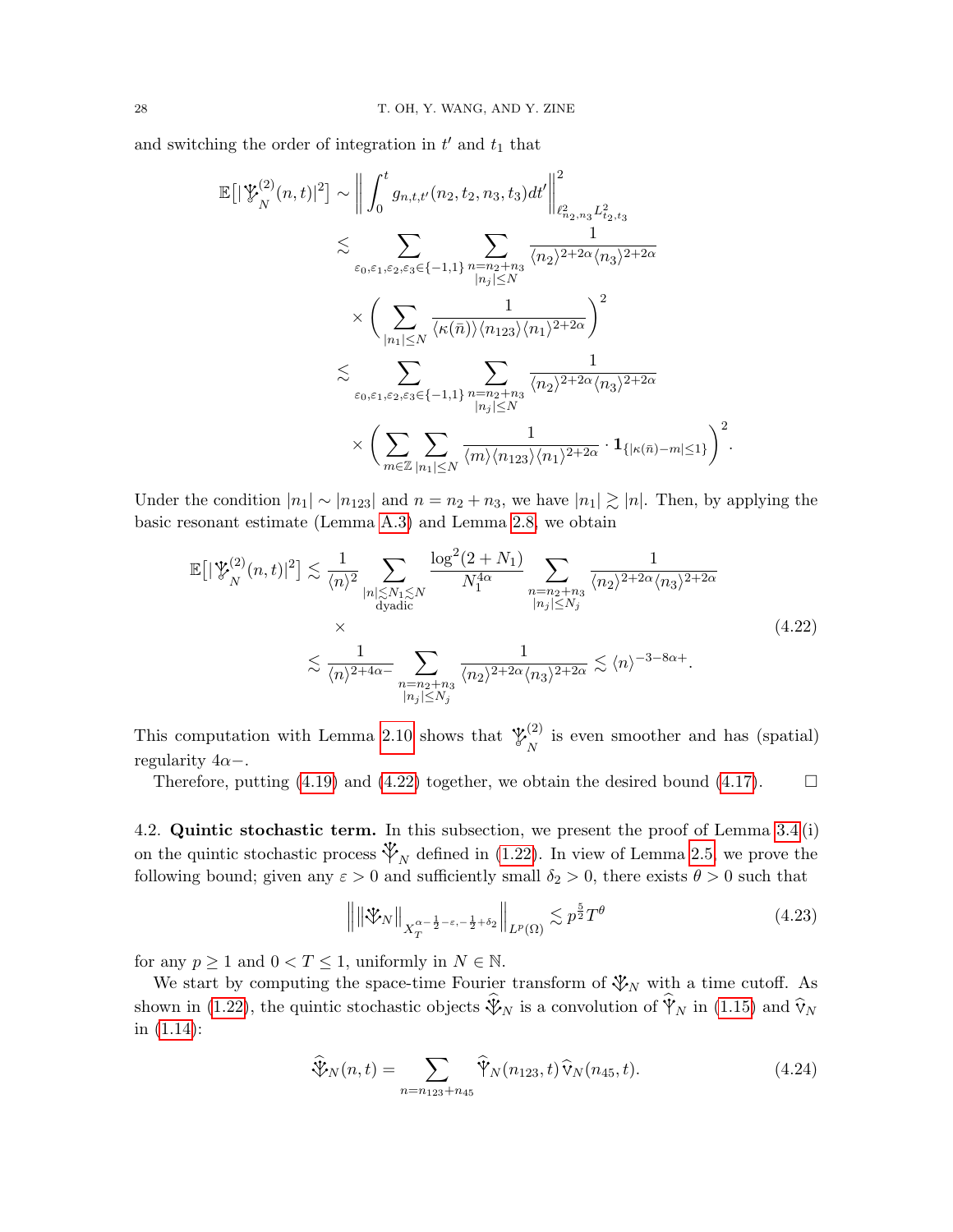Using Lemma [B.2,](#page-44-0) we can write  $\mathbb{Y}_N$  and  $\mathbb{V}_N$  as multiple stochastic integrals:

<span id="page-28-1"></span>
$$
\widehat{\mathcal{V}}_N(n,t) = \int_0^t I_3[f_{n,t,t'}(z_1, z_2, z_3)] dt' = I_3 \bigg[ \int_0^t f_{n,t,t'}(z_1, z_2, z_3) dt' \bigg],
$$
\n
$$
\widehat{\mathcal{V}}_N(n,t) = I_2[g_{n,t}],
$$
\n(4.25)

where  $f_{n,t,t'}$  and  $g_{n,t}$  are defined by

$$
f_{n,t,t'}(z_1, z_2, z_3) = \mathbf{1}_{n=n_{123}} \cdot \frac{\sin((t-t')\langle n_{123}\rangle)}{\langle n_{123}\rangle} \times \left(\prod_{j=1}^3 \frac{\sin((t'-t_j)\langle n_{j2}\rangle)}{\langle n_{j}\rangle^{1+\alpha}} \cdot \mathbf{1}_{|n_{j}|\leq N} \cdot \mathbf{1}_{[0,t']}(t_j)\right),
$$
  

$$
g_{n,t}(z_1, z_2) = \mathbf{1}_{n=n_{12}} \cdot \left(\prod_{j=1}^2 \frac{\sin((t-t_j)\langle n_{j}\rangle)}{\langle n_{j}\rangle^{1+\alpha}} \cdot \mathbf{1}_{|n_{j}|\leq N} \cdot \mathbf{1}_{[0,t]}(t_j)\right).
$$
 (4.26)

By the product formula (Lemma [B.4\)](#page-46-1) to [\(4.24\)](#page-27-2), we can decompose  $\mathcal{V}_N$  into the components in the homogeneous Wiener chaoses  $\mathcal{H}_k$ ,  $k = 1, 3, 5$ :

<span id="page-28-2"></span>
$$
\widehat{\Psi}_{N}(n,t) = \widehat{\Psi}_{N}^{(5)}(n,t) + \widehat{\Psi}_{N}^{(3)}(n,t) + \widehat{\Psi}_{N}^{(1)}(n,t),
$$
\n(4.27)

where  $\widehat{\mathcal{X}}_{N}^{(5)} \in \mathcal{H}_5, \widehat{\mathcal{X}}$  $\mathcal{L}_{N}^{(3)} \in \mathcal{H}_3$ , and  $\widehat{\mathcal{V}}_{N}^{(1)} \in \mathcal{H}_1$ . By taking the Fourier transforms in time, the relation [\(4.27\)](#page-28-0) still holds. Then, by using the orthogonality of  $\mathcal{H}_5$ ,  $\mathcal{H}_3$ , and  $\mathcal{H}_1$ , we have

$$
\mathbb{E}\left[|\widehat{\mathbb{V}}_N(n,t)|^2\right] = \sum_{j\in\{1,3,5\}} \mathbb{E}\left[|\widehat{\mathbb{V}}_N^{(j)}(n,t)|^2\right].
$$

Hence, it suffices to prove [\(4.23\)](#page-27-3) for each  $\mathcal{X}_N^{(j)}$ ,  $j = 1, 3, 5$ .

• Case (i): Non-resonant term  $\widehat{\mathcal{X}}_N^{(5)}$ . From [\(4.25\)](#page-28-1) and [\(4.26\)](#page-28-2), we have

<span id="page-28-3"></span><span id="page-28-0"></span>
$$
\widehat{\mathcal{V}}_N^{(5)}(n,t) = I_5[f_{n,t}^{(5)}],
$$

where  $f_{n,t}^{(5)}$  is defined by

$$
f_{n,t}^{(5)}(z_1, z_2, z_3, z_4, z_5) = \mathbf{1}_{n=n_{12345}} \cdot \int_0^t \frac{\sin((t-t')\langle n_{123}\rangle)}{\langle n_{123}\rangle} \times \left(\prod_{j=1}^3 \frac{\sin((t'-t_j)\langle n_j\rangle)}{\langle n_j\rangle^{1+\alpha}} \cdot \mathbf{1}_{|n_j| \le N} \cdot \mathbf{1}_{[0,t']}(t_j)\right) dt' \times \left(\prod_{j=4}^5 \frac{\sin((t-t_j)\langle n_j\rangle)}{\langle n_j\rangle^{1+\alpha}} \cdot \mathbf{1}_{|n_j| \le N} \cdot \mathbf{1}_{[0,t]}(t_j)\right).
$$
\n(4.28)

Let  $Sym(f_{n,t}^{(5)})$  be the symmetrization of  $f_{n,t}^{(5)}$  defined in [\(B.1\)](#page-43-3). Then, from Lemma [B.1](#page-43-1) (ii), we have

$$
\widehat{\mathcal{X}}_N^{(5)}(n,t) = I_5 \big[ \operatorname{Sym}(f_{n,t}^{(5)}) \big].
$$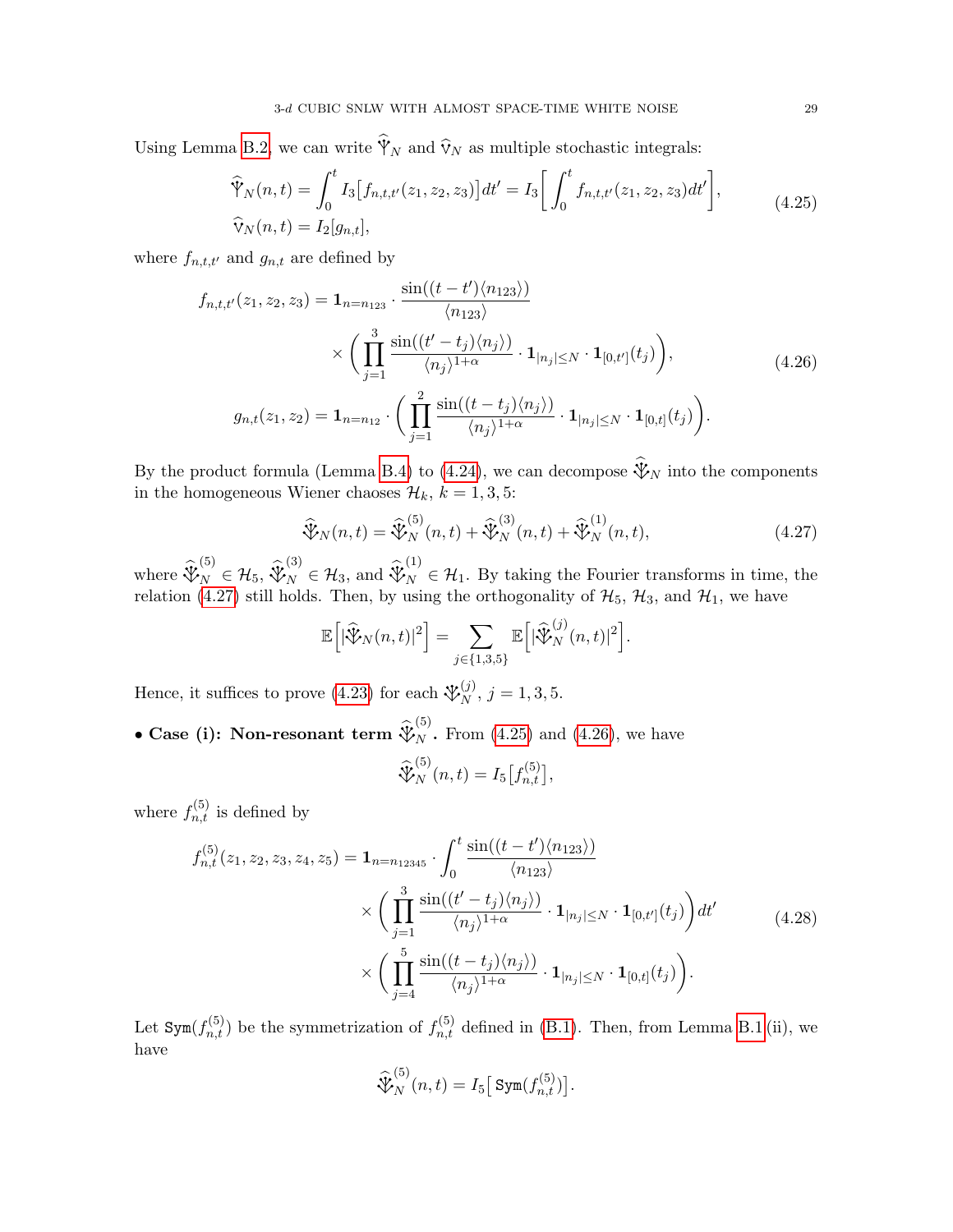Then, by taking the temporal Fourier transform and applying Fubini's theorem (Lemma [B.2\)](#page-44-0), we have

$$
\mathcal{F}_t\big(\mathbf{1}_{[0,T]}\widehat{\mathbf{\mathcal{V}}}_{N}^{(5)}\big)(n,\tau)=I_5\big[\mathcal{F}_t(\mathbf{1}_{[0,T]}\operatorname{{\mathtt{Sym}}}(f_{n,\cdot}^{(5)})(\tau)\big]=I_5\big[\operatorname{{\mathtt{Sym}}}(\mathcal{F}_t(\mathbf{1}_{[0,T]}f_{n,\cdot}^{(5)})(\tau))\big].
$$

Then, by  $(4.6)$ , Fubini's theorem, and Lemma [B.1](#page-43-1) (iii) with  $(4.15)$  and  $(4.16)$ , we have

$$
\left\| \| \mathbf{1}_{[0,T]} \mathbf{\tilde{V}}_{N}^{(5)} \|_{X^{s,b}_T} \right\|_{L^2(\Omega)}^2 \leq \sum_{\varepsilon_0 \in \{-1,1\}} \sum_{n \in \mathbb{Z}^3} \int_{\mathbb{R}} \langle n \rangle^{2s} \langle \tau \rangle^{2b} \| \operatorname{Sym}(\mathcal{F}_t(\mathbf{1}_{[0,T]} f_{n,\cdot}^{(5)}(\bar{z})) (\tau - \varepsilon_0 \langle n \rangle)) \|_{L^2_{z_1,\dots,z_5}}^2 d\tau, \tag{4.29}
$$

where  $\overline{z} = (z_1, \ldots, z_5)$ .

By expanding the sine functions in [\(4.28\)](#page-28-3) in terms of the complex exponentials, we have

$$
f_{n,t}^{(5)}(z_1, z_2, z_3, z_4, z_5) = c \cdot \mathbf{1}_{n=n_{12345}} \sum_{\mathcal{E}} \hat{\varepsilon} \cdot \frac{e^{it\kappa_1(\bar{n})}}{\langle n_{123} \rangle} \int_{\max(t_1, t_2, t_3)}^t e^{-it'\kappa_2(\bar{n})} dt'
$$
  
 
$$
\times \left( \prod_{j=1}^5 \frac{1}{\langle n_j \rangle^{1+\alpha}} \cdot \mathbf{1}_{|n_j| \le N} \right) \left( \prod_{j=4}^5 \mathbf{1}_{[0,t]}(t_j) \right) F_1(z_1, \dots, z_5), \tag{4.30}
$$

where  $F_1(z_1,\ldots,z_5)$  is independent of t and t' with  $|F_1| \leq 1$ . Here,  $\mathcal{E}, \hat{\varepsilon}, \kappa_1(\bar{n})$ , and  $\kappa_2(\bar{n})$  are defined by

<span id="page-29-4"></span><span id="page-29-3"></span><span id="page-29-0"></span>
$$
\mathcal{E} = \{\varepsilon_1, \dots, \varepsilon_5, \varepsilon_{123} \in \{-1, 1\}\}, \qquad \widehat{\varepsilon} = \varepsilon_{123} \prod_{j=1}^5 \varepsilon_j,
$$
  
\n
$$
\kappa_1(\bar{n}) = \varepsilon_{123} \langle n_{123} \rangle + \varepsilon_4 \langle n_4 \rangle + \varepsilon_5 \langle n_5 \rangle,
$$
  
\n
$$
\kappa_2(\bar{n}) = \varepsilon_{123} \langle n_{123} \rangle - \varepsilon_1 \langle n_1 \rangle - \varepsilon_2 \langle n_2 \rangle - \varepsilon_3 \langle n_3 \rangle.
$$
\n(4.31)

By integrating in  $t'$ , we have

<span id="page-29-2"></span><span id="page-29-1"></span>
$$
\int_{\max(t_1, t_2, t_3)}^t e^{-it'\kappa_2(\bar{n})} dt' = \frac{e^{-it\kappa_2(\bar{n})} - e^{-it'_{123}\kappa_2(\bar{n})}}{-i\kappa_2(\bar{n})},
$$
\n(4.32)

where  $t_{123}^* = \max(t_1, t_2, t_3)$ . Then, from [\(4.30\)](#page-29-0) and [\(4.32\)](#page-29-1), we have

$$
\left|\mathcal{F}_{t}(\mathbf{1}_{[0,T]}f_{n,\cdot}^{(5)}(\bar{z}))(\tau-\varepsilon_{0}\langle n\rangle)\right|\lesssim\mathbf{1}_{n=n_{12345}}\frac{1}{\langle\kappa_{2}(\bar{n})\rangle\langle\min(|\tau-\kappa_{3}(\bar{n})|,|\tau-\kappa_{4}(\bar{n})|)\rangle}\times\frac{1}{\langle n_{123}\rangle}\bigg(\prod_{j=1}^{5}\frac{1}{\langle n_{j}\rangle^{1+\alpha}}\cdot\mathbf{1}_{[n_{j}]\leq N}\cdot\mathbf{1}_{[0,T]}(t_{j})\bigg),\tag{4.33}
$$

where  $\kappa_3(\bar{n})$  and  $\kappa_4(\bar{n})$  are defined by

<span id="page-29-5"></span>
$$
\kappa_3(\bar{n}) = \varepsilon_0 \langle n_{12345} \rangle + \varepsilon_{123} \langle n_{123} \rangle + \varepsilon_4 \langle n_4 \rangle + \varepsilon_5 \langle n_5 \rangle,
$$
  

$$
\kappa_4(\bar{n}) = \varepsilon_0 \langle n_{12345} \rangle + \sum_{j=1}^5 \varepsilon_j \langle n_j \rangle.
$$
 (4.34)

Given dyadic  $N_j \ge 1$ ,  $j = 1, 2, 3, 4, 5$ , we denote by  $B_{N_1,\dots,N_5}^N$  the contribution to  $\mathbf{1}_{[0,T]} \mathcal{V}_N^{(5)}$ N from  $|n_j| \sim N_j$  in [\(4.33\)](#page-29-2). Let  $\mathcal{E}_0 = \mathcal{E} \cup {\epsilon_0 \in \{-1,1\}}$  and  $N_{\text{max}} = \max(N_1, \ldots, N_5)$ . Then,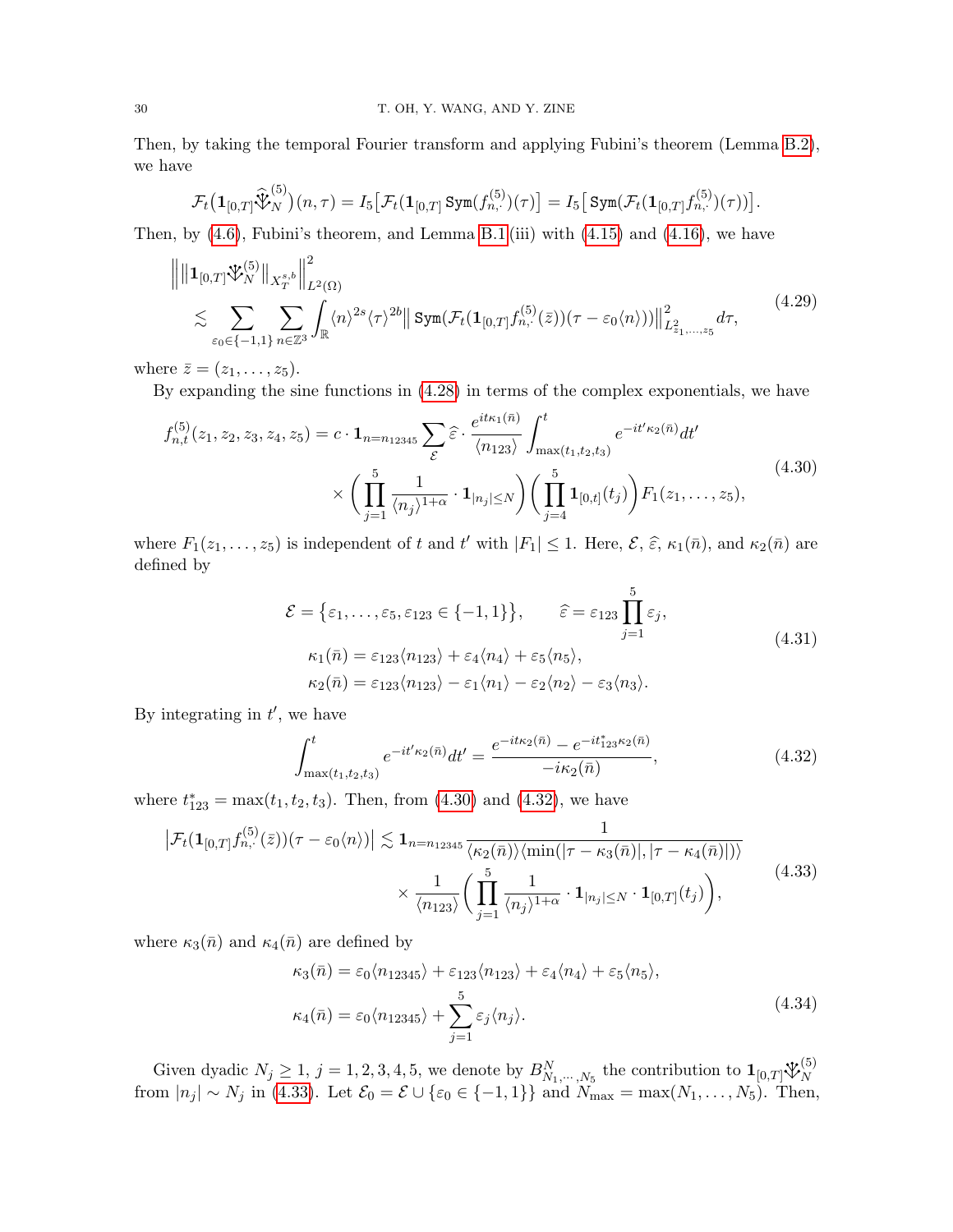from  $(4.29)$ , Jensen's inequality  $(B.2)$ , and  $(4.33)$  with  $(1.23)$ , we have

<span id="page-30-0"></span>
$$
\| \|1_{[0,T]} B_{N_1,\dots,N_5}^N\|_{X_T^{s-1,-\frac{1}{2}-\delta}} \Big\|_{L^2(\Omega)}^2 \n\lesssim T^{\theta} \sum_{\mathcal{E}_0} \sum_{n \in \mathbb{Z}^3} \sum_{\substack{n=n_{12345} \ n_{j} \mid \sim N_j}} \frac{\langle n \rangle^{2(s-1)}}{\langle n_{123} \rangle^2} \frac{1}{\langle \kappa_2(\bar{n}) \rangle^2} \Big( \prod_{j=1}^5 \frac{1}{\langle n_j \rangle^{2+2\alpha}} \Big) \n\times \int_{\mathbb{R}} \frac{1}{\langle \tau \rangle^{1+2\delta} \langle \min(|\tau - \kappa_3(\bar{n})|, |\tau - \kappa_4(\bar{n})| \rangle)^2} d\tau \n\lesssim T^{\theta} \sum_{\mathcal{E}_0} \sup_{m,m' \in \mathbb{Z}} \sum_{\substack{n_1,\dots,n_5 \in \mathbb{Z}^3}} \frac{\langle n_{12345} \rangle^{2(s-\alpha+\frac{1}{2}\varepsilon-1)}}{\langle n_{1234} \rangle^{\frac{1}{2}\varepsilon} \langle n_{123} \rangle^{2\left(s-\alpha+\frac{1}{2}\varepsilon-1\right)}} \frac{\langle n_{12345} \rangle^{2(s-\alpha+\frac{1}{2}\varepsilon-1)}}{\langle n_{123} \rangle^{2\left(s-\alpha+\frac{1}{2}\varepsilon\right)}} \frac{\langle n_{12345} \rangle^{2(s-\alpha+\frac{1}{2}\varepsilon-1)}}{\langle n_{123} \rangle^{2\left(s-\alpha+\frac{1}{2}\varepsilon\right)}} \Big( 1_{\{|k_2(\bar{n})-m'|\leq 1\}} + 1_{\{|k_4(\bar{n})-m'|\leq 1\}} \Big)
$$
\n(A.35)

for some  $\theta > 0$ , provided that  $\delta > 0$ . In the last step, we used the following bound:

$$
\int_{\mathbb{R}} \frac{1}{\langle \tau \rangle^{1+2\delta} \langle \min(|\tau - \kappa_3(\bar{n})|, |\tau - \kappa_4(\bar{n})| \rangle)^2} d\tau
$$
\n
$$
\leq \int_{\mathbb{R}} \frac{1}{\langle \tau \rangle^{1+2\delta} \langle \tau - \kappa_3(\bar{n}) \rangle^2} d\tau + \int_{\mathbb{R}} \frac{1}{\langle \tau \rangle^{1+2\delta} \langle \tau - \kappa_4(\bar{n}) \rangle^2} d\tau
$$
\n
$$
\lesssim \langle \kappa_3(\bar{n}) \rangle^{-1-2\delta} + \langle \kappa_4(\bar{n}) \rangle^{-1-2\delta}
$$
\n
$$
\lesssim \sum_{m' \in \mathbb{Z}} \frac{1}{\langle m' \rangle^{1+2\delta}} \Big( \mathbf{1}_{\{|\kappa_3(\bar{n}) - m'| \le 1\}} + \mathbf{1}_{\{|\kappa_4(\bar{n}) - m'| \le 1\}} \Big)
$$

for  $\delta > 0$ . Then, by applying Lemma [A.4](#page-42-0) to [\(4.35\)](#page-30-0), we obtain

$$
\left\| \left\| \mathbf{1}_{[0,T]} B_{N_1,\cdots,N_5}^N \right\|_{X_T^{\alpha - \frac{1}{2}-\varepsilon, -\frac{1}{2}-\delta}} \right\|_{L^2(\Omega)}^2 \lesssim T^\theta N_{\text{max}}^{-\delta_0}
$$
\n(4.36)

for some  $\delta_0 > 0$ , provided that  $\varepsilon, \delta > 0$ . Using [\(4.29\)](#page-29-3) and [\(4.33\)](#page-29-2), a crude bound shows

<span id="page-30-2"></span><span id="page-30-1"></span>
$$
\left\| \left\| \mathbf{1}_{[0,T]} B_{N_1,\cdots,N_5}^N \right\|_{X^{0,0}} \right\|_{L^2(\Omega)}^2 \lesssim T^\theta N_{\text{max}}^K \tag{4.37}
$$

for some (possibly large)  $K > 0$ . By interpolating [\(4.36\)](#page-30-1) and [\(4.37\)](#page-30-2), applying the Winner chaos estimate (Lemma [2.9\)](#page-15-4), and then summing over dyadic  $N_j$ ,  $j = 1, \ldots, 5$ , we obtain

$$
\left\| \left\| \mathbf{1}_{[0,T]} \mathbf{\tilde{V}}_N^{(5)} \right\|_{X^{\alpha - \frac{1}{2} - \varepsilon, -\frac{1}{2} + \delta_2}([0,T])} \right\|_{L^p(\Omega)} \lesssim p^{\frac{5}{2}} T^{\theta}
$$

for some  $\theta > 0$ , uniformly in  $N \in \mathbb{N}$ . Proceeding as in the end of the proof of Lemma [3.1](#page-17-2) (ii) on  $\mathcal{V}_N$ , a slight modification of the argument above yields convergence of  $\mathcal{V}_N^{(5)}$  to  $\mathcal{V}_N^{(5)}$ . Since the required modification is straightforward, we omit details. A similar comment applies to  $\mathcal{X}_N^{(3)}$  and  $\mathcal{X}_N^{(1)}$  studied below.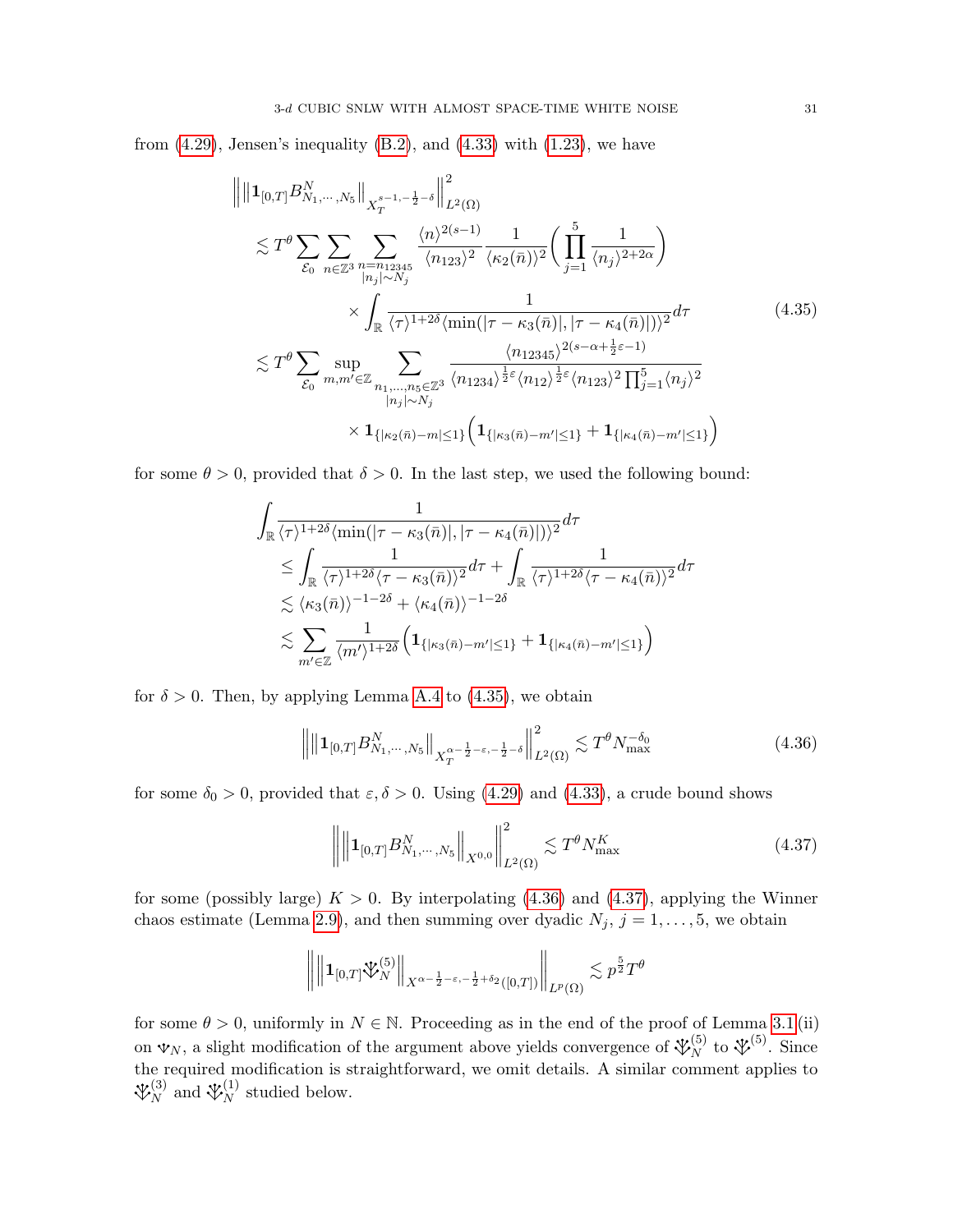• Case (ii): Single-resonance term  $\mathcal{V}_{N}^{(3)}$ . In view of the product formula (Lemma [B.4\)](#page-46-1)<sup>[19](#page-31-0)</sup> and Definition [B.3](#page-46-2) together with [\(4.25\)](#page-28-1) and [\(4.26\)](#page-28-2), we have

$$
\widehat{\mathcal{X}}_N^{(3)}(n,t) = I_3[f_{n,t}^{(3)}],
$$

where  $f_{n,t}^{(3)}$  is defined by

$$
f_{n,t}^{(3)}(z_1, z_2, z_4) = \sum_{n_3 \in \mathbb{Z}^3} \mathbf{1}_{n=n_{124}} \cdot \left( \prod_{j=1}^4 \mathbf{1}_{|n_j| \le N} \right) \frac{\sin((t - t_j) \langle n_4 \rangle)}{\langle n_4 \rangle^{1+\alpha}} \cdot \mathbf{1}_{[0,t]}(t_4)
$$
  
 
$$
\times \int_0^t \frac{\sin((t - t') \langle n_{123} \rangle)}{\langle n_{123} \rangle} \left( \prod_{j=1}^2 \frac{\sin((t' - t_j) \langle n_j \rangle)}{\langle n_j \rangle^{1+\alpha}} \cdot \mathbf{1}_{[0,t']}(t_j) \right)
$$
  
 
$$
\times \left( \int_0^{t'} \frac{\sin((t - t_3) \langle n_3 \rangle) \sin((t' - t_3) \langle n_3 \rangle)}{\langle n_3 \rangle^{2+2\alpha}} dt_3 \right) dt'.
$$

By the Wiener chaos estimate (Lemma [2.9\)](#page-15-4) and Hölder's inequality, we have

$$
\left\| \left\| \mathcal{V}_{N}^{(3)} \right\|_{X_{T}^{\alpha - \frac{1}{2} - \varepsilon, -\frac{1}{2} + \delta_{2}} } \right\|_{L^{p}(\Omega)} \lesssim \left\| \left\| \mathcal{V}_{N}^{(3)} \right\|_{L_{T}^{2} H_{x}^{\alpha - \frac{1}{2} - \varepsilon}} \right\|_{L^{p}(\Omega)}
$$
\n
$$
\lesssim T^{\frac{1}{2}} p^{\frac{3}{2}} \sup_{t \in [0, T]} \left\| \left\| \mathcal{V}_{N}^{(3)}(t) \right\|_{H_{x}^{\alpha - \frac{1}{2} - \varepsilon}} \right\|_{L^{2}(\Omega)}
$$
\n(4.38)

for small  $\delta_2 > 0$ . Hence, [\(4.23\)](#page-27-3) follows once we prove

<span id="page-31-4"></span><span id="page-31-3"></span><span id="page-31-2"></span><span id="page-31-1"></span>
$$
\sup_{t \in [0,T]} \left\| \left\| \mathcal{V}_N^{(3)}(t) \right\|_{H_x^{\alpha - \frac{1}{2} - \varepsilon}} \right\|_{L^2(\Omega)} < \infty \tag{4.39}
$$

for  $\varepsilon > 0$ , uniformly in  $N \in \mathbb{N}$ .

With the symmetrization  $Sym(f_{n,t}^{(3)})$  defined in [\(B.1\)](#page-43-3), it follows from Lemma [B.1](#page-43-1) and Jensen's inequality [\(B.2\)](#page-43-2) that

$$
\left\| \left\| \mathring{\mathbf{V}}_{N}^{(3)}(t) \right\|_{H_{x}^{\alpha - \frac{1}{2} - \varepsilon}} \right\|_{L^{2}(\Omega)}^{2} = \sum_{n \in \mathbb{Z}^{3}} \langle n \rangle^{2\alpha - 1 - 2\varepsilon} \left\| I_{3} \left[ \operatorname{Sym}(f_{n,t}^{(3)}) \right] \right\|_{L^{2}(\Omega)}^{2}
$$
  

$$
\lesssim \sum_{n \in \mathbb{Z}^{3}} \sum_{\substack{n = n_{124} \\ |n_{j}| \le N}} \langle n \rangle^{2\alpha - 1 - 2\varepsilon} \left( \prod_{j \in \{1, 2, 4\}} \frac{1}{\langle n_{j} \rangle^{2 + 2\alpha}} \right) \int_{[0, t]^{3}} | \mathfrak{I}^{(3)}(z_{1}, z_{2}, t_{4}) |^{2} dt_{1} dt_{2} dt_{4}, \tag{4.40}
$$

where  $\mathfrak{I}^{(3)}(z_1, z_2, t_4)$  is defined by

$$
\mathfrak{I}^{(3)}(z_1, z_2, t_4) = \sum_{|n_3| \le N} \frac{1}{\langle n_{123} \rangle \langle n_3 \rangle^{2+2\alpha}} \int_{\max(t_1, t_2)}^t \sin((t-t') \langle n_{123} \rangle)
$$

$$
\times \left( \prod_{j=1}^2 \sin((t'-t_j) \langle n_j \rangle) \right)
$$

$$
\times \int_0^{t'} \sin((t-t_3) \langle n_3 \rangle) \sin((t'-t_3) \langle n_3 \rangle) dt_3 dt'.
$$
\n(4.41)

<span id="page-31-0"></span><sup>&</sup>lt;sup>19</sup>Note that both  $f_{n,t,t'}$  and  $g_{n,t}$  in [\(4.26\)](#page-28-2) are symmetric in their arguments.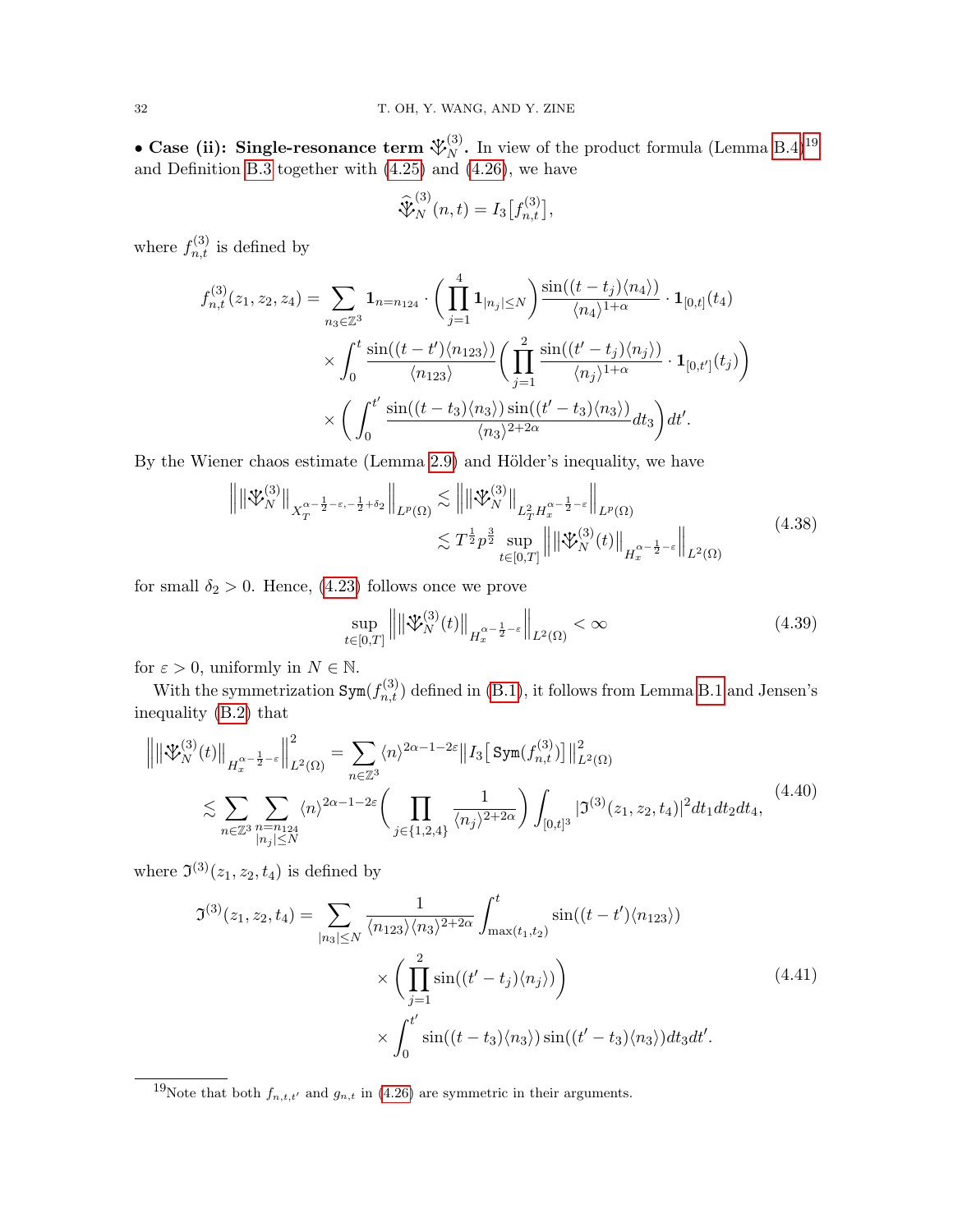By switching the order of the integrals in [\(4.41\)](#page-31-1) (with  $a = \max(t_1, t_2)$ ):

<span id="page-32-0"></span>
$$
\int_{a}^{t} \int_{0}^{t'} f dt_3 dt' = \int_{0}^{a} \int_{a}^{t} f dt' dt_3 + \int_{a}^{t} \int_{t_3}^{t} f dt' dt_3
$$

and integrating in  $t'$  first, we have

$$
|\mathfrak{I}^{(3)}(z_1, z_2, t_4)| \lesssim \sum_{\varepsilon_1, \varepsilon_2, \varepsilon_3, \varepsilon_{123} \in \{-1, 1\}} \sum_{|n_3| \le N} \frac{1}{\langle n_{123} \rangle \langle n_3 \rangle^{2+2\alpha} \langle \kappa_2(\bar{n}) \rangle},
$$
(4.42)

where  $\kappa_2(\bar{n})$  is as in [\(4.31\)](#page-29-4). Hence, from [\(4.40\)](#page-31-2), [\(4.42\)](#page-32-0), and Lemma [A.3,](#page-41-3) we obtain

$$
\left\| \left\| \mathcal{K}_{N}^{(3)} \right\|_{H_{x}^{\alpha-\frac{1}{2}-\varepsilon}} \right\|_{L^{2}(\Omega)}^{2} \lesssim \sum_{\varepsilon_{1},\varepsilon_{2},\varepsilon_{3},\varepsilon_{123} \in \{-1,1\}} \sum_{n \in \mathbb{Z}^{3}} \sum_{\substack{n=n_{124} \\ |n_{j}| \leq N}} \langle n \rangle^{2\alpha-1-2\varepsilon} \Biggl( \prod_{j \in \{1,2,4\}} \frac{1}{\langle n_{j} \rangle^{2+2\alpha}} \Biggr)
$$
  

$$
\times \left| \sum_{\substack{1 \leq N_{3} \leq N \\ \text{dyadic}}} \sum_{m \in \mathbb{Z}} \sum_{\substack{|n_{3}| \leq N \\ |n_{j}| \leq N}} \frac{1}{\langle n_{123} \rangle \langle n_{3} \rangle^{2+2\alpha} \langle m \rangle} \right|^{2}
$$
  

$$
\lesssim \sum_{n \in \mathbb{Z}^{3}} \sum_{\substack{n=n_{124} \\ |n_{j}| \leq N}} \frac{1}{\langle n \rangle^{1-2\alpha+2\varepsilon} \langle n_{12} \rangle^{2}} \Biggl( \prod_{j \in \{1,2,4\}} \frac{1}{\langle n_{j} \rangle^{2+2\alpha}} \Biggr)
$$
  

$$
= \sum_{|n_{1}| \leq N} \frac{1}{\langle n_{1} \rangle^{2+2\alpha}} \Biggl\{ \sum_{|n_{2}| \leq N} \frac{1}{\langle n_{12} \rangle^{2} \langle n_{2} \rangle^{2+2\alpha}} \Biggr\} \Biggr\}.
$$

By applying Lemma [2.8](#page-15-2) iteratively, we then obtain

$$
\left\| \left\| \mathfrak{V}_N^{(3)} \right\|_{H^{\alpha - \frac{1}{2} - \varepsilon}_x} \right\|_{L^2(\Omega)}^2 \lesssim 1,
$$

provided that  $\delta_1 > 0$ . This yields [\(4.39\)](#page-31-3).

• Case (iii): Double-resonance term  $\widehat{\mathcal{X}}_N^{(1)}$ . As in Case (ii), from the product formula (Lemma [B.4\)](#page-46-1) and Definition [B.3](#page-46-2) together with [\(4.25\)](#page-28-1) and [\(4.26\)](#page-28-2), we have

$$
\widehat{\mathcal{X}}_N^{(1)}(n,t) = I_1[f_{n,t}^{(1)}],
$$

where  $f_{n,t}^{(1)}$  is defined by

$$
f_{n,t}^{(1)}(z_1) = \sum_{n_2, n_3 \in \mathbb{Z}^3} \mathbf{1}_{n=n_1} \cdot \left( \prod_{j=1}^3 \mathbf{1}_{|n_j| \le N} \right)
$$
  
\$\times \int\_0^t \frac{\sin((t-t')\langle n\_{123} \rangle)}{\langle n\_{123} \rangle} \frac{\sin((t'-t\_1)\langle n\_1 \rangle)}{\langle n\_1 \rangle^{1+\alpha}} \cdot \mathbf{1}\_{[0,t']}(t\_1)\$  
\$\times \left( \int\_0^{t'} \int\_0^{t'} \prod\_{j=2}^3 \frac{\sin((t-t\_j)\langle n\_j \rangle) \sin((t'-t\_j)\langle n\_j \rangle)}{\langle n\_j \rangle^{2+2\alpha}} dt\_2 dt\_3 \right) dt'\$.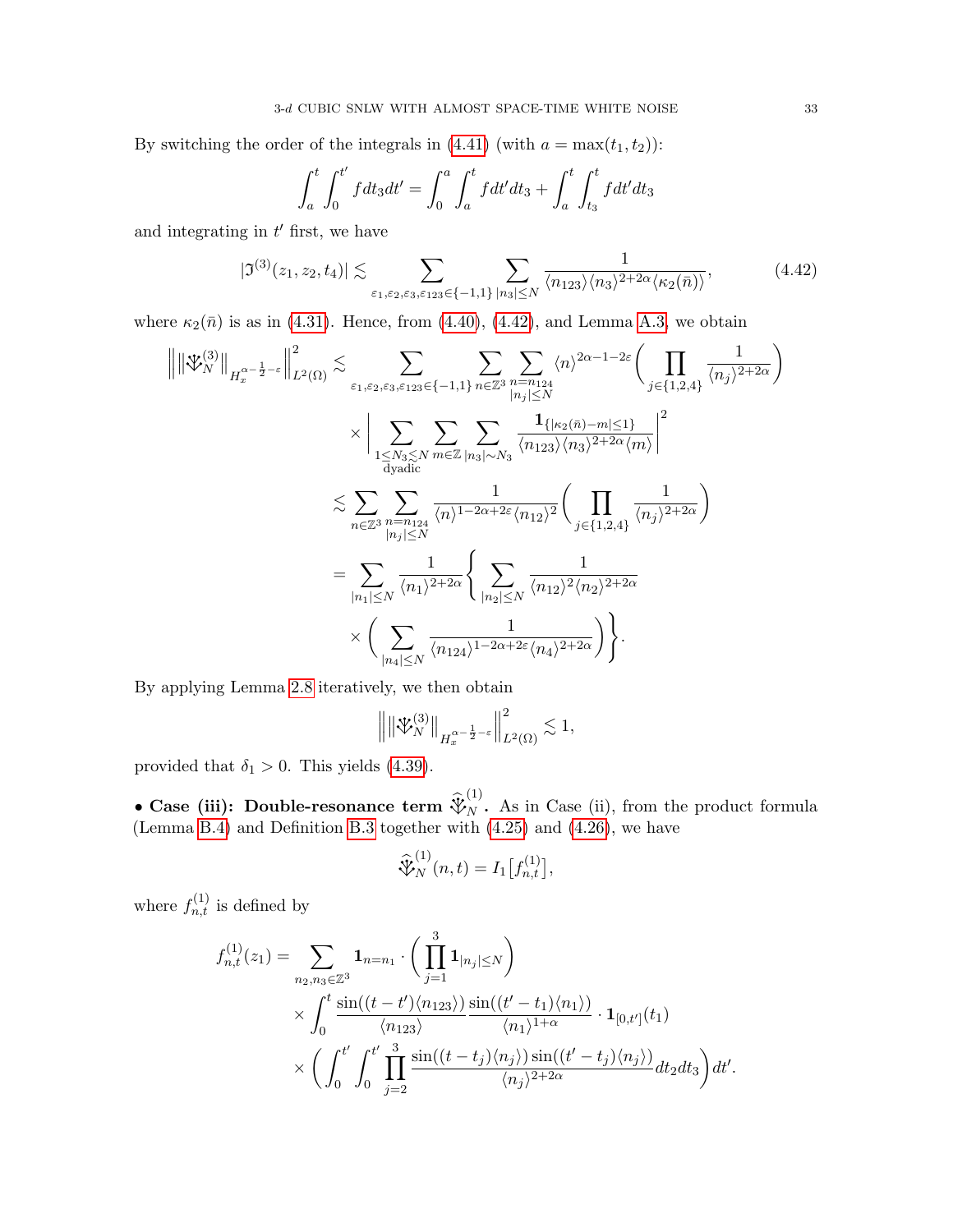Arguing as in [\(4.38\)](#page-31-4), it suffices to show

<span id="page-33-3"></span><span id="page-33-1"></span>
$$
\sup_{t\in[0,T]}\left\|\left\|\mathcal{F}_N^{(1)}(t)\right\|_{H_x^{\alpha-\frac{1}{2}-\varepsilon}}\right\|_{L^2(\Omega)} < \infty\tag{4.43}
$$

for  $\varepsilon > 0$ , uniformly in  $N \in \mathbb{N}$ .

With the symmetrization  $Sym(f_{n,t}^{(1)})$  defined in [\(B.1\)](#page-43-3), it follows from Lemma [B.1](#page-43-1) and Jensen's inequality [\(B.2\)](#page-43-2) that

$$
\left\| \left\| \mathcal{L}_{N}^{(1)}(t) \right\|_{H_{x}^{\alpha - \frac{1}{2} - \varepsilon}} \right\|_{L^{2}(\Omega)}^{2} = \sum_{n \in \mathbb{Z}^{3}} \langle n \rangle^{2\alpha - 1 - 2\varepsilon} \left\| I_{1} \left[ \operatorname{Sym}(f_{n,t}^{(1)}) \right] \right\|_{L^{2}(\Omega)}^{2}
$$
\n
$$
\lesssim \sum_{|n_{1}| \leq N} \langle n_{1} \rangle^{-3 - 2\varepsilon} \int_{[0,t]} |\mathfrak{I}^{(1)}(z_{1})|^{2} dt_{1},
$$
\n(4.44)

where  $\mathfrak{I}^{(1)}(z_1)$  is defined by

$$
\mathfrak{I}^{(1)}(z_1) = \sum_{|n_2|, |n_3| \le N} \frac{1}{\langle n_{123} \rangle \langle n_2 \rangle^{2+2\alpha} \langle n_3 \rangle^{2+2\alpha}} \times \int_{t_1}^t \sin((t-t') \langle n_{123} \rangle \sin((t'-t_1) \langle n_1 \rangle)) \times \int_0^{t'} \int_0^{t'} \prod_{j=2}^3 \sin((t-t_j) \langle n_j \rangle) \sin((t'-t_j) \langle n_j \rangle) dt_2 dt_3 dt'.
$$
\n(4.45)

By switching the order of the integrals in  $(4.45)$  and integrating in  $t'$  first, we have

<span id="page-33-2"></span><span id="page-33-0"></span>
$$
|\mathfrak{I}^{(1)}(z_1)| \lesssim \sum_{|n_2|, |n_3| \le N} \frac{1}{\langle n_{123} \rangle \langle n_2 \rangle^{2+2\alpha} \langle n_3 \rangle^{2+2\alpha} \langle \kappa_2(\bar{n}) \rangle},\tag{4.46}
$$

where  $\kappa_2(\bar{n})$  is as in [\(4.31\)](#page-29-4). Hence, from [\(4.44\)](#page-33-1) and [\(4.46\)](#page-33-2), we obtain

$$
\left\| \left\| \mathcal{V}_{N}^{(1)} \right\|_{H_{x}^{\alpha - \frac{1}{2} - \varepsilon}} \right\|_{L^{2}(\Omega)}^{2} \lesssim \sum_{\varepsilon_{1}, \varepsilon_{2}, \varepsilon_{3}, \varepsilon_{123} \in \{-1, 1\}} \sum_{|n_{1}| \leq N} \langle n_{1} \rangle^{-3 - 2\varepsilon} \times \left| \sum_{m \in \mathbb{Z}} \sum_{|n_{2}|, |n_{3}| \leq N} \frac{1_{\{| \kappa_{2}(\bar{n}) - m | \leq 1 \}}}{\langle n_{123} \rangle \langle n_{2} \rangle^{2 + 2\alpha} \langle n_{3} \rangle^{2 + 2\alpha} \langle m \rangle} \right|^{2}.
$$

Now, apply the dyadic decompositions  $|n_j| \sim N_j$ ,  $j = 1, 2, 3$ . By noting that  $\langle n_{12} \rangle^{\alpha} \lesssim N_1^{\alpha} N_2^{\alpha}$ <br>and that  $|\kappa_2(\bar{n}) - m| \leq 1$  implies  $|m| \lesssim N_{\text{max}} = \max(N_1, N_2, N_3)$ , it follows from Lemma [A.5](#page-42-1)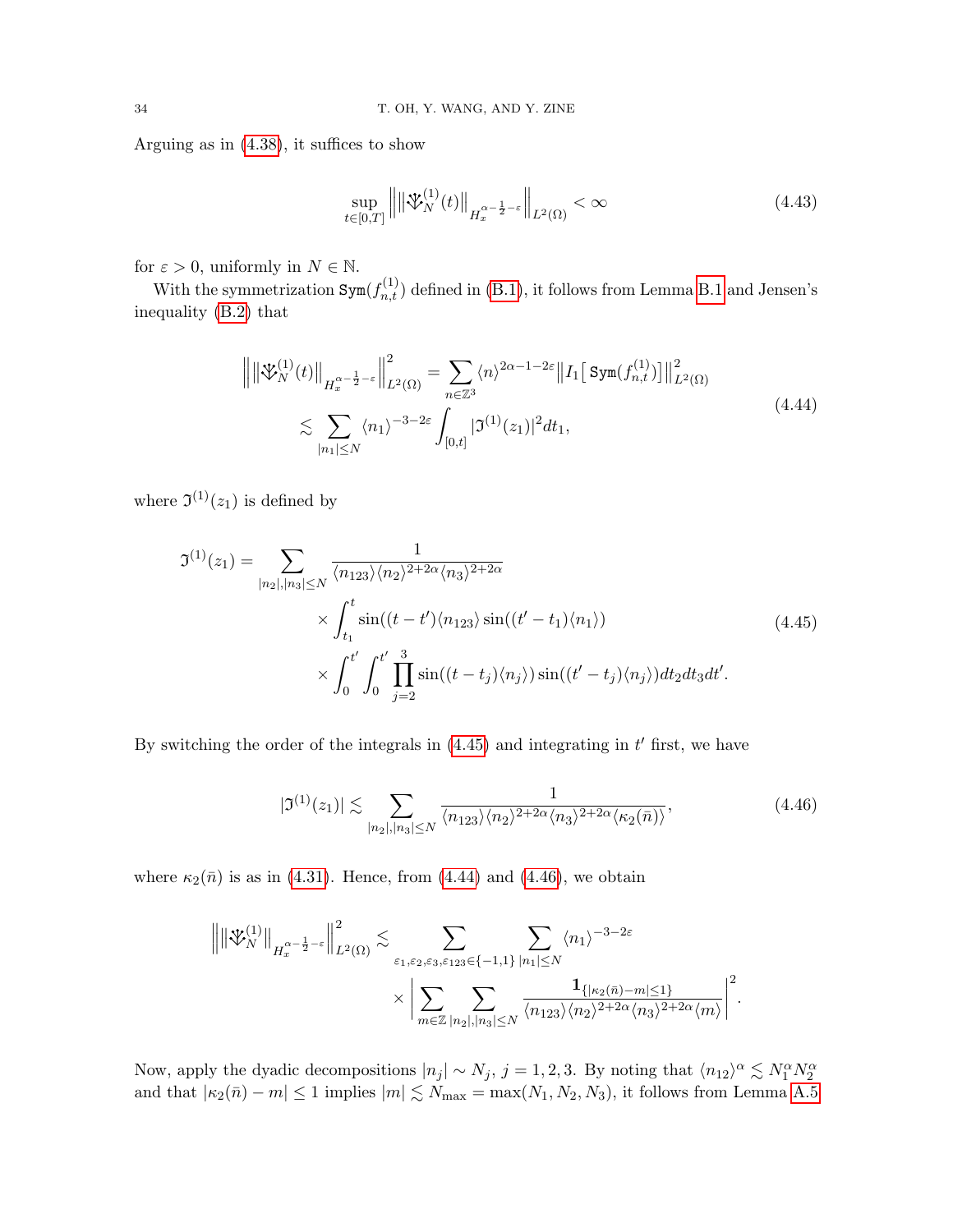$$
\begin{split} \left\| \left\| \mathfrak{P}_{N}^{(1)} \right\|_{H_{x}^{\alpha-\frac{1}{2}-\varepsilon}} \Big\|_{L^{2}(\Omega)}^{2} \lesssim & \sum_{\varepsilon_{1},\varepsilon_{2},\varepsilon_{3},\varepsilon_{123} \in \{-1,1\}} \sum_{1 \leq N_{1},N_{2},N_{3} \lesssim N} N_{\max}^{\gamma} \frac{N_{1}^{2\alpha}}{N_{2}^{2\alpha} N_{3}^{4\alpha}} \\ & \times \sum_{|n_{1}| \sim N_{1}} \langle n_{1} \rangle^{-3-2\varepsilon} \Big| \sup_{m \in \mathbb{Z}} \sum_{\substack{|n_{2}| \sim N_{2} \\ |n_{3}| \sim N_{3}}} \frac{1_{\{| \kappa_{2}(\bar{n}) - m | \leq 1 \}}}{\langle n_{123} \rangle \langle n_{12} \rangle^{\alpha} \langle n_{2} \rangle^{2} \langle n_{3} \rangle^{2}} \Big| \\ & \lesssim \sum_{\substack{1 \leq N_{1},N_{2},N_{3} \lesssim N \\ \text{dyadic}}} N_{\max}^{\gamma} \frac{N_{1}^{2\alpha-2\varepsilon}}{N_{2}^{2\alpha} N_{3}^{4\alpha}} \max(N_{1},N_{2})^{-2\alpha+2\gamma} \\ & \lesssim 1, \end{split}
$$

provided that  $\varepsilon > 0$ , where  $\gamma = \gamma(\varepsilon, \alpha) > 0$  is sufficiently small. This yields [\(4.43\)](#page-33-3).

This concludes the proof of Lemma [3.4](#page-17-4) (i).

<span id="page-34-0"></span>4.3. Septic stochastic term. In this subsection, we present the proof of Lemma [3.4](#page-17-4) (ii) on the septic stochastic term  $\sqrt[n]{\psi_N}$  defined in [\(1.24\)](#page-8-3). Proceeding as in [\(4.38\)](#page-31-4), it suffices to show

$$
\sup_{t \in [0,T]} \left\| \left\| \mathcal{A}_{V} \mathcal{L}_{N}(t) \right\|_{H_{x}^{\alpha - \frac{1}{2} - \varepsilon}} \right\|_{L^{2}(\Omega)} \lesssim 1 \tag{4.47}
$$

for  $\varepsilon > 0$ , uniformly in  $N \in \mathbb{N}$ . As in the previous subsections, we decompose  $\widehat{\mathcal{N}}_N(n, t)$  into the components in the homogeneous Wiener chaoses  $\mathcal{H}_k$ ,  $k = 1, 3, 5, 7$ :

<span id="page-34-2"></span>
$$
\widehat{\mathfrak{N}P}_N(n,t) = \sum_{j=0}^3 \widehat{\mathfrak{N}P}_N^{(2j+1)}(n,t),\tag{4.48}
$$

where  $\widehat{\mathcal{N}}_N^{(2j+1)} \in \mathcal{H}_{2j+1}$ . From the orthogonality of  $\mathcal{H}_k$ , we have

$$
\mathbb{E}\Big[|\widehat{\Im \psi_N}(n,t)|^2\Big]=\sum_{j=0}^3\mathbb{E}\Big[|\widehat{\Im \psi_N}^{(2j+1)}(n,t)|^2\Big].
$$

Hence, it suffices to prove [\(4.47\)](#page-34-1) for  $\sqrt[n]{\mathcal{N}}^{(2j+1)}$ ,  $j = 0, 1, 2, 3$ .

• Case (i): Non-resonant septic term. We first study the non-resonant term  $\widehat{\mathcal{X}}_N^{(7)} \in \mathcal{H}_7$ . From  $(1.12)$  and  $(4.25)$  with  $(4.26)$  and  $(4.15)$ , we have

<span id="page-34-3"></span>
$$
\widehat{\mathcal{W}}_{N}^{(7)}(n,t) = I_7[f_{n,t}^{(7)}],\tag{4.49}
$$

<span id="page-34-1"></span>2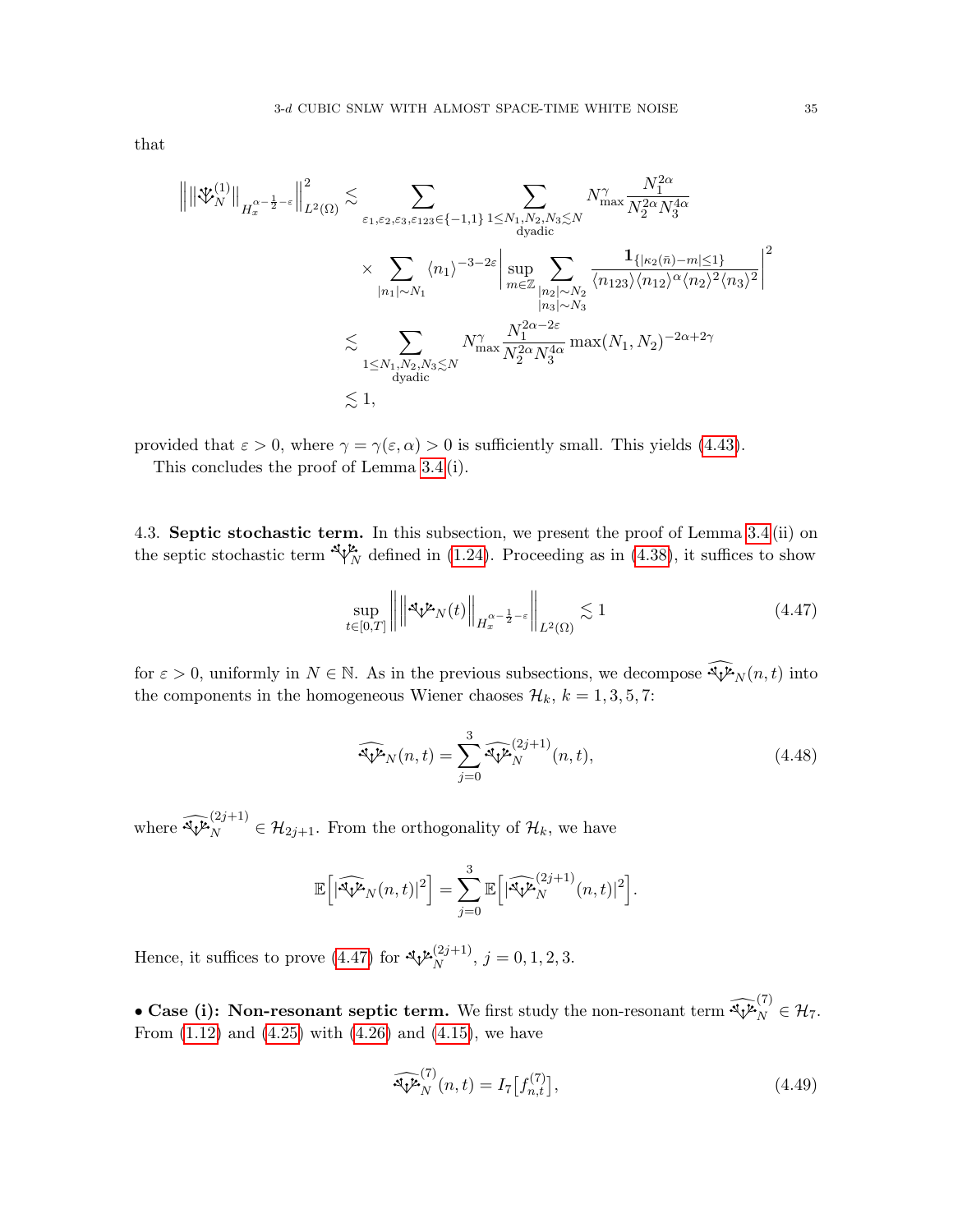where  $f_{n,t}^{(7)}$  is defined by

$$
f_{n,t}^{(7)}(z_1,\ldots,z_7) = \mathbf{1}_{n=n_{1234567}} \cdot \left(\prod_{j=1}^7 \mathbf{1}_{|n_j| \le N}\right)
$$
  
\$\times \int\_0^t \frac{\sin((t-t')\langle n\_{123}\rangle)}{\langle n\_{123}\rangle} \left(\prod\_{j=1}^3 \frac{\sin((t'-t\_j)\langle n\_j\rangle)}{\langle n\_j\rangle^{1+\alpha}} \mathbf{1}\_{[t\_j,t]}(t')\right) dt'\$  
\$\times \int\_0^t \frac{\sin((t-t'')\langle n\_{456}\rangle)}{\langle n\_{456}\rangle} \left(\prod\_{j=4}^6 \frac{\sin((t''-t\_j)\langle n\_j\rangle)}{\langle n\_j\rangle^{1+\alpha}} \mathbf{1}\_{[t\_j,t]}(t'')\right) dt''\$  
\$\times \frac{\sin((t-t\_7)\langle n\_7\rangle)}{\langle n\_7\rangle^{1+\alpha}} \mathbf{1}\_{[0,t]}(t\_7). \qquad (4.50)\$

By defining the amplitude  $\Phi$  by

<span id="page-35-3"></span>
$$
\Phi(t, z_1, z_2, z_3) = \int_{\max(t_1, t_2, t_3)}^t \frac{\sin((t - t') \langle n_{123} \rangle)}{\langle n_{123} \rangle} \prod_{j=1}^3 \frac{\sin((t' - t_j) \langle n_j \rangle)}{\langle n_j \rangle^{1 + \alpha}} dt', \tag{4.51}
$$

we have

$$
f_{n,t}^{(7)}(z_1,\ldots,z_7)=\Phi(t,z_1,z_2,z_3)\Phi(t,z_4,z_5,z_6)\frac{\sin((t-t_7)\langle n_7\rangle)}{\langle n_7\rangle^{1+\alpha}}.
$$

Let  $\kappa_2(\bar{n})$  be as in [\(4.31\)](#page-29-4). Then, from [\(4.51\)](#page-35-0), we have

<span id="page-35-0"></span>
$$
\sup_{t\in[0,T]}|\Phi(t,z_1,z_2,z_3)|\lesssim K(n_1,n_2,n_3)\prod_{j=1}^3\langle n_j\rangle^{-\alpha},
$$

where  $K(n_1, n_2, n_3)$  is defined by

<span id="page-35-2"></span><span id="page-35-1"></span>
$$
K(n_1, n_2, n_3) = \frac{1}{\langle n_{123} \rangle \langle \kappa_2(\bar{n}) \rangle} \prod_{j=1}^3 \frac{1}{\langle n_j \rangle}.
$$
 (4.52)

Note that from Lemma [A.1,](#page-41-1) we have

$$
\sum_{\substack{n_1, n_2, n_3 \in \mathbb{Z}^3 \\ |n_j| \sim N_j}} K^2(n_1, n_2, n_3) \lesssim \max(N_1, N_2, N_3)^\gamma \tag{4.53}
$$

for any  $\gamma > 0$ . In view of [\(4.52\)](#page-35-1) and [\(4.31\)](#page-29-4),  $K(n_1, n_2, n_3)$  depends on  $\varepsilon_{123}, \varepsilon_1, \varepsilon_2, \varepsilon_3 \in \{-1, 1\}$ . In the following, however, we drop the dependence on  $\varepsilon_{123}, \varepsilon_1, \varepsilon_2, \varepsilon_3 \in \{-1, 1\}$  since  $(4.53)$ uniformly in  $\varepsilon_{123}, \varepsilon_1, \varepsilon_2, \varepsilon_3 \in \{-1, 1\}$ . The same comment applies to [\(4.54\)](#page-37-1) below.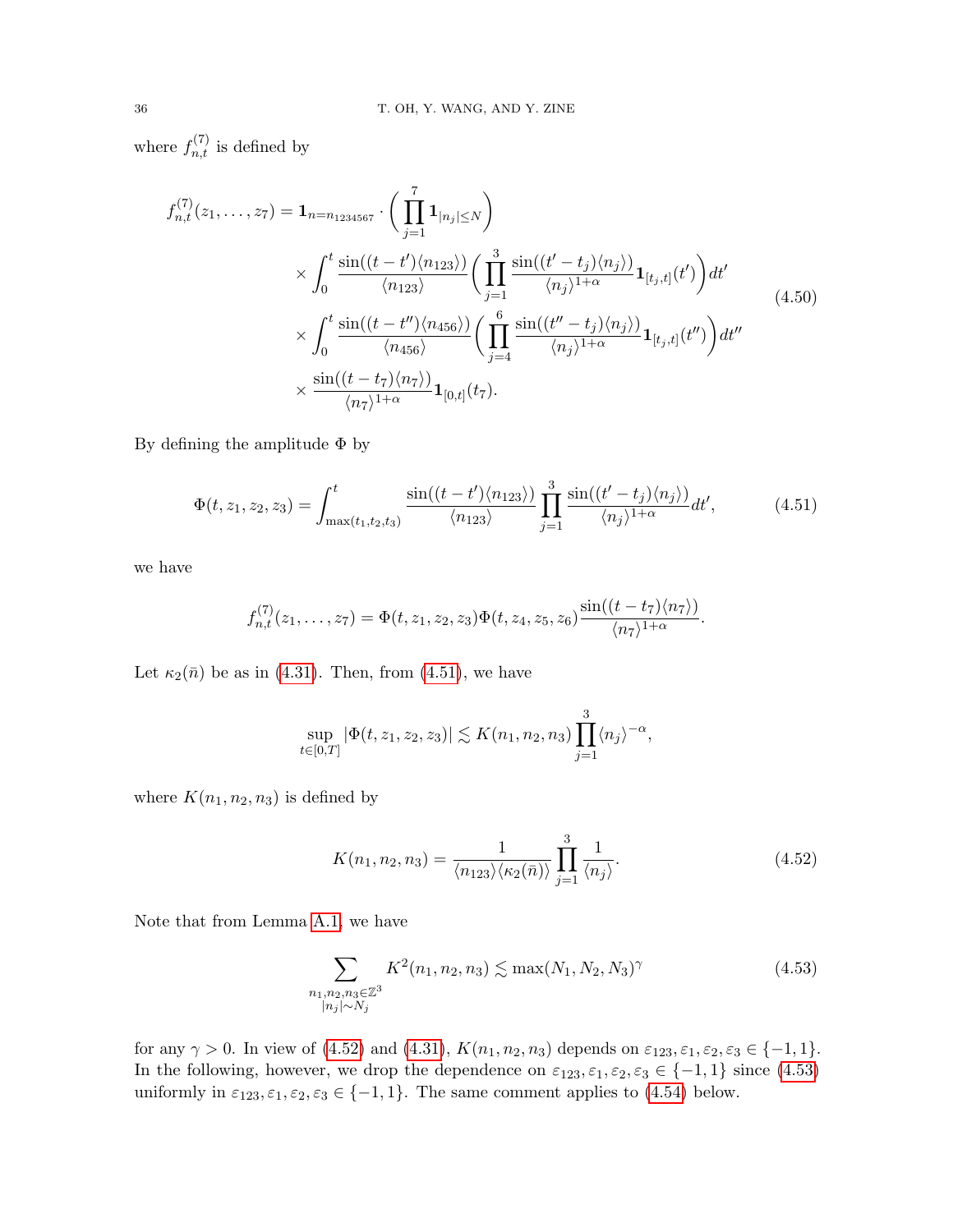With the symmetrization  $Sym(f_{n,t}^{(7)})$  defined in [\(B.1\)](#page-43-3), it follows from Lemma [B.1,](#page-43-1) Jensen's inequality [\(B.2\)](#page-43-2), and Lemma [2.8](#page-15-2) (to sum over  $n_7$ ) that

$$
\| \| \mathbf{A} \mathbf{y}^{\mathbf{z}}_{N}(t) \|_{H_{x}^{\alpha - \frac{1}{2} - \varepsilon}} \Big|_{L^{2}(\Omega)}^{2}
$$
\n
$$
\sim \sum_{n \in \mathbb{Z}^{3}} \langle n \rangle^{2\alpha - 1 - 2\varepsilon} \sum_{\substack{n = n_{1234567} \\ |n_{j}| \le N}} \int_{[0, t]} | \operatorname{Sym}(f_{n, t}^{(7)}) |^{2} dt_{1} \cdots dt_{7}
$$
\n
$$
\lesssim T^{\theta} \sum_{\substack{n_{1}, \dots, n_{7} \in \mathbb{Z}^{3} \\ |n_{j}| \le N}} \frac{\langle n_{1234567} \rangle^{2\alpha - 1 - 2\varepsilon}}{\langle n_{7} \rangle^{2 + 2\alpha}} \Big( \prod_{j = 1}^{6} \frac{1}{\langle n_{j} \rangle^{2\alpha}} \Big) K^{2}(n_{1}, n_{2}, n_{3}) K^{2}(n_{4}, n_{5}, n_{6})
$$
\n
$$
\lesssim T^{\theta} \sum_{\substack{n_{1}, \dots, n_{6} \in \mathbb{Z}^{3} \\ |n_{j}| \le N}} \frac{1}{\langle n_{123456} \rangle^{2\varepsilon}} \Big( \prod_{j = 1}^{6} \frac{1}{\langle n_{j} \rangle^{2\alpha}} \Big) K^{2}(n_{1}, n_{2}, n_{3}) K^{2}(n_{4}, n_{5}, n_{6})
$$

for some  $\theta > 0$ , provided that  $\delta_1 > 0$ . By applying the dyadic decomposition  $|n_j| \sim N_j$ ,  $j = 1, \ldots, 7$ , and then applying [\(4.53\)](#page-35-2), we then obtain

$$
\Bigl\|\|\mathbf{L}_V^{(7)}(t)\|_{H_x^{\alpha-\frac{1}{2}-\varepsilon}}\Bigr\|_{L^2(\Omega)}^2\sim \sum_{\substack{1\leq N_1,\ldots,N_6\lesssim N\\ \text{dyadic}}}\biggl(\prod_{j=1}^6\frac{1}{N_j^{2\alpha-\gamma}}\biggr)\lesssim 1,
$$

as long as  $\gamma < 2\alpha$ . This proves [\(4.47\)](#page-34-1).

• Case (ii): General septic terms. As we saw in the previous subsections, all other terms in [\(4.48\)](#page-34-2) come from the contractions of the product of  $\mathbf{\dot{Y}}_N \cdot \mathbf{\dot{Y}}_N \cdot \mathbf{t}_N$ . In order to fully describe these terms, we recall the notion of a pairing from [\[12,](#page-51-3) Definition 4.30] to describe the structure of the contractions.

<span id="page-36-1"></span>**Definition 4.3** (pairing). Let  $J \geq 1$ . We call a relation  $\mathcal{P} \subset \{1, \ldots, J\}^2$  a pairing if

- (i) P is reflexive, i.e.  $(j, j) \notin \mathcal{P}$  for all  $1 \leq j \leq J$ ,
- (ii) P is symmetric, i.e.  $(i, j) \in \mathcal{P}$  if and only if  $(j, i) \in \mathcal{P}$ ,
- (iii) P is univalent, i.e. for each  $1 \leq i \leq J$ ,  $(i, j) \in \mathcal{P}$  for at most one  $1 \leq j \leq J$ .

If  $(i, j) \in \mathcal{P}$ , the tuple  $(i, j)$  is called a pair. If  $1 \leq j \leq J$  is contained in a pair, we say that j is paired. With a slight abuse of notation, we also write  $j \in \mathcal{P}$  if j is paired. If j is not paired, we also say that j is unpaired and write  $j \notin \mathcal{P}$ . Furthermore, given a partition  $\mathcal{A} = \{A_{\ell}\}_{\ell=1}^{L}$ of  $\{1, \dots, J\}$ , we say that P respects A if  $i, j \in A_\ell$  for some  $1 \leq \ell \leq L$  implies that  $(i, j) \notin \mathcal{P}$ . Namely, P does not pair elements of the same set  $A_\ell \in \mathcal{A}$ . We say that  $(n_1, \ldots, n_J) \in (\mathbb{Z}^3)^J$ is admissible if  $(i, j) \in \mathcal{P}$  implies that  $n_i + n_j = 0$ .

In order to represent  $\widehat{\mathcal{N}}_{N}^{(k)}(n,t)$ ,  $k = 1, 3, 5$ , as multiple stochastic integrals as in [\(4.49\)](#page-34-3), we start with [\(4.50\)](#page-35-3) and perform a contraction over the variables  $z_i = (n_i, t_i)$ , namely, we consider a (non-trivial)<sup>[20](#page-36-0)</sup> pairing on  $\{1, \ldots, 7\}$ . Then, by integrating in t' and t'' first in [\(4.50\)](#page-35-3)

<span id="page-36-0"></span> $^{20}$ Namely,  $\mathcal{P} = \varnothing$ .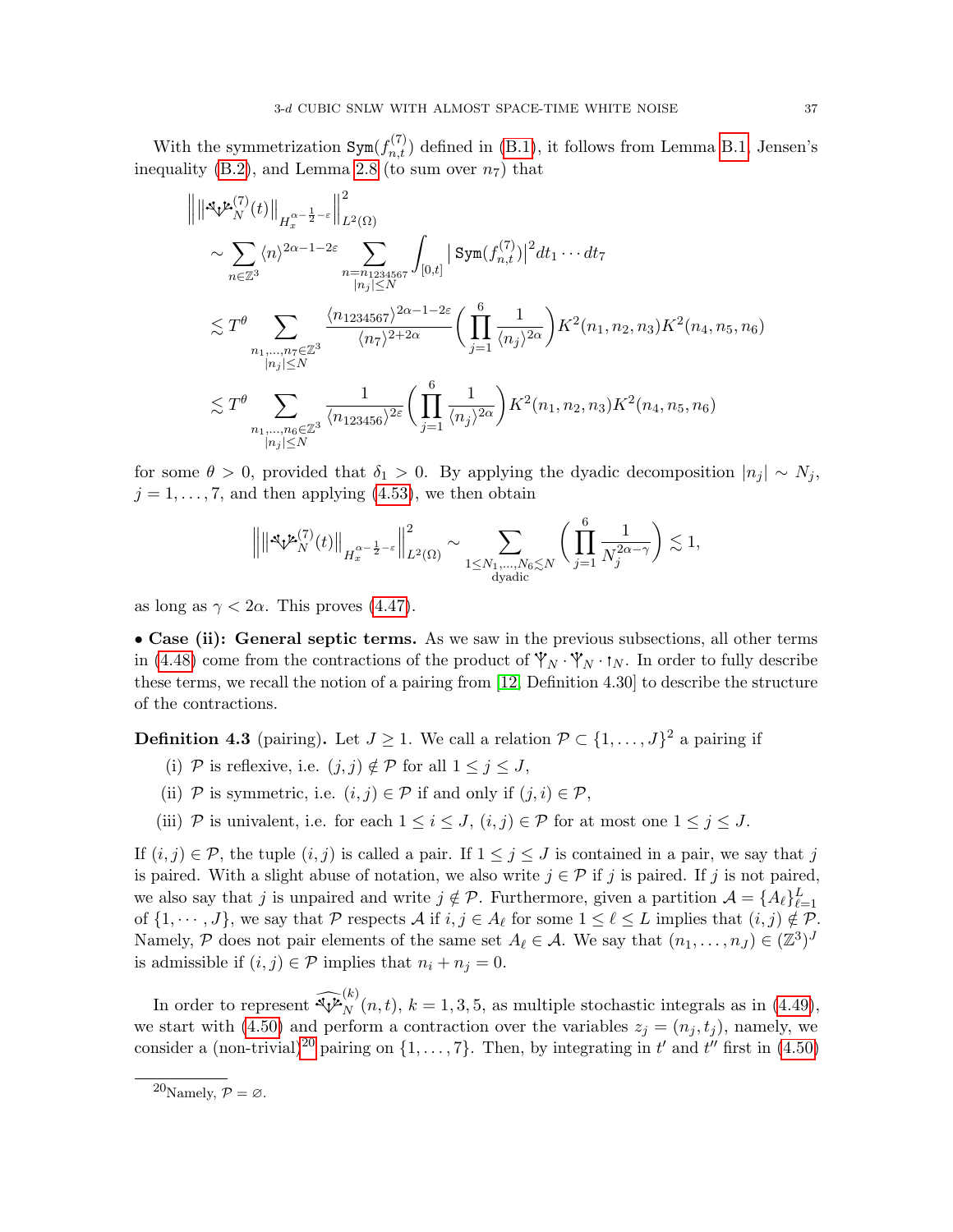after a contraction, a computation analogous to that in Case (i) yields

$$
\left\| \left\| \mathbf{S}_{V} \mathbf{\mu}_{N}^{(k)}(t) \right\|_{H_{x}^{\alpha-\frac{1}{2}-\varepsilon}} \right\|_{L^{2}(\Omega)}
$$
\n
$$
\lesssim \sum_{\varepsilon_{123},\varepsilon_{1},\varepsilon_{2},\varepsilon_{3}\in\{-1,1\}} \sum_{\mathcal{P}\in\Pi_{k}} \sum_{\{n_{j}\}_{j\notin\mathcal{P}}} \langle n_{\text{nr}}\rangle^{2\alpha-1-2\varepsilon}
$$
\n
$$
\times \left( \sum_{\{n_{j}\}_{j\in\mathcal{P}}} \mathbf{1}_{\langle n_{1},...,n_{7}\rangle} \cdot \frac{K(n_{1},n_{2},n_{3})K(n_{4},n_{5},n_{6})}{\langle n_{7}\rangle^{1+\alpha}} \prod_{j=1}^{6} \frac{1}{\langle n_{j}\rangle^{\alpha}} \right)^{2}, \tag{4.54}
$$

where K is as in [\(4.52\)](#page-35-1) and the non-resonant frequency  $n_{\text{nr}}$  is defined by

<span id="page-37-6"></span><span id="page-37-1"></span>
$$
n_{\rm nr} = \sum_{j \notin \mathcal{P}} n_j. \tag{4.55}
$$

Here,  $\Pi_k$  denotes the collection of pairings  $P$  on  $\{1, \ldots, 7\}$  such that (i)  $P$  respects the partition  $\mathcal{A} = \{ \{1, 2, 3\}, \{4, 5, 6\}, \{7\} \}$  and (ii)  $|\mathcal{P}| = 7 - k$  (when we view  $\mathcal{P}$  as a subset of  $\{1,\ldots,7\}$ ). Note that the estimate on  $\mathcal{A}_N^{\mathcal{L}_N^{(7)}}$  discussed in Case (i) is a special case of [\(4.54\)](#page-37-1) with  $P = \emptyset$ . By applying Lemma [A.6](#page-42-2) (with [\(1.23\)](#page-8-4)), we then obtain

<span id="page-37-2"></span>
$$
\left\| \left\| {\mathbf {x}}_{\mathcal V_N}^{{\mathcal L}(k)}(t) \right\|_{H^{\alpha-\frac{1}{2}-\varepsilon}_x} \right\|_{L^2(\Omega)} \lesssim 1,
$$

provided that  $\varepsilon > 0$ . This concludes the proof of Lemma [3.4](#page-17-4) (ii).

<span id="page-37-0"></span>4.4. Random operator. In this subsection, we present the proof of Lemma [3.5](#page-18-1) on the random operator  $\mathfrak{I}^{\mathsf{V}_N}$  defined in [\(1.21\)](#page-7-3).

In view of [\(3.1\)](#page-18-4) and [\(3.2\)](#page-18-5) in the definition of  $\mathcal{L}_{T_0}^{s_1,s_2,b}$  $T_0^{s_1, s_2, o}$ , [\(1.21\)](#page-7-3), and the nonhomogeneous linear estimate (Lemma [2.5\)](#page-12-6), it suffices to show the following bound:

$$
\left\| \sup_{T \in [0,1]} \sup_{\|v\|_{X_T^{\frac{1}{2}+\delta_1,\frac{1}{2}+\delta_2}} \le 1} \|v_N v\|_{X_T^{-\frac{1}{2}+\delta_1,-\frac{1}{2}+2\delta_2}} \right\|_{L^p(\Omega)} \lesssim p \tag{4.56}
$$

for some small  $\delta_1, \delta_2 > 0$  and any  $p \ge 1$ , uniformly in  $N \in \mathbb{N}$ . From [\(2.9\)](#page-12-7), we see that [\(4.56\)](#page-37-2) follows once we prove

<span id="page-37-5"></span><span id="page-37-3"></span>
$$
\Big\| \sup_{T \in [0,1]} \sup_{\|v\|_{X^{\frac{1}{2}+\delta_1,\frac{1}{2}+\delta_2}} \le 1} \|v_N v\|_{X_T^{-\frac{1}{2}+\delta_1,-\frac{1}{2}+2\delta_2}} \Big\|_{L^p(\Omega)} \lesssim p. \tag{4.57}
$$

Furthermore, by inserting a sharp time-cutoff function on  $[0, 1]$ , we may drop the supremum in  $T$  and reduce the bound  $(4.57)$  to proving

$$
\|\sup_{\|v\|_{X^{\frac{1}{2}+\delta_1,\frac{1}{2}+\delta_2}}\leq 1} \|1_{[0,1]}(t)\cdot \mathsf{v}_N v\|_{X^{-\frac{1}{2}+\delta_1,-\frac{1}{2}+2\delta_2}}\|_{L^p(\Omega)} \lesssim p. \tag{4.58}
$$

As in the proof of Lemma [3.1](#page-17-2) (ii), we first prove

<span id="page-37-4"></span>
$$
\|\sup_{\|v\|_{X^{\frac{1}{2}+\delta_{1},\frac{1}{2}+\delta_{2}}}\leq 1} \|1_{[0,1]}(t)\cdot \mathsf{v}_{N}v\|_{X^{-\frac{1}{2}+\delta_{1},-\frac{1}{2}-\delta}}\|_{L^{p}(\Omega)} \lesssim p,
$$
\n(4.59)

namely with  $b = -\frac{1}{2} - \delta < -\frac{1}{2}$  $\frac{1}{2}$  on the  $X^{s,b}$ -norm of  $\mathbf{1}_{[0,1]}(t) \cdot \mathbf{v}_N v$  for  $\delta > 0$ . In fact, we prove a frequency-localized version of [\(4.59\)](#page-37-4) (see [\(4.72\)](#page-40-0) below) and interpolate it with a trivial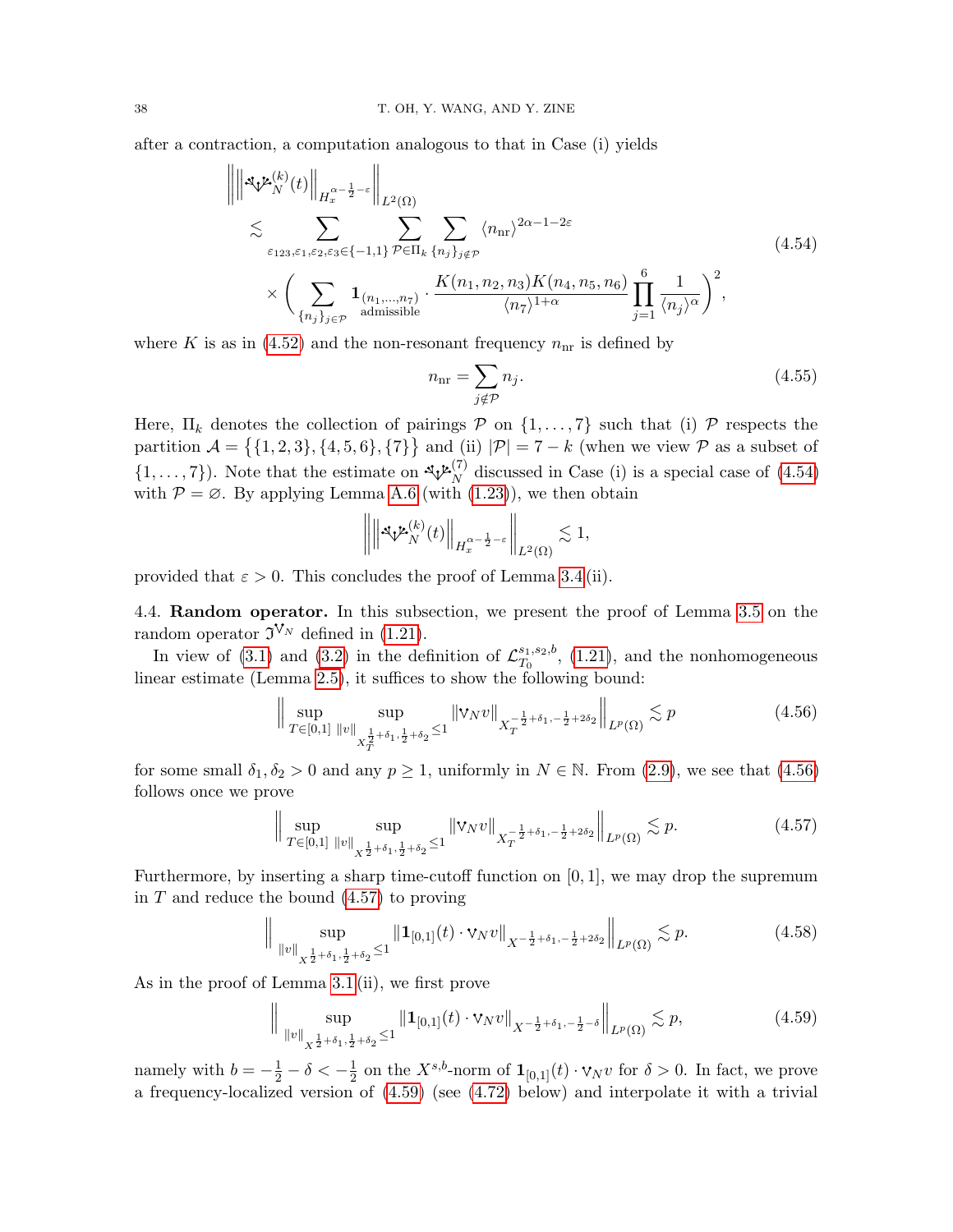$X^{0,0}$  estimate (see [\(4.73\)](#page-40-1) below), as in the proof of Lemma [3.1](#page-17-2) (ii) and Lemma [3.4](#page-17-4) (i), to establish [\(4.58\)](#page-37-5) with  $b = -\frac{1}{2} + 2\delta_2 > -\frac{1}{2}$  $\overline{2}$ 

We start by computing the space-time Fourier transform of  $\mathbf{1}_{[0,1]}(t) \cdot \mathbf{v}_N v$ . From [\(4.25\)](#page-28-1) and [\(4.26\)](#page-28-2), we have

$$
\mathcal{F}_x(\mathbf{v}_N \cdot v)(n,t) = \sum_{n_3 \in \mathbb{Z}^3} \widehat{v}(n_3,t) I_2[g_{n-n_3,t}],
$$

where  $g_{n-n_3,t}(z_1, z_2)$  is as in [\(4.26\)](#page-28-2). Now, write  $v = v_1 + v_{-1}$ , where

$$
\widehat{v}_1(n,\tau) = \mathbf{1}_{[0,\infty)}(\tau) \cdot \widehat{v}(n,\tau)
$$
 and  $\widehat{v}_{-1}(n,\tau) = \mathbf{1}_{(-\infty,0)}(\tau) \cdot \widehat{v}(n,\tau)$ .

Then, by noting  $|\widehat{v}(n,\tau)|^2 = |\widehat{v}_1(n,\tau)|^2 + |\widehat{v}_{-1}(n,\tau)|^2$ , we have

<span id="page-38-1"></span><span id="page-38-0"></span>
$$
||v||_{X^{s,b}}^2 = \sum_{\varepsilon_3 \in \{-1,1\}} ||v_{\varepsilon_3}||_{X^{s,b}}^2
$$
  
= 
$$
\sum_{\varepsilon_3 \in \{-1,1\}} ||\langle n \rangle^s \langle \tau \rangle^b \, \widehat{v}_{\varepsilon_3}(n, \tau + \varepsilon_3 \langle n \rangle) ||_{\ell_n^2 L_\tau^2}^2.
$$
 (4.60)

With this in mind, we write

$$
\mathcal{F}_{x,t}(\mathbf{1}_{[0,1]}(t) \cdot \nabla_N v_{\varepsilon_3})(n, \tau - \varepsilon_0 \langle n \rangle)
$$
\n
$$
= \langle n \rangle^{\frac{1}{2} - \delta_1} \sum_{|n_3| \le N} \langle n_3 \rangle^{\frac{1}{2} + \delta_1} \int_{\mathbb{R}} \widehat{v}_{\varepsilon_3}(n_3, \tau_3 + \varepsilon_3 \langle n_3 \rangle) H(n, n_3, \tau, \tau_3) d\tau_3,
$$
\n(4.61)

where  $\varepsilon_0, \varepsilon_3 \in \{-1, 1\}$  and the kernel  $H = H^{\varepsilon_0, \varepsilon_3}$  is given by

$$
H(n, n_3, \tau, \tau_3) = \langle n \rangle^{-\frac{1}{2} + \delta_1} \langle n_3 \rangle^{-\frac{1}{2} - \delta_1} \frac{1}{\sqrt{2\pi}} \int_0^1 e^{-it(\tau - \tau_3 - \varepsilon_0 \langle n \rangle - \varepsilon_3 \langle n_3 \rangle)} I_2[g_{n-n_3,t}] dt.
$$

By Fubini's theorem (Lemma [B.2\)](#page-44-0), we can write  $H$  as

<span id="page-38-3"></span><span id="page-38-2"></span>
$$
H(n, n_3, \tau, \tau_3) = \langle n \rangle^{-\frac{1}{2} + \delta_1} \langle n_3 \rangle^{-\frac{1}{2} - \delta_1} I_2[h_{n, n_3, \tau, \tau_3}], \tag{4.62}
$$

where  $h_{n,n_3,\tau,\tau_3}$  is given by

$$
h_{n,n_3,\tau,\tau_3}(z_1,z_2) = \mathbf{1}_{n-n_3=n_{12}} \cdot \frac{1}{\sqrt{2\pi}} \int_0^1 e^{-it(\tau-\tau_3-\varepsilon_0\langle n\rangle-\varepsilon_3\langle n_3\rangle)} \times \left(\prod_{j=1}^2 \frac{\sin((t-t_j)\langle n_j\rangle)}{\langle n_j\rangle^{1+\alpha}} \cdot \mathbf{1}_{|n_j| \le N} \cdot \mathbf{1}_{[0,t]}(t_j)\right) dt.
$$
\n(4.63)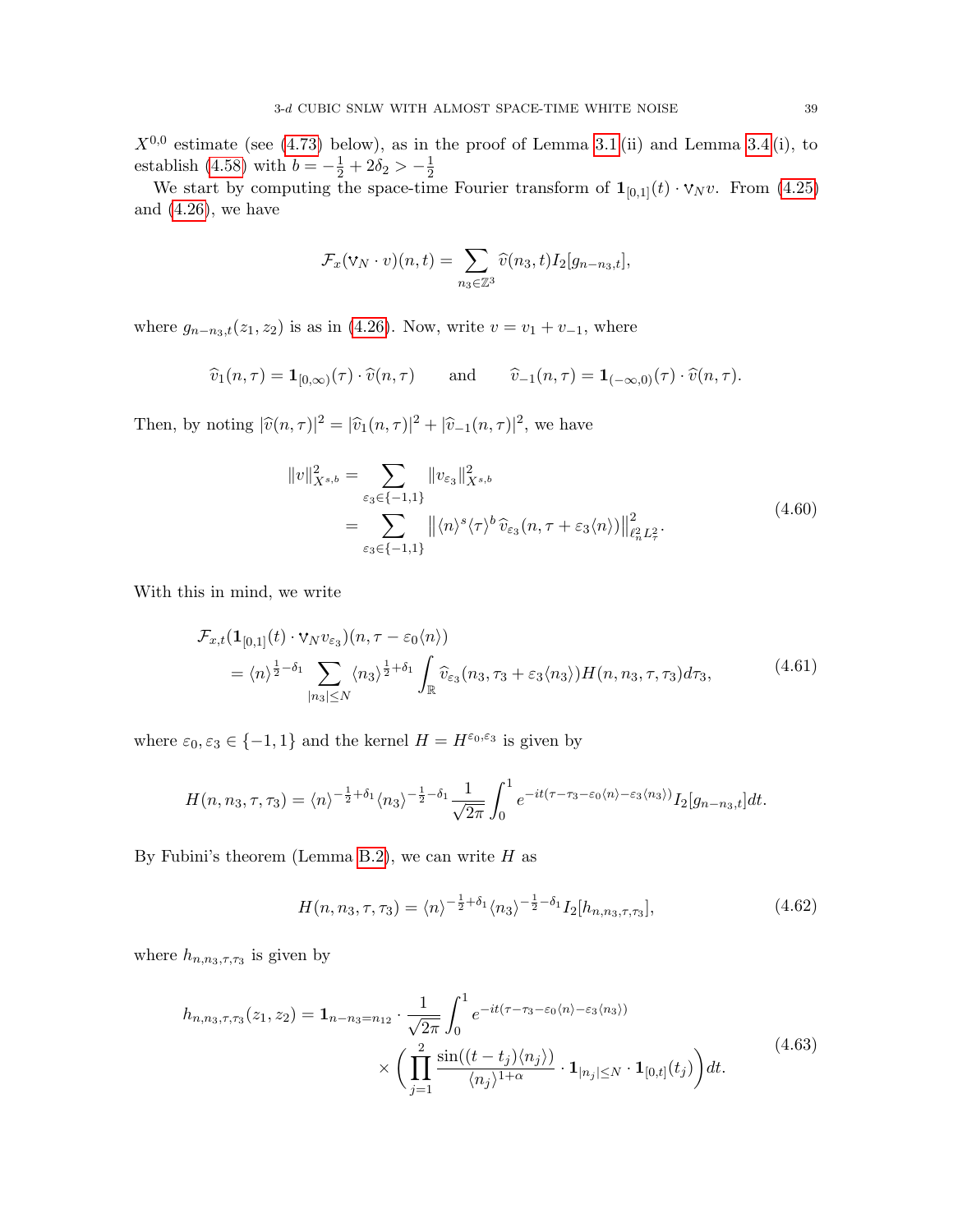Then, by [\(4.6\)](#page-22-0), [\(4.61\)](#page-38-0), Cauchy-Schwarz's inequality, and [\(4.60\)](#page-38-1), we have

$$
\| \sup_{\|v\|_{X^{\frac{1}{2}+\delta_{1},\frac{1}{2}+\delta_{2}}\leq 1} \|1_{[0,1]}(t)\cdot \operatorname{V}_{N}v\|_{X^{-\frac{1}{2}+\delta_{1},-\frac{1}{2}-\delta}}\|_{L^{p}(\Omega)} \n\leq \sum_{\varepsilon_{3}\in\{-1,1\}} \| \sup_{\|v\|_{X^{\frac{1}{2}+\delta_{1},\frac{1}{2}+\delta_{2}}\leq 1} \|1_{[0,1]}(t)\cdot \operatorname{V}_{N}v_{\varepsilon_{3}}\|_{X^{-\frac{1}{2}+\delta_{1},-\frac{1}{2}-\delta}}\|_{L^{p}(\Omega)} \n\lesssim \sup_{\varepsilon_{0},\varepsilon_{3}\in\{-1,1\}} \| \sup_{\|v\|_{X^{\frac{1}{2}+\delta_{1},\frac{1}{2}+\delta_{2}}\leq 1} \|\langle \tau \rangle^{-\frac{1}{2}-\delta} \sum_{|n_{3}|\leq N} \langle n_{3} \rangle^{\frac{1}{2}+\delta_{1}} \n\times \left| \int_{\mathbb{R}} \widehat{v}_{\varepsilon_{3}}(n_{3},\tau_{3}+\varepsilon_{3}\langle n_{3} \rangle)H(n,n_{3},\tau,\tau_{3}) d\tau_{3} \right| \right\|_{\ell^{2}_{n}} \left\| \sum_{\varepsilon_{0},\varepsilon_{3}\in\{-1,1\}} \| \langle \tau \rangle^{-\frac{1}{2}-\delta} \langle \tau_{3} \rangle^{-\frac{1}{2}-\delta_{2}} \|H(n,n_{3},\tau,\tau_{3})\|_{\ell^{2}_{n_{3}} \to \ell^{2}_{n}} \right\|_{L^{p}(\Omega;L^{2}_{\tau},\tau_{3})} \n\lesssim \sup_{\varepsilon_{0},\varepsilon_{3}} \sup_{\tau,\tau_{3}\in\mathbb{R}} \| \|H(n,n_{3},\tau,\tau_{3})\|_{\ell^{2}_{n_{3}} \to \ell^{2}_{n}} \|_{L^{p}(\Omega)},
$$

as long as  $\delta, \delta_2 > 0$ , where, in the last step, we used Minkowski's integral inequality followed by Hölder's inequality (in  $\tau$  and  $\tau_3$ ). Here, we viewed  $H(n, n_3, \tau, \tau_3)$  (for fixed  $\tau, \tau_3 \in \mathbb{R}$ ) as an infinite dimensional matrix operator mapping from  $\ell_{n_3}^2$  into  $\ell_n^2$ . Hence, the estimate [\(4.59\)](#page-37-4) is reduced to proving

<span id="page-39-3"></span><span id="page-39-0"></span>
$$
\sup_{\varepsilon_0,\varepsilon_3} \sup_{\tau,\tau_3 \in \mathbb{R}} \left\| \|H(n, n_3, \tau, \tau_3)\|_{\ell^2_{n_3} \to \ell^2_n} \right\|_{L^p(\Omega)} \lesssim p. \tag{4.64}
$$

As mentioned above, we instead establish a frequency-localized version of  $(4.64)$ :

$$
\sup_{\varepsilon_0, \varepsilon_3} \sup_{\tau, \tau_3 \in \mathbb{R}} \left\| \|H_{N_1, N_2, N_3}(n, n_3, \tau, \tau_3)\|_{\ell^2_{n_3} \to \ell^2_n} \right\|_{L^p(\Omega)} \lesssim pN_{\max}^{-\delta_0},\tag{4.65}
$$

for some small  $\delta_0 > 0$ , uniformly in dyadic  $N_1, N_2, N_3 \ge 1$ , where  $N_{\text{max}} = \max(N_1, N_2, N_3)$ and  $H_{N_1,N_2,N_3}$  is defined by [\(4.62\)](#page-38-2) and [\(4.63\)](#page-38-3) with extra frequency localizations  $\mathbf{1}_{|n_j| \sim N_j}$ ,  $j = 1, 2, 3$ . Namely, we have

<span id="page-39-2"></span><span id="page-39-1"></span>
$$
H_{N_1,N_2,N_3}(n,n_3,\tau,\tau_3) = \langle n \rangle^{-\frac{1}{2}+\delta_1} \langle n_3 \rangle^{-\frac{1}{2}-\delta_1} I_2 \big[ h_{n,n_3,\tau,\tau_3}^{N_1,N_2,N_3} \big],\tag{4.66}
$$

where  $h_{n,n_3,\tau,\tau_3}^{N_1,N_2,N_3}$  is given by

$$
h_{n,n_3,\tau,\tau_3}^{N_1,N_2,N_3}(z_1,z_2) = \sum_{\varepsilon_1,\varepsilon_2 \in \{-1,1\}} c_{\varepsilon_1,\varepsilon_2} \mathbf{1}_{n-n_3=n_{12}} \cdot \mathbf{1}_{|n_3| \sim N_3} \cdot \frac{1}{\sqrt{2\pi}} \int_0^1 e^{-it(\tau-\tau_3-\kappa(\bar{n}))} \times \left( \prod_{j=1}^2 \frac{e^{-it_j \varepsilon_j \langle n_j \rangle}}{\langle n_j \rangle^{1+\alpha}} \cdot \mathbf{1}_{|n_j| \le N} \cdot \mathbf{1}_{[0,t]}(t_j) \right) dt \tag{4.67}
$$

with  $\kappa(\bar{n})$  as in [\(4.7\)](#page-22-2).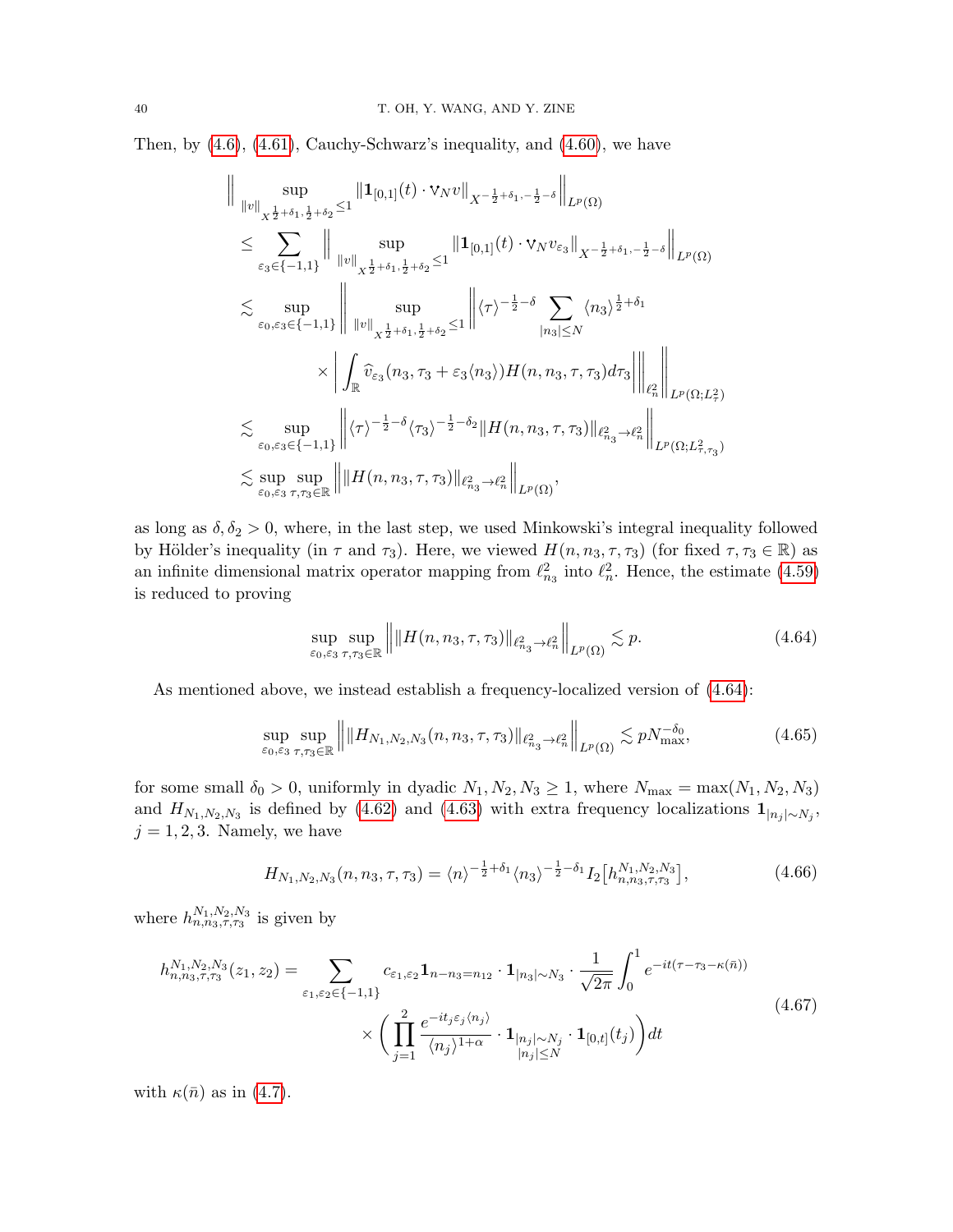For  $m \in \mathbb{Z}$ , define the tensor  $\mathfrak{h}^m$  by

<span id="page-40-4"></span><span id="page-40-2"></span>
$$
\mathfrak{h}_{nn_1n_2n_3}^m = c_{\varepsilon_1,\varepsilon_2} \mathbf{1}_{n=n_1\n_3} \cdot \mathbf{1}_{|n_3| \sim N_3} \bigg( \prod_{j=1}^2 \mathbf{1}_{\substack{|n_j| \sim N_j \\ |n_j| \le N}} \bigg) \times \mathbf{1}_{\{| \kappa(\bar{n}) - m | \le 1\}} \frac{\langle n \rangle^{-\frac{1}{2} + \delta_1}}{\langle n_1 \rangle^{1 + \alpha} \langle n_2 \rangle^{1 + \alpha} \langle n_3 \rangle^{\frac{1}{2} + \delta_1}}.
$$
\n(4.68)

Then, from [\(4.66\)](#page-39-1), [\(4.67\)](#page-39-2), and [\(4.68\)](#page-40-2), we have

$$
H_{N_1,N_2,N_3}(n, n_3, \tau, \tau_3) = \sum_{\varepsilon_1, \varepsilon_2 \in \{-1, 1\}} \sum_{m \in \mathbb{Z}} H^m(n, n_3, \tau, \tau_3)
$$
  

$$
:= \sum_{\varepsilon_1 \varepsilon_2 \in \{-1, 1\}} \sum_{m \in \mathbb{Z}} I_2 \left[ \mathfrak{h}_{nn_1 n_2 n_3}^m \mathfrak{H}_{n_3, \tau, \tau_3}^m \right],
$$
(4.69)

where  $\mathfrak{H}^m_{n_3,\tau,\tau_3}$  is given by

$$
\mathfrak{H}^m_{n_3,\tau,\tau_3}(z_1,z_2) = \frac{1}{\sqrt{2\pi}} \int_0^1 \mathbf{1}_{\{|\kappa(\bar{n}) - m| \leq 1\}} e^{-it(\tau-\tau_3-\kappa(\bar{n}))} \Big( \prod_{j=1}^2 e^{-it_j \varepsilon_j \langle n_j \rangle} \cdot \mathbf{1}_{[0,t]}(t_j) \Big) dt.
$$

Performing t-integration, we have

<span id="page-40-5"></span><span id="page-40-3"></span>
$$
\|\mathfrak{H}_{n_3,\tau,\tau_3}^m(z_1,z_2)\|_{\ell_{n_1,n_2}^\infty L_{t_1,t_2}^2([0,1]^2)} \lesssim \langle \tau - \tau_3 - m \rangle^{-1}.
$$
\n(4.70)

Then from Lemma [C.3,](#page-48-0) [\(4.70\)](#page-40-3), and Lemma [C.2](#page-47-0) (with [\(1.23\)](#page-8-4)), there exists  $\delta_3 > 0$  such that

$$
\| \| H^m(n, n_3, \tau, \tau_3) \|_{\ell_{n_3}^2 \to \ell_n^2} \|_{L^p(\Omega)}
$$
  
\n
$$
\lesssim p N_{\max}^{\varepsilon} \langle \tau - \tau_3 - m \rangle^{-1}
$$
  
\n
$$
\times \max \left( \| \mathfrak{h}^m \|_{n_1 n_2 n_3 \to n} , \| \mathfrak{h}^m \|_{n_3 \to n n_1 n_2} , \| \mathfrak{h}^m \|_{n_1 n_3 \to n n_2} , \| \mathfrak{h}^m \|_{n_2 n_3 \to n n_1} \right)
$$
  
\n
$$
\lesssim p N_{\max}^{\varepsilon - \delta_3} \langle \tau - \tau_3 - m \rangle^{-1} .
$$
\n(4.71)

for any  $\varepsilon > 0$ , provided that  $\delta_1 < \alpha$ , which is needed to apply Lemma [C.2.](#page-47-0) Hence, by noting that the condition  $|\kappa(\bar{n}) - m| \leq 1$  implies  $|m| \lesssim N_{\text{max}}$  and summing over  $m \in \mathbb{Z}$ , the bound [\(4.65\)](#page-39-3) follows from [\(4.69\)](#page-40-4) and [\(4.71\)](#page-40-5) (by taking  $\varepsilon > 0$  sufficiently small), which in turn implies

<span id="page-40-0"></span>
$$
\|\sup_{\|v\|_{X^{\frac{1}{2}+\delta_1,\frac{1}{2}+\delta_2}} \le 1} \|1_{[0,1]}(t) \cdot \mathbf{v}_N^{N_1,N_2} v_{N_3}\|_{X^{-\frac{1}{2}+\delta_1,-\frac{1}{2}-\delta}}\|_{L^p(\Omega)} \lesssim pN_{\max}^{-\delta_0}
$$
(4.72)

for some  $\delta_0 > 0$ , where  $v_{N_3} = \mathcal{F}_x^{-1}(\mathbf{1}_{|n| \sim N_3} \widehat{v}(n))$  and

$$
\widehat{\mathrm{V}}_{N}^{N_1,N_2}(n,t)=I_2\bigg[\mathbf{1}_{n=n_{12}}\cdot\bigg(\prod_{j=1}^{2}\frac{\sin(t-t_j)\langle n_j\rangle)}{\langle n_j\rangle^{1+\alpha}}\cdot\mathbf{1}_{\substack{|n_j|\sim N_j\\|n_j|\leq N}}\cdot\mathbf{1}_{[0,t]}(t_j)\bigg)\bigg].
$$

Namely, the frequencies  $n_1$ ,  $n_2$ , and  $n_3$  are localized to the dyadic blocks  $\{|n_j| \sim N_j\}$ ,  $j = 1, 2, 3.$ 

On the other hand, a crude bound shows

<span id="page-40-1"></span>
$$
\|\sup_{\|v\|_{X^{\frac{1}{2}+\delta_1,\frac{1}{2}+\delta_2}} \le 1} \|1_{[0,1]}(t) \cdot \mathbf{v}_N^{N_1,N_2} v_{N_3}\|_{X^{0,0}} \|\Big|_{L^p(\Omega)} \lesssim p N_{\max}^K
$$
 (4.73)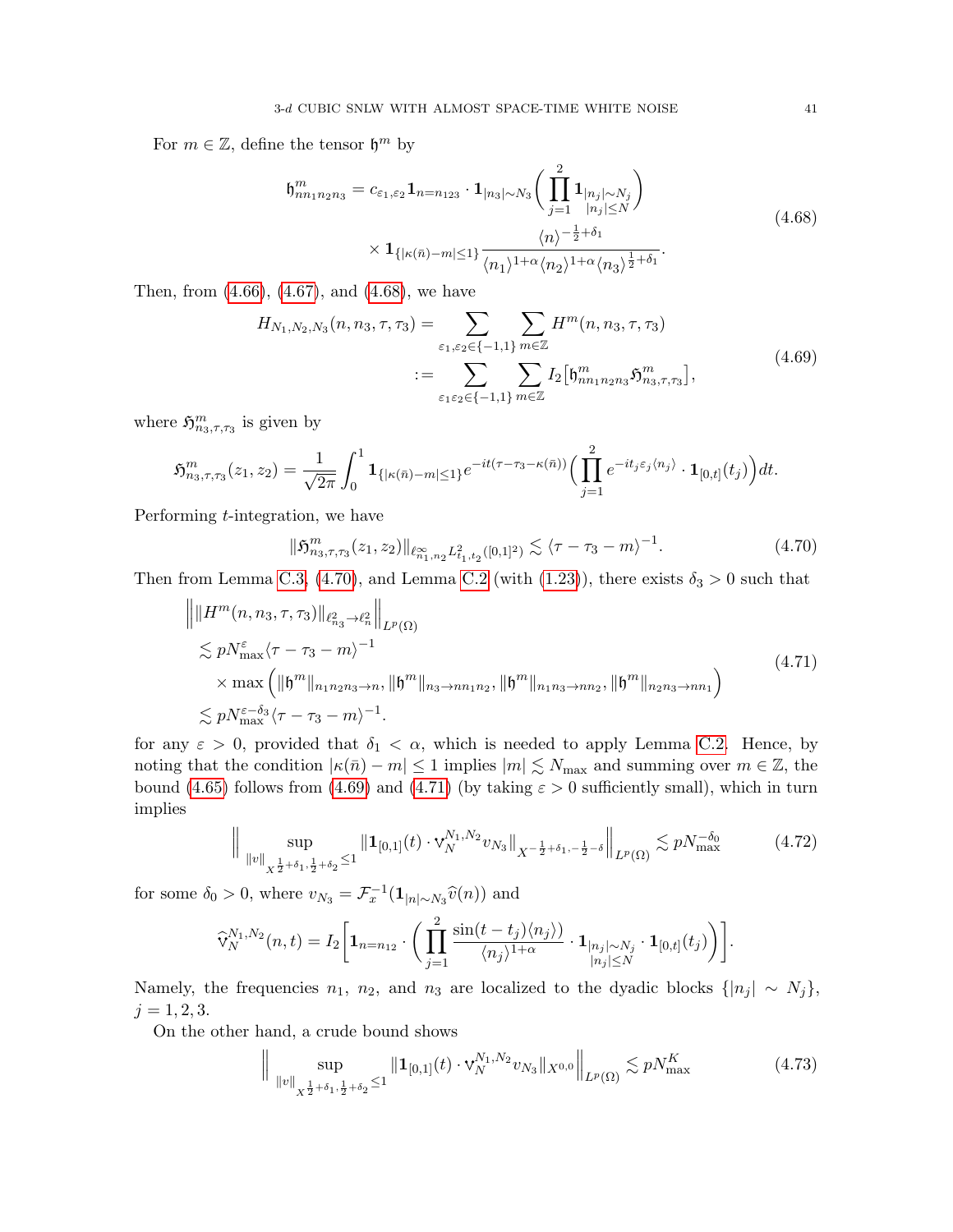for some (possibly large)  $K > 0$ . By interpolating [\(4.72\)](#page-40-0) and [\(4.73\)](#page-40-1) and then summing over dyadic  $N_j$ ,  $j = 1, \ldots, 3$ , we obtain [\(4.58\)](#page-37-5) for some small  $\delta_2 > 0$ .

Lastly, as for the convergence of  $\tilde{\mathfrak{I}}^{V_N}$  to  $\tilde{\mathfrak{I}}^V$ , we can simply repeat the computation above to estimate the difference  $\mathbf{1}_{[0,1]} \mathbf{v}_M v - \mathbf{1}_{[0,1]} \mathbf{v}_N v$  for  $M \geq N \geq 1$ . In considering the difference of the tensors  $\mathfrak{h}^m$  in [\(4.68\)](#page-40-2), we then obtain a new restriction  $\max(|n_1|, |n_2|) \gtrsim N$ , which allows us to gain a small negative power of  $N$ . As a result, we obtain

$$
\bigg\|\sup_{\|v\|_{X^{\frac{1}{2}+\delta_1,\frac{1}{2}+\delta_2}}\leq 1}\Big\|{\bf 1}_{[0,1]}(t)\cdot \Big(\mathsf{v}^{N_1,N_2}_N-\mathsf{v}^{N_1,N_2}_M\Big)v_{N_3}\Big\|_{X^{-\frac{1}{2}+\delta_1,-\frac{1}{2}-\delta}}\bigg\|_{L^p(\Omega)}\lesssim pN^{-\varepsilon}N_{\max}^{-\delta_0'}
$$

for some small  $\varepsilon, \delta_0' > 0$ , Then, interpolating this with [\(4.73\)](#page-40-1) and summing over dyadic blocks, we then obtain

$$
\left\| \|\mathfrak{I}^{\mathsf{V}_M}-\mathfrak{I}^{\mathsf{V}_N}\|_{\mathcal{L}^{\frac{1}{2}+\delta_1,\frac{1}{2}+\delta_1,\frac{1}{2}+\delta_2}}\right\|_{L^p(\Omega)}\lesssim pN^{-\varepsilon},
$$

for any  $p \ge 1$  and  $M \ge N \ge 1$ . Then, by applying Chebyshev's inequality, summing over  $N \in \mathbb{N}$ , and applying the Borel-Cantelli lemma, we conclude the almost sure convergence of  $\mathfrak{I}^{\mathcal{V}_{N}}$ . This concludes the proof of Lemma [3.5.](#page-18-1)

### Appendix A. Counting estimates

<span id="page-41-0"></span>In this section, we state the counting estimates used in Section [4](#page-20-0) to study the regularities of the stochastic terms. These lemmas are taken from Bringmann [\[12\]](#page-51-3). Note that some statements are given in a slightly simplified form. The same comment applies to Lemma [C.2.](#page-47-0)

<span id="page-41-1"></span>**Lemma A.1** (Proposition 4.20 in [\[12\]](#page-51-3)). Let  $0 < s \leq \frac{1}{2}$  $\frac{1}{2}$  and  $0 \le \beta \le \frac{1}{2}$  $\frac{1}{2}$ . Given  $\varepsilon_j \in \{-1,1\}$ for  $j = 0, 1, 2, 3$ , let  $\kappa(\bar{n}) = \kappa_{\varepsilon_0, \varepsilon_1, \varepsilon_2, \varepsilon_3}(n_1, n_2, n_3)$  be as in [\(4.7\)](#page-22-2). Then, we have

$$
\sup_{m\in\mathbb{Z}}\sum_{\substack{n_1,n_2,n_3\in\mathbb{Z}^3\\|n_j|\sim N_j}}\langle n_{123}\rangle^{2(s-1)}\frac{\mathbf{1}_{\{|\kappa(\bar{n})-m|\leq 1\}}}{\langle n_{12}\rangle^{2\beta}\prod_{j=1}^3\langle n_j\rangle^2}\lesssim N_{\max}^{2(s-\beta)},
$$

uniformly in dyadic  $N_1, N_2, N_3 \geq 1$  and  $\varepsilon_j \in \{-1,1\}$  for  $j = 0, 1, 2, 3$ , where  $N_{\text{max}} =$  $max(N_1, N_2, N_3).$ 

<span id="page-41-2"></span>**Lemma A.2** (Lemma 4.22 (i) in [\[12\]](#page-51-3)). Given  $\varepsilon_j \in \{-1, 1\}$  for  $j = 0, 1, 2, 3$ , let  $\kappa(\bar{n}) =$  $\kappa_{\varepsilon_0,\varepsilon_1,\varepsilon_2,\varepsilon_3}(n_1,n_2,n_3)$  be as in [\(4.7\)](#page-22-2). Then, we have

$$
\sup_{m \in \mathbb{Z}} \sup_{n \in \mathbb{Z}^3} \# \Big\{ (n_1, n_2, n_3) \in \mathbb{Z}^3 : |n_j| \sim N_j, \ j = 1, 2, 3, \ n = n_{123}, \{ |\kappa(\bar{n}) - m| \le 1 \} \Big\}
$$
  

$$
\lesssim \text{med}(N_1, N_2, N_3)^3 \min(N_1, N_2, N_3)^2,
$$

uniformly in dyadic  $N_1, N_2, N_3 \geq 1$  and  $\varepsilon_j \in \{-1, 1\}$  for  $j = 0, 1, 2, 3$ .

Next, we recall the basic resonant estimate.

<span id="page-41-3"></span>Lemma A.3 (Lemma 4.25 in [\[12\]](#page-51-3)). Given  $\varepsilon_j \in \{-1,1\}$  for  $j = 0,1,2,3$ , let  $\kappa(\bar{n}) =$  $\kappa_{\varepsilon_0,\varepsilon_1,\varepsilon_2,\varepsilon_3}(n_1,n_2,n_3)$  be as in [\(4.7\)](#page-22-2). Then, we have

$$
\sum_{m\in\mathbb{Z}}\sum_{\substack{n_1\in\mathbb{Z}^3\\ |n_1|\sim N_1}}\frac{{\bf 1}_{\{|\kappa(\bar{n})-m|\leq 1\}}}{\langle m\rangle\langle n_{123}\rangle\langle n_1\rangle^2}\lesssim \frac{\log(2+N_1)}{\langle n_{23}\rangle},
$$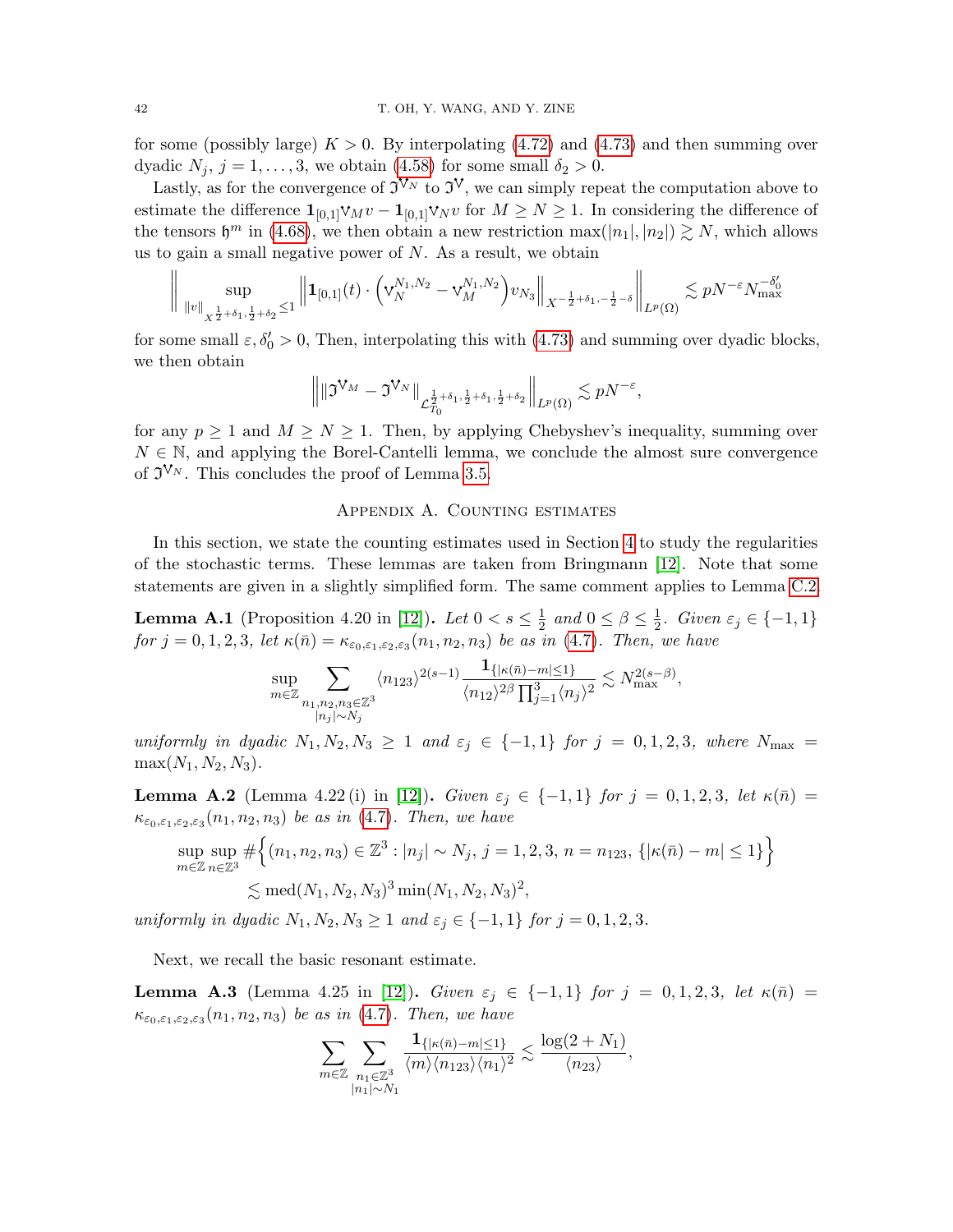uniformly in dyadic  $N_1 \geq 1$  and  $\varepsilon_j \in \{-1,1\}$  for  $j = 0,1,2,3$ .

The next two lemmas (and Lemma [A.3](#page-41-3) above) are used for estimating the quintic stochastic term.

<span id="page-42-0"></span>**Lemma A.4.** Let  $s \leq \frac{1}{2} - \eta$  and  $\beta > 0$  for some  $\eta > 0$ . Given  $\varepsilon_{123}, \varepsilon_j \in \{-1, 1\}$  for  $j = 0, \ldots, 5$ , let  $\kappa_2(\bar{n}), \kappa_3(\bar{n}),$  and  $\kappa_4(\bar{n})$  be as in [\(4.31\)](#page-29-4) and [\(4.34\)](#page-29-5). Then, we have

<span id="page-42-3"></span>
$$
\sup_{m,m'\in\mathbb{Z}} \sum_{\substack{n_1,\ldots,n_5\in\mathbb{Z}^3\\|n_j|< N_j}} \frac{\langle n_{12345}\rangle^{2(s-1)}}{\langle n_{1234}\rangle^{2\beta} \langle n_{12}\rangle^{2\beta} \langle n_{123}\rangle^2 \prod_{j=1}^5 \langle n_j \rangle^2} \times \mathbf{1}_{\{|\kappa_2(\bar{n})-m| \le 1\}} \Big( \mathbf{1}_{\{|\kappa_3(\bar{n})-m'| \le 1\}} + \mathbf{1}_{\{|\kappa_4(\bar{n})-m'| \le 1\}} \Big) \times \max(N_1, N_2, N_3, N_4)^{-2\beta+\epsilon} N_5^{-\eta}
$$
\n(A.1)

for any  $\varepsilon > 0$ , uniformly in dyadic  $N_1, \ldots, N_5 \geq 1$  and  $\varepsilon_{123}, \varepsilon_j \in \{-1, 1\}$  for  $j = 0, \ldots, 5$ , where  $N_{\text{max}} = \max(N_1, \ldots, N_5)$ .

Lemma [A.4](#page-42-0) is essentially Lemma 4.27 in [\[12\]](#page-51-3), where the condition  $|\kappa_4(\bar{n}) - m'| \le 1$  in [\(A.1\)](#page-42-3) is replaced by  $|\kappa_4(\bar{n}) + \varepsilon_{123}\langle n_{123}\rangle - m'| \leq 1$ . We point out that this modification does not make any difference in the proof. In our notation, the first step of the proof of Lemma 4.27 in [\[12\]](#page-51-3) is to sum over  $n_5$ , using [\[12,](#page-51-3) Lemma 4.17], for which the conditions  $|\kappa_4(\bar{n}) - m'| \leq 1$ in [\(A.1\)](#page-42-3) and  $|\kappa_4(\bar{n}) + \varepsilon_{123}\langle n_{123}\rangle - m'| \leq 1$  do not make any difference since the extra term  $\varepsilon_{123}\langle n_{123}\rangle$  is fixed in summing over  $n_5$ .

<span id="page-42-1"></span>**Lemma A.5** (Lemma 4.29 in [\[12\]](#page-51-3)). Let  $\beta > 0$ . Given  $\varepsilon_{123}, \varepsilon_j \in \{-1, 1\}$  for  $j = 1, 2, 3$ , let  $\kappa_2(\bar{n})$  be as in [\(4.31\)](#page-29-4). Then, we have

$$
\sup_{m \in \mathbb{Z}^3} \sup_{|n_1| \sim N_1} \sum_{\substack{|n_2| \sim N_2 \\ |n_3| \sim N_3}} \frac{\mathbf{1}_{\{|\kappa_2(\bar{n}) - m| \le 1\}}}{\langle n_{123} \rangle \langle n_{12} \rangle^{\beta} \langle n_2 \rangle^2 \langle n_3 \rangle^2} \lesssim \max(N_1, N_2)^{-\beta + \varepsilon}
$$

for any  $\varepsilon > 0$ , uniformly in dyadic  $N_1, N_2, N_3 \ge 1$  and  $\varepsilon_{123}, \varepsilon_j \in \{-1, 1\}$  for  $j = 1, 2, 3$ .

Lastly, we state the septic counting estimate. See Definition [4.3](#page-36-1) in Subsection [4.3](#page-34-0) for the definition of a paring.

<span id="page-42-2"></span>**Lemma A.6** (Lemma 4.31 in [\[12\]](#page-51-3)). Let  $\frac{1}{2} < s < 1$  and  $\beta > 0$ . Given  $\varepsilon_{123}, \varepsilon_j \in \{-1, 1\}$  for  $j = 1, 2, 3$ , let  $\kappa_2(\bar{n})$  be as in [\(4.31\)](#page-29-4) and set

$$
\mathcal{K}(n_1, n_2, n_3) = \sum_{m \in \mathbb{Z}} \frac{\mathbf{1}_{\{| \kappa_2(\bar{n}) - m | \le 1 \}}}{\langle m \rangle \langle n_{123} \rangle \langle n_{12} \rangle^{\beta}} \prod_{j=1}^3 \frac{1}{\langle n_j \rangle}.
$$

Let P be a pairing on  $\{1, \dots, 7\}$  which respects the partition  $\{\{1, 2, 3\}, \{4, 5, 6\}, \{7\}\}\$ . Then, we have

$$
\sum_{\{n_j\}_{j\notin\mathcal{P}}} \langle n_{\rm nr} \rangle^{2(s-1)} \Biggl( \sum_{\{n_j\}_{j\in\mathcal{P}}} \mathbf{1}_{|n_{1234567}|\sim N_{1234567}} \cdot \mathbf{1}_{|n_{1237}|\sim N_{1237}} \cdot \mathbf{1}_{|n_{456}|\sim N_{456}} \cdot \mathbf{1}_{|n_7|\sim N_7} \times \mathbf{1}_{\substack{(n_1,\ldots,n_7) \\ \text{admissible}}} \cdot \frac{\mathcal{K}(n_1,n_2,n_3)\mathcal{K}(n_4,n_5,n_6)}{\langle n_7 \rangle} \Biggr)^2 \lesssim N_{\rm max}^{2s-1+\varepsilon}
$$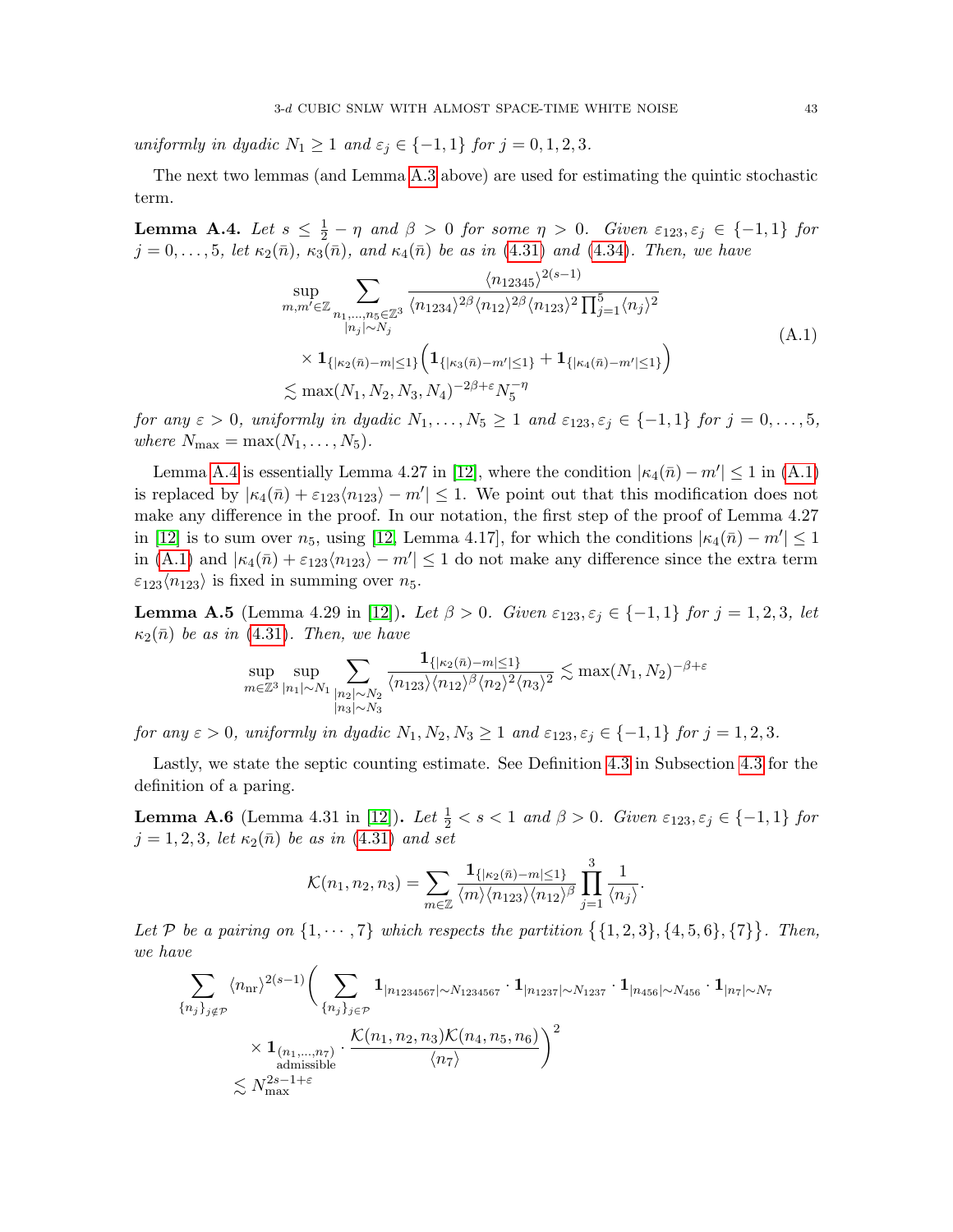for any  $\varepsilon > 0$ , uniformly in dyadic  $N_{1234567}$ ,  $N_{1237}$ ,  $N_{456}$ ,  $N_7 \ge 1$  and  $\varepsilon_{123}$ ,  $\varepsilon_j \in \{-1, 1\}$  for  $j = 1, 2, 3$ , where  $N_{\text{max}} = \max(N_1, \dots, N_7)$  and  $n_{\text{nr}}$  is as in [\(4.55\)](#page-37-6).

## Appendix B. Multiple stochastic integrals

<span id="page-43-0"></span>In this section, we go over the basic definitions and properties of multiple stochastic integrals. See [\[43\]](#page-52-25) and also [\[12,](#page-51-3) Section 4] for further discussion.

Let  $\lambda$  be the measure on  $Z := \mathbb{Z}^3 \times \mathbb{R}_+$  defined by

<span id="page-43-3"></span><span id="page-43-2"></span> $d\lambda = dndt$ ,

where dn is the counting measure on  $\mathbb{Z}^3$ . Given  $k \in \mathbb{N}$ , we set  $\lambda_k = \bigotimes_{j=1}^k \lambda$  and  $L^2(Z^k) =$  $L^2((\mathbb{Z}^3 \times \mathbb{R}_+)^k, \lambda_k)$ . Given a function  $f \in L^2(\mathbb{Z}^k)$ , we can adapt the discussion in [\[43,](#page-52-25) Section 1.1] (in particular, [\[43,](#page-52-25) Example 1.1.2]) to the complex-valued setting and define the multiple stochastic integral  $I_k[f]$  by

$$
I_k[f] = \sum_{n_1,\ldots,n_k \in \mathbb{Z}^3} \int_{[0,\infty)^k} f(n_1,t_1,\ldots,n_k,t_k) dB_{n_1}(t_1)\cdots dB_{n_k}(t_k).
$$

Given a function  $f \in L^2(Z^k)$ , we define its symmetrization Sym(f) by

$$
\text{Sym}(f)(z_1,\ldots,z_k) = \frac{1}{k!} \sum_{\sigma \in S_k} f(z_{\sigma(1)},\ldots,z_{\sigma(k)}),\tag{B.1}
$$

where  $z_j = (n_j, t_j)$  as in [\(4.15\)](#page-25-1) and  $S_k$  denotes the symmetric group on  $\{1, \ldots, k\}$ . Note that by Jensen's equality, we have

$$
|\operatorname{Sym}(f)(z_1,\ldots,z_k)|^p \leq \frac{1}{k!} \sum_{\sigma \in S_k} |f(z_{\sigma(1)},\ldots,z_{\sigma(k)})|^p
$$
 (B.2)

for any  $p \ge 1$ . We say that f is symmetric if  $Sym(f) = f$ . We now recall some basic properties of multiple stochastic integrals.

<span id="page-43-1"></span>**Lemma B.1.** Let  $k, \ell \in \mathbb{N}$ . The following statements hold for any  $f \in L^2(Z^k)$  and  $g \in L^2(Z^{\ell})$ :

- (i)  $I_k: L^2(Z^k) \to \mathcal{H}_k \subset L^2(\Omega)$  is a linear operator, where  $\mathcal{H}_k$  denotes the kth Wiener chaos.
- (ii)  $I_k[\text{Sym}(f)] = I_k[f].$
- (iii) Ito isometry:

$$
\mathbb{E}\big[I_k[f]\overline{I_{\ell}[g]}\big] = \mathbf{1}_{k=\ell} \cdot k! \int_{(\mathbb{Z}^3 \times \mathbb{R})^k} \mathrm{Sym}(f) \overline{\mathrm{Sym}(g)} d\lambda_k.
$$

(iv) Furthermore, suppose that f is symmetric. Then, we have

$$
I_k[f] = k! \sum_{n_1, \dots, n_k \in \mathbb{Z}^3} \int_0^\infty \int_0^{t_1} \int_0^{t_{k-1}} f(n_1, t_1, \dots, n_k, t_k) dB_{n_k}(t_k) \cdots dB_{n_1}(t_1),
$$

where the iterated integral on the right-hand side is understood as an iterated Ito integral.

We state a version of Fubini's theorem for multiple stochastic integrals that is convenient for our purpose. See, for example, [\[15,](#page-51-2) Theorem 4.33] for a version of the stochastic Fubini theorem.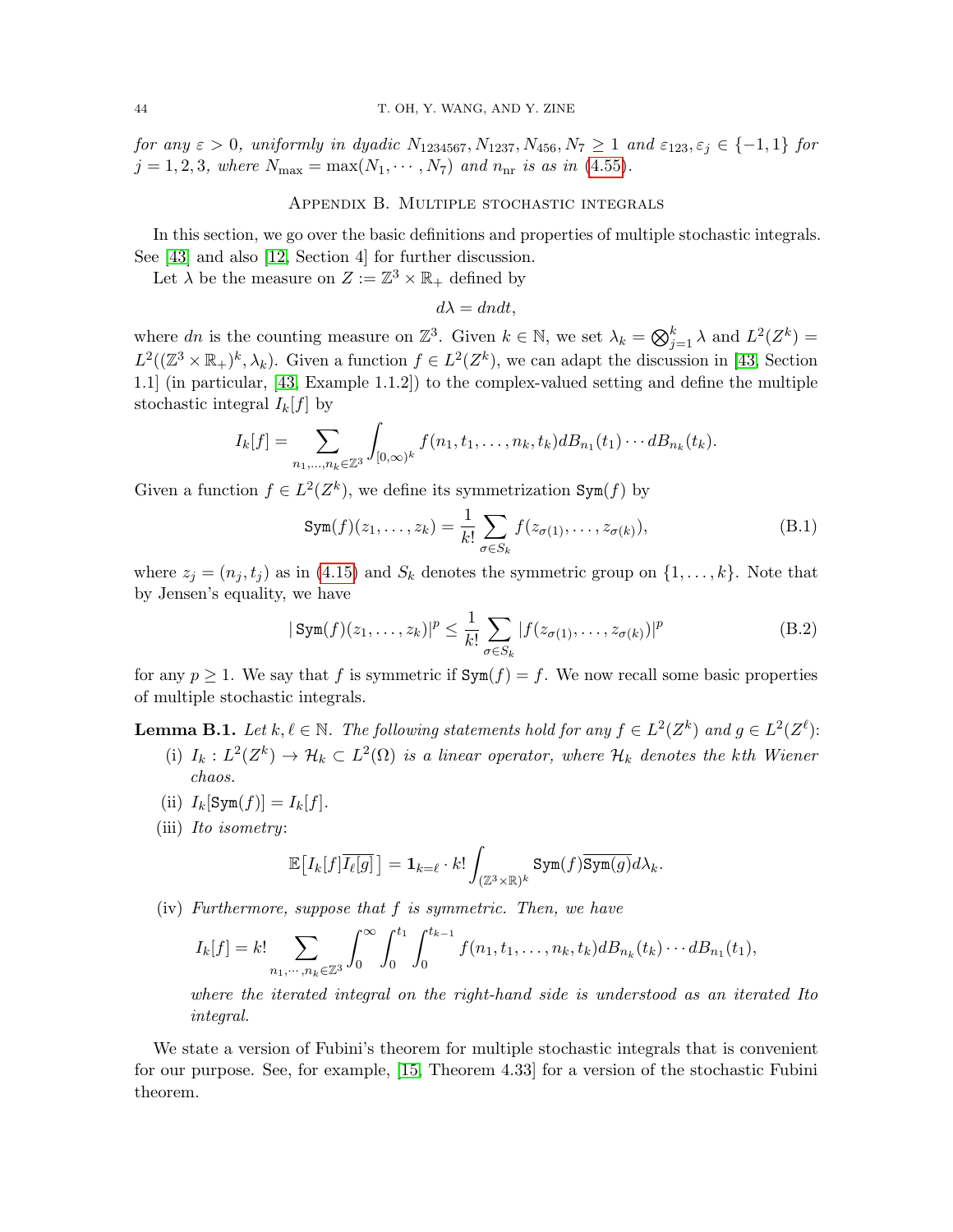<span id="page-44-0"></span>**Lemma B.2.** Let  $k \geq 1$ . Given finite  $T > 0$ , let  $f \in L^2((\mathbb{Z}^3 \times [0,T])^k \times [0,T], d\lambda_k \otimes dt)$ . (In particular, we assume that the temporal support (for the variables  $t_1, \ldots, t_k, t$ ) of f is contained in  $[0,T]^{k+1}$  for any  $(n_1,\ldots,n_k)$ .) Then, we have

<span id="page-44-4"></span><span id="page-44-2"></span><span id="page-44-1"></span>
$$
\int_0^T I_k[f(\cdot,t)]dt = I_k\left[\int_0^T f(\cdot,t)dt\right]
$$
\n(B.3)

in  $L^2(\Omega)$ .

*Proof.* From Lemma [B.1](#page-43-1) (ii), we may assume that  $f(z_1, \ldots, z_k, t)$  is symmetric in  $z_j = (n_j, t_j)$ ,  $j = 1, \ldots, k$ . Let  $\mathbf{n} = (n_1, \ldots, n_k)$  and  $\mathbf{t} = (t_1, \ldots, t_k)$ . From Minkowski's integral inequality, Lemma [B.1](#page-43-1) (iii), and Cauchy-Schwarz's inequality, we have

$$
\left\| \int_0^T I_k[(f-\varphi)(\cdot,t)]dt \right\|_{L^2(\Omega)} \lesssim \int_0^T \|(f-\varphi)(\cdot,t)\|_{\ell^2_{\mathbf{n}}((\mathbb{Z}^3)^k;L^2_{\mathbf{t}}([0,T]^k))} dt
$$
\n
$$
\leq T^{\frac{1}{2}} \|f-\varphi\|_{\ell^2_{\mathbf{n}}((\mathbb{Z}^3)^k;L^2_{\mathbf{t},\mathbf{t}}([0,T]^{k+1}))}.
$$
\n(B.4)

On the other hand, by Lemma [B.1](#page-43-1) (iii) and Cauchy-Schwarz's inequality, we have

$$
\left\| I_{k} \Big[ \int_{0}^{T} (f - \varphi)(\cdot, t) dt \Big] \right\|_{L^{2}(\Omega)} \sim \left\| \int_{0}^{T} (f - \varphi)(\cdot, t) dt \right\|_{\ell^{2}_{\mathbf{a}}((\mathbb{Z}^{3})^{k}; L^{2}_{\mathbf{t}}(\mathbb{R}^{k}_{+}))}
$$
(B.5)  

$$
\leq T^{\frac{1}{2}} \| f - \varphi \|_{\ell^{2}_{\mathbf{a}}((\mathbb{Z}^{3})^{k}; L^{2}_{t,\mathbf{t}}([0, T]^{k+1}))}.
$$

Hence, it follows from [\(B.4\)](#page-44-1), [\(B.5\)](#page-44-2) and the density<sup>[21](#page-44-3)</sup> of  $\ell_n^2((\mathbb{Z}^3)^k; C_{t,t}^{\infty}([0,T]^{k+1}))$  in  $\ell^2_{\mathbf{n}}((\mathbb{Z}^3)^k; L^2_{t,t}([0,T]^{k+1}))$  that we may assume that f is symmetric and belongs to  $\ell^2_{\mathbf{n}}((\mathbb{Z}^3)^k; C_{t,\mathbf{t}}^{\infty}([0,T]^{k+1}))$ . Furthermore, we may assume that f has a compact support in **n**. Namely, there exists  $K > 0$  such that if  $\max(|n_1|, \ldots, |n_k|) > K$ , then  $f(n_1, t_1, \ldots, n_k, t_k, t) =$ 0 for any  $t_1, \ldots, t_k, t \in [0, T]$ . Then, together with Lemma [B.1](#page-43-1) (iv), we have

<span id="page-44-5"></span>
$$
\int_{0}^{T} I_{k}[f(\cdot,t)]dt
$$
\n
$$
= k! \int_{0}^{T} \sum_{\substack{n_{1}, \dots, n_{k} \in \mathbb{Z}^{3} \\ \max(|n_{1}|, \dots, |n_{k}|) \leq K}} \int_{0}^{T} \int_{0}^{t_{1}} \cdots \int_{0}^{t_{k-1}} f(z_{1}, \dots, z_{k}, t) dB_{n_{k}}(t_{k}) \cdots dB_{n_{1}}(t_{1}) dt
$$
\n
$$
= k! \sum_{\substack{n_{1}, \dots, n_{k} \in \mathbb{Z}^{3} \\ \max(|n_{1}|, \dots, |n_{k}|) \leq K}} \int_{0}^{T} \int_{0}^{T} \int_{0}^{t_{1}} \cdots \int_{0}^{t_{k-1}} f(z_{1}, \dots, z_{k}, t) dB_{n_{k}}(t_{k}) \cdots dB_{n_{1}}(t_{1}) dt,
$$
\n
$$
(B.6)
$$

since the summation is over a finite set of indices  $\mathbf{n} = (n_1, \ldots, n_k)$  and f is symmetric. Hence, it remains to justifying the t-integration with the stochastic integrals for each fixed  $\mathbf{n} = (n_1, \ldots, n_k)$ . For this reason, we suppress the dependence of f on  $\mathbf{n} = (n_1, \ldots, n_k)$  in the following.

<span id="page-44-3"></span><sup>&</sup>lt;sup>21</sup>By identifying a function  $f \in \ell^2_{\mathbf{n}}((\mathbb{Z}^3)^k; L^2_{t,t}([0,T]^{k+1}))$  with a sequence  $\{f_{\mathbf{n}}\}_{\mathbf{n}\in (\mathbb{Z}^3)^k} \subset L^2_{t,t}([0,T]^{k+1}),$ we can approximate each  $f_n$  by a smooth function  $\varphi_n$  such that  $||f_n - \varphi_n||_{L^2_{t,t}([0,T]^{k+1})} < \varepsilon_n$  such that  $\varepsilon_n$  is symmetric in **n** and  $\sum_{n\in(\mathbb{Z}^3)^k}\varepsilon_n=\varepsilon$ . Then, the function  $\varphi \cong {\varphi_n}_{n\in(\mathbb{Z}^3)^k}$  approximates f within distance  $\varepsilon$ in  $\ell^2_{\mathbf{n}}((\mathbb{Z}^3)^k; L^2_{t,\mathbf{t}}([0,T]^{k+1})).$  Since f is symmetric, we can choose  $\varphi$  to be symmetric.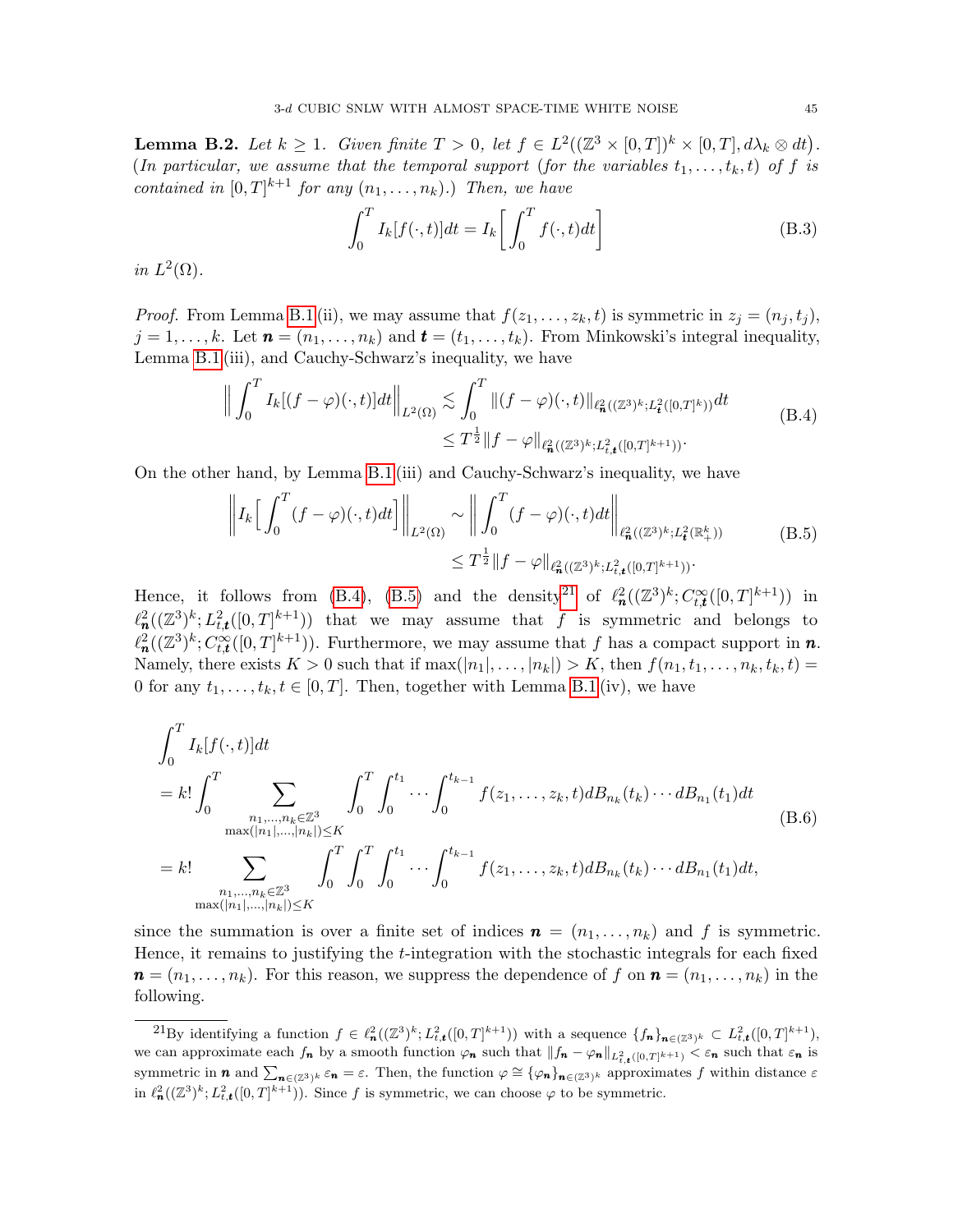When  $k = 1$ , we can exploit the smoothness of f and have

$$
\int_0^T \int_0^T f(t_1, t) dB_{n_1}(t_1) dt = \int_0^T f(T, t) B_{n_1}(T) dt - \int_0^T \int_0^T B_{n_1}(t_1) \partial_{t_1} f(t_1, t) dt_1 dt
$$
  
=  $B_{n_1}(T) \int_0^T f(T, t) dt - \int_0^T B_{n_1}(t_1) \partial_{t_1} \left( \int_0^T f(t_1, t) dt \right) dt_1$   
=  $\int_0^T \int_0^T f(t_1, t) dt dB_{n_1}(t_1),$ 

where, at the second equality, we used the standard Fubini's theorem in view of the almost sure boundedness of  $B_{n_1}$  on  $[0, T]$ . This proves  $(B.3)$  when  $k = 1$ .

For the general case, let us first consider the innermost integral in [\(B.6\)](#page-44-5). For notational simplicity, let us suppress all the variables of f except for  $t_k$  and  $t$ . Let  $\Delta_m = \{0 \le \tau_0 <$  $\tau_1 < \cdots < \tau_m \leq T$ } be a partition of  $[0, T]$  and define a step function  $f_m(\cdot, t)$  by setting  $f_m(\tau, t) = f(\tau_{j-1}, t)$  for  $\tau_{j-1} < \tau \leq \tau_j$ . Then, by defining  $J_m$  by

$$
J_m(t) := \int_0^{t_{k-1}} f_m(t_k, t) dB_{n_k}(t_k) = \sum_{j=1}^m (\mathbf{1}_{[0, t_{k-1}]} f)(\tau_{j-1}, t) \big(B_{n_k}(\tau_j) - B_{n_k}(\tau_{j-1})\big), \quad (B.7)
$$

it follows from the definition of the Wiener integral that

<span id="page-45-3"></span><span id="page-45-2"></span><span id="page-45-1"></span><span id="page-45-0"></span>
$$
J_m(t) \longrightarrow \int_0^{t_{k-1}} f(t_k, t) dB_{n_k}(t_k) \quad \text{in } L^2(\Omega), \tag{B.8}
$$

as  $m \to \infty$  (such that  $|\Delta_m| \to 0$ ). By integrating [\(B.7\)](#page-45-0) in t, we have

$$
\int_0^T J_m(t)dt = \sum_{j=1}^m \left( \int_0^T (\mathbf{1}_{[0,t_{k-1}]}f)(\tau_{j-1},t)dt \right) \left( B_{n_k}(\tau_j) - B_{n_k}(\tau_{j-1}) \right). \tag{B.9}
$$

By the definition of the Wiener integral once again, we have

RHS of (B.9) 
$$
\longrightarrow \int_0^{t_{k-1}} \int_0^T f(t_k, t) dt dB_{n_k}(t_k) \quad \text{in } L^2(\Omega),
$$
 (B.10)

while from Minkowski's integral inequality, [\(B.8\)](#page-45-2), and the bounded convergence theorem (recall that  $f$  is smooth), we have

<span id="page-45-6"></span><span id="page-45-4"></span>
$$
\left\| \int_0^T J_m(t)dt - \int_0^T \int_0^{t_{k-1}} f(t_k, t)dB_{n_k}(t_k)dt \right\|_{L^2(\Omega)}
$$
\n
$$
\leq \int_0^T \left\| J_m(t) - \int_0^{t_{k-1}} f(t_k, t)dB_{n_k}(t_k) \right\|_{L^2(\Omega)} dt \longrightarrow 0,
$$
\n
$$
\left\| \int_0^T \left( \int_0^T \left( \int_0^T f(t_k, t)dB_{n_k}(t_k) \right) \right) \right\|_{L^2(\Omega)} dt \longrightarrow 0,
$$
\n
$$
\left\| \int_0^T \left( \int_0^T f(t_k, t)dB_{n_k}(t_k) \right) \right\|_{L^2(\Omega)} dt \longrightarrow 0,
$$

as  $m \to \infty$ . Hence, from [\(B.9\)](#page-45-1), [\(B.10\)](#page-45-3), and [\(B.11\)](#page-45-4), we conclude that

$$
\int_0^T \int_0^{t_{k-1}} f(t_k, t) dB_{n_k}(t_k) dt = \int_0^{t_{k-1}} \int_0^T f(t_k, t) dt dB_{n_k}(t_k) \quad \text{in } L^2(\Omega). \tag{B.12}
$$

Next, we consider

<span id="page-45-5"></span>
$$
\int_{0}^{t_{k-2}} \int_{0}^{T} F(t_{k-1}, t) dt dB_{n_{k-1}}(t_{k-1})
$$
\n
$$
:= \int_{0}^{t_{k-2}} \int_{0}^{T} \left( \int_{0}^{t_{k-1}} f(t_{k-1}, t_k, t) dB_{n_k}(t_k) \right) dt dB_{n_{k-1}}(t_{k-1}).
$$
\n(B.13)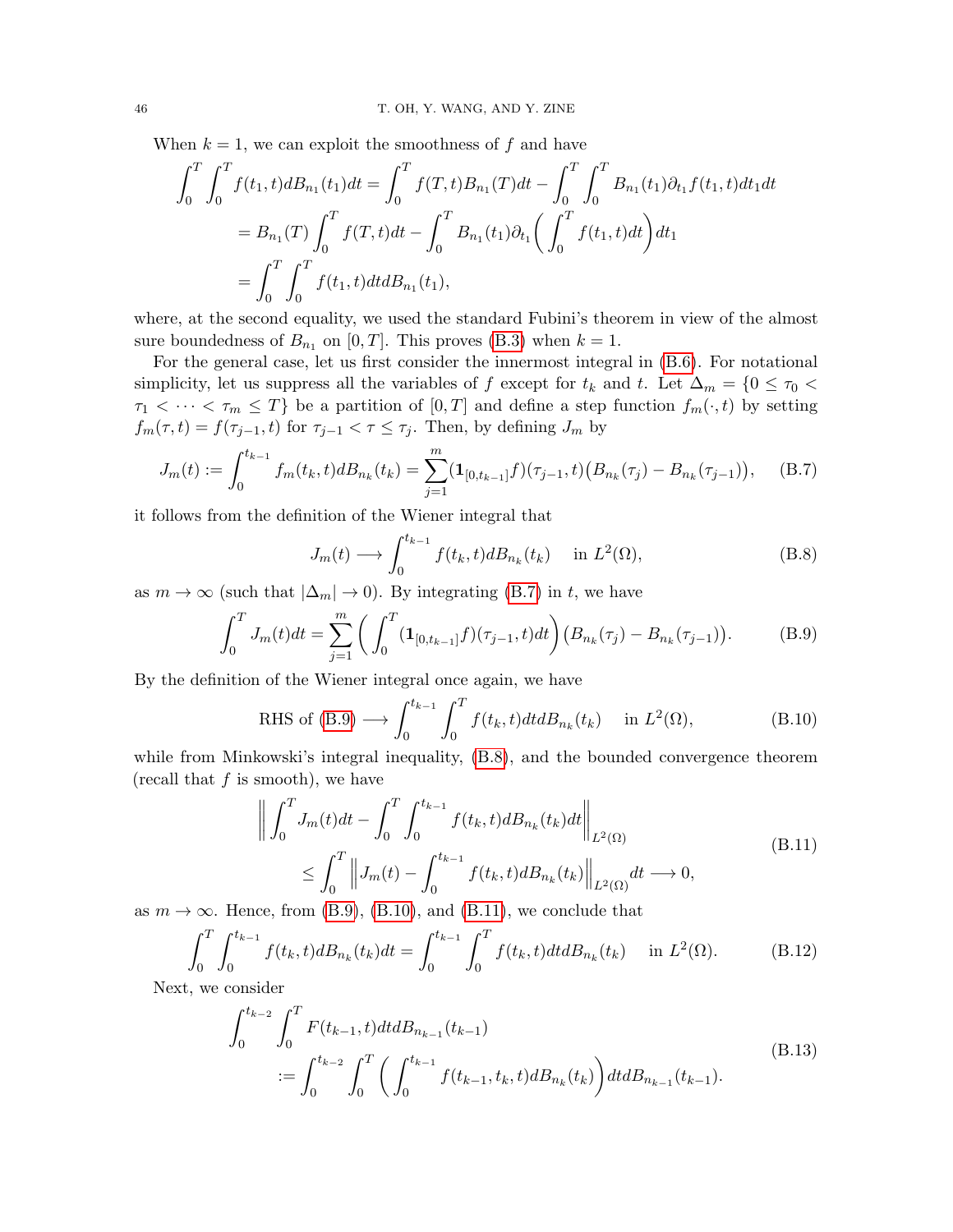Given the partition  $\Delta_m$  of [0, T] as above, we define an adaptive step function  $F_m(\cdot, t)$  by setting  $F_m(\tau, t; \omega) = F(\tau_{i-1}, t; \omega)$  for  $\tau_{i-1} < \tau \leq \tau_i$ . Then, we can simply repeat the previous computation (but with Ito integrals instead of Wiener integrals) and obtain

$$
\int_0^T \int_0^{t_{k-2}} F(t_{k-1}, t) dB_{n_{k-1}}(t_{k-1}) dt = \int_0^{t_{k-2}} \int_0^T F(t_{k-1}, t) dt dB_{n_{k-1}}(t_{k-1})
$$
(B.14)

in  $L^2(\Omega)$ . Combining [\(B.13\)](#page-45-5) and [\(B.14\)](#page-46-3) with [\(B.12\)](#page-45-6), we then obtain

<span id="page-46-3"></span>
$$
\int_0^T \int_0^{t_{k-2}} \int_0^{t_{k-1}} f(t_{k-1}, t_k, t) dB_{n_k}(t_k) dB_{n_{k-1}}(t_{k-1}) dt
$$
  
= 
$$
\int_0^{t_{k-2}} \int_0^{t_{k-1}} \int_0^T f(t_{k-1}, t_k, t) dt dB_{n_k}(t_k) dB_{n_{k-1}}(t_{k-1})
$$

in  $L^2(\Omega)$ . By iterating this process, we conclude

$$
\int_0^T \int_0^T \int_0^{t_1} \cdots \int_0^{t_{k-1}} f(t_1, \ldots, t_k, t) dB_{n_k}(t_k) \cdots dB_{n_1}(t_1) dt
$$
  
= 
$$
\int_0^T \int_0^{t_1} \cdots \int_0^{t_{k-1}} \int_0^T f(t_1, \ldots, t_k, t) dt dB_{n_k}(t_k) \cdots dB_{n_1}(t_1)
$$

in  $L^2(\Omega)$ . Together with [\(B.6\)](#page-44-5), this proves [\(B.3\)](#page-44-4).

We conclude this section by stating the product formula (Lemma [B.4\)](#page-46-1). Before doing so, we first recall the contraction of two functions.

<span id="page-46-2"></span>**Definition B.3.** Let  $k, \ell \in \mathbb{N}$ . Given an integer  $0 \leq r \leq \min(k, l)$ , we define the contraction  $f \otimes_r g$  of r indices of  $f \in L^2(Z^k)$  and  $g \in L^2(Z^{\ell})$  by

$$
(f \otimes_r g)(z_1, \ldots, z_{k+\ell-2r}) = \sum_{m_1, \ldots, m_r \in \mathbb{Z}^3} \int_{\mathbb{R}_+^r} f(z_1, \ldots, z_{k-r}, \zeta_1, \ldots, \zeta_r) \times g(z_{k+1-r}, \ldots, z_{k+\ell-2r}, \widetilde{\zeta}_1, \ldots, \widetilde{\zeta}_r) ds_1 \cdots ds_r,
$$

where  $\zeta_j = (m_j, s_j)$  and  $\zeta_j = (-m_j, s_j)$ .

Note that even if f and g are symmetric, their contraction  $f \otimes_r g$  is not symmetric in general. We now state the product formula. See [\[43,](#page-52-25) Proposition 1.1.3].

<span id="page-46-1"></span>**Lemma B.4** (product formula). Let  $k, \ell \in \mathbb{N}$ . Let  $f \in L^2(Z^k)$  and  $g \in L^2(Z^{\ell})$  be symmetric functions. Then, we have

$$
I_k[f] \cdot I_\ell[g] = \sum_{r=0}^{\min(k,\ell)} r! \binom{k}{r} \binom{\ell}{r} I_{k+\ell-2r}[f \otimes_r g].
$$

# Appendix C. Random tensors

<span id="page-46-0"></span>In this section, we provide the basic definition and some lemmas on (random) tensors from [\[18,](#page-52-8) [12\]](#page-51-3). See [\[18,](#page-52-8) Sections 2 and 4] and [\[12,](#page-51-3) Section 4] for further discussion.

**Definition C.1.** Let A be a finite index set. We denote by  $n_A$  the tuple  $(n_i : j \in A)$ . A tensor  $h = h_{n_A}$  is a function:  $(\mathbb{Z}^3)^A \to \mathbb{C}$  with the input variables  $n_A$ . Note that the tensor h may also depend on  $\omega \in \Omega$ . The support of a tensor h is the set of  $n_A$  such that  $h_{n_A} \neq 0$ .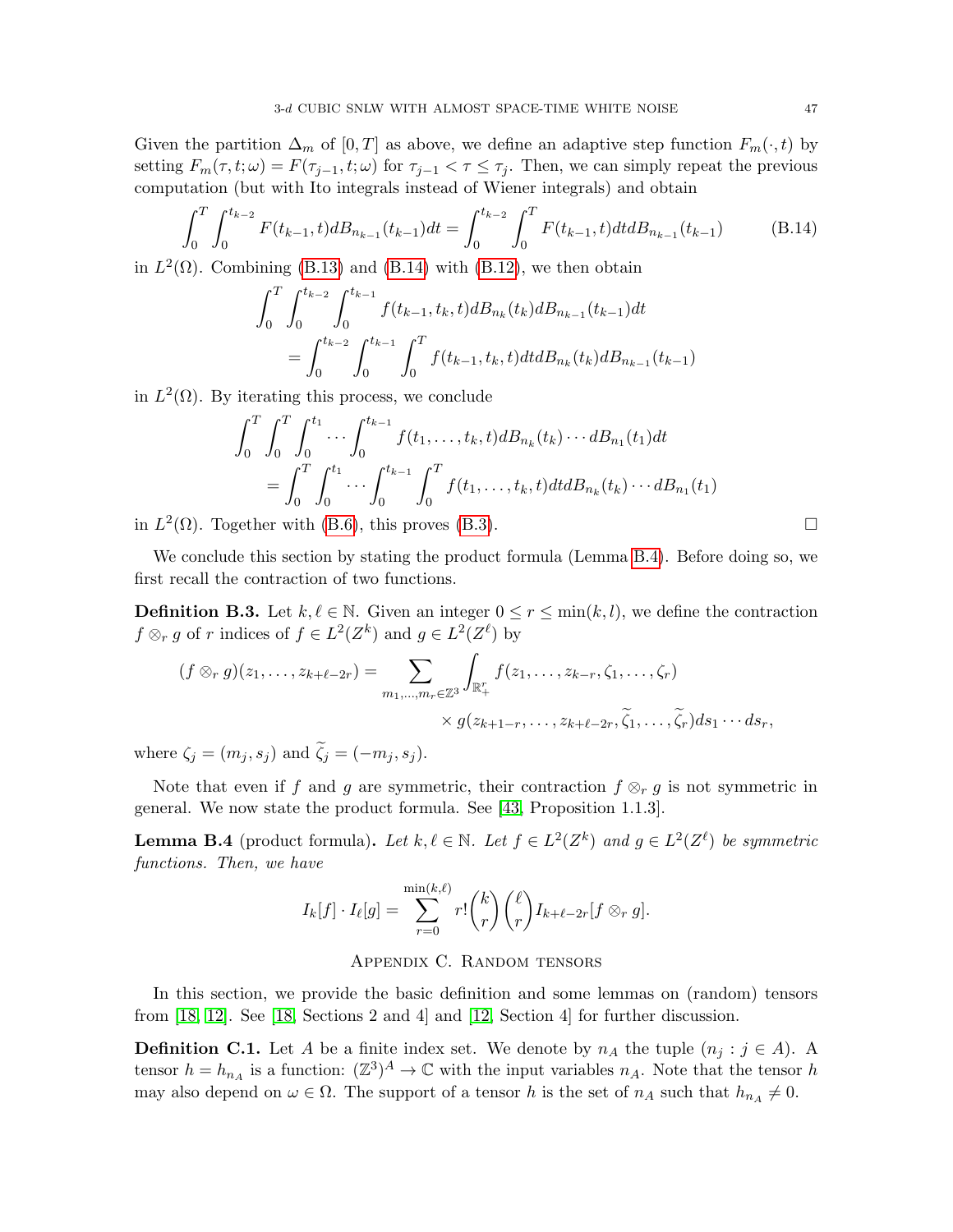Given a finite index set A, let  $(B, C)$  be a partition of A. We define the norms  $\|\cdot\|_{n_A}$  and  $\|\cdot\|_{n_B\to n_C}$  by

<span id="page-47-1"></span>
$$
||h||_{n_A} = ||h||_{\ell^2_{n_A}} = \left(\sum_{n_A} |h_{n_A}|^2\right)^{\frac{1}{2}}
$$

and

$$
||h||_{n_B \to n_C}^2 = \sup \left\{ \sum_{n_C} \left| \sum_{n_B} h_{n_A} f_{n_B} \right|^2 : ||f||_{\ell_{n_B}^2} = 1 \right\},\tag{C.1}
$$

where we used the short-hand notation  $\sum_{n_Z}$  for  $\sum_{n_Z \in (\mathbb{Z}^3)^Z}$  for a finite index set Z. Note that, by duality, we have  $||h||_{n_B\to n_C} = ||h||_{n_C\to n_B} = ||h||_{n_B\to n_C}$  for any tensor  $h = h_{n_A}$ . If  $B = \emptyset$  or  $C = \emptyset$ , then we have  $||h||_{n_B \to n_C} = ||h||_{n_A}$ .

For example, when  $A = \{1, 2\}$ , the norm  $||h||_{n_1\to n_2}$  denotes the usual operator norm  $||h||_{\ell_{n_1}^2 \to \ell_{n_2}^2}$  for an infinite dimensional matrix operator  $\{h_{n_1n_2}\}_{n_1,n_2 \in \mathbb{Z}^3}$ . By bounding the matrix operator norm by the Hilbert-Schmidt norm  $(=$  the Frobenius norm), we have

<span id="page-47-3"></span><span id="page-47-2"></span>
$$
||h||_{\ell_{n_1}^2 \to \ell_{n_2}^2} \le ||h||_{\ell_{n_1, n_2}^2}
$$
\n(C.2)

Let  $(B, C)$  be a partition of A. Then, by duality, we can write  $(C.1)$  as

$$
||h||_{n_B \to n_C} = \sup \bigg\{ \sum_{n_C} \Big| \sum_{n_B, n_C} h_{n_A} f_{n_B} g_{n_C} \Big| : ||f||_{\ell^2_{n_B}} = ||g||_{\ell^2_{n_C}} = 1 \bigg\},\
$$

from which we obtain

$$
\sup_{n_A} |h_{n_A}| = \sup_{n_B, n_C} |h_{n_B n_C}| \le ||h||_{n_B \to n_C}.
$$
 (C.3)

Next, we recall a key deterministic tensor bound in the study of the random cubic NLW from [\[12\]](#page-51-3).

<span id="page-47-0"></span>**Lemma C.2** (Lemma 4.33 in [\[12\]](#page-51-3)). Let  $s < \frac{1}{2} + \beta$  for some  $\beta > 0$ . Given  $\varepsilon_j \in \{-1, 1\}$  for  $j = 0, 1, 2, 3$ , let  $\kappa(\bar{n})$  be as in [\(4.7\)](#page-22-2). For  $m \in \mathbb{Z}$ , define the tensor  $h^m$  by

$$
h_{nn_1n_2n_3}^m = \bigg(\prod_{j=1}^3 \mathbf{1}_{\substack{|n_j|\sim N_j\\|n_j|\leq N}}\bigg) \mathbf{1}_{\{| \kappa(\bar{n})-m|\leq 1\}} \frac{\langle n \rangle^{s-1}}{\langle n_{12} \rangle^{\beta} \langle n_1 \rangle \langle n_2 \rangle \langle n_3 \rangle^{\frac{1}{2}}}.
$$

Then, there exists  $\delta_0 > 0$  such that

$$
\max\left(\|h^m\|_{n_1n_2n_3\to n},\|h^m\|_{n_3\to nn_1n_2},\|h^m\|_{n_1n_3\to nn_2},\|h^m\|_{n_2n_3\to nn_1}\right)\n\n\lesssim \max(N_1,N_2,N_3)^{-\delta_0},
$$

uniformly in  $N \geq 1$ ,  $m \in \mathbb{Z}$ , dyadic  $N_1, N_2, N_3 \geq 1$ , and  $\varepsilon_j \in \{-1, 1\}$  for  $j = 0, 1, 2, 3$ .

We conclude this section with the following random matrix estimate. This lemma is essentially Propositions 2.8 and 4.14 in [\[18\]](#page-52-8); see also Proposition 4.50 in [\[12\]](#page-51-3). In our stochastic PDE setting, however, we need a slightly different formulation (in particular, adapted to multiple stochastic integrals with general integrands) and thus for readers' convenience, we present its proof.

Let A be a finite index set. As in [\(4.15\)](#page-25-1) and [\(4.16\)](#page-25-2), we set  $z_A = (k_A, t_A)$  for  $(k_A, t_A) \in$  $(\mathbb{Z}^3)^A \times \mathbb{R}^A$  and write  $f_{z_A} = f(z_A) = f(n_A, t_A)$ .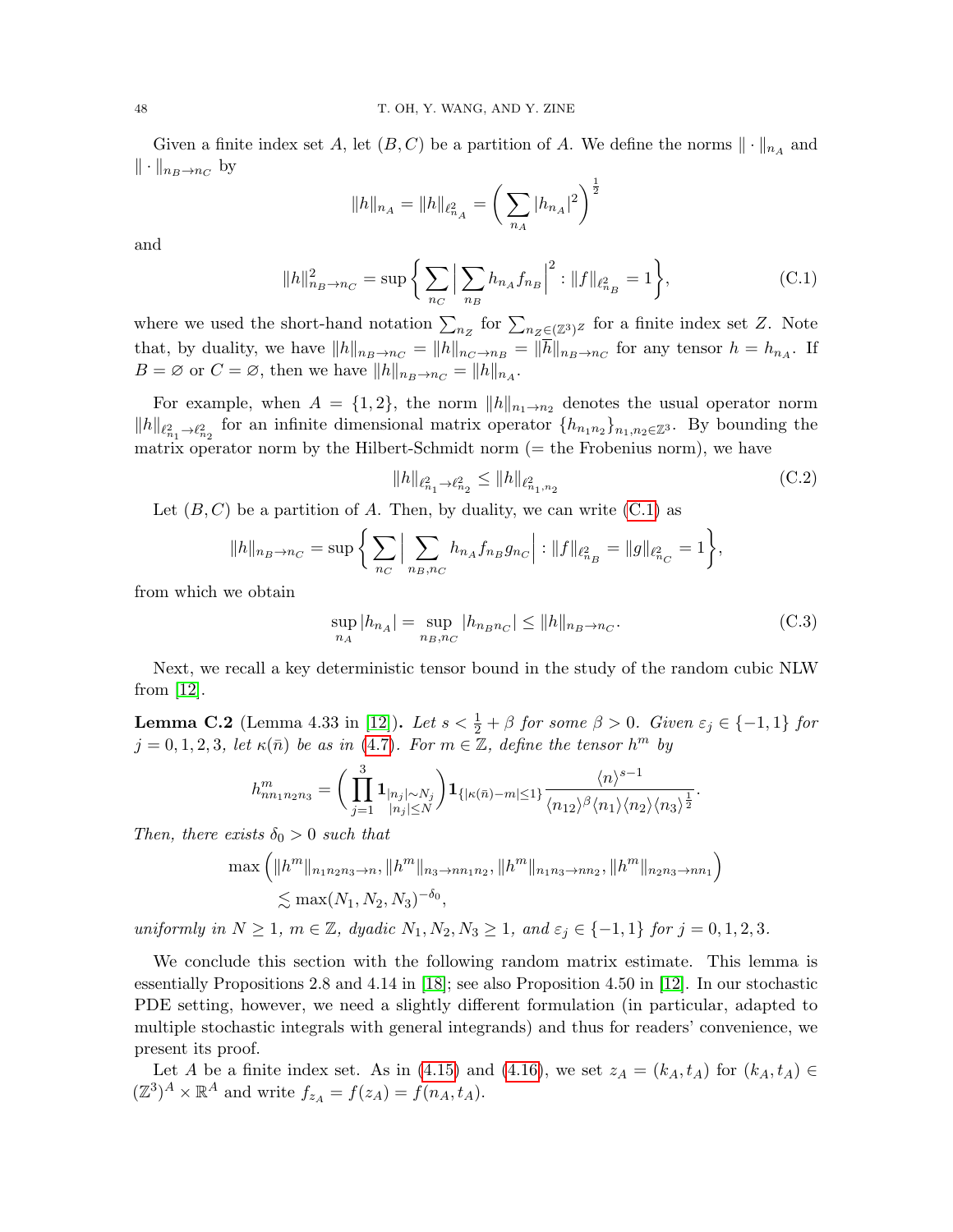<span id="page-48-0"></span>**Lemma C.3.** Let A be a finite index set with  $k = |A| \ge 1$ . Let  $h = h_{bcn_A}$  be a tensor such that  $n_j \in \mathbb{Z}^3$  for each  $j \in A$  and  $(b, c) \in (\mathbb{Z}^3)^d$  for some integer  $d \geq 2$ . Given  $N \geq 1$ , assume that

$$
supp h \subset \{|b|, |c|, |n_j| \lesssim N \text{ for each } j \in A\}. \tag{C.4}
$$

Given a (deterministic) tensor  $h_{bcn_A} \in \ell_{bcn_A}^2$ , define the tensor  $H = H_{bc}$  by

<span id="page-48-3"></span><span id="page-48-2"></span><span id="page-48-1"></span>
$$
H_{bc} = I_k \left[ h_{bcn_A} f_{z_A} \right] \tag{C.5}
$$

 $\textit{for $f\in \ell^\infty_{n_A}((\mathbb{Z}^3)^A; L^2_{t_A}(\mathbb{R}^A_+))$, where $I_k$ denotes the multiple stochastic integral defined in $K_{t_A}(\mathbb{Z}^3)^{K}$, and $K_{t_A}(\mathbb{Z}^3)^{K}$, where $I_k$ denotes the multiple stochastic integral defined in $K_{t_A}(\mathbb{Z}^3)^{K}$, and $K_{t_A}(\mathbb{Z}^3)^{K}$, and $\mathbb{Z}^3$ is the same.}$ Appendix [B.](#page-43-0) Then, for any  $\theta > 0$ , we have

$$
\left\| \|H_{bc}\|_{b\to c} \|_{L^p(\Omega)} \lesssim p^{\frac{k}{2}} N^{\theta} \Big( \max_{(B,C)} \|h\|_{bn_B \to cn_C} \Big) \|f(n_A, t_A)\|_{\ell_{n_A}^{\infty} L_{t_A}^2},\tag{C.6}
$$

where the maximum is taken over all partitions  $(B, C)$  of A.

**Remark C.4.** (i) The assumption that  $h_{bcn_A} \in \ell_{bcn_A}^2$  and  $f \in \ell_{n_A}^{\infty}((\mathbb{Z}^3)^A; L^2_{t_A}(\mathbb{R}^A_+))$  ensures that the multiple stochastic integral  $I_k[h_{bcn_A}f_{z_A}]$  in [\(C.5\)](#page-48-1) is well defined. Note that if for instance we have a stronger condition  $f \in \ell^2((\mathbb{Z}^3)^A; L^2(\mathbb{R}^A_+))$ , then the conclusion [\(C.6\)](#page-48-2) trivially holds without any loss in  $N$ . We also note that even if the tensor  $h$  is random, Lemma [C.3](#page-48-0) holds with the same proof as long as  $h$  is independent of the Brownian motions  ${B_{n_A}}$  defining multiple stochastic integrals.

(ii) By translation invariance, we may replace the condition [\(C.4\)](#page-48-3) in Lemma [C.3](#page-48-0) by

$$
supp h \subset \{ |b - b_*|, |c - c_*|, |n_j - n_{j,*}| \le N \text{ for each } j \in A \}
$$

for some  $(b_*, c_*) \in (\mathbb{Z}^3)^d$  and  $n_{j,*} \in \mathbb{Z}^3$ ,  $j \in A$ .

Proof of Lemma [C.3.](#page-48-0) We follow the proof of Proposition 4.14 in [\[18\]](#page-52-8) and use a higher order version of Bourgain's  $TT^*$ -argument [\[9\]](#page-51-5). Let  $T: \ell_c^2 \to \ell_b^2$  be the linear operator whose kernel is  $H_{bc}$ . Namely, T is defined by

<span id="page-48-5"></span><span id="page-48-4"></span>
$$
(Tg)_b = \sum_c H_{bc}g_c, \quad g \in \ell_c^2. \tag{C.7}
$$

For  $j \in \mathbb{N}$ , we define the operator  $T_j$  by  $T_j = (TT^*)^m$  if  $j = 2m$ , and  $T_j = (TT^*)^mT$  if  $j = 2m + 1$ . We claim that  $T_j$  has a kernel which is given by a linear combination of terms  $\mathcal{T}_j$ of the form

<span id="page-48-6"></span>
$$
\mathcal{T}_j = \begin{cases} I_\ell[y_{bb'}(z_D)], & \text{when } j \text{ is even,} \\ I_\ell[y_{bc}(z_D)], & \text{when } j \text{ is odd,} \end{cases} \tag{C.8}
$$

for some finite index set D and  $\ell = |D| \leq kj$ , where  $y_{bb'}(z_D)$  (or  $y_{bc}(z_D)$ ) satisfies the following bound:

$$
||y_{bb'}(z_D)||_{\ell_{bcn_D}^2 L_{t_D}^2} \quad \text{(or } ||y_{bc}(z_D)||_{\ell_{bcn_D}^2 L_{t_D}^2})
$$
  

$$
\lesssim \left(\max_{(B,C)} ||h||_{bn_B \to cn_C}\right)^{j-1} ||h_{bcn_A}||_{\ell_{bcn_A}^2} ||f(n_A, t_A)||_{\ell_{\infty}^{\infty} L_{t_A}^2}^j. \tag{C.9}
$$

where the maximum is taken over all partitions  $(B, C)$  of A. Here, the implicit constant depends on k,  $\ell$ , and j. While it grows with j (and  $\ell$ ), this does not cause an issue since for a given small  $\theta > 0$  in [\(C.6\)](#page-48-2), we fix  $j = j(\theta) \gg 1$ .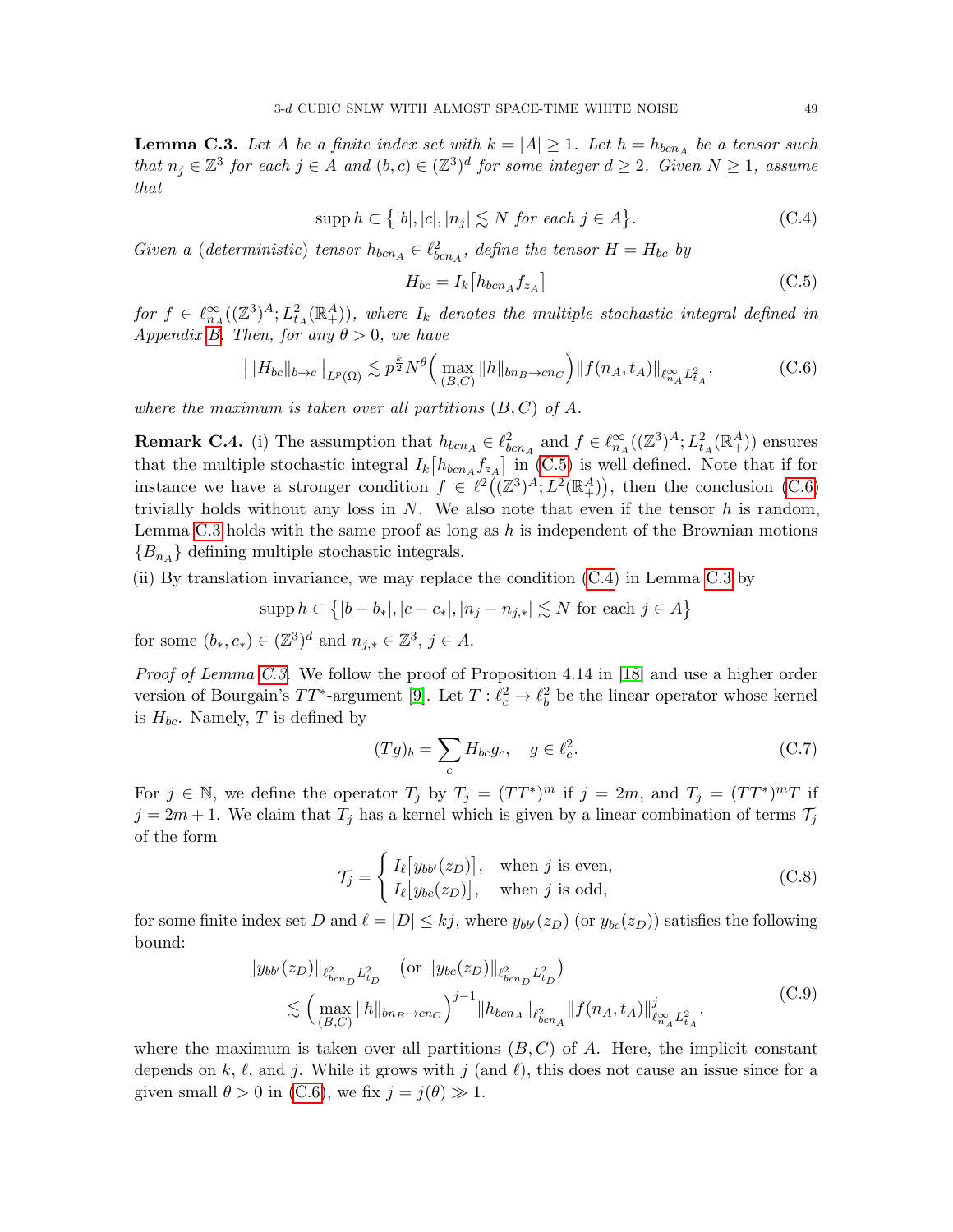Let  $j = 1$ . In this case, comparing [\(C.8\)](#page-48-4) with [\(C.7\)](#page-48-5) and [\(C.5\)](#page-48-1) and using Lemma [B.1](#page-43-1) (ii), we have  $y_{bc}(z_D) = \text{Sym}(h_{bcn_A}f(z_A))$  with  $D = A$  and thus the bound [\(C.9\)](#page-48-6) follows from Hölder's inequality. Note that, in this case, it follows from Lemma [B.1](#page-43-1) (iii) that

$$
||y_{bc}(z_A)||_{\ell_{bcn_A}^2 L_{t_A}^2} = (k!)^{-1} || ||H_{bc}||_{\ell_{bc}^2} ||_{L^2(\Omega)},
$$

where the right-hand side is the second moment of the Hilbert-Schmidt norm of the operator T. By taking higher powers  $T_j$ , we control the operator norm of T.

Now, assume that the claim with [\(C.8\)](#page-48-4) and [\(C.9\)](#page-48-6) hold true for  $j - 1$ . We assume that j is odd. The proof for even j is analogous. Noting that  $T_j = T_{j-1}T$ , it follows from the inductive hypothesis [\(C.8\)](#page-48-4) with [\(C.5\)](#page-48-1) and Lemma [B.1](#page-43-1) (ii) that the kernel for  $T_j$  is given by a linear combination of terms  $\mathcal{T}_j$  of the form

$$
(\mathcal{T}_j)_{bc} = \sum_{b'} (\mathcal{T}_{j-1})_{bb'} H_{b'c}
$$
  
= 
$$
\sum_{b'} I_{\ell} [y_{bb'}(z_D)] \cdot I_k [h_{b'cn_A} f(z_A)]
$$
  
= 
$$
\sum_{b'} I_{\ell} [Sym(y_{bb'}(z_D))] \cdot I_k [Sym(h_{b'cn_A} f(z_A))].
$$

Then, from the product formula (Lemma [B.4\)](#page-46-1), we have

$$
(\mathcal{T}_j)_{bc} = \sum_{r=0}^{\min(k,\ell)} r! \binom{k}{r} \binom{\ell}{r} I_{k+\ell-2r} \bigg[ \sum_{b'} \left( \text{Sym}(y_{bb'}) \otimes_r \text{Sym}(h_{b'c}f) \right) \bigg].
$$

Hence, it suffices to show that  $\sum_{b'} (\text{Sym}(y_{bb'}) \otimes_r \text{Sym}(h_{b'c}f))$  satisfies [\(C.9\)](#page-48-6) for each  $0 \le r \le$  $\min(k, \ell)$ . For notational simplicity, we drop Sym in Sym $(y_{bb'})$  and Sym $(h_{b'c}f)$  in the following. Note that this does not cause any issue since, in taking the  $L^2(\Omega)$ -norm, we can remove Sym by Jensen's inequality [\(B.2\)](#page-43-2) as in Section [4.](#page-20-0)

Fix  $0 \le r \le \min(k, \ell)$ . From Definition [B.3](#page-46-2) on the contraction, we have

$$
\begin{aligned} \left(y_{bb'} \otimes_r h_{b'c}f\right)(z_B) \\ &= \sum_{n_C} \int_{\mathbb{R}_+^r} y_{bb'}(z_{B_1}, z_C) \cdot (h_{b'c}f)(z_{B_2}, \widetilde{z}_C) dt_C, \end{aligned} \tag{C.10}
$$

where  $\tilde{z}_C = (-n_C, t_C)$  for given  $z_C = (n_C, t_C)$ . Here,  $B_1$ ,  $B_2$ , and C are pairwise disjoint sets such that  $|B_1| = \ell - r$ ,  $|B_2| = k - r$ ,  $|C| = r$ ,  $B = B_1 \cup B_2$ , and (by suitable relabeling of indices)

<span id="page-49-1"></span><span id="page-49-0"></span>
$$
B_1 \cup C = D \qquad \text{and} \qquad B_2 \cup C = A. \tag{C.11}
$$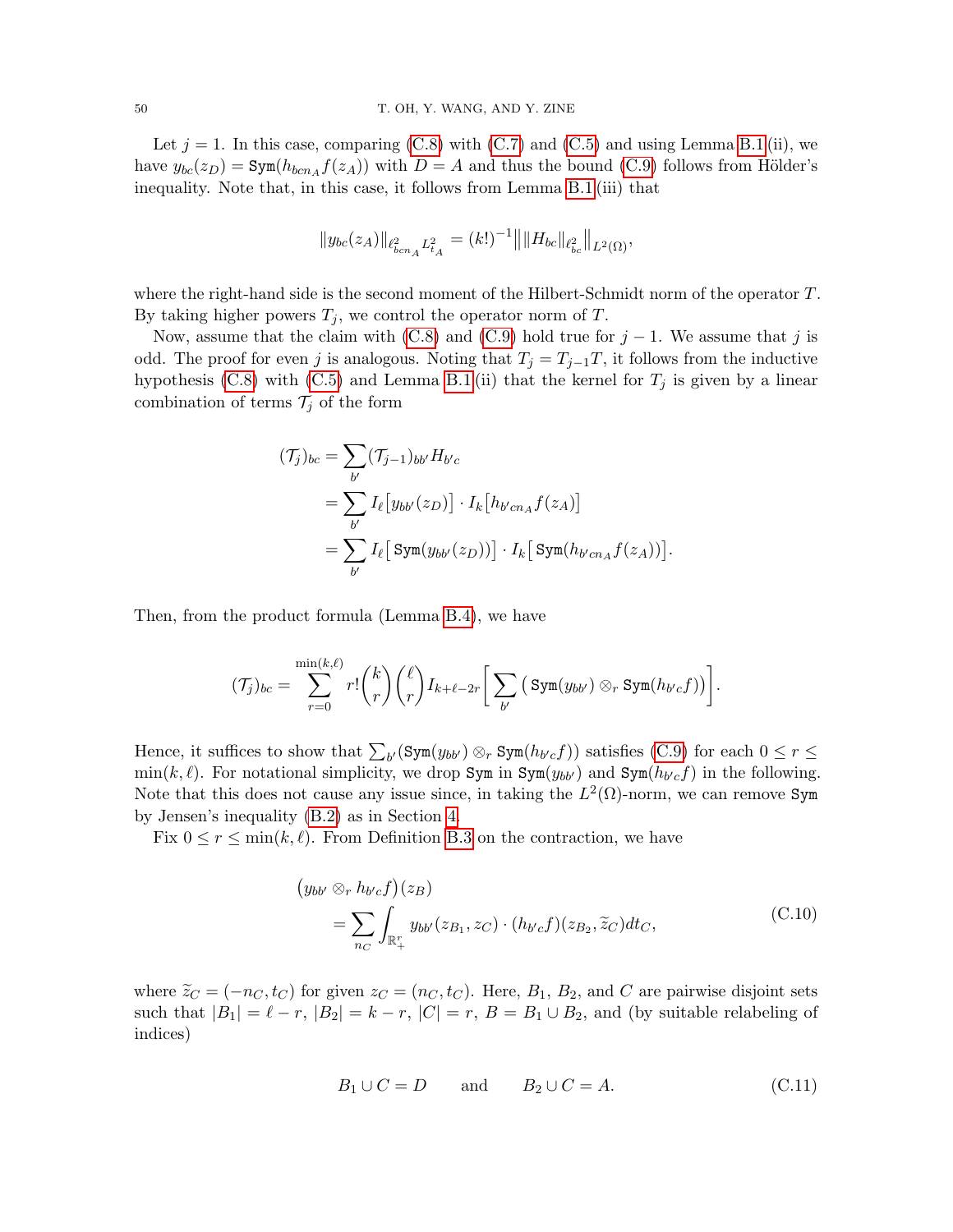Then, from  $(C.10)$ , Cauchy-Schwarz's inequality (in  $t<sub>C</sub>$ ), Minkowski's integral inequality (with  $L_{t_B}^2 = L_{t_{B_1}}^2 L_{t_{B_2}}^2$ , [\(C.1\)](#page-47-1), and the identification in [\(C.11\)](#page-49-1), we have

$$
\| \sum_{b'} (y_{bb'} \otimes_r h_{b'c} f)(n_B, t_B) \|_{\ell_{bcn}^2 L_{t_B}^2} \n\leq \| \sum_{b',n_C} \| y_{bb'} (n_{B_1}, t_{B_1}, n_C, t_C) \|_{L_{t_{B_1}t_C}^2} \cdot \| (h_{b'c} f)(n_{B_2}, t_{B_2}, -n_C, t_C) \|_{L_{t_{B_2}t_C}^2} \bigg\|_{\ell_{bcn}^2} \n\leq \| y_{bb'} (n_{B_1}, t_{B_1}, n_C, t_C) \|_{\ell_{bb'n_{B_1}n_C}^2 L_{t_{B_1}t_C}^2} \bigg\| \| (h_{b'c} f)(z_{B_2}, z_C) \|_{L_{t_{B_2}t_C}^2} \bigg\|_{b'n_C \to cn_{B_2}} \tag{C.12}
$$
\n
$$
= \| y_{bb'} (z_D) \|_{\ell_{bb'n_D}^2 L_{t_D}^2} \bigg\| h_{b'cn_A} \| f(z_A) \|_{L_{t_A}^2} \bigg\|_{b'n_C \to cn_{A \setminus C}}.
$$

Moreover, from [\(C.1\)](#page-47-1), we have

$$
\|h_{b'cn_A} \|f(z_A)\|_{L^2_{tA}}\|_{b'n_C \to cn_{A \setminus C}} \leq \|h_{b'cn_A} \|_{b'n_C \to cn_{A \setminus C}} \|f(n_A, t_A)\|_{\ell^{\infty}_{n_A} L^2_{tA}}
$$
\n
$$
\leq \left(\max_{(A_1, A_2)} \|h_{bcn_A} \|_{bn_{A_1} \to cn_{A_2}}\right) \|f(n_A, t_A)\|_{\ell^{\infty}_{n_A} L^2_{tA}},\tag{C.13}
$$

where the maximum is taken over all partitions  $(A_1, A_2)$  of A. Hence, from  $(C.12)$ ,  $(C.13)$ , and the inductive hypothesis [\(C.9\)](#page-48-6) (with  $j-1$  in place of j), we obtain (C.9) for j. Therefore, by induction, the claim holds for any  $j \in \mathbb{N}$ .

We are now ready to prove [\(C.6\)](#page-48-2). Consider the product  $T_{2m} = (TT^*)^m$  for  $m \ge 1$ . Let us denote by  $\mathcal{R}_{2m}$  the kernel of  $T_{2m}$ , which consists of terms  $\mathcal{T}_j$ , satisfying [\(C.8\)](#page-48-4) and [\(C.9\)](#page-48-6). Namely, we have

<span id="page-50-3"></span><span id="page-50-2"></span><span id="page-50-1"></span><span id="page-50-0"></span>
$$
(\mathcal{R}_{2m})_{bb'} = \sum_{j=1}^{J} I_{2k\ell_j} \left[ y_{bb'}^{(j)}(z_{D^{(j)}}) \right]
$$
 (C.14)

for some  $J \ge 1$ ,  $0 \le \ell_j \le m$ , and  $y_{bb'}^{(j)}$ , satisfying [\(C.9\)](#page-48-6). Note that we have  $\mathcal{R}_{2m} \in \mathcal{H}_{\le 2mk}$ . Then, by the standard  $TT^*$  argument, [\(C.2\)](#page-47-2), Minkowski's integral inequality, [\(C.14\)](#page-50-2), the Wiener chaos estimate (Lemma [2.9\)](#page-15-4), Lemma [B.1](#page-43-1) (iii), and [\(C.9\)](#page-48-6), we obtain

$$
\| \|H_{bc}\|_{b\to c} \|_{L^{p}(\Omega)} = \| \|H_{bc}\|_{b\to c}^{2m} \|_{L^{\frac{2m}{2m}}(\Omega)}^{\frac{1}{2m}} = \| \|T\|_{\ell_{c}^{2}\to\ell_{b}^{2}}^{2m} \|_{L^{\frac{2m}{2m}}(\Omega)}^{\frac{1}{2m}} \n= \| \| (TT^{*})^{m} \|_{\ell_{b}^{2}\to\ell_{b}^{2}} \|_{L^{\frac{2m}{2m}}(\Omega)}^{\frac{1}{2m}} \le \| \| (\mathcal{R}_{2m})_{bb'} \|_{\ell_{bb'}^{2}} \|_{L^{\frac{2m}{2m}}(\Omega)}^{\frac{1}{2m}} \n\le \| \| (\mathcal{R}_{2m})_{bb'} \|_{L^{\frac{p}{2m}}(\Omega)} \|_{\ell_{bb'}^{2}}^{\frac{1}{2m}} \n\le p^{\frac{k}{2}} \Big( \sum_{j=1}^{J} \| \| I_{2k\ell_{j}} [y_{bb'}^{(j)}(z_{D^{(j)}})] \|_{L^{2}(\Omega)} \|_{\ell_{bb'}^{2}} \Big)^{\frac{1}{2m}} \n\lesssim p^{\frac{k}{2}} \Big( \sum_{j=1}^{J} \| y_{bb'}^{(j)}(z_{D^{(j)}}) \|_{\ell_{bcn_{D}(j)}^{2}} L^{2}_{\ell_{D^{(j)}}} \Big)^{\frac{1}{2m}} \n\lesssim p^{\frac{k}{2}} \Big( \max_{(B,C)} \|h\|_{bn_{B}\to cn_{C}} \Big)^{1-\frac{1}{2m}} \|h\|_{\ell_{bcn_{A}}^{2}}^{\frac{1}{2m}} \|f(n_{A}, t_{A})\|_{\ell_{n_{A}}^{\infty}} L^{2}_{\ell_{A}}
$$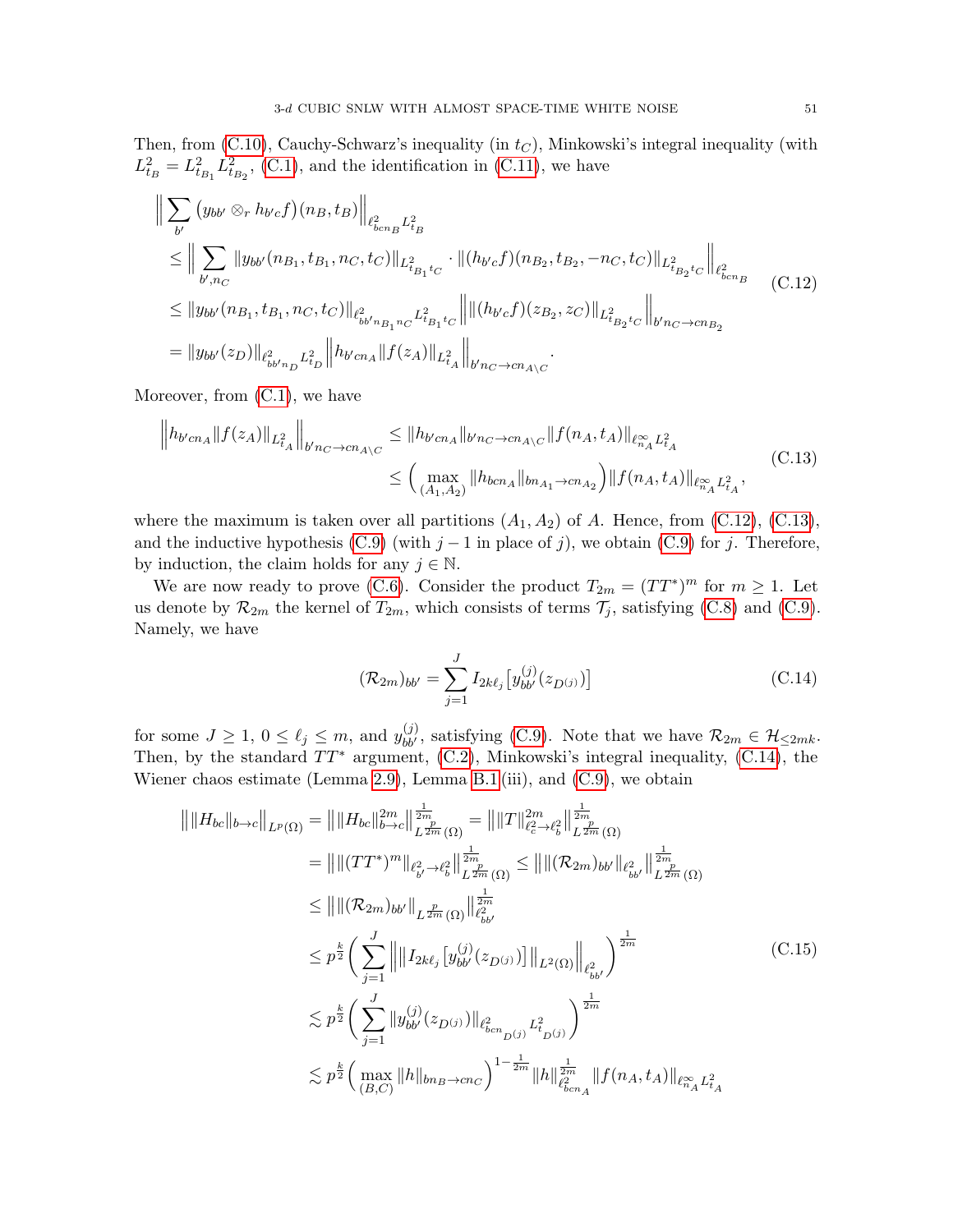for any  $p \ge 4m$ . Moreover, from [\(C.4\)](#page-48-3) and [\(C.3\)](#page-47-3), we have

$$
||h||_{\ell_{bcn_A}^2} \le N^{\frac{3}{2}(d+k)} \sup_{b,c,n_A} |h_{bcn_A}| \le N^{\frac{3}{2}(d+k)} \max_{(B,C)} ||h||_{bn_B \to cn_C}.
$$
 (C.16)

Therefore, by combining  $(C.15)$  and  $(C.16)$  and taking m sufficiently large, we obtain the desired bound [\(C.6\)](#page-48-2).

Acknowledgements. T.O. would like to thank István Gyöngy for his kind continual support since T.O.'s arrival in Edinburgh in 2013 and also for joyful chat over the daily tea break. Y.W. would like to thank István Gyöngy for his kindness and teaching during his stay at Edinburgh in 2016-2017.

T.O. and Y.Z. were supported by the European Research Council (grant no. 864138 "SingStochDispDyn"). Y.W. was supported by supported by the EPSRC New Investigator Award (grant no. EP/V003178/1). Lastly, the authors wish to thank the anonymous referee for the helpful comments.

Data availability statement. Data sharing not applicable to this article as no datasets were generated or analysed during the current study.

#### <span id="page-51-16"></span><span id="page-51-0"></span>**REFERENCES**

- <span id="page-51-13"></span>[1] H. Bahouri, J.-Y. Chemin, R. Danchin, Fourier analysis and nonlinear partial differential equations, Grundlehren der Mathematischen Wissenschaften [Fundamental Principles of Mathematical Sciences], 343. Springer, Heidelberg, 2011. xvi+523 pp.
- <span id="page-51-7"></span> $[2]$  A. Bényi, T. Oh, O. Pocovnicu, Wiener randomization on unbounded domains and an application to almost sure well-posedness of NLS, Excursions in harmonic analysis. Vol. 4, 3–25, Appl. Numer. Harmon. Anal., Birkhäuser/Springer, Cham, 2015.
- <span id="page-51-8"></span>[3] A. Bényi, T. Oh, O. Pocovnicu, On the probabilistic Cauchy theory of the cubic nonlinear Schrödinger equation on  $\mathbb{R}^3$ ,  $d \ge 3$ , Trans. Amer. Math. Soc. Ser. B 2 (2015), 1-50.
- <span id="page-51-9"></span>[4]  $\AA$ . Bényi, T. Oh, O. Pocovnicu, *Higher order expansions for the probabilistic local Cauchy theory of the* cubic nonlinear Schrödinger equation on  $\mathbb{R}^3$ , Trans. Amer. Math. Soc. B 6 (2019), 114-160.
- <span id="page-51-15"></span>[5] V. Bogachev, Gaussian measures, Mathematical Surveys and Monographs, 62. American Mathematical Society, Providence, RI, 1998. xii+433 pp.
- <span id="page-51-12"></span> $[6]$  J.-M. Bony, Calcul symbolique et propagation des singularités pour les équations aux dérivées partielles non linéaires, Ann. Sci. École Norm. Sup. 14 (1981), no. 2, 209–246.
- <span id="page-51-14"></span>[7] J. Bourgain, Fourier transform restriction phenomena for certain lattice subsets and applications to nonlinear evolution equations, I: Schrödinger equations, Geom. Funct. Anal. 3 (1993), 107–156.
- <span id="page-51-10"></span>[8] J. Bourgain, Periodic nonlinear Schrödinger equation and invariant measures, Comm. Math. Phys. 166 (1994), no. 1, 1–26.
- <span id="page-51-5"></span>[9] J. Bourgain, *Invariant measures for the 2D-defocusing nonlinear Schrödinger equation*, Comm. Math. Phys. 176 (1996), no. 2, 421–445.
- <span id="page-51-6"></span>[10] J. Bourgain, Invariant measures for the Gross-Piatevskii equation, J. Math. Pures Appl. 76 (1997), no. 8, 649–702.
- <span id="page-51-11"></span>[11] B. Bringmann, Invariant Gibbs measures for the three-dimensional wave equation with a Hartree nonlinearity I: measures, Stoch. Partial Differ. Equ. Anal. Comput. (2021). https://doi.org/10.1007/s40072-021- 00193-y
- <span id="page-51-3"></span>[12] B. Bringmann, Invariant Gibbs measures for the three-dimensional wave equation with a Hartree nonlinearity II: dynamics, to appear in J. Eur. Math. Soc.
- <span id="page-51-1"></span>[13] N. Burq, N. Tzvetkov, Probabilistic well-posedness for the cubic wave equation, J. Eur. Math. Soc. (JEMS) 16 (2014), no. 1, 1–30.
- <span id="page-51-4"></span>[14] R. Catellier, K. Chouk, Paracontrolled distributions and the 3-dimensional stochastic quantization equation, Ann. Probab. 46 (2018), no. 5, 2621–2679.
- <span id="page-51-2"></span>[15] G. Da Prato, J. Zabczyk, Stochastic equations in infinite dimensions, Second edition. Encyclopedia of Mathematics and its Applications, 152. Cambridge University Press, Cambridge, 2014. xviii+493 pp.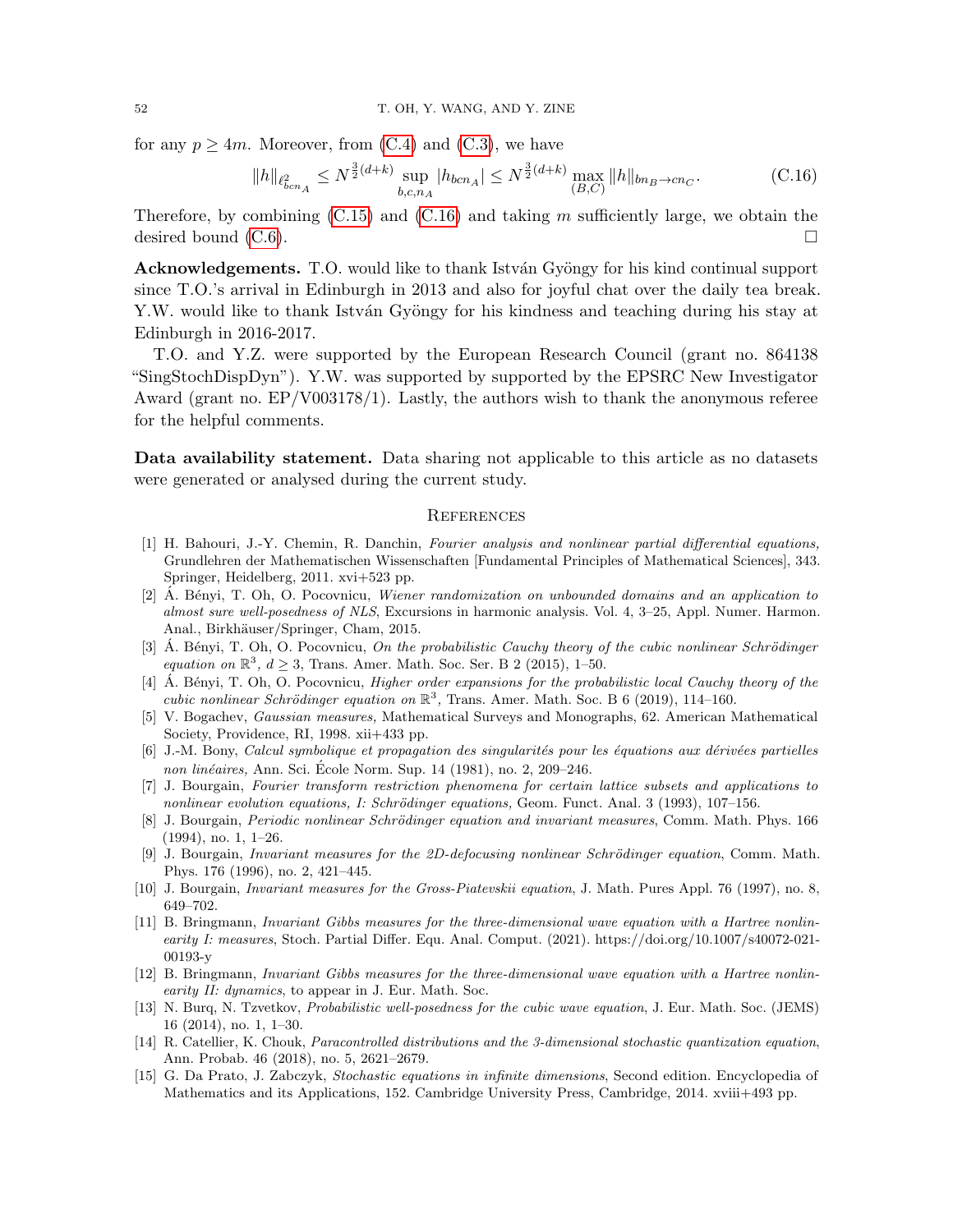- <span id="page-52-13"></span>[16] A. de Bouard, A. Debussche, The stochastic nonlinear Schrödinger equation in  $H^1$ , Stochastic Anal. Appl. 21 (2003), no. 1, 97–126.
- <span id="page-52-15"></span>[17] Y. Deng, A. Nahmod, H. Yue, Invariant Gibbs measures and global strong solutions for nonlinear  $Schrödinger$  equations in dimension two,  $arXiv:1910.08492$  [math.AP].
- <span id="page-52-8"></span>[18] Y. Deng, A. Nahmod, H. Yue, Random tensors, propagation of randomness, and nonlinear dispersive equations, Invent. Math. (2021). https://doi.org/10.1007/s00222-021-01084-8
- <span id="page-52-4"></span><span id="page-52-3"></span>[19] A. Deya, A nonlinear wave equation with fractional perturbation, Ann. Probab. 47 (2019), no. 3, 1775–1810. [20] A. Deya, On a non-linear 2D fractional wave equation, Ann. Inst. Henri Poincaré Probab. Stat. 56 (2020),
- no. 1, 477–501. [21] J. Forlano, T. Oh, Y. Wang, Stochastic cubic nonlinear Schrödinger equation with almost space-time white
- <span id="page-52-14"></span>noise, J. Aust. Math. Soc. 109 (2020), no. 1, 44–67.
- <span id="page-52-23"></span>[22] J. Ginibre, Y. Tsutsumi, G. Velo, On the Cauchy problem for the Zakharov system, J. Funct. Anal. 151 (1997), no. 2, 384–436.
- <span id="page-52-18"></span>[23] J. Ginibre, G. Velo, *Generalized Strichartz inequalities for the wave equation*, J. Funct. Anal. 133 (1995), 50–68.
- <span id="page-52-5"></span>[24] M. Gubinelli, P. Imkeller, N. Perkowski, Paracontrolled distributions and singular PDEs, Forum Math. Pi 3 (2015), e6, 75 pp.
- <span id="page-52-0"></span>[25] M. Gubinelli, H. Koch, T. Oh, Renormalization of the two-dimensional stochastic nonlinear wave equations, Trans. Amer. Math. Soc. 370 (2018), no 10, 7335–7359.
- <span id="page-52-1"></span>[26] M. Gubinelli, H. Koch, T. Oh, Paracontrolled approach to the three-dimensional stochastic nonlinear wave equation with quadratic nonlinearity, to appear in J. Eur. Math. Soc.
- <span id="page-52-2"></span>[27] M. Gubinelli, H. Koch, T. Oh, L. Tolomeo, Global dynamics for the two-dimensional stochastic nonlinear wave equations, Int. Math. Res. Not. (2021), rnab084, https://doi.org/10.1093/imrn/rnab
- <span id="page-52-11"></span>[28] M. Hadac, S. Herr, H. Koch, Well-posedness and scattering for the KP-II equation in a critical space, Ann. Inst. H. Poincaré Anal. Non Linéaire 26 (2009), no. 3, 917–941. Erratum to "Well-posedness and scattering for the KP-II equation in a critical space", Ann. Inst. H. Poincaré Anal. Non Linéaire 27 (2010), no. 3, 971–972.
- <span id="page-52-27"></span>[29] M. Hairer, A theory of regularity structures, Invent. Math. 198 (2014), no. 2, 269–504.
- <span id="page-52-6"></span>[30] M. Hairer, M.D. Ryser, H. Weber, Triviality of the 2D stochastic Allen-Cahn equation, Electron. J. Probab. 17 (2012), no. 39, 14 pp.
- <span id="page-52-12"></span>[31] S. Herr, D. Tataru, N. Tzvetkov, Global well-posedness of the energy-critical nonlinear Schrödinger equation with small initial data in  $H^1(\mathbb{T}^3)$ , Duke Math. J. 159 (2011), no. 2, 329-349.
- <span id="page-52-20"></span>[32] M. Keel, T. Tao, Endpoint Strichartz estimates, Amer. J. Math. 120 (1998), no. 5, 955–980.
- <span id="page-52-21"></span>[33] R. Killip, B. Stovall, M. Visan, Blowup behaviour for the nonlinear Klein-Gordon equation, Math. Ann. 358 (2014), no. 1-2, 289–350.
- <span id="page-52-17"></span>[34] S. Klainerman, M. Machedon, Space-time estimates for null forms and the local existence theorem, Comm. Pure Appl. Math., 46 (1993), 1221–1268.
- <span id="page-52-22"></span>[35] S. Klainerman, S. Selberg, Bilinear estimates and applications to nonlinear wave equations, Commun. Contemp. Math. 4 (2002), no. 2, 223–295.
- <span id="page-52-9"></span>[36] S. Klainerman, D. Tataru, On the optimal local regularity for Yang-Mills equations in  $\mathbb{R}^{4+1}$ , J. Amer. Math. Soc. 12 (1999), no. 1, 93–116.
- <span id="page-52-10"></span>[37] H. Koch, D. Tataru, A priori bounds for the 1D cubic NLS in negative Sobolev spaces, Int. Math. Res. Not. 2007, no. 16, Art. ID rnm053, 36 pp.
- <span id="page-52-19"></span>[38] H. Lindblad, C. Sogge, On existence and scattering with minimal regularity for semilinear wave equations, J. Funct. Anal. 130 (1995), 357–426.
- <span id="page-52-16"></span>[39] J.-C. Mourrat, H. Weber, *Global well-posedness of the dynamic*  $\Phi^4$  model in the plane, Ann. Probab. 45 (2017), no. 4, 2398–2476.
- <span id="page-52-7"></span>[40] J.-C. Mourrat, H. Weber, *The dynamic*  $\Phi_3^4$  model comes down from infinity, Comm. Math. Phys. 356 (2017), no. 3, 673–753.
- <span id="page-52-24"></span>[41] J.-C. Mourrat, H. Weber, W. Xu, Construction of  $\Phi_3^4$  diagrams for pedestrians, From particle systems to partial differential equations, 1–46, Springer Proc. Math. Stat., 209, Springer, Cham, 2017.
- <span id="page-52-26"></span>[42] E. Nelson, A quartic interaction in two dimensions, 1966 Mathematical Theory of Elementary Particles (Proc. Conf., Dedham, Mass., 1965), pp. 69–73, M.I.T. Press, Cambridge, Mass.
- <span id="page-52-25"></span>[43] D. Nualart, The Malliavin calculus and related topics, Second edition. Probability and its Applications (New York). Springer-Verlag, Berlin, 2006. xiv+382 pp.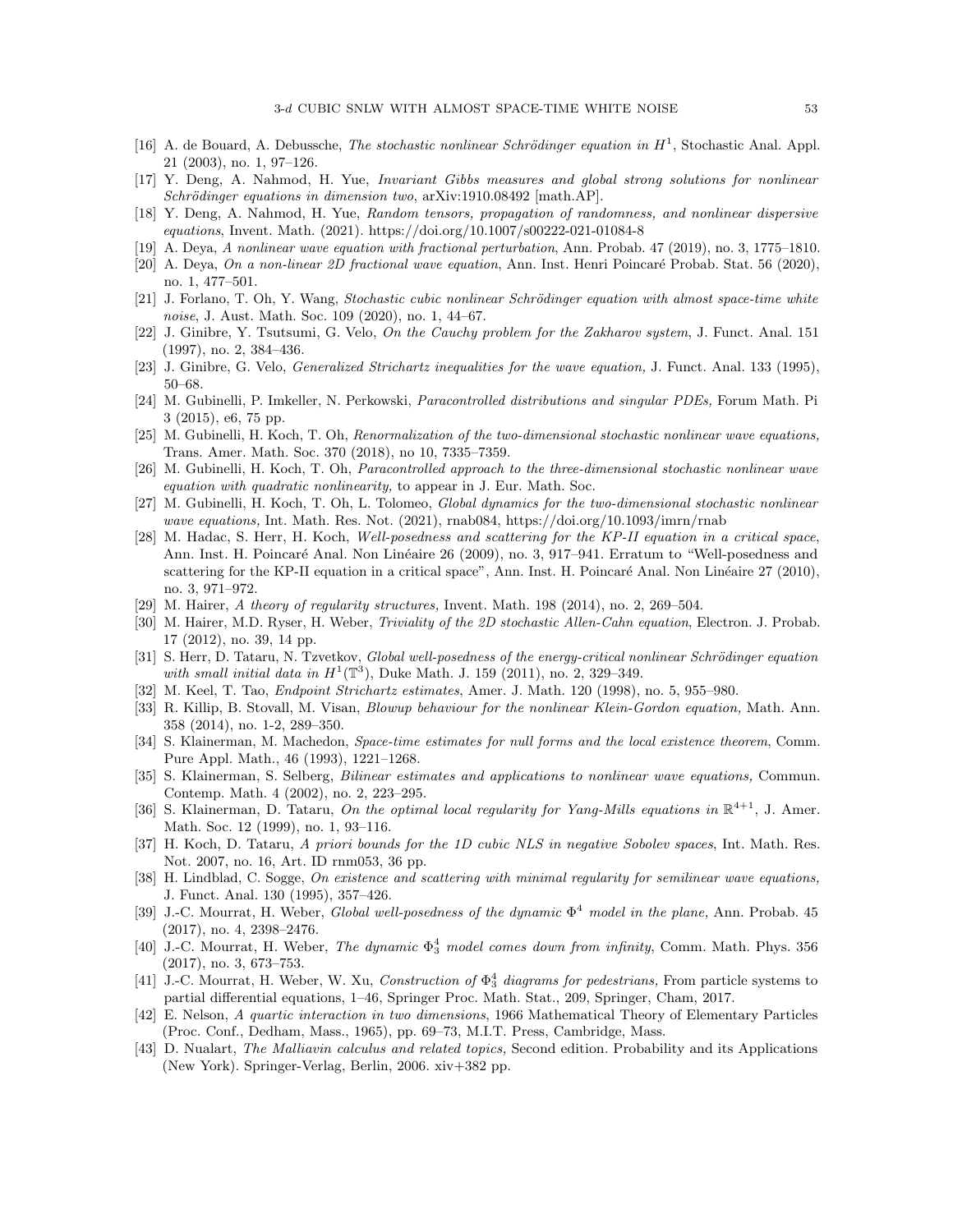- <span id="page-53-15"></span>[44] T. Oh, M. Okamoto, On the stochastic nonlinear Schrödinger equations at critical regularities, Stoch. Partial Differ. Equ. Anal. Comput. 8 (2020), no. 4, 869–894.
- <span id="page-53-8"></span>[45] T. Oh, M. Okamoto, Comparing the stochastic nonlinear wave and heat equations: a case study, Electron. J. Probab. 26 (2021), paper no. 9, 44 pp.
- <span id="page-53-13"></span>[46] T. Oh, M. Okamoto, O. Pocovnicu, On the probabilistic well-posedness of the nonlinear Schrödinger equations with non-algebraic nonlinearities, Discrete Contin. Dyn. Syst. A. 39 (2019), no. 6, 3479–3520.
- <span id="page-53-4"></span>[47] T. Oh, M. Okamoto, T. Robert, A remark on triviality for the two-dimensional stochastic nonlinear wave equation, Stochastic Process. Appl. 130 (2020), no. 9, 5838–5864.
- <span id="page-53-11"></span>[48] T. Oh, M. Okamoto, L. Tolomeo, *Focusing*  $\Phi_3^4$ -model with a Hartree-type nonlinearity, arXiv:2009.03251 [math.PR].
- <span id="page-53-12"></span>[49] T. Oh, M. Okamoto, L. Tolomeo, Stochastic quantization of the  $\Phi_3^3$ -model, arXiv:2108.06777 [math.PR].
- <span id="page-53-5"></span>[50] T. Oh, M. Okamoto, N. Tzvetkov, Uniqueness and non-uniqueness of the Gaussian free field evolution under the two-dimensional Wick ordered cubic wave equation, preprint.
- <span id="page-53-1"></span>[51] T. Oh, O. Pocovnicu, N. Tzvetkov, Probabilistic local well-posedness of the cubic nonlinear wave equation in negative Sobolev spaces, to appear in Ann. Inst. Fourier (Grenoble).
- <span id="page-53-14"></span>[52] T. Oh, O. Pocovnicu, Y. Wang, On the stochastic nonlinear Schrödinger equations with non-smooth additive noise, Kyoto J. Math. 60 (2020), no. 4, 1227–1243.
- <span id="page-53-3"></span>[53] T. Oh, T. Robert, N. Tzvetkov, Stochastic nonlinear wave dynamics on compact surfaces, arXiv:1904.05277 [math.AP].
- <span id="page-53-7"></span>[54] T. Oh, T. Robert, P. Sosoe, Y. Wang, On the two-dimensional hyperbolic stochastic sine-Gordon equation, Stoch. Partial Differ. Equ. Anal. Comput. 9 (2021), no. 1, 1–32.
- <span id="page-53-10"></span>[55] T. Oh, T. Robert, P. Sosoe, Y. Wang, Invariant Gibbs dynamics for the dynamical sine-Gordon model, Proc. Roy. Soc. Edinburgh Sect. A 151 (2021), no. 5, 1450–1466.
- <span id="page-53-9"></span>[56] T. Oh, T. Robert, Y. Wang, On the parabolic and hyperbolic Liouville equations, Comm. Math. Phys. 387 (2021), no. 3 1281–1351.
- <span id="page-53-2"></span>[57] T. Oh, L. Thomann, Invariant Gibbs measure for the 2-d defocusing nonlinear wave equations, Ann. Fac. Sci. Toulouse Math. 29 (2020), no. 1, 1–26.
- <span id="page-53-0"></span>[58] O. Pocovnicu, Probabilistic global well-posedness of the energy-critical defocusing cubic nonlinear wave equations on  $\mathbb{R}^4$ , J. Eur. Math. Soc. (JEMS) 19 (2017), 2321-2375.
- <span id="page-53-17"></span>[59] G. Richards, Invariance of the Gibbs measure for the periodic quartic gKdV, Ann. Inst. H. Poincaré Anal. Non Linéaire 33 (2016), no. 3, 699–766.
- <span id="page-53-16"></span>[60] S. Ryang, T. Saito, K. Shigemoto, Canonical stochastic quantization, Progr. Theoret. Phys. 73 (1985), no. 5, 1295–1298.
- <span id="page-53-18"></span>[61] K. Seong, Invariant Gibbs dynamics for the two-dimensional Zakharov-Yukawa system, arXiv:2111.11195 [math.AP].
- <span id="page-53-20"></span>[62] I. Shigekawa, Stochastic analysis, Translated from the 1998 Japanese original by the author. Translations of Mathematical Monographs, 224. Iwanami Series in Modern Mathematics. American Mathematical Society, Providence, RI, 2004. xii+182 pp.
- <span id="page-53-21"></span>[63] B. Simon, The  $P(\varphi)$ <sub>2</sub> Euclidean (quantum) field theory, Princeton Series in Physics. Princeton University Press, Princeton, N.J., 1974. xx+392 pp.
- <span id="page-53-19"></span>[64] T. Tao, Nonlinear dispersive equations. Local and global analysis, CBMS Regional Conference Series in Mathematics, 106. Published for the Conference Board of the Mathematical Sciences, Washington, DC; by the American Mathematical Society, Providence, RI, 2006. xvi+373 pp.
- <span id="page-53-22"></span>[65] L. Thomann, N. Tzvetkov, Gibbs measure for the periodic derivative nonlinear Schrödinger equation, Nonlinearity 23 (2010), no. 11, 2771–2791.
- <span id="page-53-6"></span>[66] L. Tolomeo, Global well-posedness of the two-dimensional stochastic nonlinear wave equation on an unbounded domain, Ann. Probab. 49 (2021), no. 3, 1402–1426,

Tadahiro Oh, School of Mathematics, The University of Edinburgh, and The Maxwell Institute for the Mathematical Sciences, James Clerk Maxwell Building, The King's Buildings, Peter Guthrie Tait Road, Edinburgh, EH9 3FD, United Kingdom

Email address: hiro.oh@ed.ac.uk

Yuzhao Wang, School of Mathematics, Watson Building, University of Birmingham, Edgbaston, Birmingham, B15 2TT, United Kingdom

Email address: y.wang.14@bham.ac.uk